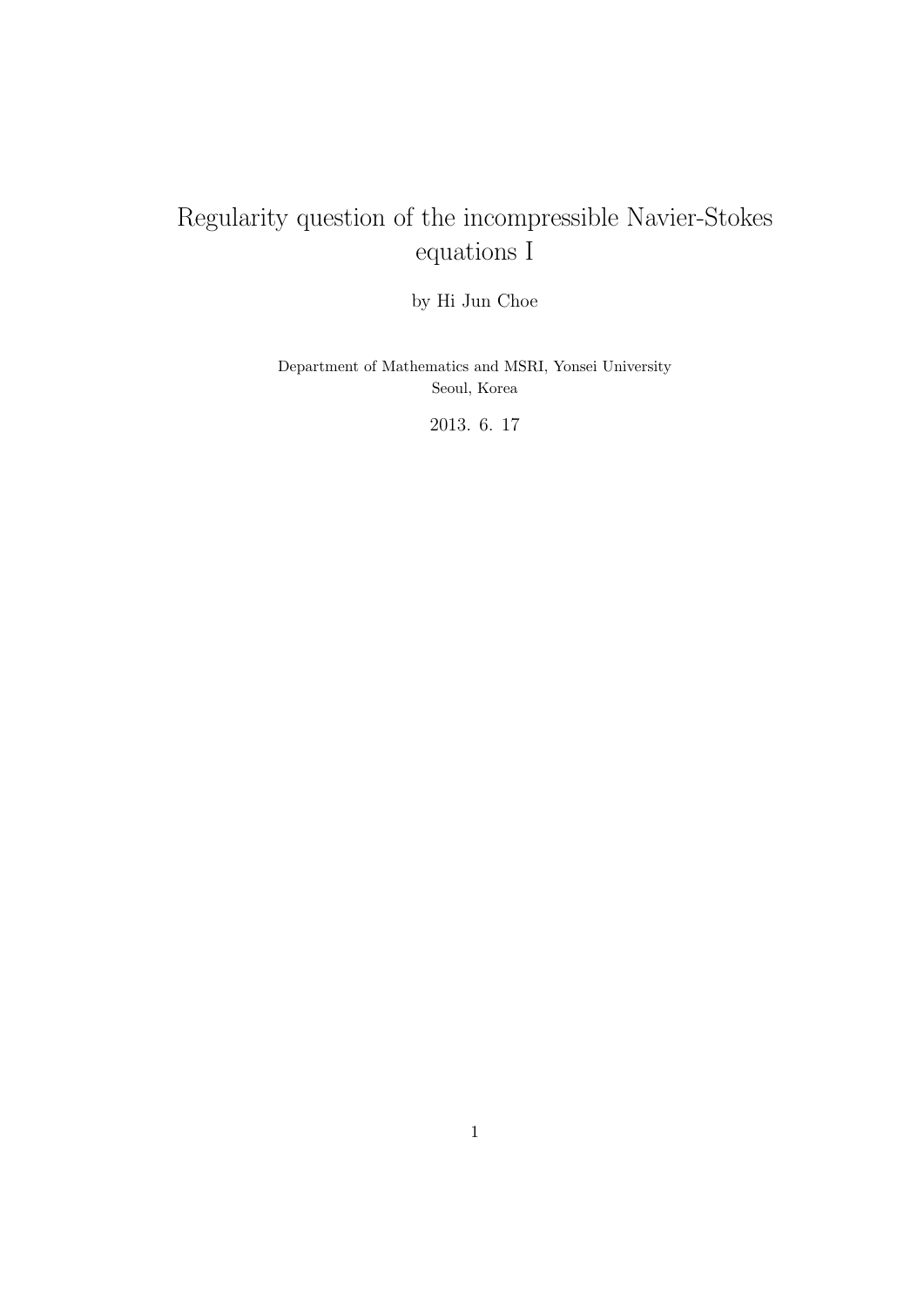Contents

- 1. Helmholtz decomposition and weak solutions
- 2. Partial regularity for the weak solutions
- 3. Boundary regularity for the suitable solutions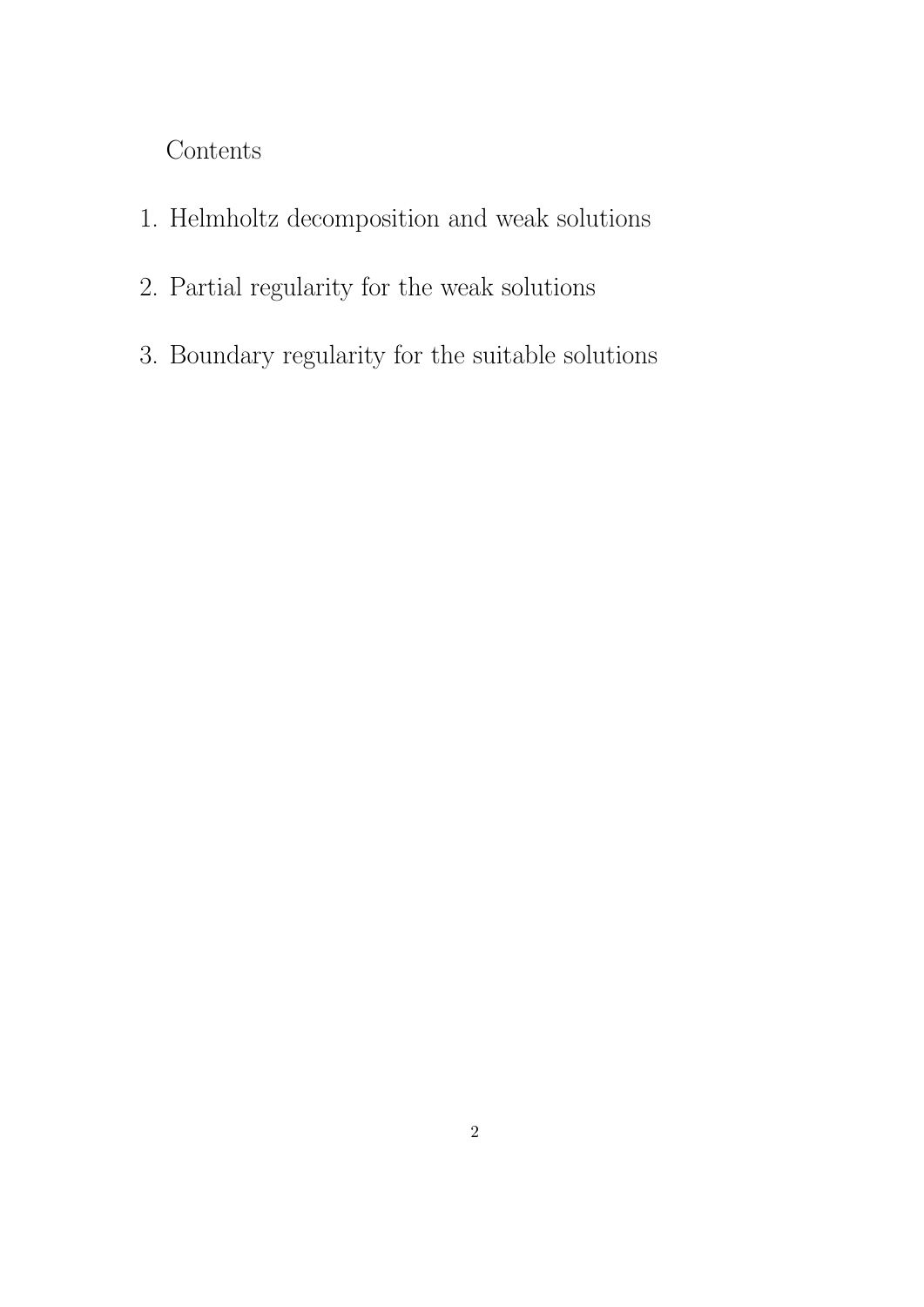## §1. Helmholtz decomposition and weak solutions

Helmholtz observed that smooth vector field can be decomposed of gradient field and solenoidal field. His observation has influenced a great impact on science and mathematics. In fluid mechanics Helmholtz decomposition appears in the formulation of incompressibility due to volume preserving deformation.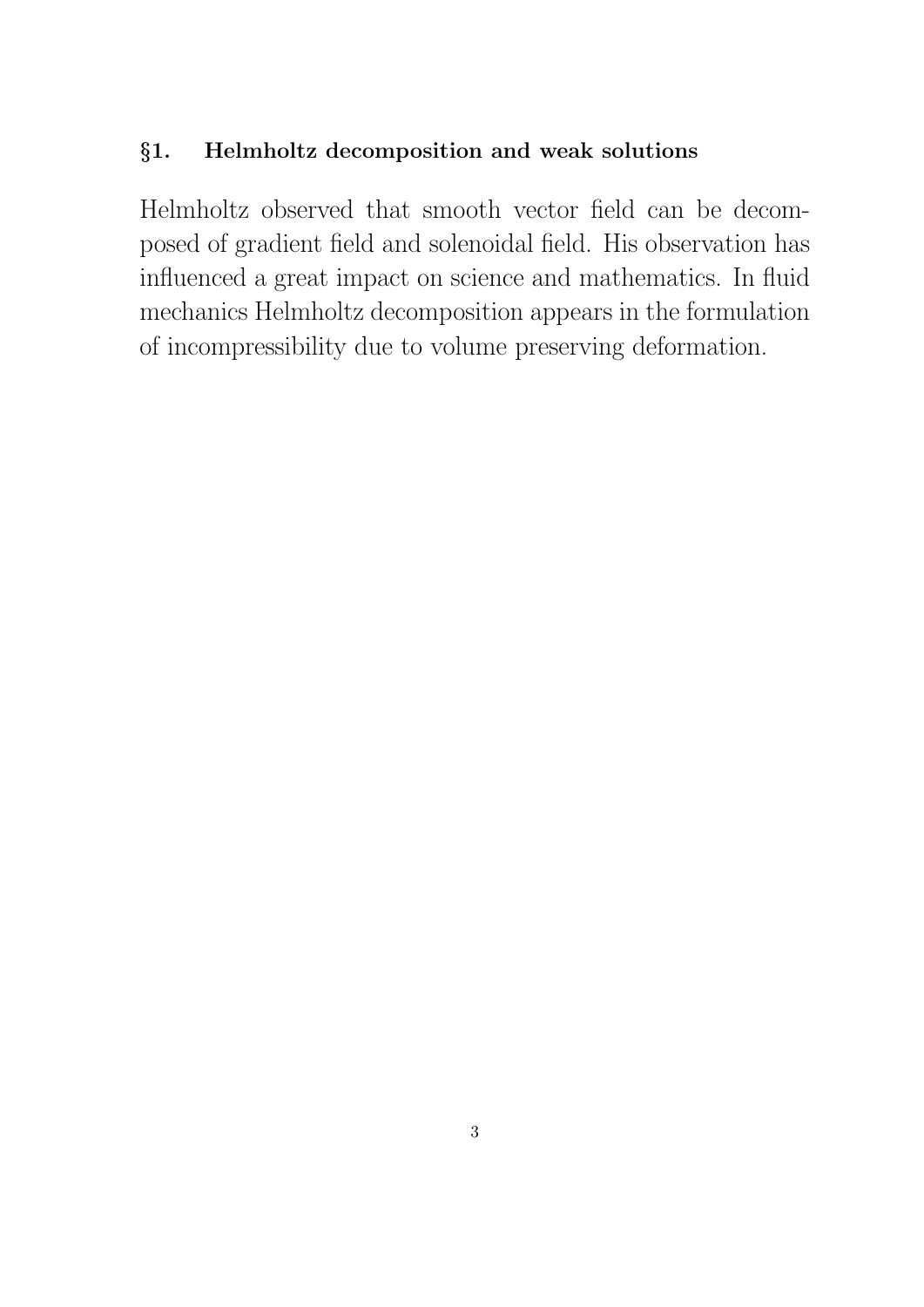To be more specific, we consider a smooth vector field

$$
u: R^3 \to R^3
$$

satisfying

$$
u(x) = o(\frac{1}{|x|}).
$$

Define Newtonian potential  $N(f)$  for  $f = o(\frac{1}{|x|})$  $\frac{1}{|x|^2}$  as  $|x| \to \infty$ by

$$
N(f)(x) = -\Delta^{-1} f(x) = \frac{1}{4\pi} \int_{R^3} \frac{f(y)}{|x - y|} dy.
$$

From the integration by parts and vector identity

$$
\Delta u = -\nabla \times \nabla \times u + \nabla(\text{div}(u))
$$

we have

$$
u = -\nabla \phi + \nabla \times v
$$

$$
\phi = N(\text{div}(u))
$$

$$
v = N(\nabla \times u)
$$

and the decomposition is unique.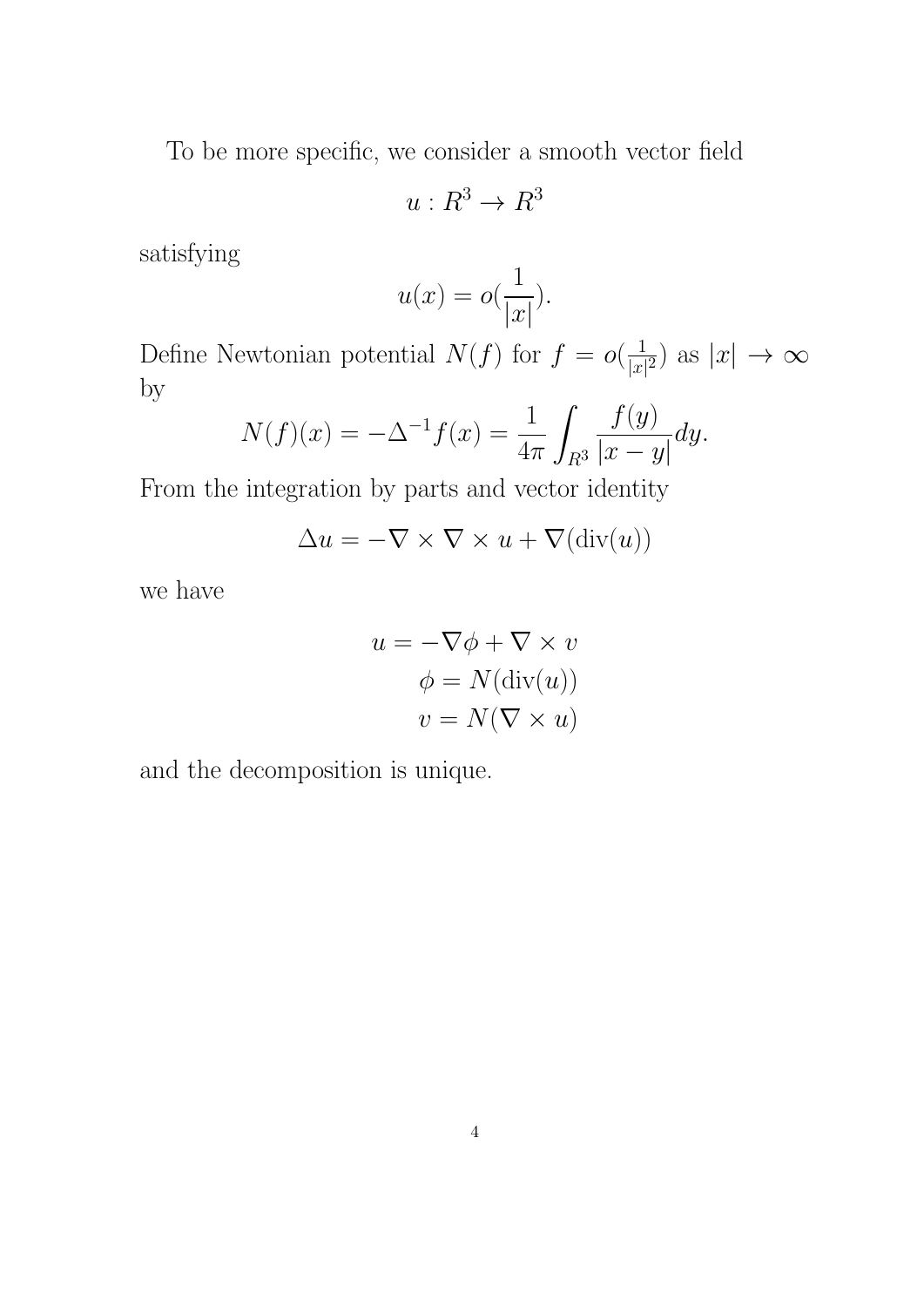In view of analysis, we need more general framework to consider various function spaces. For notational simplicity we do not separate vectors and scalars and omit domains in symbols.

We let  $\Omega \subset R^3$  be an open set and introduce the Lebesgue measurable function spaces  $L^p(\Omega) = \{ \int_{\Omega} |f|^p dx < \infty \}, 1 \leq$  $p \leq \infty$  and  $C_0^{\infty}$  $\int_0^\infty$  ( $\Omega$ ) that is the set of smooth function with compact support in  $\Omega$ .

 $C_{0,\sigma}^{\infty}$  is a subset of solenoidal vectors in  $C_0^{\infty}$  $\int_0^\infty$  and  $L^p_\sigma$  $\frac{p}{\sigma}$  is the closure of  $C_{0,\sigma}^{\infty}$  in  $L^p$ .

Since  $L^2$  is Hilbert space, we have Helmholtz decomposition so that

$$
L^{2}(\Omega) = L^{2}_{\sigma}(\Omega) \oplus G^{2}(\Omega),
$$
  

$$
G^{2}(\Omega) = \{ \nabla p \in L^{2}(\Omega); p \in L^{1}_{loc}(\Omega) \}.
$$

Sometimes, there needs deeper understanding about domains. For example, we let  $\Omega$  be Lipscitz.

**Definition 1.1.** We call  $D \subset \mathbb{R}^n$ ,  $n \geq 2$  is Lipschitz if for every  $Q \in S(=\partial D)$ , there is a ball  $B(r, Q) = \{P \in$  $\mathbf{R}^n \, | \, |P - Q| < r$  and a coordinate system such that

 $B(r, Q) \cap D = B(r, Q) \cap \{(x', x_n) \mid x_n > \phi(x'), \ ||\nabla \phi||_{L^{\infty}} \leq M\},\$ 

where M and r are independent of Q.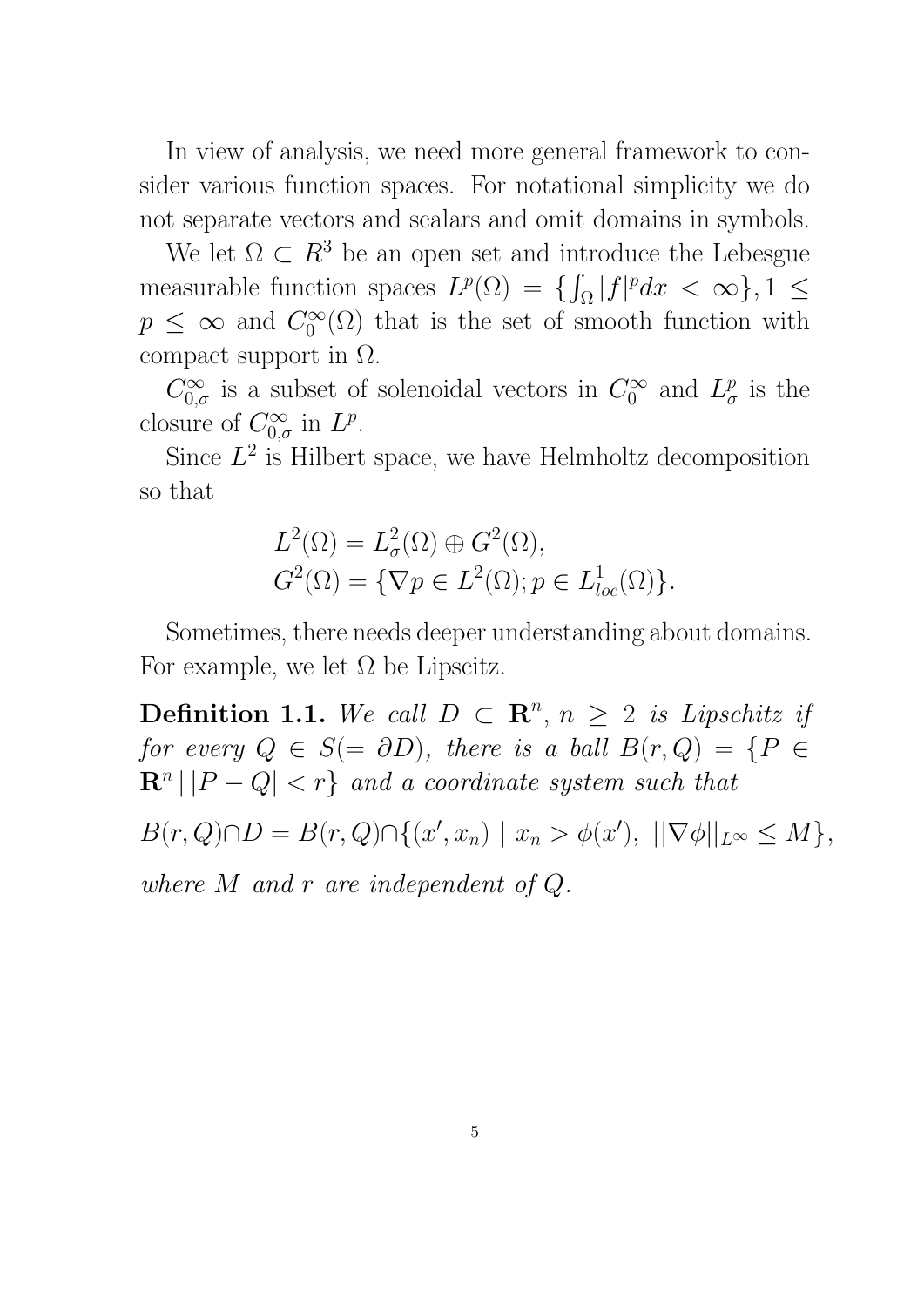For  $1 \leq p \leq \infty$  and  $-\infty < s < \infty$  Sobolev space  $L_s^p$  $_{s}^{p}(R^{n})$  is defined by

$$
L_s^p = \{ (I - \Delta)^{-s/2} u : u \in L^p(R^n) \}
$$

with the norm

$$
||u||_{L_s^p} = ||(I - \Delta)^{s/2} u||_{L^p(R^n)}
$$

and define for  $s \geq 0$   $L_s^p$  $s(\Omega)$  by the space of the restrictions of functions in  $L_s^p$  $_{s}^{p}(R^{n})$  to  $\Omega$ .  $L_{s}^{p}$  $_{s,0}^p$  is the subspace of functions with support in  $\overline{\Omega}$  of  $L^p_s$  $\mathcal{L}_s^p(R^n)$ . We denote  $H^k = L_k^2$  $\frac{2}{k}$ .

Define Besov space  $\mathcal{B}_{s}^{p}$  $s^p$ ( $\partial\Omega$ ) as the collection of all measurable function f on  $\partial\Omega$  such that

$$
||f||_{\mathcal{B}^p_s(\partial\Omega)} =: ||f||_{L^p(\partial\Omega)} + \left(\int_{\partial\Omega} \int_{\partial\Omega} \frac{|f(P) - f(Q)|^p}{|P - Q|^{n-1+sp}} d\sigma(P) d\sigma(Q)\right)^{\frac{1}{p}}
$$

.

The case  $p = \infty$  corresponds to the non-homogeneous version of the space of Holder continuous functions on  $\partial\Omega$ . We also define  $\mathcal{B}^p_ \frac{p}{-s}(\partial\Omega)$  as the dual of  $\mathcal{B}_{s}^{p}$  $s^p(\partial\Omega)$  satisfying  $\frac{1}{p} + \frac{1}{q}$  $\frac{1}{q} = 1, 0 <$  $s < 1, 1 < p \leq \infty$ .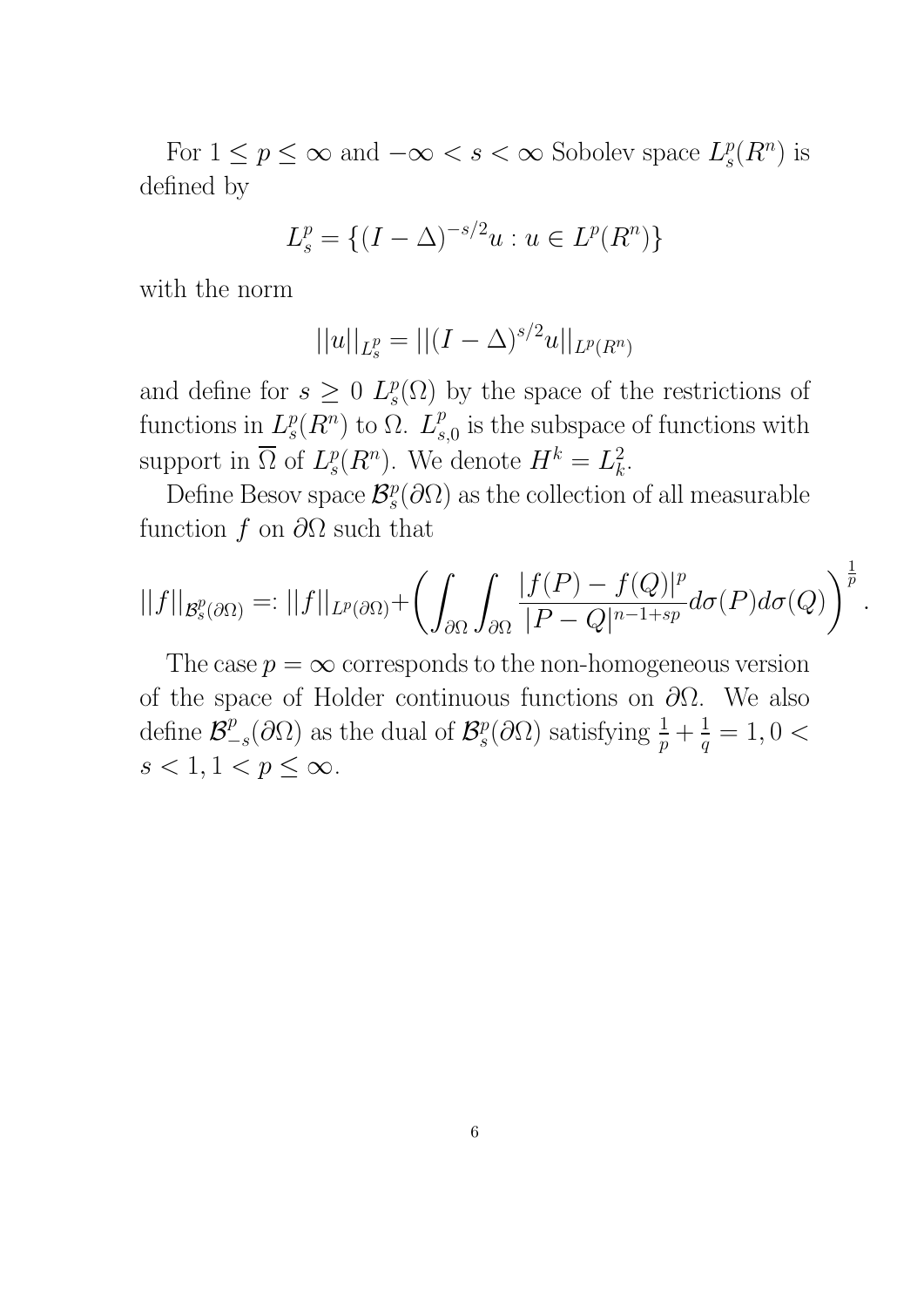**Theorem 1.2.** Suppose that  $u \in L^p(\Omega)$  and div $u \in L^p$  $_{-1}^{p}(\Omega).$ Then  $u \cdot N \in \mathcal{B}_{-\frac{1}{n}}^p$  $\overline{p}$  $(\partial\Omega)$ , where N is the outward unit normal vector.

### Proof

(1) We begin by noting that the pairing of  $L^q$  $-s+\frac{1}{a}$  $\overline{q}$  $(\Omega)$  and  $L^q$  $s-1+\frac{1}{p}$  $(\Omega)$ is well defined for any  $0 < s < 1, 1 < p, q < \infty$  with  $\frac{1}{p} + \frac{1}{q}$  $\frac{1}{q} = 1.$ (2) In fact, since  $C_0^{\infty}$  $\mathcal{O}_0^{\infty}(\Omega)$  is dense in  $L^q_c$  $\frac{q}{\alpha}(\Omega)$  for  $0 \leq \alpha < \frac{1}{q}$ , it is not difficult to see that  $L^q_{\alpha}$  $_{\alpha,0}^{q}(\Omega)=L_{c}^{q}$  $\frac{q}{\alpha}(\Omega)$  for  $0 \leq \alpha < \frac{1}{q}$ . (3) In particular,

$$
L_{-s+\frac{1}{q}}^q(\Omega) = \left(L_{s-1+\frac{1}{p}}^p(\Omega)\right)^* \quad \text{if} \quad \frac{1}{q} \le s
$$

and

$$
L_{s-1+\frac{1}{p}}^p(\Omega) = \left(L_{-s+\frac{1}{q}}^q(\Omega)\right)^* \quad \text{if} \quad s \le \frac{1}{q}.
$$

 $(4)$  For

$$
f\in \left(L^p_{s+\frac{1}{p}}(\Omega)\right)^*=L^q_{-s-\frac{1}{p},0}(\Omega),
$$

the distribution div  $f \in (C_0^{\infty})$  $\mathcal{O}_0^{\infty}(\Omega)$ ', we denote by  $f \cdot N$  the normal component of  $f$  and define it by the linear functional in  $\mathcal{B}^q_ \frac{q}{-s}(\partial\Omega)$  by

$$
\langle f \cdot N, \phi \rangle = \langle \operatorname{div} f, \widetilde{\phi} \rangle + \langle f, \nabla \widetilde{\phi} \rangle
$$

for all  $\phi \in \mathcal{B}_{s}^{p}(\partial \Omega)$ , where  $\widetilde{\phi} \in L_{s}^{p}$  $s+\frac{1}{n}$  $\overline{p}$  $(\Omega)$  is an extension of  $\phi$  in the trace sense.

(5) In particular, when  $s=\frac{1}{a}$  $\frac{1}{q}, \widetilde{\phi} \in L_1^p$  $_{1}^{p}(\Omega).$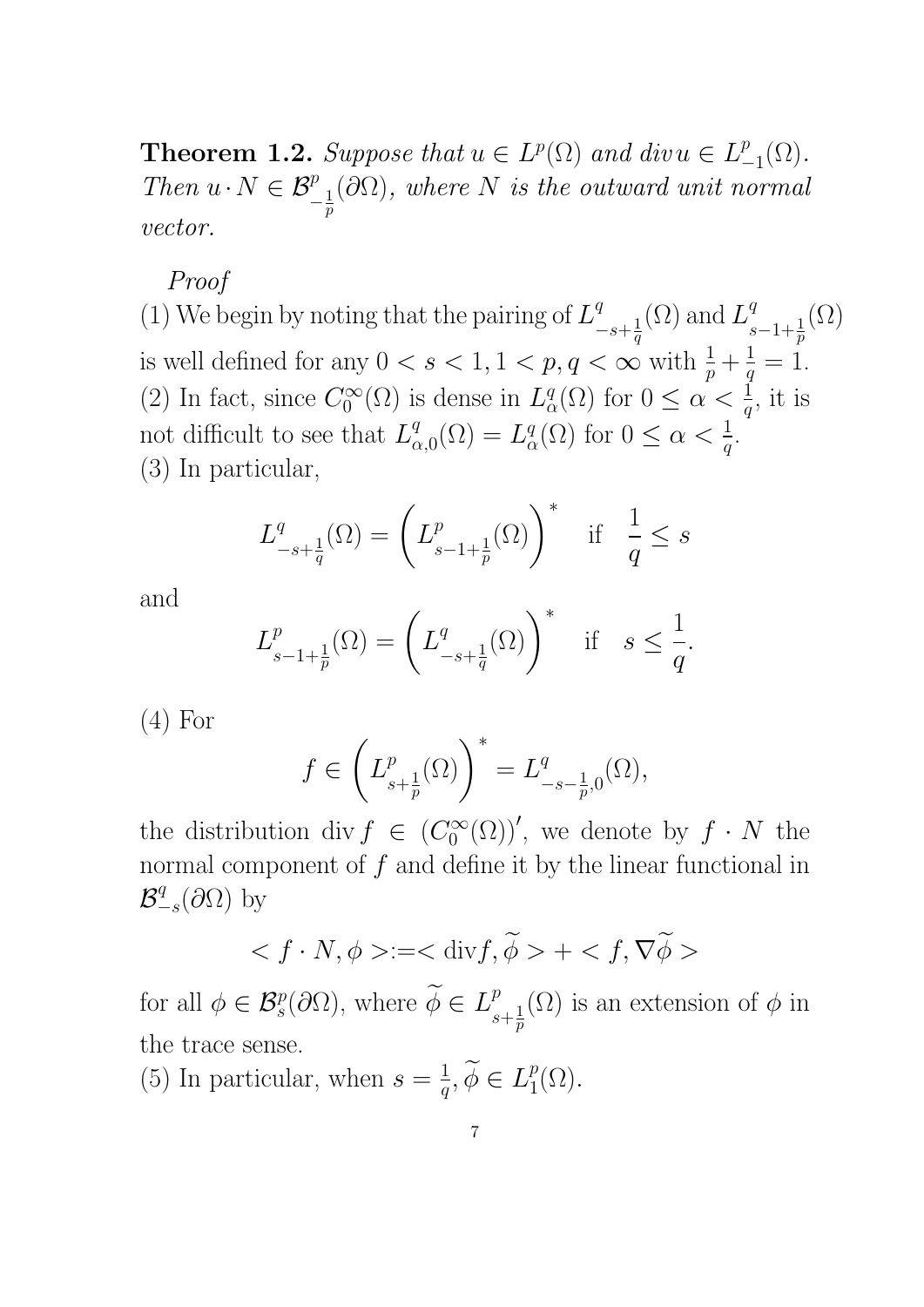(6) It remains to show that  $\nabla \widetilde{\phi} \in L^p_s$  $s-\frac{1}{a}$  $\overline{q}$ . But this follows from extension lemma by [25] and duality lemma by [18]. Remark 1

From the proof, we can deduce

$$
||u \cdot N||_{\mathcal{B}^p_{-\frac{1}{p}}(\partial \Omega)} \leq c(\Omega, p) (||u||_{L^p(\Omega)} + ||\mathrm{div}\, u||_{L^p(\Omega)}).
$$

Remark 2

If  $u \in L^p(\Omega)$  has div  $u = 0$ , then  $u \cdot N$  as a functional in  $\sqrt{ }$  $\mathcal{B}^{p}_{1}$  $1-\frac{1}{a}$  $\overline{q}$  $(\partial\Omega)\bigg)^*$ , annihilates all functions of the form  $\chi_{\partial\Omega'}$  with  $\Omega'$  connected component of  $\Omega$ . We denote the collection of all such functionals by  $\widetilde{\mathcal{B}}_{-\frac{1}{n}}^p$  $\overline{p}$  $(∂Ω)$ . We have

$$
L^p_{\sigma}(\Omega) := \{ u \in L^p(\Omega) : \text{div } u = 0 \text{ and } u \cdot N = 0 \}
$$
  
grad 
$$
L^p_1(\Omega) := \{ \nabla u : u \in L^p_1(\Omega) \}.
$$

They are easily seen to be closed subspaces of  $L^p(\Omega)$  and, for  $p = 2$ , we denote P, D the corresponding orthogonal projections from  $L^2(\Omega)$  onto  $L^2_{\sigma}$  $G^2(\Omega)$  and  $G^2(\Omega)$  respectively. P is called Helmholtz projection.

Theorem 1.3. For each Lipschitz domain  $\Omega$  in  $\mathbb{R}^n$ , with arbitrary topology, there exists a positive number  $\epsilon$  depending on  $\Omega$  such that P, D extend to bounded operators from  $L^p(\Omega)$  onto  $L^p_\sigma$  $\mathcal{L}^p_{\sigma}(\Omega)$  and onto grad  $L^p_1(\Omega)$ , respectively, for each  $\frac{3}{2} - \epsilon < p < 3 + \epsilon$ . Hence in this range

$$
L^p(\Omega) = grad L_1^p(\Omega) \oplus L^p_\sigma(\Omega)
$$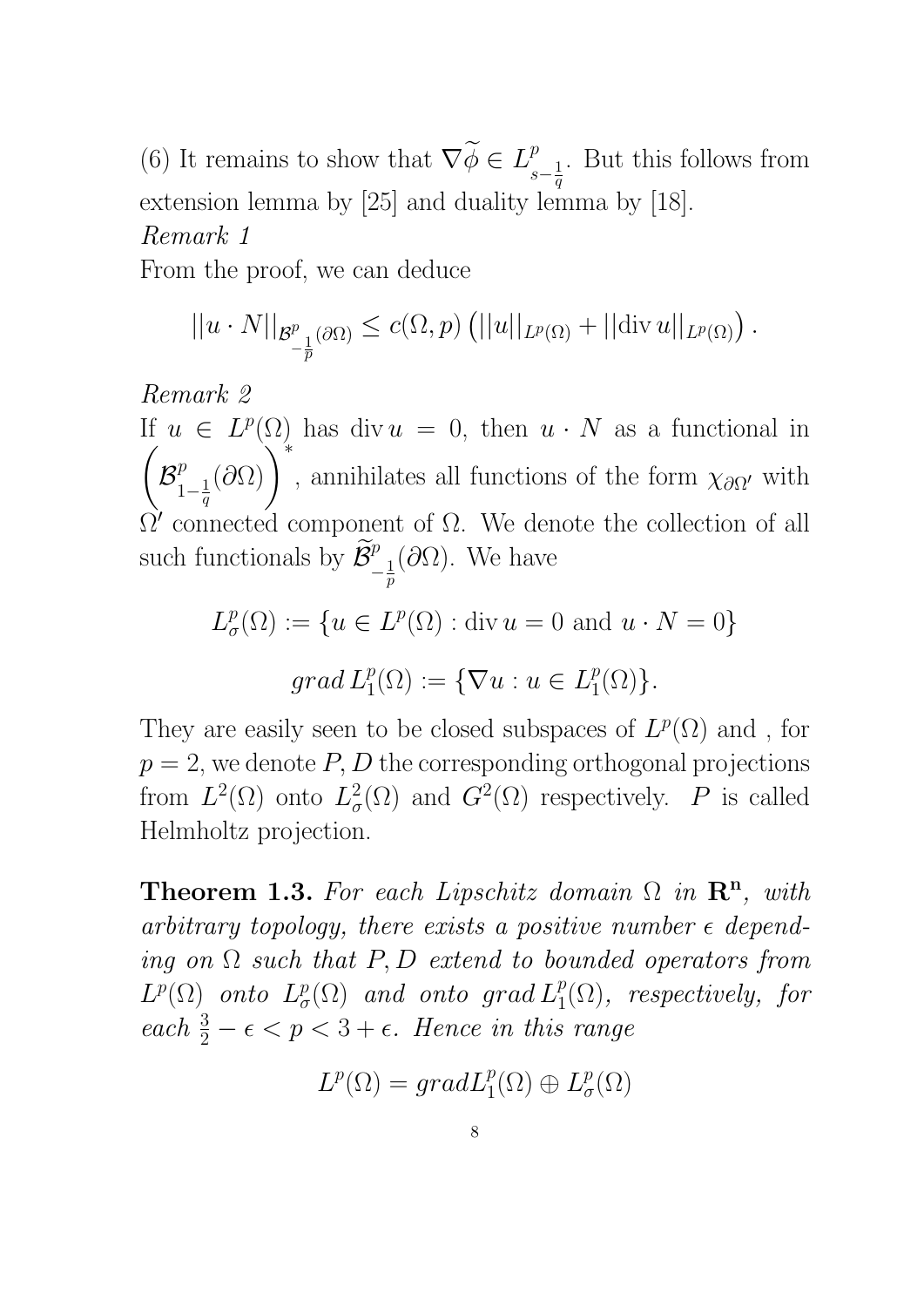where the sum is topological. In the class of Lipschitz domain the result is sharp. If however  $\partial \Omega \in C^1$  then we may take  $1 < p < \infty$ .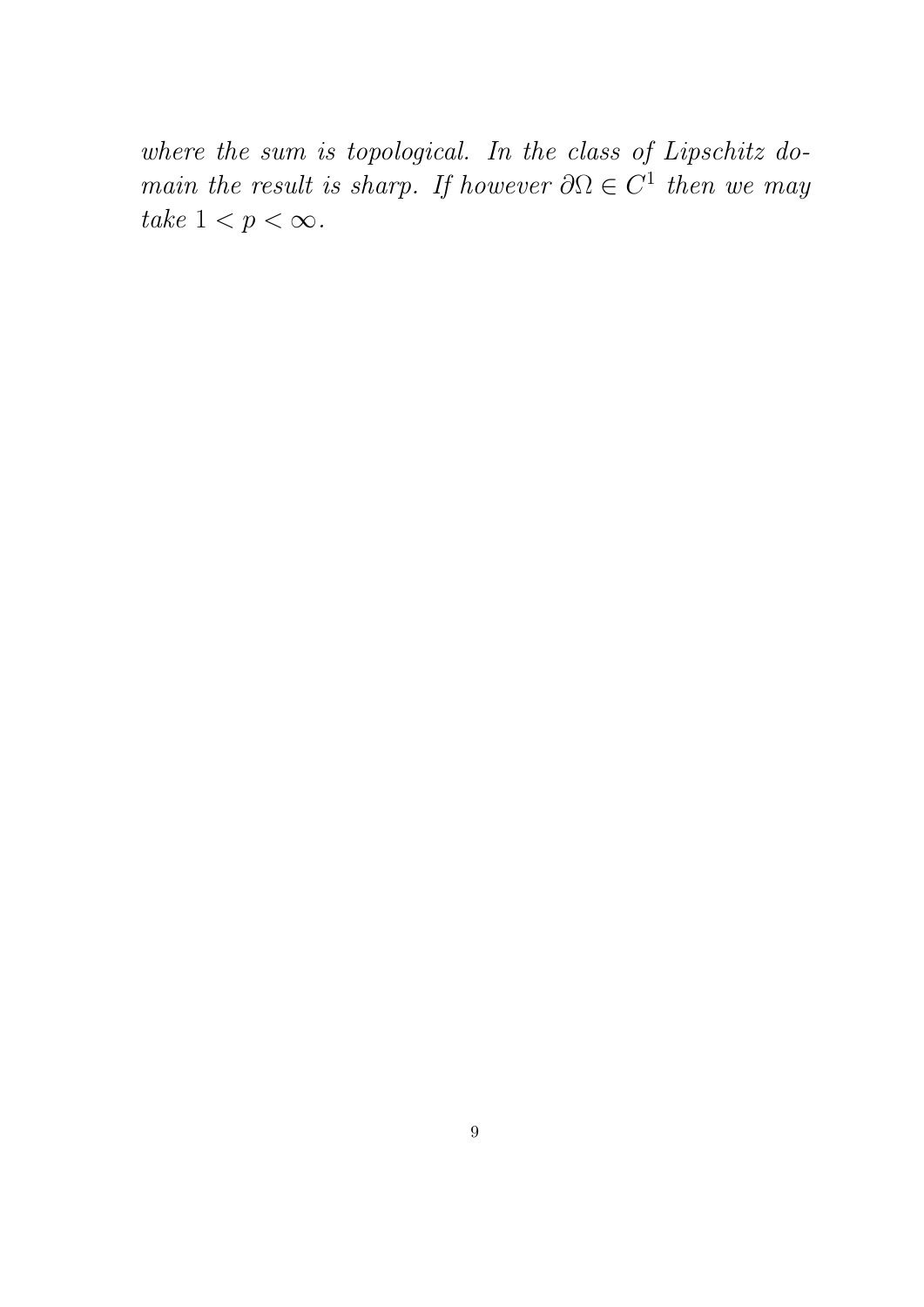For unbounded domain like infinite cylinder and various function spaces with weight, there are results by Farwig, Specovius-Neugebauer, Fujiwara-Morimoto, Miyakawa, Sohr, Simader, Wiegner. For Lipschitz domain, there results by Kenig-Jerison, Fabes-Mitrea-Mendez.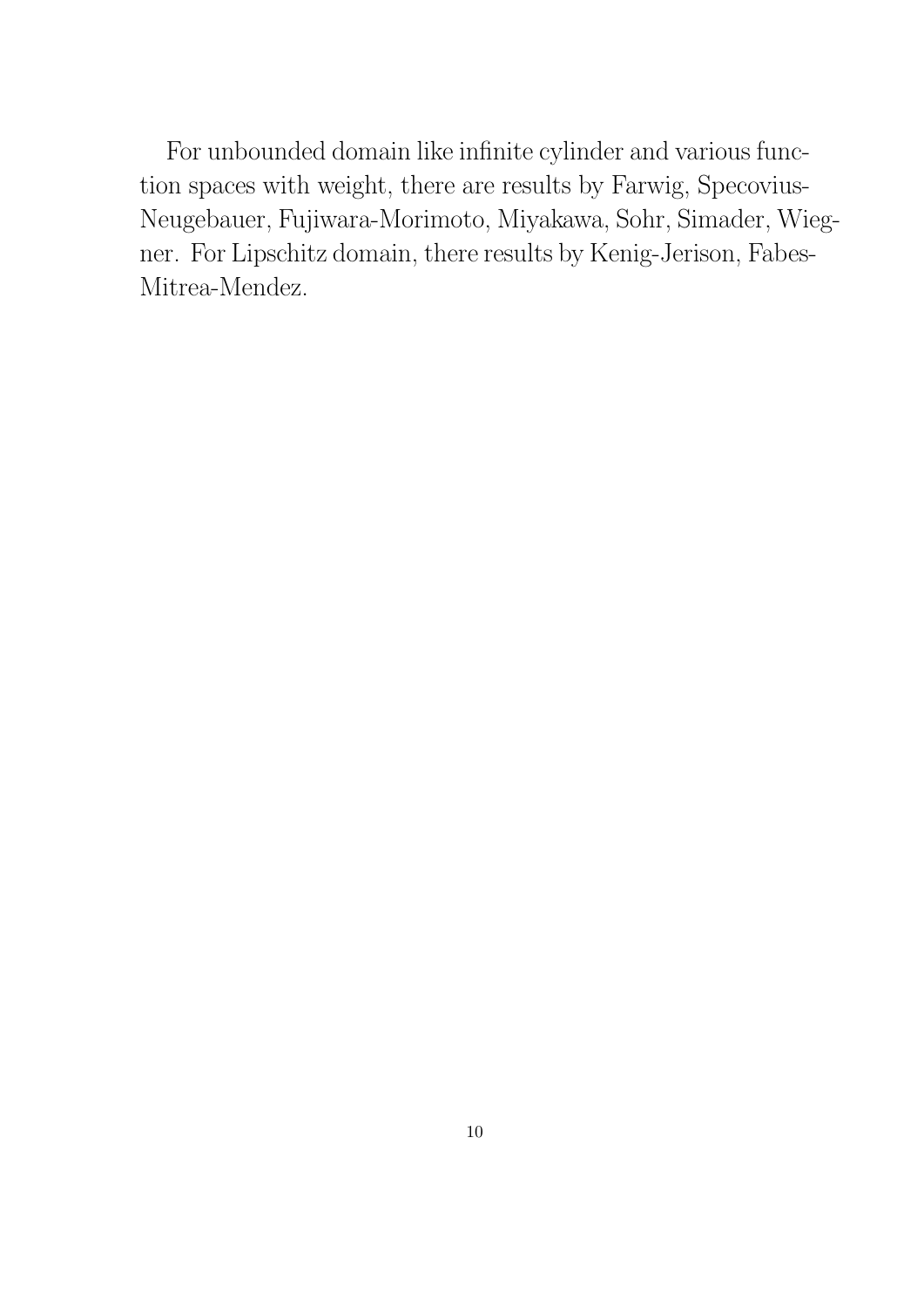The Helmhotz decomposition depends essentially on Neumann problem:

$$
\Delta \phi = 0 \text{ in } \Omega
$$
  

$$
\frac{\partial \phi}{\partial N} = (u - \nabla(\text{div}(N(u)))) \cdot N \text{ on } \partial \Omega
$$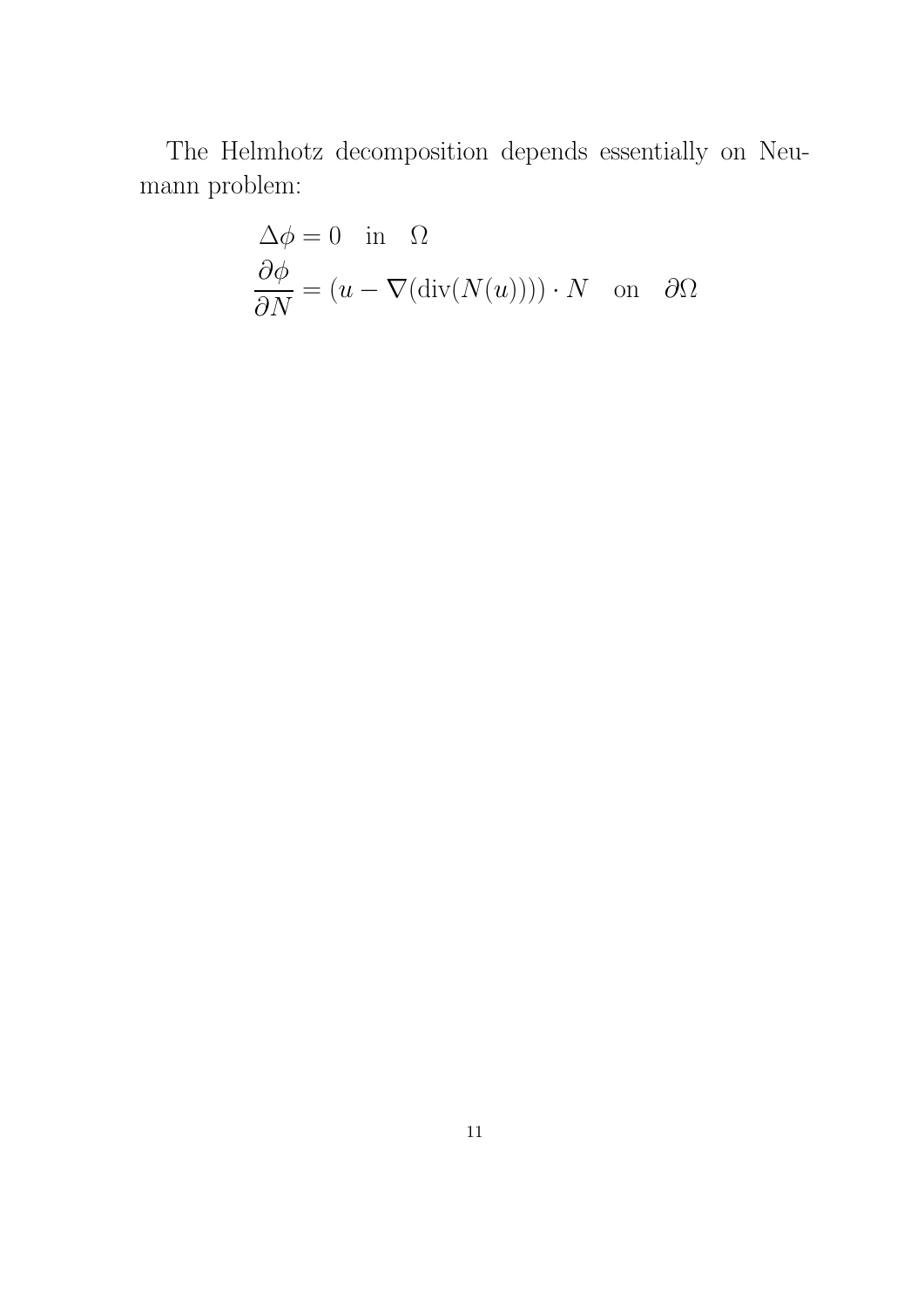In the whole domain  $R^3$  or periodic domain  $T^3 = R^3/(2\pi Z)^3$ Riesz operator is useful to apply Navier-Stokes equations. In  $R^3$ , we define for  $u \in L^2(R^3)$ 

$$
R^{i}(u) = F^{-1}(\frac{\xi^{i}}{|\xi|}\hat{u}), i = 1, 2, 3
$$

and for  $u(x) = \sum_{k \in \mathbb{Z}^3} u_k e^{ik \cdot x}$  in  $L^2(T^3)$ 

$$
R^{i}(u) = \sum_{k \in \mathbb{Z}^{3}} \frac{k^{i}}{|k|} u_{k} e^{ik \cdot x}, i = 1, 2, 3.
$$

The Helmholtz projection will be

$$
P(u) = (I - R \otimes R)u
$$

in  $L^2(R^3)$  and

$$
P(u) = \sum_{k \in \mathbb{Z}^3} (I - \frac{k}{|k|} \otimes \frac{k}{|k|}) u_k e^{ik \cdot x}
$$

in  $L^2(T^3)$ .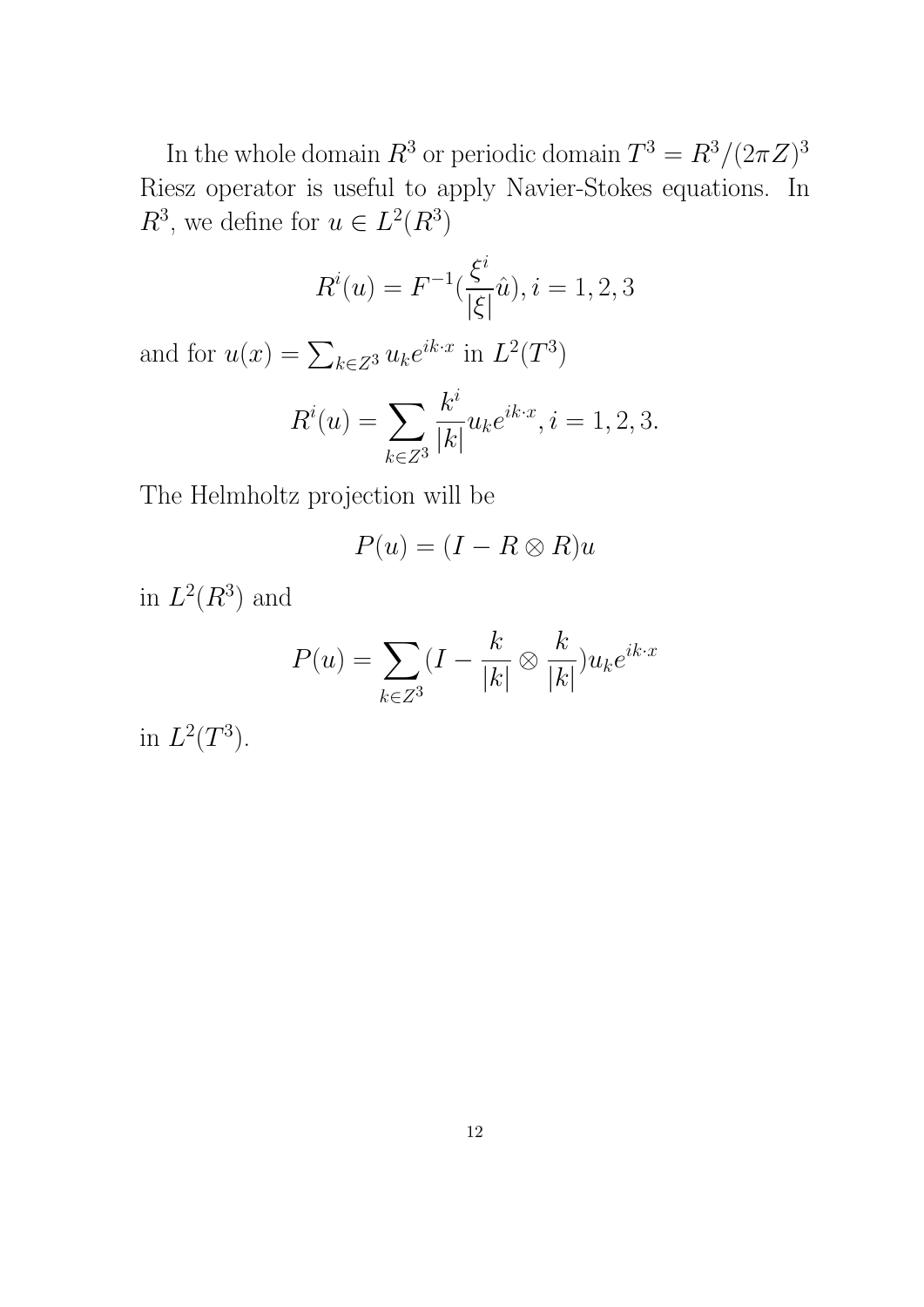First, we consider a Cauchy problem in  $\Omega_T = R^3 \times (0, T)$  for a fixed time  $T$  of the Navier-Stokes equations

$$
\frac{\partial}{\partial t}u - \nu \Delta u + \text{div}(u \otimes u) + \nabla p = 0,
$$
\n(1.1)\n
$$
\text{div}u = 0
$$

with an initial data

$$
u(x,0) = u_0(x),
$$

where the velocity fields  $u$  and  $u_0$  are three dimensional solenoidal vector fields and the pressure  $p$  is a scalar field. We let the viscosity  $\nu = 1$ .

**Definition 1.4.** We say  $u \in L^2_{loc}(\Omega_T)$  is a weak solution if for Q an open subset of  $\Omega_T$  and  $\phi \in C_0^{\infty}$  $\ _{0}^{\prime \infty }(Q)$ 

$$
\int u \cdot \nabla \phi dz = 0
$$

and for  $\psi \in C^{\infty}_{0,\sigma}(Q)$ Z  $u \cdot (\psi_t + \Delta \psi) + u \otimes u : \nabla \otimes \psi dz = 0,$ where  $z = (x, t)$ .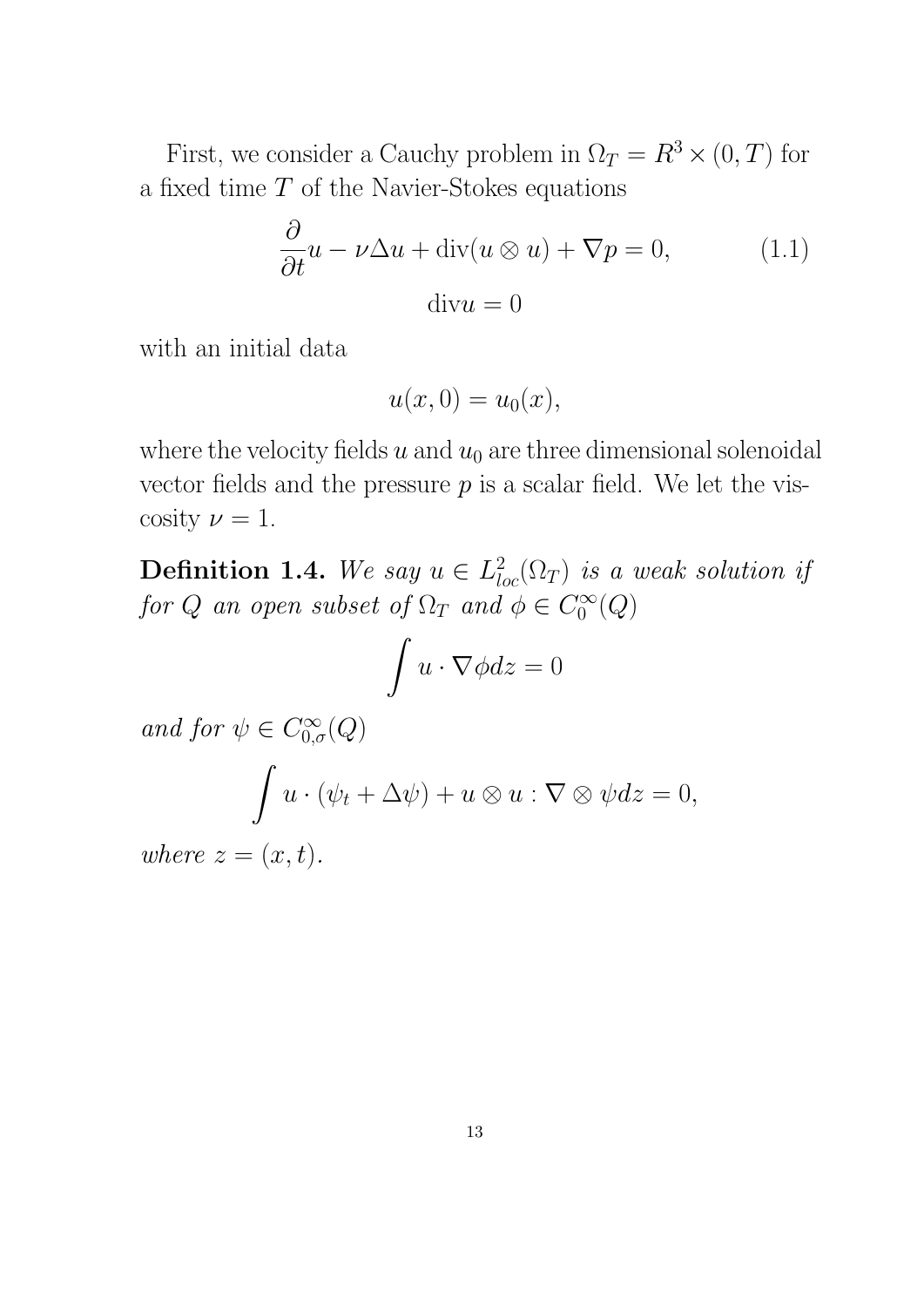We construct Galerkin solution when the initial data  $u_0$  is in  $L^2_{\sigma}$  $\sigma^2(T^3)$  for the periodic domain. Certainly our construction can be modified for more general domain like Lipschitz domain. We follow the idea of Hopf. For each  $n$  we let  $P_n$  the projection to the finite dimensional space  $(span\{e^{ik\cdot x}, |k| \leq n\})_{\sigma}$  such that

$$
P_n(\sum_{k\in\mathbb{Z}^3} u^k e^{ik\cdot x}) = \sum_{|k|\le n} (I - \frac{k}{|k|} \otimes \frac{k}{|k|}) u^k e^{ik\cdot x}.
$$

The *n*-th Galerkin approximation solution  $u_n$  is the solution to

$$
\frac{\partial}{\partial t}u_n = \Delta u_n + P_n(\text{div}(u_n \otimes u_n))
$$

$$
u_n(0) = P_n(u_0)
$$

with  $P_n u_n = u_n$ . Applying  $u_n$  as a test function to Galerkin equation, we have an approximation energy estimate.

Theorem 1.5. Suppose  $u_0 \in L^2_{\sigma}$  $\mathcal{C}_{\sigma}(T^3)$ , then the Galerkin approximation solution satisfies that for all  $T > 0$ 

$$
\int |u_n(T)|^2 dx + 2 \int_0^T \int |\nabla u_n(t)|^2 dx dt = \int |P_n u_0|^2 dx
$$

and

$$
\lim_{T \to 0} \int |u_n(T)|^2 dx = \int |P_n u_0|^2 dx.
$$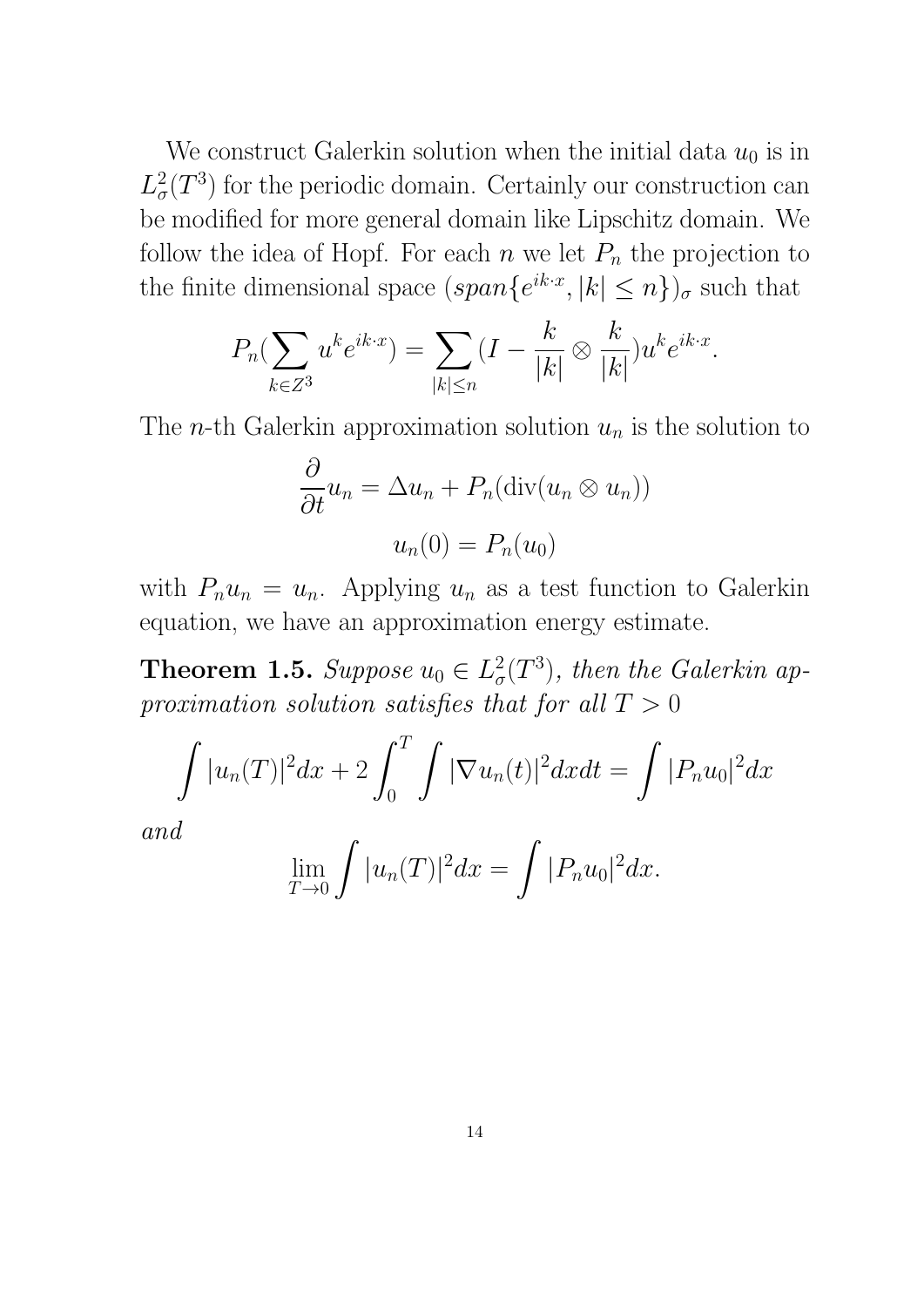By taking  $\phi \in C^{\infty}_{\sigma}$  $\int_{\sigma}^{\infty}(T)$  we have

$$
\int u_n(T) \cdot \phi dx + \int_0^T \int \nabla u_n : \nabla \phi dx dt
$$

$$
+ \int_0^T \int u_n \otimes u_n : P_n \nabla \phi dx dt = \int P_n u_0 \cdot \phi dx
$$

and from the a priori estimate of  $u_n$  and  $\nabla u_n$ , we have

$$
\int_0^T \int \nabla u_n : \nabla \phi dx dt \to 0 \quad \text{as} \quad T \to 0
$$

$$
\int_0^T \int u_n \otimes u_n : P_n \nabla \phi dx dt \to 0 \quad \text{as} \quad T \to 0.
$$

Since  $\phi$  is arbitrary periodic smooth function,  $u_n(T)$  converges  $u_0$  weakly in  $L^2$  as T goes to zero. Therefore the norm convergence and weak convergence in  $L^2$  imply the strong convergence.

## Theorem 1.6.

$$
\int |u_n(T) - P_n u_0|^2 dx \to 0 \quad as \quad T \to 0.
$$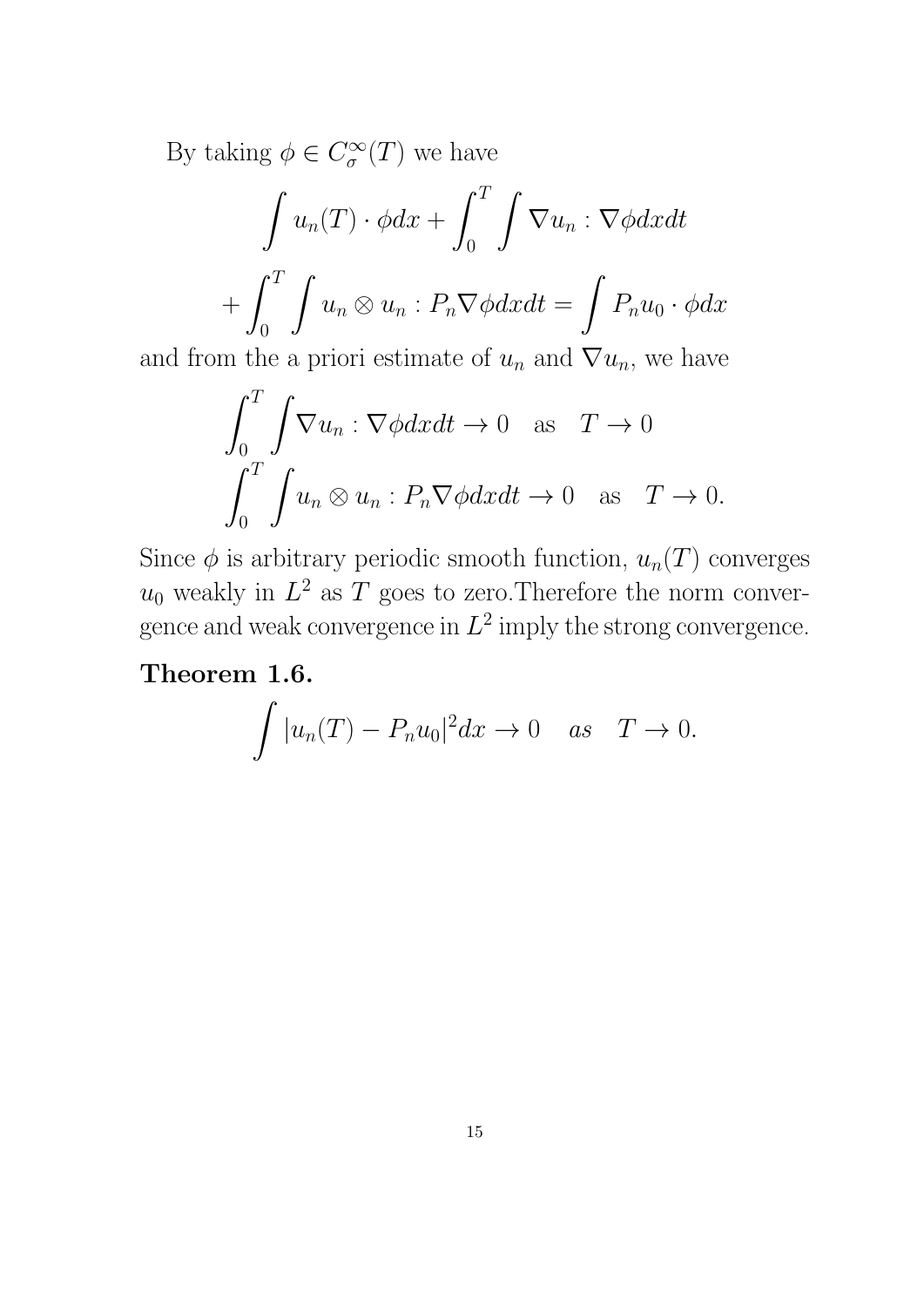The norm convergence of  $u_n$  to  $P_nu_0$  as t goes to zero By Sobolev embedding and compactness if necessary choosing a subsequence there is  $u \in L^{\infty}(0,T:L^2_{\sigma})$  $L^2(0,T : H^1(T^3))$ such that

$$
u_n \to u \quad \text{weakly* in} \quad L^{\infty}(0, T : L^2(T^3))
$$
  
\n
$$
u_n \to u \quad \text{weakly in} \quad L^2(0, T : H^1(T^3))
$$
  
\n
$$
u_n \to u \quad \text{strongly in} \quad L^p(\Omega_T), 1 < p < \frac{10}{3}.
$$

We denote the existence space by

$$
V = L^{\infty}(0, T : L^2_{\sigma}(T^3)) \cap L^2(0, T : H^1(T^3)).
$$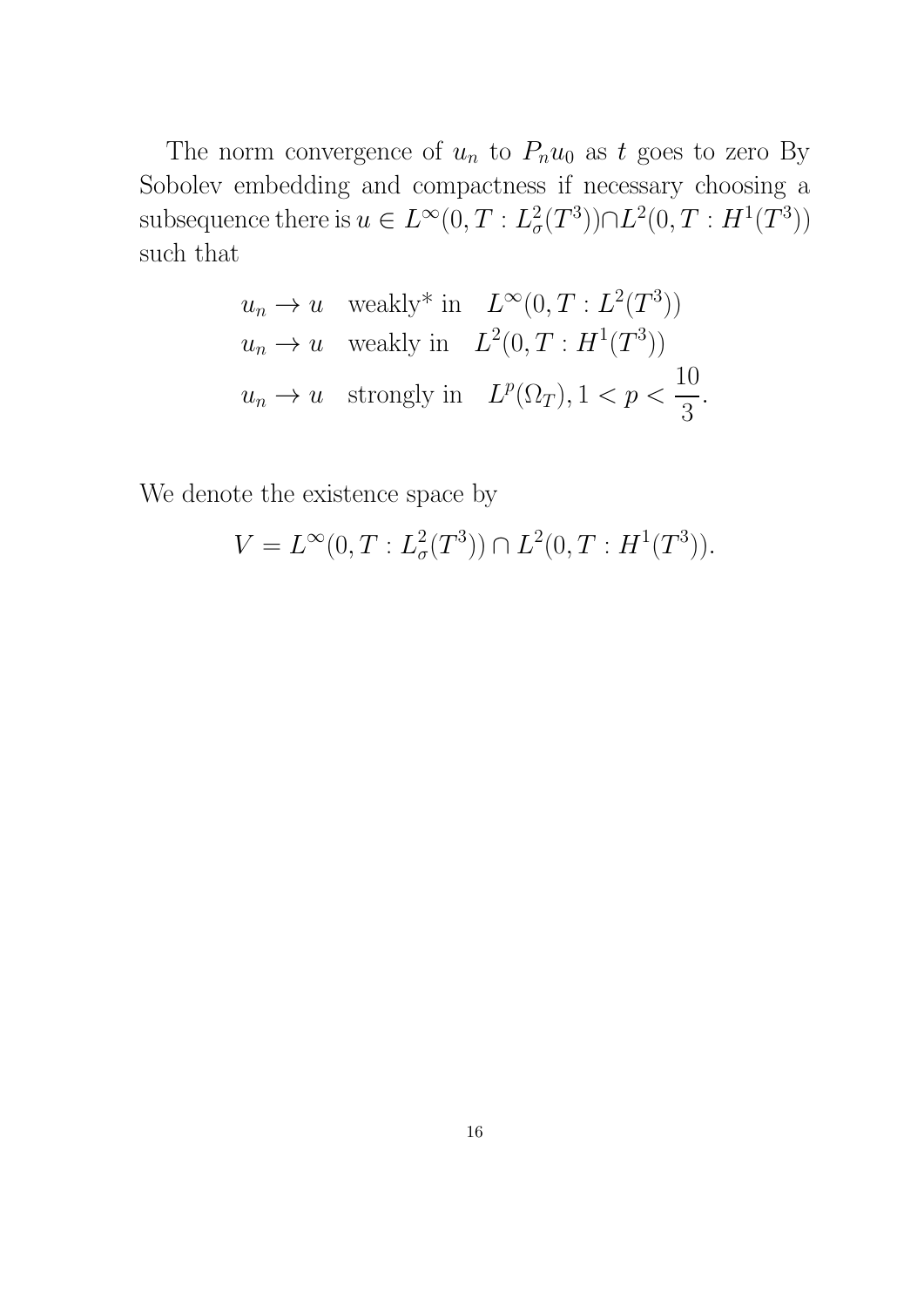From the completeness of  $L^2_\sigma$  we have  $P_n u_0$  converges to  $Pu_0 = u_0$  strongly in  $L^2$  and we have the following theorem.

**Theorem 1.7.**  $u \in V$  is a weak solution and satisfies

$$
\int |u(T)|^2 dx + \int_0^T \int |\nabla u|^2 dx dt \le \int |u_0|^2 dx
$$

and

$$
\int |u(T) - u_0|^2 dx \to 0 \quad as \quad T \to 0.
$$

**Theorem 1.8.** u is in  $C(0,T : L^2_{weak})$ , namely, for all  $v \in$  $L^2(T^3)$ 

$$
\int u(t) \cdot v dx \to \int u(s) \cdot v dx
$$

as t goes to s.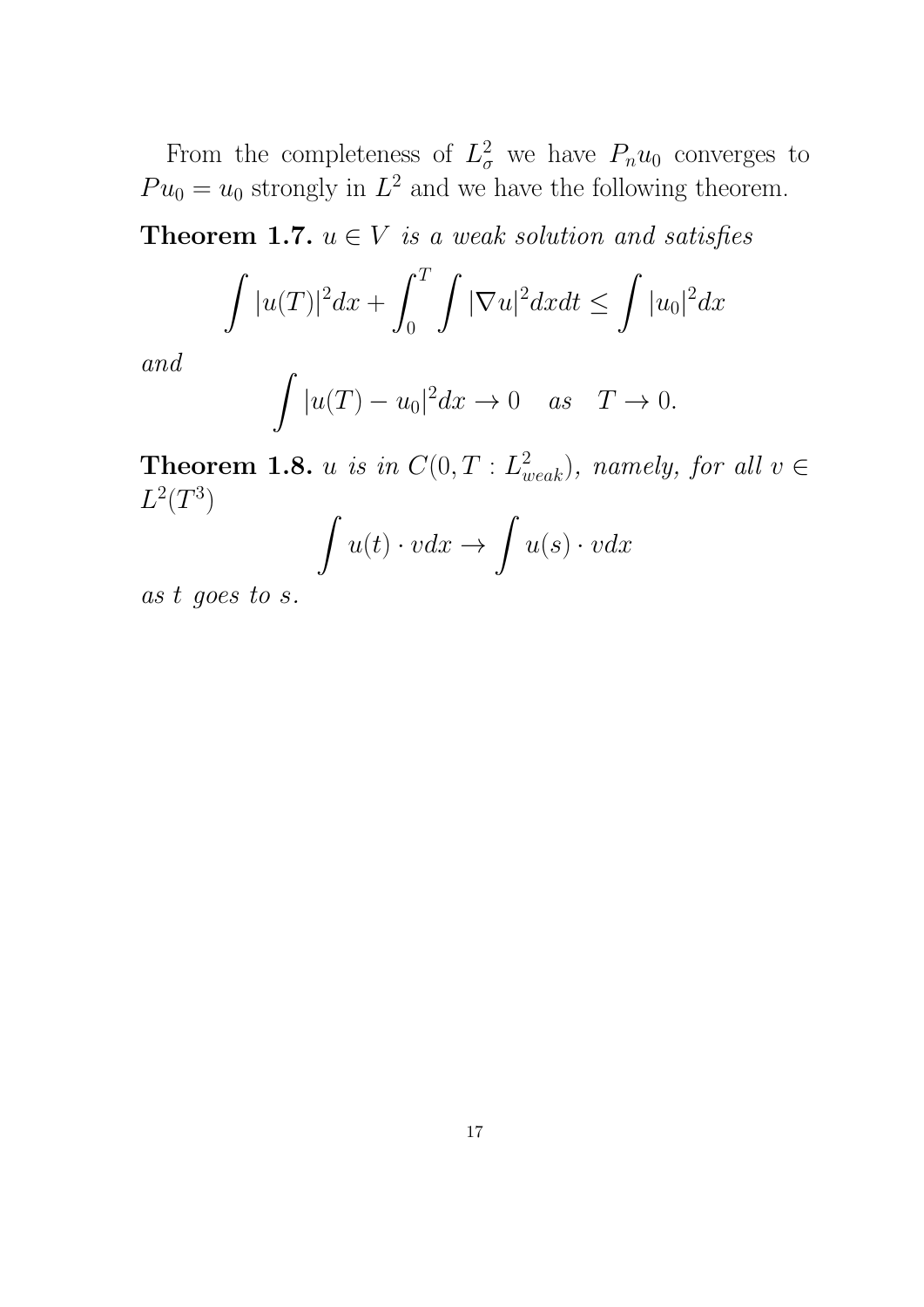Here is a question of energy inequality. If we the weak solution satisfies strict inequality, we call it turbulent solution referring to Kolmogorov energy spectrum structure. It means a certain portion of energy dissipates through heat conduction from viscous friction.

But, as far as I know, there has never been constructed turbulent solution in Navier-Stokes flow.

To get equality, it is enough to construct solutions in  $C^{\alpha}(0,T)$ :  $L^2$  for some  $\alpha > 0$ .

In case of inviscid Euler flow, Onsager conjectured that if the flow is  $C^{\alpha}, \alpha > 1/3$  then the energy identity holds and if  $\alpha$  < 1/3, the equality fails. The positive answer for  $\alpha$ 1/3 has already been answered by Constantin-Titi [8] in 1994. Remarkably enough, when  $\alpha < 1/5$ , De Lellis-Szekelyhidi [13] constructed solutiions satisfies strict inequality recently.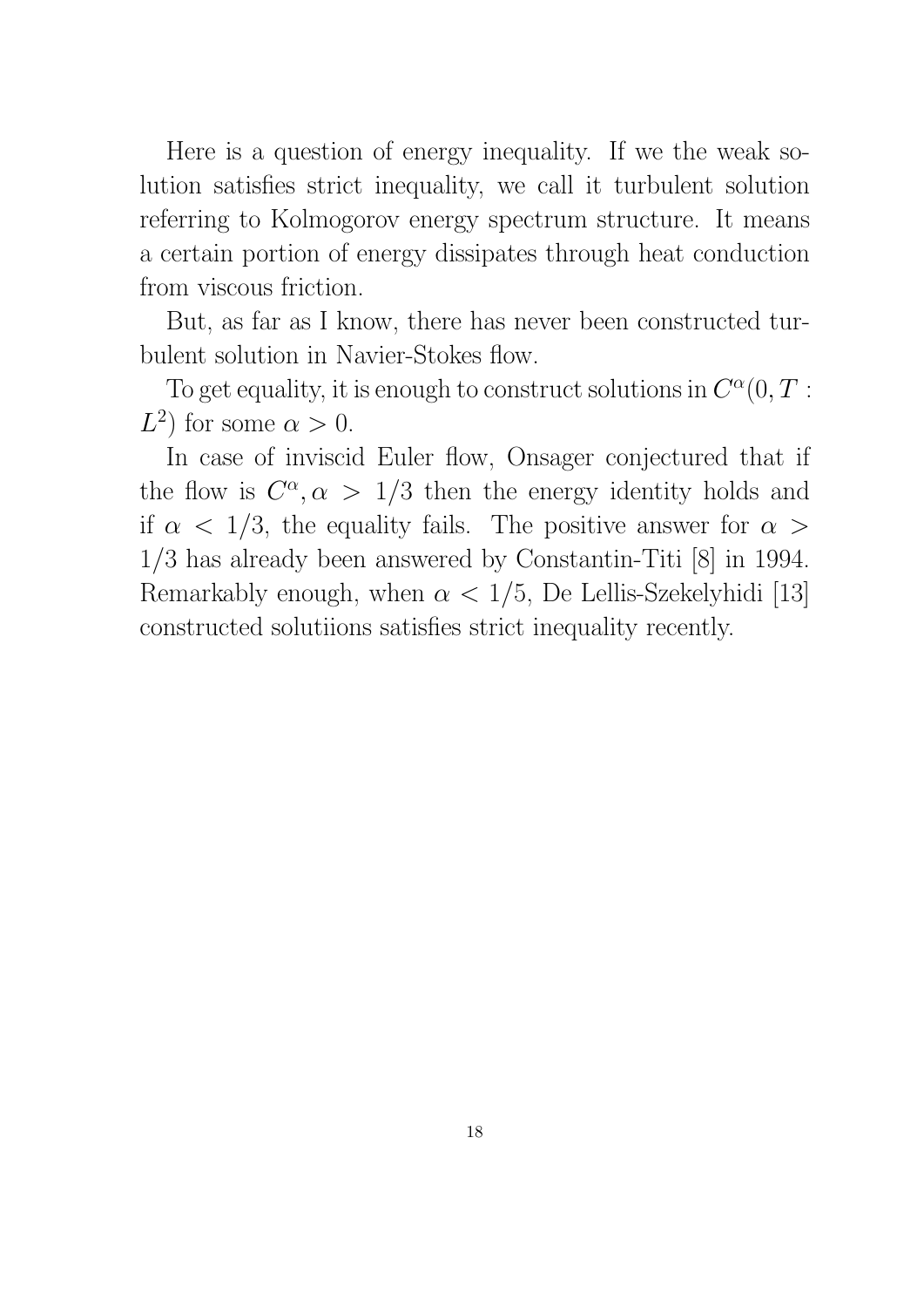The Galerkin approximation solution doesn't involved with the pressure. However by defining the approximation pressure as the solution to the Poisson equation

$$
\Delta p_n = \frac{\partial^2}{\partial x^i \partial x^j} u_n^i u_n^j
$$

we can recover  $n$ -th Galerkin pressure, where the double indices mean summation up to 3. Introducing the residual projection  $Q_n = P - P_n$ , we write the Galerkin equation as  $\partial$  $\frac{\partial}{\partial t}u_n - \Delta u_n + \text{div}(u_n \otimes u_n) + \nabla p_n - Q_n(\text{div}(u_n \otimes u_n)) = 0.$ 

$$
\alpha
$$
 thus if the projection residual converges in appropriate sense,

we may say the Galerkin solution is associated with pressure.

Question:

$$
\lim_{n} \int Q_n u_n \phi dz \to 0 \quad ?
$$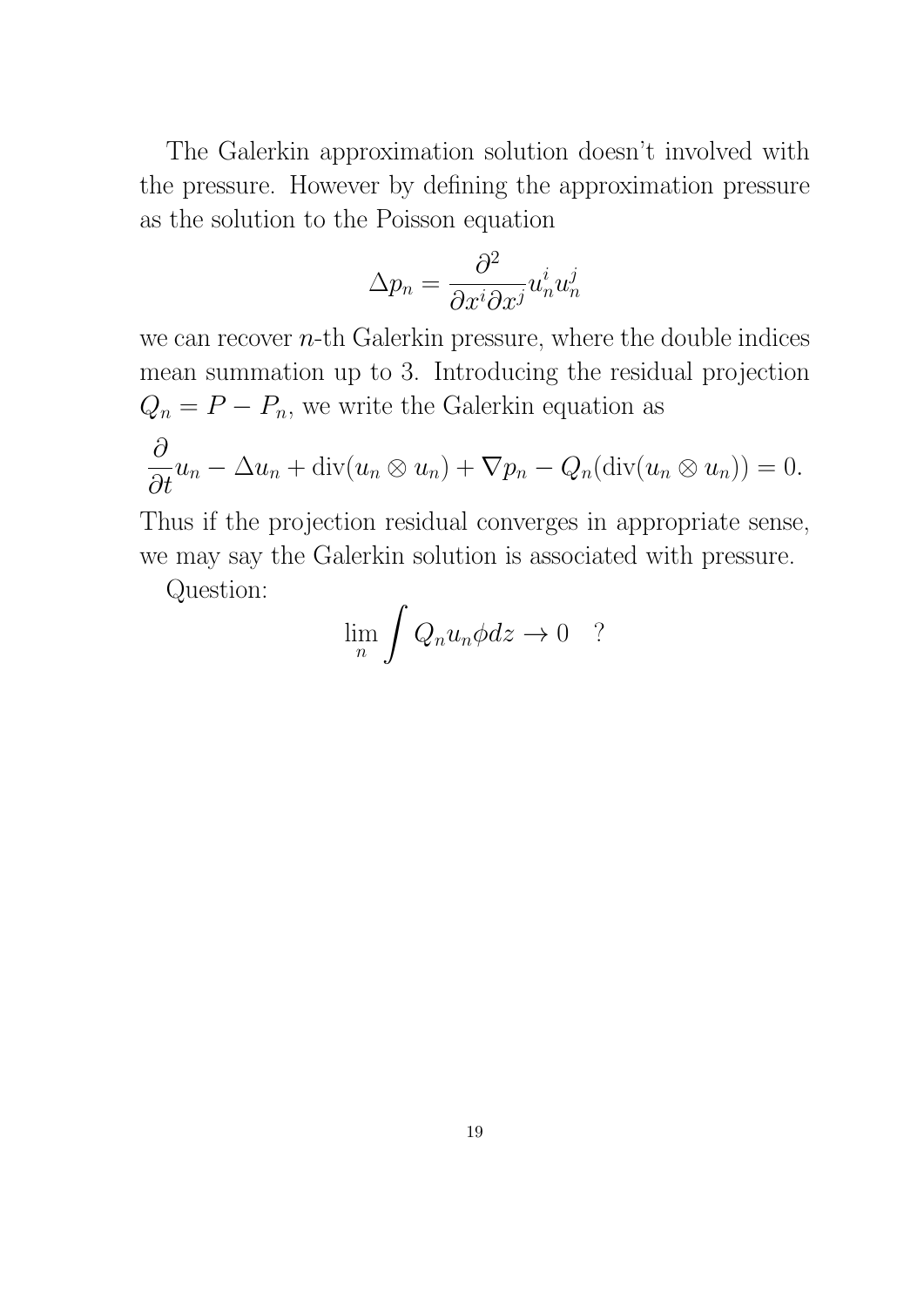**Definition 1.9.** We say  $(u, p) \in V \times L^{3/2}(\Omega_T)$  is suitable weak solution to the initial value problem if for all  $\phi \in C_0^{\infty}$  $\theta$ 

$$
\int u \cdot \phi_t dz + \int \nabla u : \nabla \phi dz + \int u \otimes u : \nabla \phi dz - \int p \, div \phi dz = 0
$$
\n(1.2)

and u is weakly divergence free for almost all time, satisfies the localized energy inequality for almost all t

$$
\int |u(x,t)|^2 \phi dx + 2 \int_0^t \int |\nabla u|^2 \phi dx ds \qquad (1.3)
$$
  

$$
\leq \int_0^t \int |u|^2 (\phi_t + \Delta \phi) dx ds + \int_0^t \int (|u|^2 + 2p) u \cdot \phi dx ds
$$

for all nonnegative  $\phi \in C_0^{\infty}$  $C_0^{\infty}(R^3 \times R_+)$  and

$$
\int |u(x,t)-u_0(x)|^2 dx \to 0 \quad as \quad t \to 0,
$$

where the initial data  $u_0$  is weakly divergence free in  $L^2(R_+^3)$ .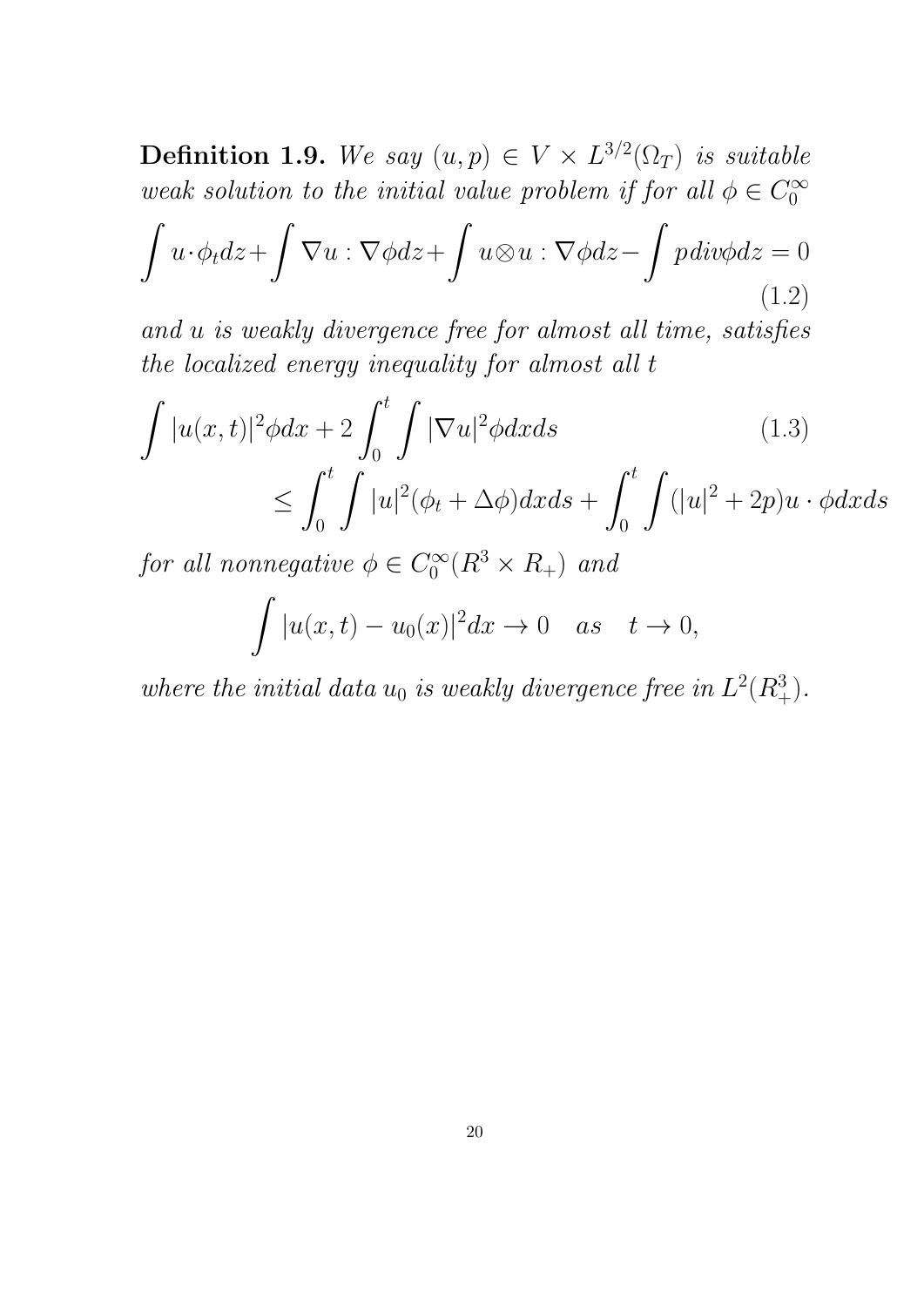Here is a lemma due to Bryuk-Craig-Ibrahim:

**Lemma 1.10.** If for any constant  $c > 0$ 

$$
\lim_{n \to \infty} \int_0^T \sum_{n-c < |k| \le n} |k|^2 |u_n^k(t)|^2 dt = 0,
$$

then the Galerkin solution satisfies local energy inequality in suitable sense.

Remark.If the Galerkin approximation has bi-Laplacian, then it is suitable. Also recently, Guermond [23] showed that Finite Element Solution  $(u^n, p^n)$  in discrete space satisfying LBB condition converges to a suitable weak solution.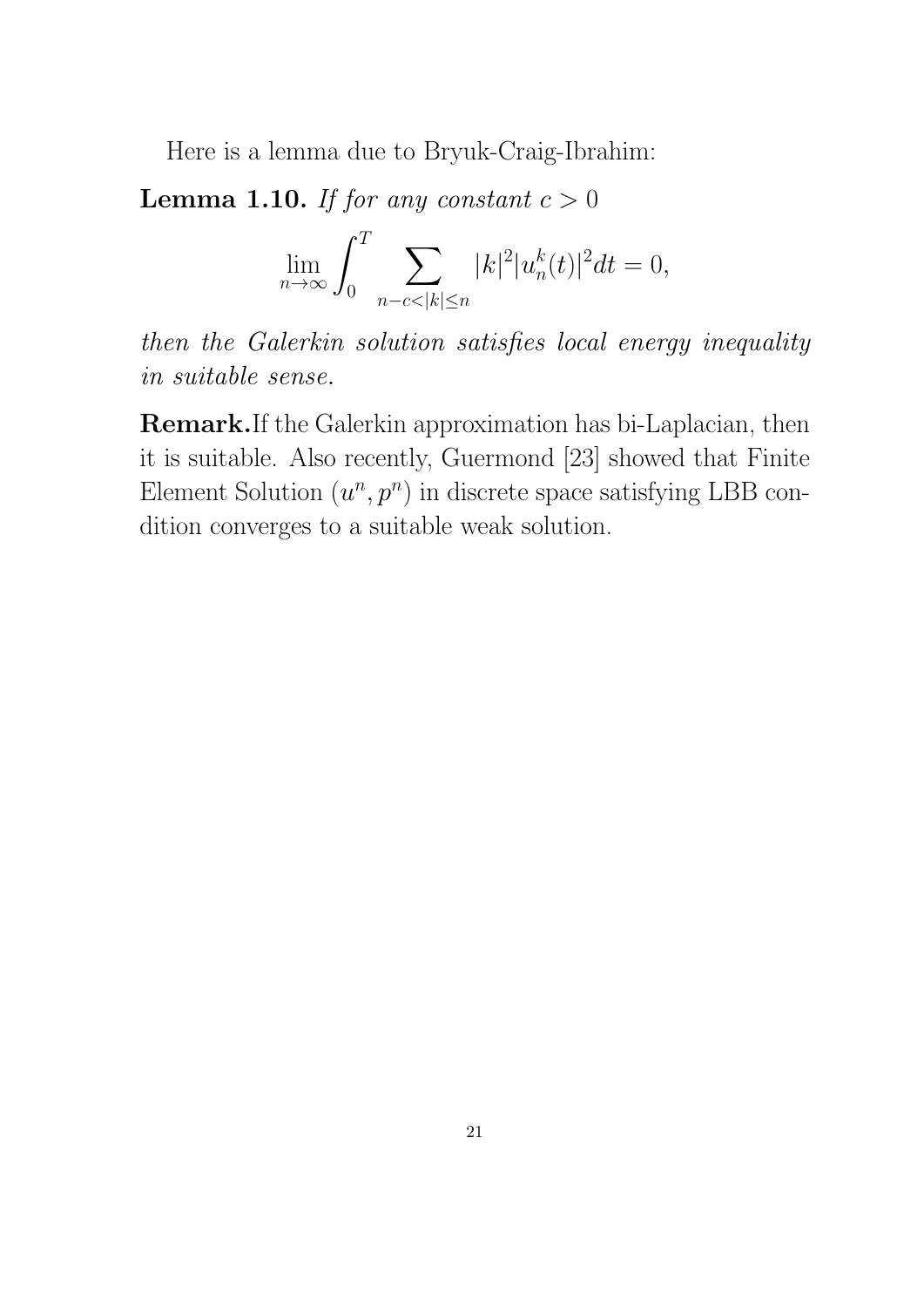The existence theorem of suitable weak solutioon is due to Scheffer and Caffarelli-Kohn-Nirenberg( [36] and [3]).

We introduce suitable approximation scheme: There exists a sequence  $\{(u_n, p_n)\}\$  of smooth functions and a sequence of positive numbers  $\epsilon_n$  such that

$$
u_n \to u \quad \text{weakly* in} \quad L^{\infty}(0, T : L^2(T^3))
$$
  
\n
$$
u_n \to u \quad \text{weakly in} \quad L^2(0, T : H^1(T^3))
$$
  
\n
$$
u_n \to u \quad \text{strongly in} \quad L^3(\Omega_T),
$$
  
\n
$$
p_n \to p \quad \text{strongly in} \quad L^{3/2}(\Omega_T),
$$

with  $(u_n, p_n)$  satisfying

$$
\frac{\partial}{\partial t}u_n - \Delta u_n + (\eta_n * u_n \cdot \nabla)u_n + \nabla p_n = 0
$$
  
div $u_n$  = 0  
 $u_n(0) = \eta_n * u_0.$ 

Here  $\eta$  is a smooth nonnegative cutoff function and  $\eta_n(x)$  = 1  $\frac{1}{\epsilon_n^3}\eta\left(\frac{x}{\eta_r} \right)$  $\frac{x}{\eta_n}$ ).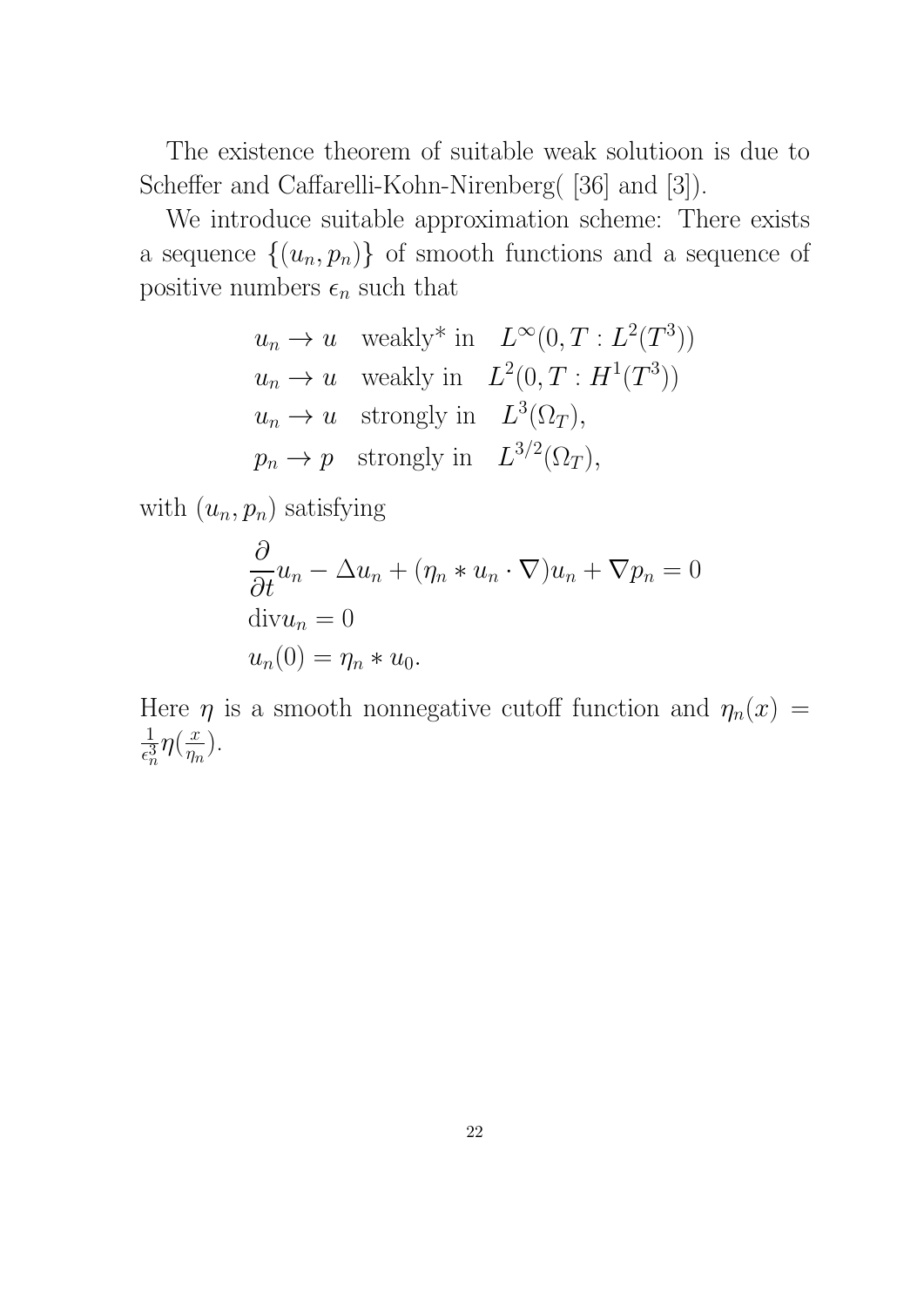# **Theorem 1.11.** Let  $(u, p)$  be a limit of suitable approximation solutions of the Navier-Stokes system on the periodic domain  $\Omega_T$ , then  $(u, p)$  is a suitable weak solution in  $\Omega_T$ .

Proof. Denote by  $\{(u_n, p_n)\}\$ a sequence of solutions of approximate equation which converges in the suitable sense to  $(u, p)$ , a suitable weak solution. Using Sobolev embedding  $H^1(T^3) \to L^6(T^3)$  we deduce that  $\{u_n\}$  is a bounded sequence in  $L^2(0,T : L^6)$  (where we are using the norm convention that  $v \in L^q(0,T : L^p)$  means that  $\int_0^T (\int |v(x,t)|^p dx)^{q/p} dt <$ 1). From Hölder inequality we have  $u_n \in L^{10/3}$  with uniform bound. By the compact embedding we get( if necessary subsequence)

$$
(u_n, p_n) \to (u, p)
$$
 strongly in  $L^3 \times L^{3/2}$ .

Now we want to prove that the limit  $(u, p)$  satisfies the local energy inequality in  $\Omega_T$ . Let  $\phi$  be a non-negative smooth cutoff function with support in  $\Omega_T$  (in particular  $\phi$  vanishes near t = 0). Multiplying the equation by  $\phi u_n$  and integrating by parts, and using the integral identity

$$
\int (\eta_n * u_n \cdot \nabla) u_n \cdot u_n \phi dx = \frac{1}{2} \int \eta_n * u_n |u_n|^2 \cdot \nabla \phi dx
$$

we have

$$
2\int |\nabla u_n|^2 \phi dz = \int |u_n|^2 (\phi_t + \Delta \phi) dz
$$

$$
+ \int |u_n|^2 \eta_n * u_n \cdot \nabla \phi + 2p_n u_n \cdot \nabla \phi dz
$$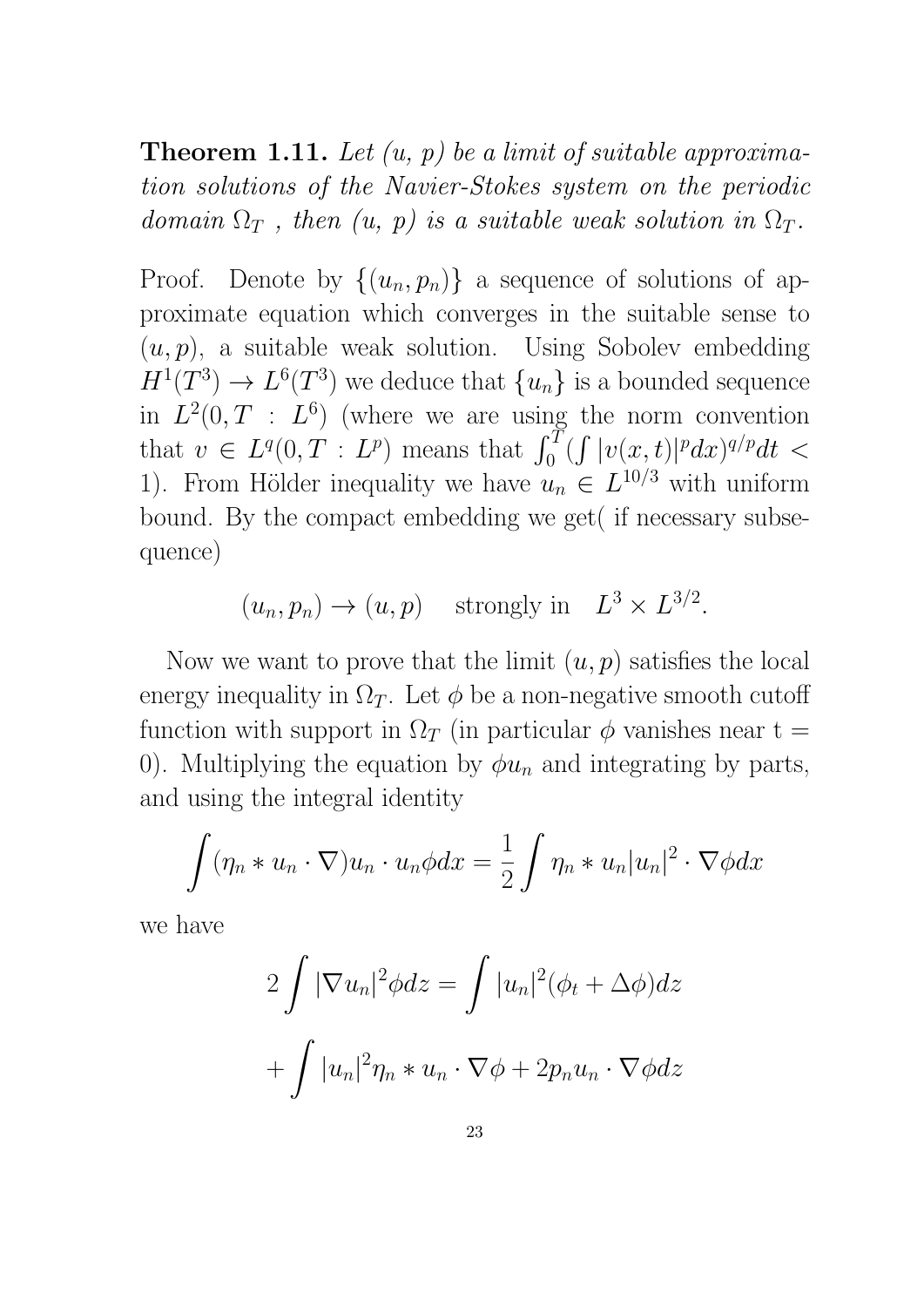and the strong convergence  $(u_n, p_n)$  in  $L^3 \times L^{3/2}$  implies the local energy inequality (3.4)

$$
\int |u(x,t)|^2 \phi dx + 2 \int_0^t \int |\nabla u|^2 \phi dx ds
$$
  
\n
$$
\leq \int_0^t \int |u|^2 (\phi_t + \Delta \phi) dx ds + \int_0^t \int (|u|^2 + 2p) u \cdot \phi dx ds.
$$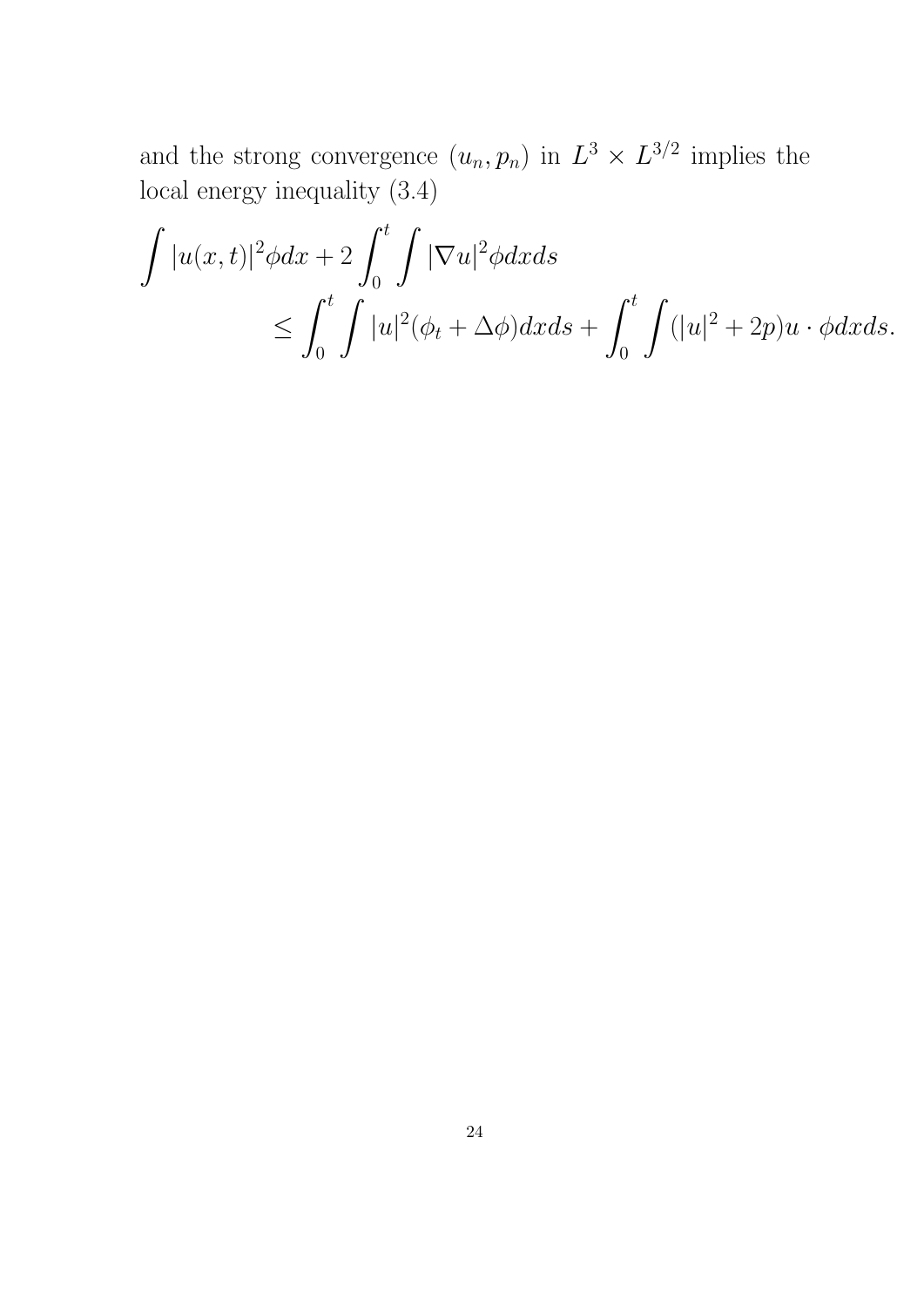Here is a brief argument of  $L^{3/2}$  integrability of pressure: i)  $p_n = R^i R^j ((\eta_n * u_n)^i u_n^j)$  $\binom{j}{n}$  for the Riesz operator  $R^i$ .

ii)  $R^i$  is bounded operator in  $L^p, p \in (1, \infty)$ .

iii) For almost all t,  $\eta_n * u_n \otimes u_n(t)$  converges strongly to  $u \otimes u(t)$  in  $L^{3/2}(T^3)$ .

iv) We let  $p = R^{i}R^{j}(u^{i}u^{j})$ , then  $p_{n}(t)$  converges to  $p(t)$  in  $L^{3/2}(T^3)$  for almost all t.

v) From the  $L^{3/2}(0,T:L^{3/2}(T^3))$  convergence of  $u_n\otimes u_n$  to  $u \otimes u$ , we get  $p \in L^{3/2}(\Omega_T)$ .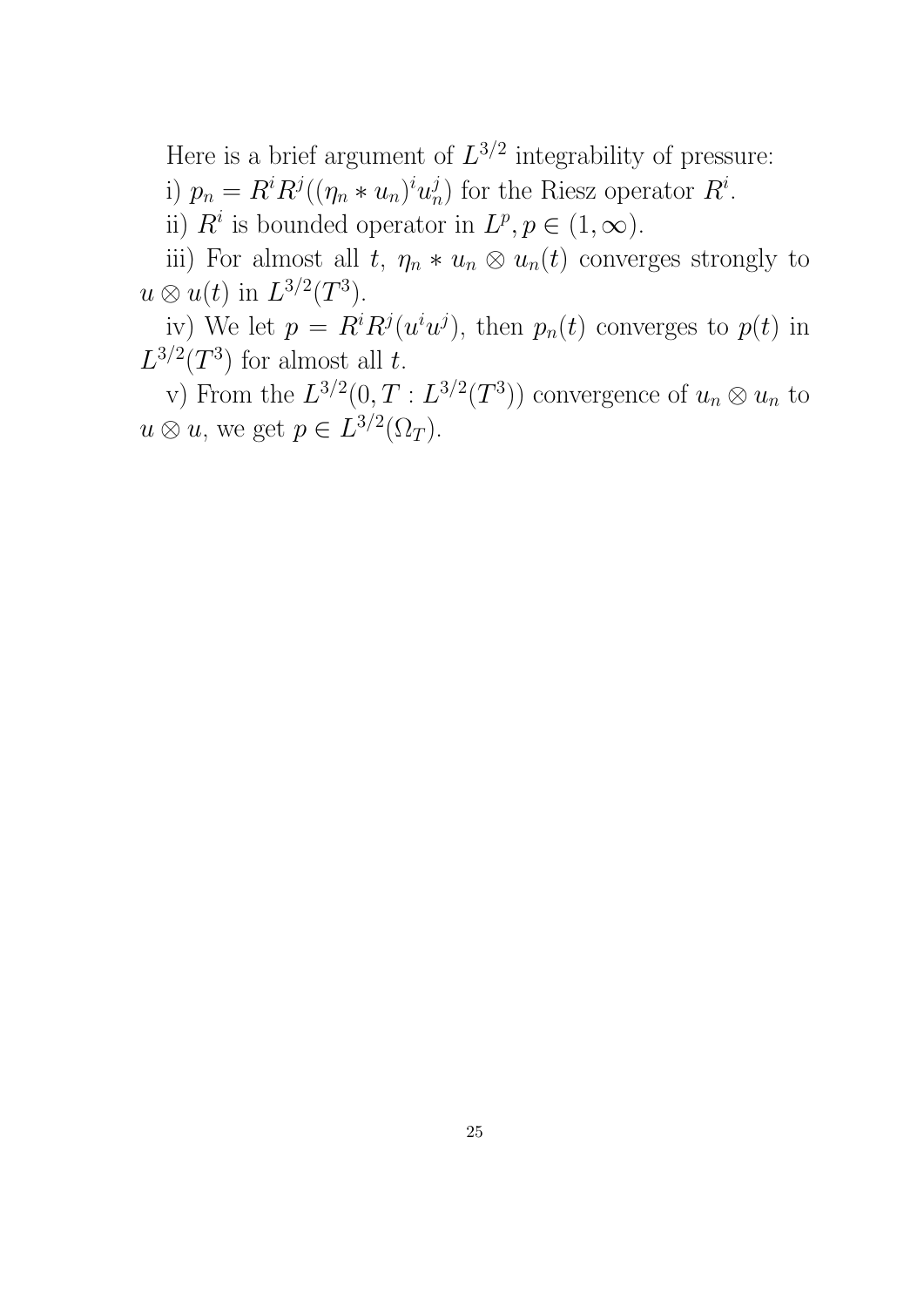Kato and Giga-Miyakawa proved that for the initial data  $u_0 \in L^3$  there exist  $T > 0$  and at least one solution u in

$$
C([0,T);L^3)\cap C((0,T);L^\infty)
$$

such that u solves Navier-Stokes equations in the sense of the following integral equation:

$$
u(t) = e^{tA}u_0 - \int_0^t e^{(t-s)A} P \operatorname{div}(u \otimes u)(s) ds,
$$

where  $e^{tA}$  denotes the heat semigroup and  $P$  denotes the Helmholtz projection. Such u is called a mild solution.

Weak-Strong uniqueness implies uniqueness.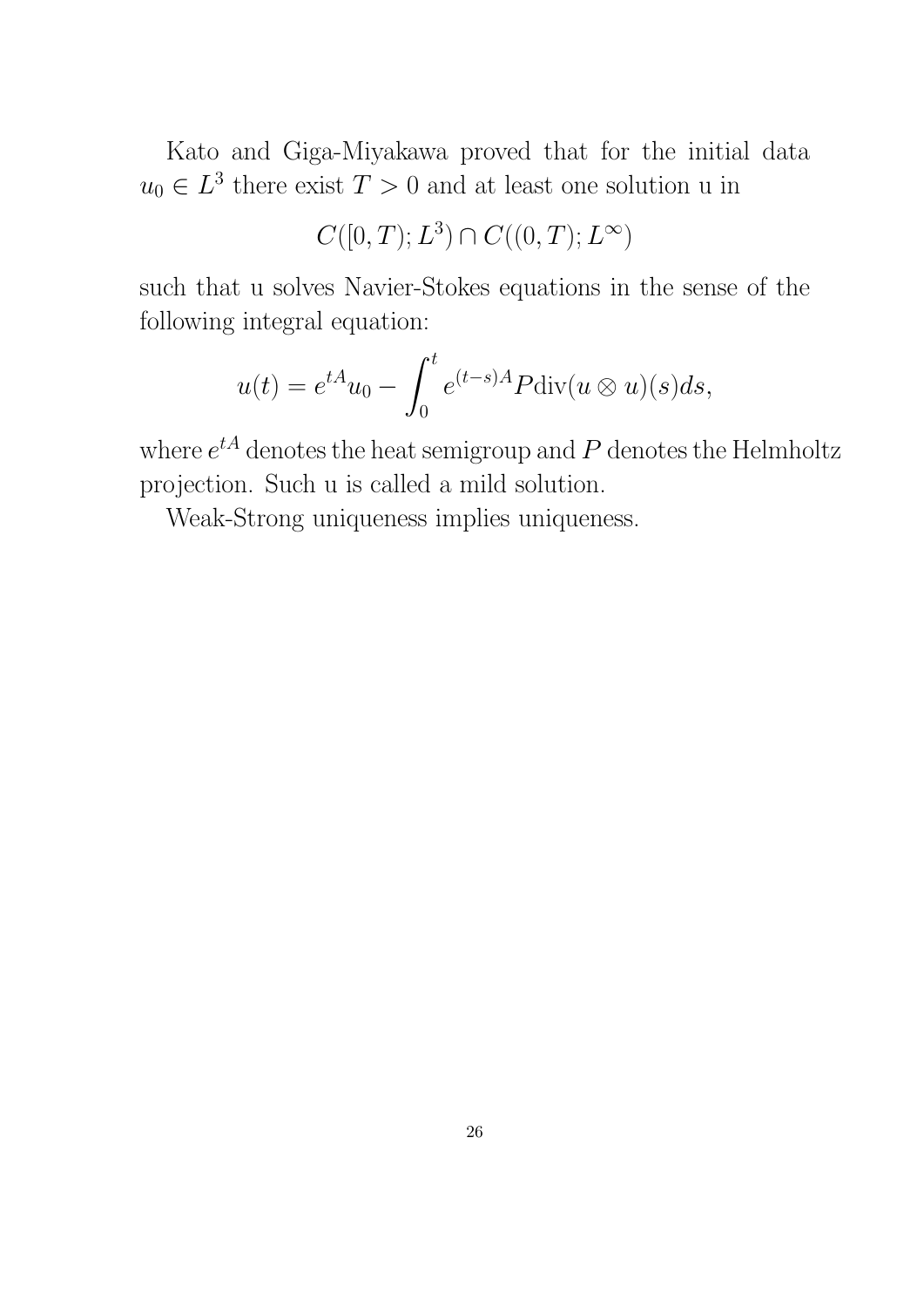## §2. Partial regularity

### §2..1 Introduction

In this section, we study partial regularity of the incompressible Navier-Stokes equations for the weak solution in the sense of Leray [31] and Hopf [24]. After Scheffer [36] introduced the idea of suitable weak solution, Caffarelli, Kohn and Nirenberg [3] established a criterion of  $\epsilon$  regularity and Lin [32] simplified the proof greatly. Choe and Lewis [7] improved the parabolic Hausdorff dimension by logarithmic factor.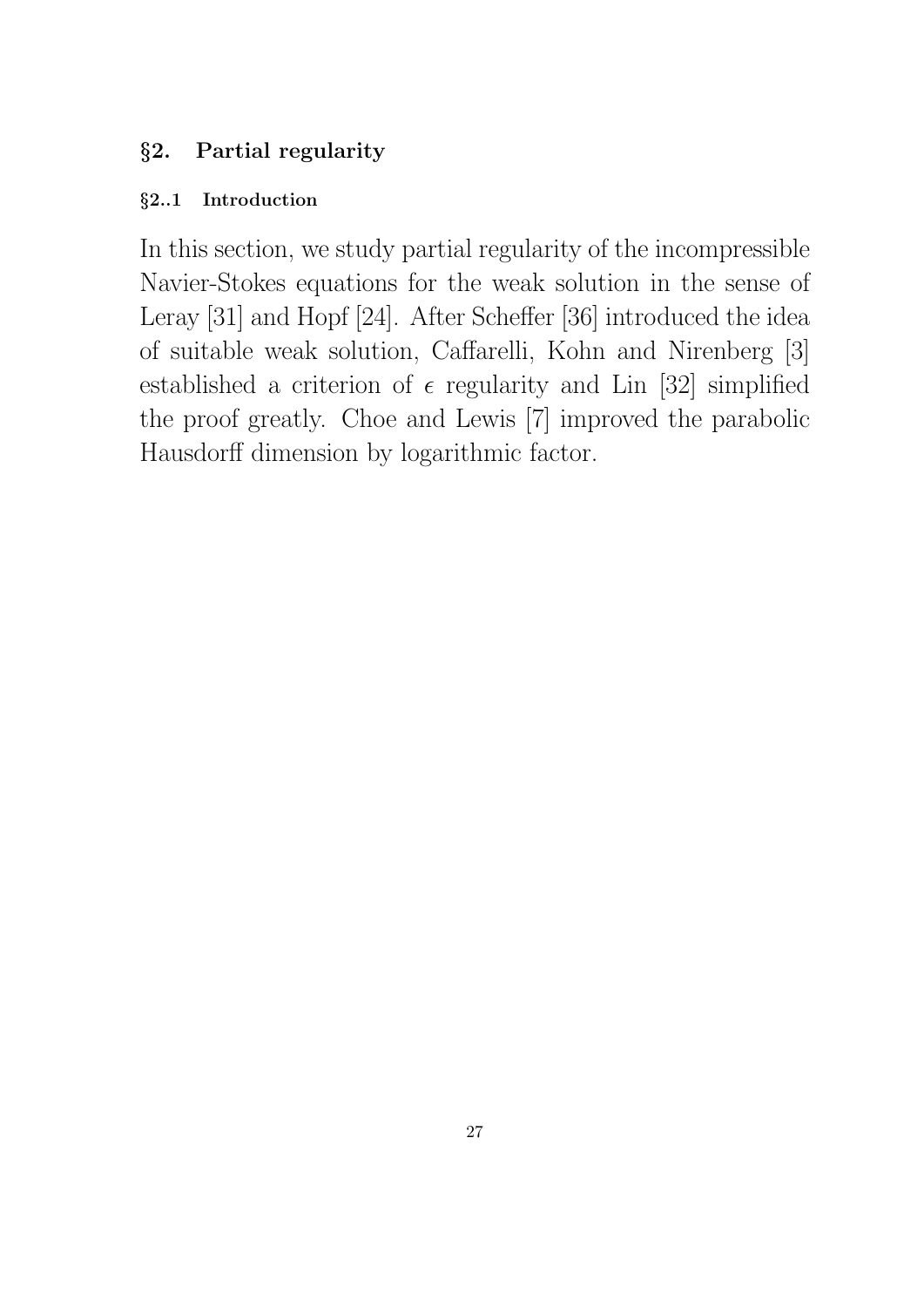All the previous results rely on the localized energy inequality and higher integrability of pressure like  $L^{3/2}$  of the suitable weak solutions. From the definition of the suitable weak solution, the pressure satisfies Poisson equation and is represented by Newtonian potential with density that is a quadratic function of velocity gradient.

Meanwhile, Leray-Hopf solution is constructed by Galerkin process with orthonormal basis of the parabolic solution space and from the weak convergence, we have global energy inequality. Here, it is found a localized energy inequality from the vorticity equation and Biot Savart law. In fact, for the Stokes equations, a localized energy inequality is proved by Jin [26].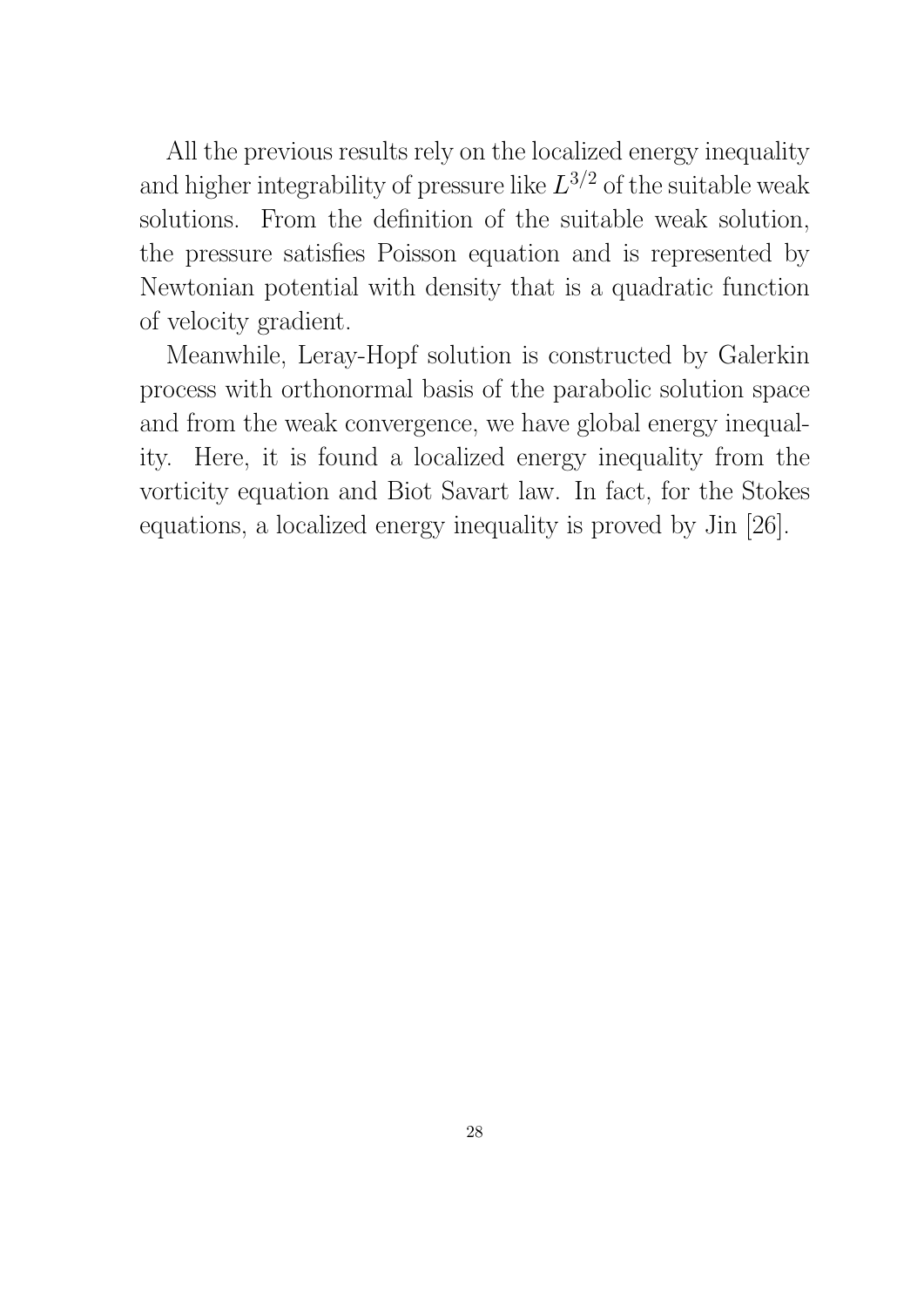We say  $u \in L^{\infty}(0, T : L^{2}(R^{3})) \cap L^{2}(0, T : H^{1}(R^{3}))$  is Leray-Hopf solution to the Cauchy problem if for a fixed  $v \in L^2(R^3)$  $\int u \cdot v dx(t)$  is continuous in t, for all  $\phi \in C_0^{\infty}$  $C_0^{\infty}(R^3\times(0,T))$  with  $\mathrm{div}\phi=0$ 

$$
\int u \cdot \phi_t dz - \int \nabla u : \nabla \phi dz + \int u \otimes u : \nabla \phi dz = 0, \quad (2.1)
$$

for almost all  $t_0$ 

$$
\frac{1}{2}\int |u(x,t_0)|^2 dx + \int_0^{t_0} \int |\nabla u|^2 dx dt \le \frac{1}{2}\int |u_0(x)|^2 dx
$$

and

$$
\int |u(x,t)-u_0(x)|^2 dx \to 0 \quad as \quad t \to 0,
$$

where the initial data  $u_0$  is weakly divergence free in  $L^2(R^3)$ . The following existence theorem is due to Leray [31].

Theorem 2.1. There is a Leray-Hopf solution to the Cauchy problem.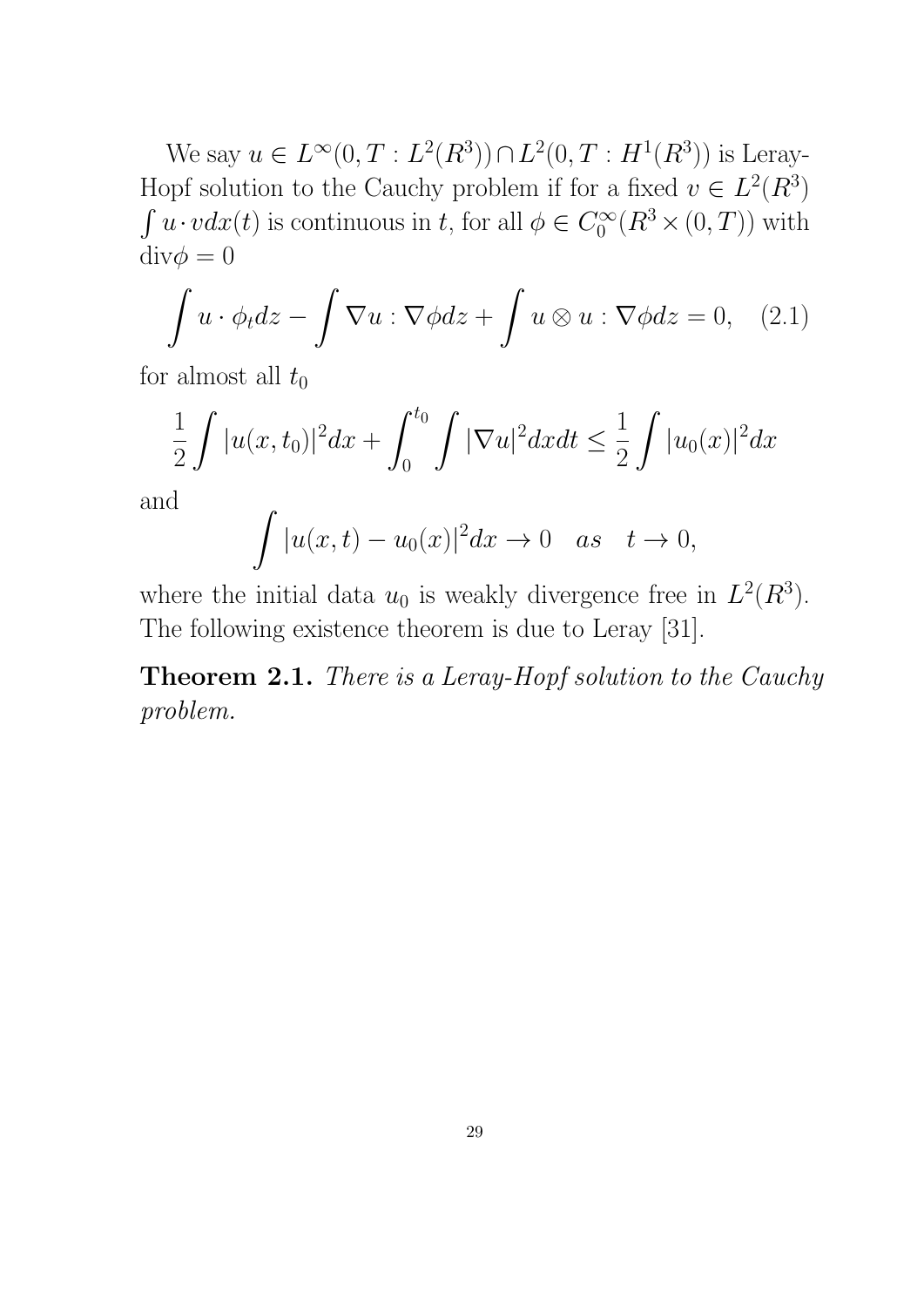We define a ball  $B_r(x_0) = \{x : |x - x_0| < r\}$  and a parabolic cylinder  $Q_r(x_0, t_0) = B_r(x_0) \times (t_0 - r^2, t_0 + r_0^2)$  $\binom{2}{0}$ , and we always assume that the cylinders are in  $\Omega_T$ . Our main theorem is the following:

**Theorem 2.2.** There is an absolute constant  $\epsilon_0$  such that

$$
\limsup_{r \to 0} \frac{1}{r} \int_{Q_r} |\nabla u|^2 dz \le \epsilon_0
$$

implies that for an  $r_0$ 

$$
\sup_{z\in Q_{\frac{r_0}{2}}}|u(z)|\leq \frac{c}{r_0}
$$

for an absolute constant c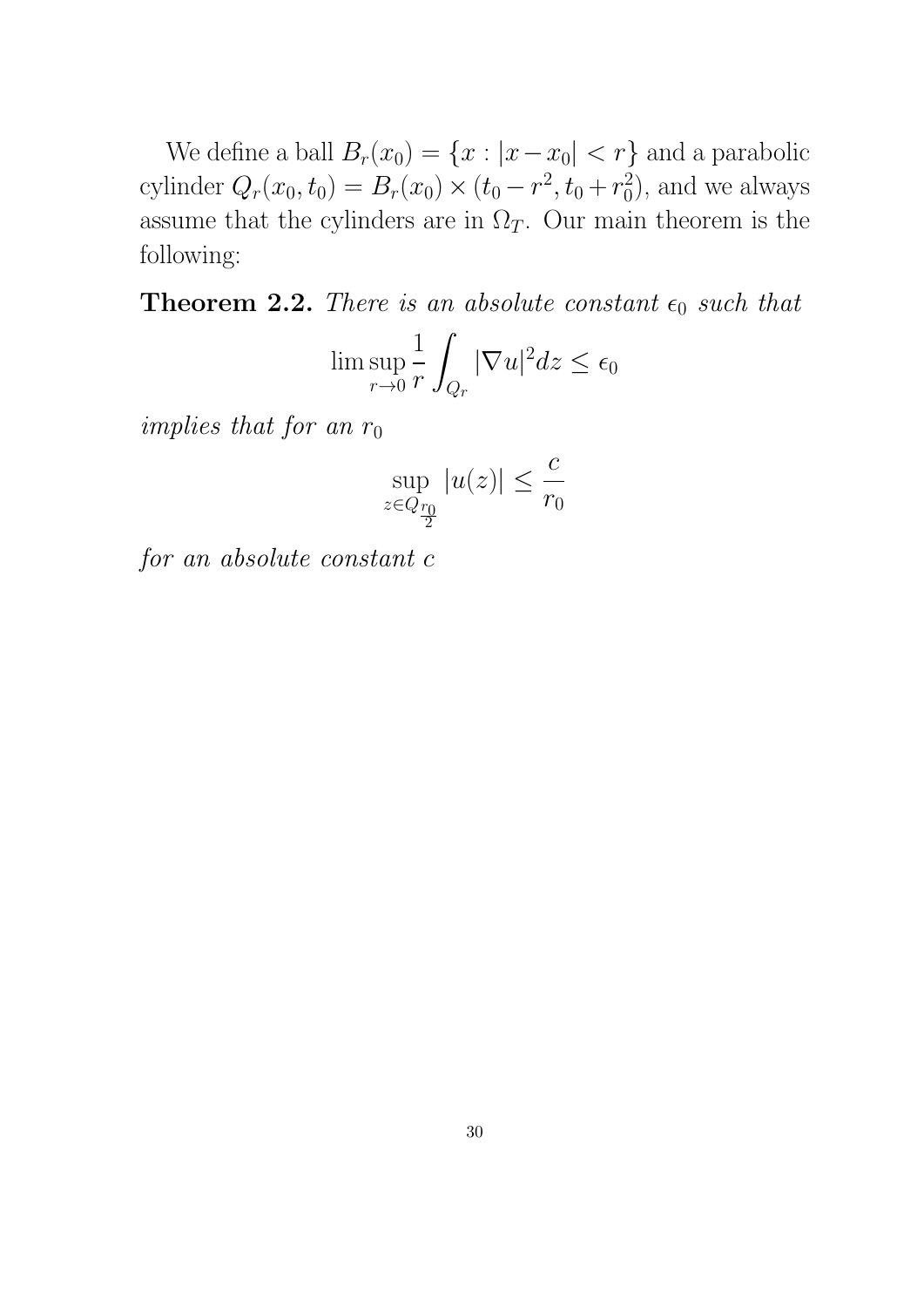Let h be an increasing function on  $(0, 1]$  with  $\lim_{r\to 0} h(r) = 0$ . For fixed  $\delta > 0$  and  $E \subset R^3 \times R$  we let  $L(\delta)$  be the family of all coverings  $\{Q_{r_i}(z_i), r_i < \delta\}$  of E. We define

$$
\Psi_{\delta}(E, h) = \inf_{L(\delta)} \sum_{i} h(r_i)
$$
\n(2.2)

and set the corresponding Hausdorff measure

$$
\Lambda(E, h) = \lim_{\delta \to 0} \Psi_{\delta}(E, h).
$$

In particular we denote  $\Lambda_k(E) = \Lambda(E, r^k)$ .

The singular set S is the set of point z in  $\Omega_T$  such that in any neighborhood of  $z \, u$  is unbounded.

**Theorem 2.3.** There is  $\sigma > 0$  such that

 $\Lambda(S, t(\log(1/t))^{\sigma}) = 0.$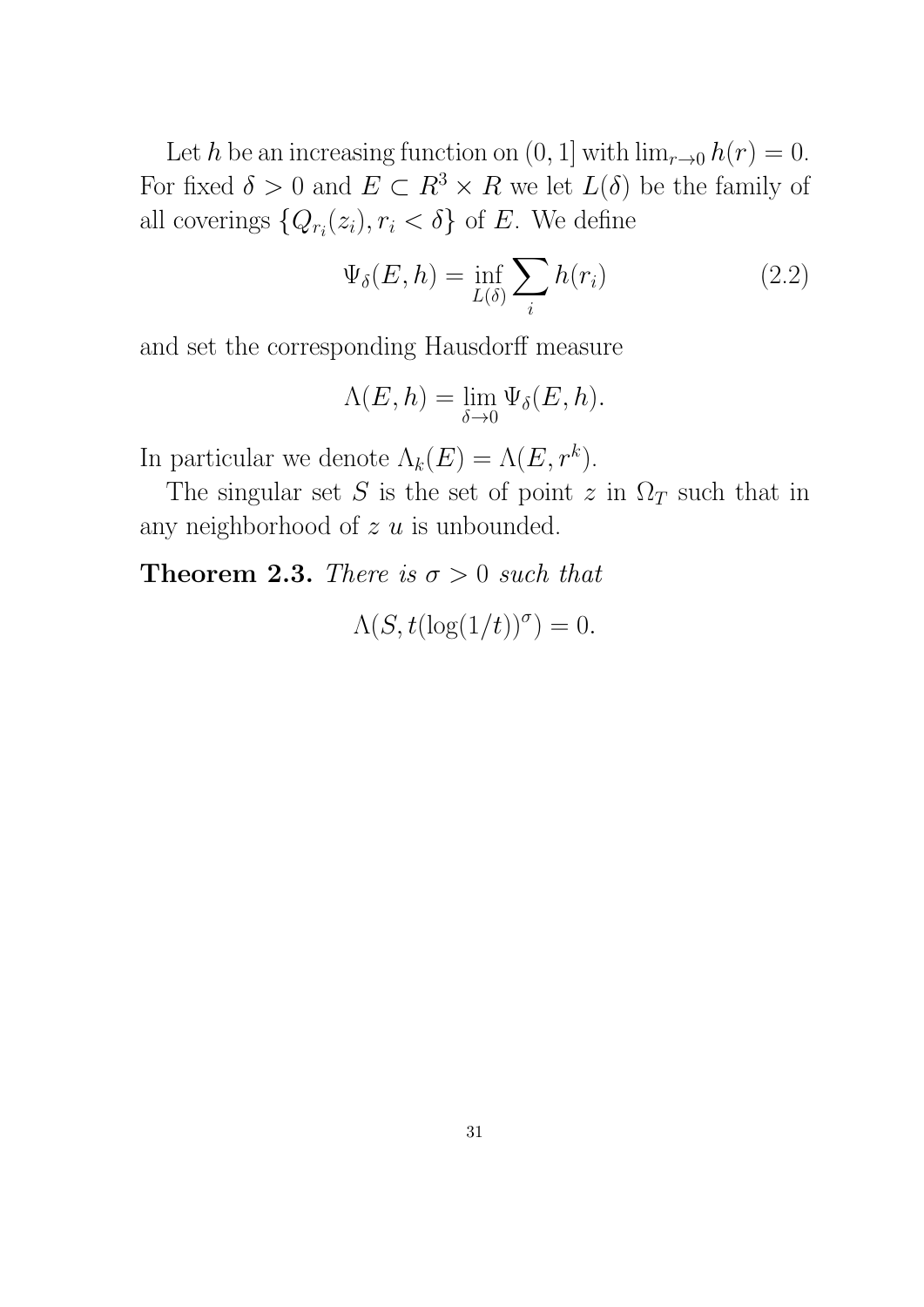#### §2..2 Partial regularity

In this section we assume  $z_0$  is origin, omit  $z_0$  in various expressions if obvious. The compactness of solution space is due to Leray [31] and Lin [32]. Suppose  $v_n \in L^{\infty}(-1, 1 : L^2(B_1)) \cap$  $L^2(-1, 1 : H^1(B_1))$  is a localized solution to  $(2.1)$  in  $Q_1$  with the uniform bound

$$
\text{ess}\sup_{t\in(-1,1)}\int_{B_1}|v_n|^2dx+\int_{-1}^1\int_{B_1}|\nabla v_n|^2dxdt < c
$$

for all *n*. The localized solution in  $Q_1$  means that the integral identity (2.1) holds for all test function  $\phi \in C_0^{\infty}$  $\int_0^\infty (Q_1)$  with  $\text{div}\phi = 0$ . Then there is a subsequence  $v_n$  by rewriting index and  $v \in L^{\infty}(-1, 1: L^2(B_1))) \cap L^2(-1, 1: H^1(B_1))$  such that

 $v_n \to v$ 

weakly in  $L^2(-1,1 : H^1(B_1))$  and weakly-<sup>\*</sup> in  $L^{\infty}(-1,1 :$  $L^2(B_1)$ , and the limit v is a solution to (2.1). Furthermore, from Sobolev embedding,

$$
v_n \to v
$$

strongly in  $L^3(Q_1)$ .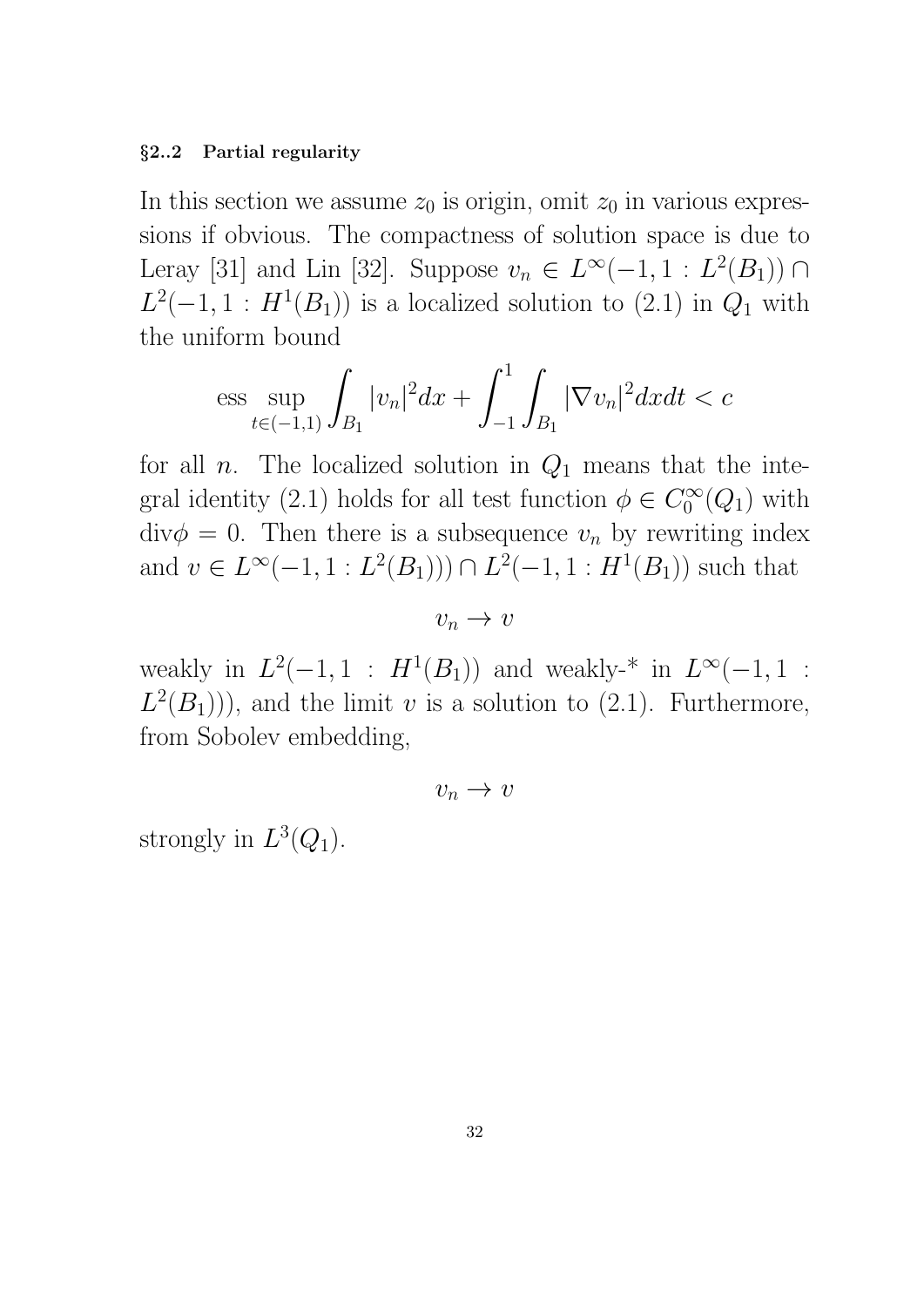One of the important step for  $\epsilon$ -regularity is the localized energy inequality which is essentially due to Jin [26]. We define a bilinear form

$$
\langle f, g \rangle_{N} = \int_{R^3} \int_{R^3} \frac{f(x)g(y)}{|x - y|} dx dy
$$

and the corresponding norm

$$
||f||_N = _{N}^{1/2}.
$$

Define the vorticity  $\omega$  by

$$
\omega = \nabla \times v.
$$

Since we do not know  $\omega \in L^{\infty}(-1, 1 : L^2(B_1)),$  we need an indirect definition of  $\langle \omega, \omega \rangle_N$  (*t*) from  $u \in L^{\infty}(-1, 1)$ :  $L^2(B_1)$ . To define  $\langle \omega, \omega \rangle_N$  (*t*) for almost all *t*, we let  $\phi \in$  $C_0^\infty$  $\int_0^\infty$  and we note that

$$
\omega \phi = \nabla \times (u\phi) + u \times \nabla \phi
$$

and from the definition

$$
\langle \omega \phi, \omega \phi \rangle_N(t) = \int_{R^3} \int_{R^3} \frac{1}{|x - y|} (\nabla \times (u\phi) + u \times \nabla \phi)(x, t) \cdot
$$

$$
(\nabla \times (u\phi) + u \times \nabla \phi)(y, t) dx dy
$$

and the righthand side is well defined after integration by parts almost all time t.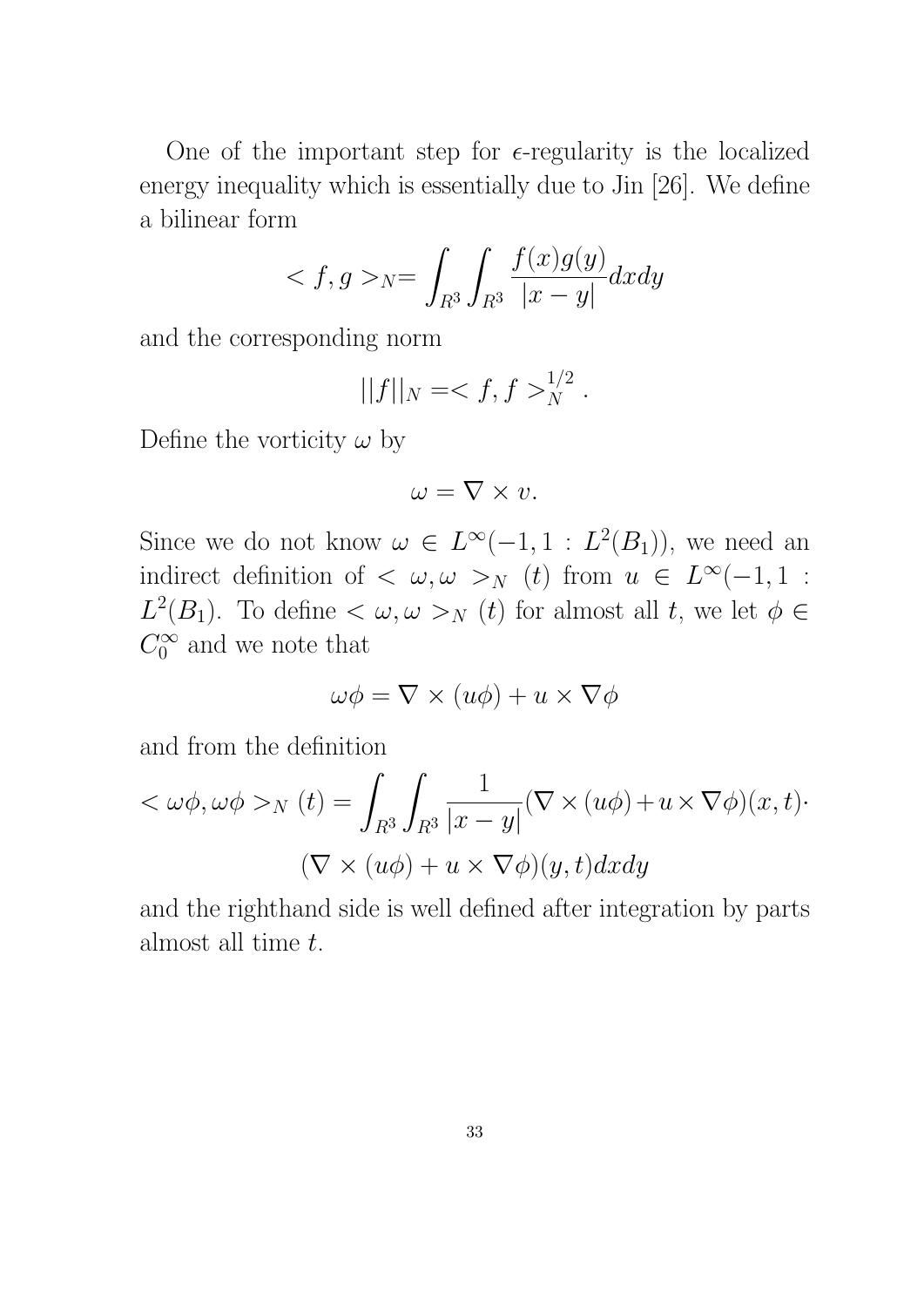Theorem 2.4. Suppose  $v \in L^{\infty}(-1, 1 : L^2(B_1)) \cap L^2(-1, 1 : L^2(B_1))$  $H<sup>1</sup>(B<sub>1</sub>)$ ) is a solution to (2.1). Then, there is a constant c such that for almost all  $t_0 \in (-1, 1)$ 

$$
||\omega\phi||_N^2(t_0) + ||\nabla v\phi||_{L^2(Q_1)}^2 \le c||v||_{L^2(Q_1)}^2 + c||v||_{L^3(Q_1)}^3 \quad (2.3)
$$

for a cutoff function  $\phi \in C_0^{\infty}$  $\int_0^\infty (Q_1)$ , and if we take  $\phi \in$  $C_0^\infty$  $\int_0^{\infty} (B_1) \text{ and } \phi = 1 \text{ in } B_{r_0}, r_0 \in (0, \frac{1}{2})$  $(\frac{1}{2})$ , then we have

$$
||v||_{L^{2}(B_{r_{0}})}^{2} \le 2||\omega\phi||_{N}^{2} + 2||v \times \nabla\phi||_{N}^{2}.
$$
 (2.4)

**Proof.** The vorticity  $\omega = \nabla \times v$  satisfies

$$
\frac{\partial}{\partial t}\omega - \Delta\omega + (u \cdot \nabla)\omega + (\omega \cdot \nabla)v = 0.
$$
 (2.5)

We let  $\phi \in C^{\infty}(Q_1)$  and  $\phi = 0$  on the boundary  $\partial Q_1$ ,  $|\nabla \phi|$  < c and  $|\phi_t|$  < c. We recall Newtonian potential  $N(f)(x) =$ 1  $\frac{1}{4\pi} \int_{R^3}$  $f(y)$  $\frac{J(y)}{|x-y|}dy.$ 

At least formally, we take  $\phi N(\omega\phi)$  as a test function to (2.5) and after integration by parts and observing the inverse relation between Newtonian potential and Laplace operator, we have for almost all  $t_0$ 

$$
\frac{1}{2} < \omega \phi, \omega \phi >_{N} (t_{0}) + \int_{-1}^{t_{0}} \int_{B_{1}} |\omega \phi|^{2} dx dt
$$
\n
$$
\leq \int_{-1}^{t_{0}} \int_{B_{1}} \omega \phi_{t} N(\omega \phi) dx dt + c \int_{-1}^{t_{0}} \int_{B_{1}} |v|^{2} dx dt
$$
\n
$$
+ \int_{-1}^{t_{0}} \int_{B_{1}} (v \cdot \nabla) v \nabla \times (\phi N(\nabla \times v \phi)) dx dt.
$$
\n(2.6)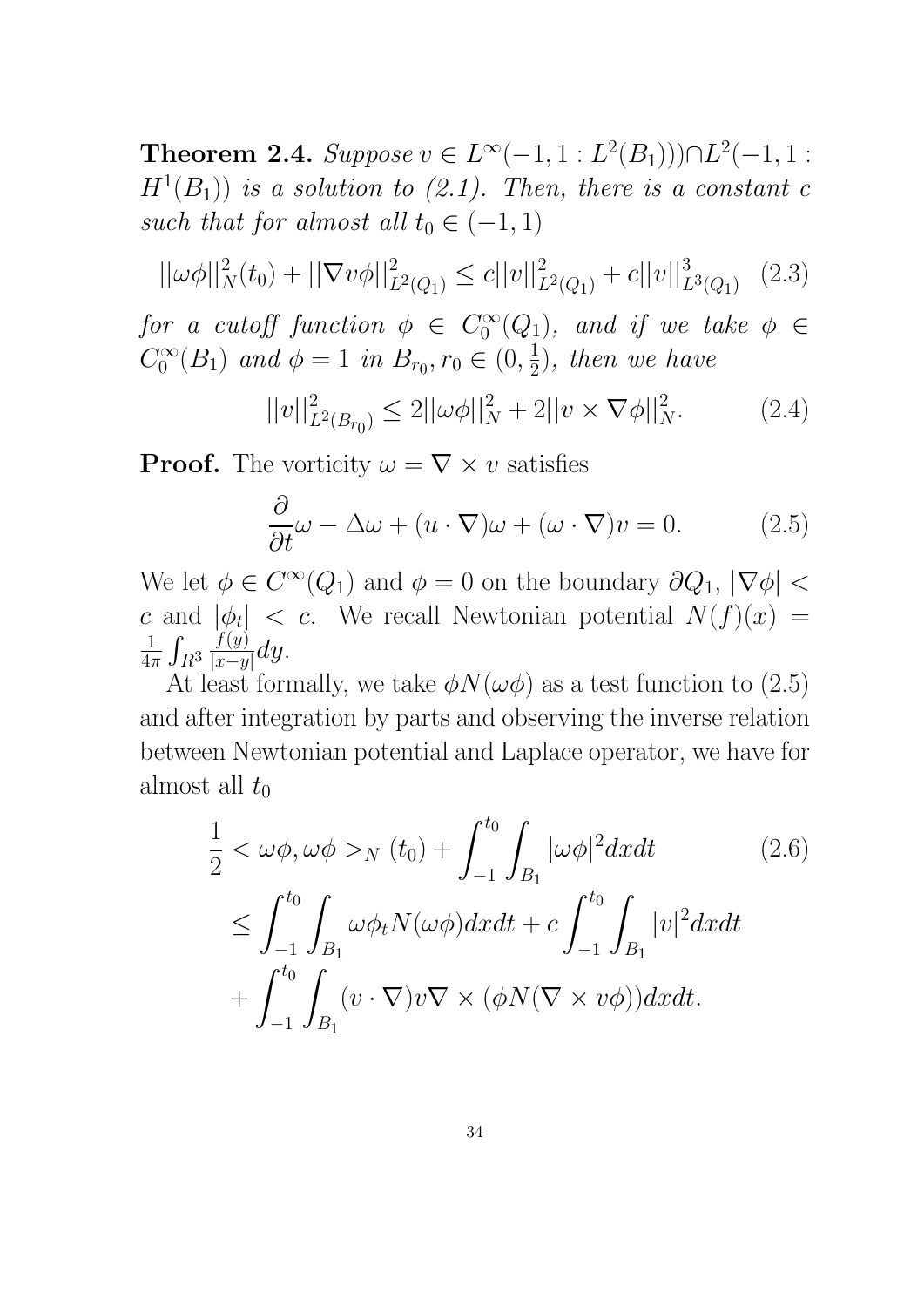We can justify the computations by taking the test function  $\nabla \times (N(\omega \phi)\phi)$  to (2.1). Indeed, it is solenoidal and in  $L^{\infty}(0,T)$ :  $L^2(R^3)) \cap L^2(0,T : H_0^1(R^3)).$ 

Note that, for all  $1 < p < \infty$ ,  $||N(f\chi_{B_1})||_{L^p(B_1)} \le c||f||_{L^p(B_1)}$ ,  $||\nabla N(f\chi_{B_1})||_{L^p(B_1)} \leq c||f||_{L^p(B_1)}$  and  $||\nabla^2 N(f\chi_{B_1})||_{L^p(B_1)} \leq$  $c||f||_{L^p(B_1)}$ , where  $\chi_A$  is the characteristic function of A.

On the other hand, since v is solenoidal, namely,  $\nabla \times \omega =$  $-\Delta v$ , we have for almost all  $t_0$ 

$$
\int_{-1}^{t_0} \int_{B_1} |\nabla v \phi|^2 dx dt \leq \int_{-1}^{t_0} \int_{B_1} |\omega \phi|^2 dx dt + c \int_{-1}^{t_0} \int_{B_1} |v|^2 dx dt.
$$

Combining these estimates, we have

$$
<\omega \phi, \omega \phi >_N^2 (t_0) + \int_{-1}^{t_0} \int_{B_1} |\nabla v \phi|^2 dx dt
$$
  
\n $\leq c \int_{-1}^{t_0} \int_{B_1} \omega \phi_t N(\omega \phi) dx dt + c \int_{-1}^{t_0} \int_{B_1} |v|^2 dx dt$   
\n $+ \int_{-1}^{t_0} \int_{B_1} (v \cdot \nabla) v \nabla \times (\phi N(\nabla \times v \phi)) dx dt.$ 

From the integration by parts and the potential estimates, we have

$$
\int_{-1}^{t_0} \int_{B_1} \omega \phi_t N(\omega \phi) dx dt \le c \int_{-1}^{t_0} \int_{B_1} |v|^2 dx dt.
$$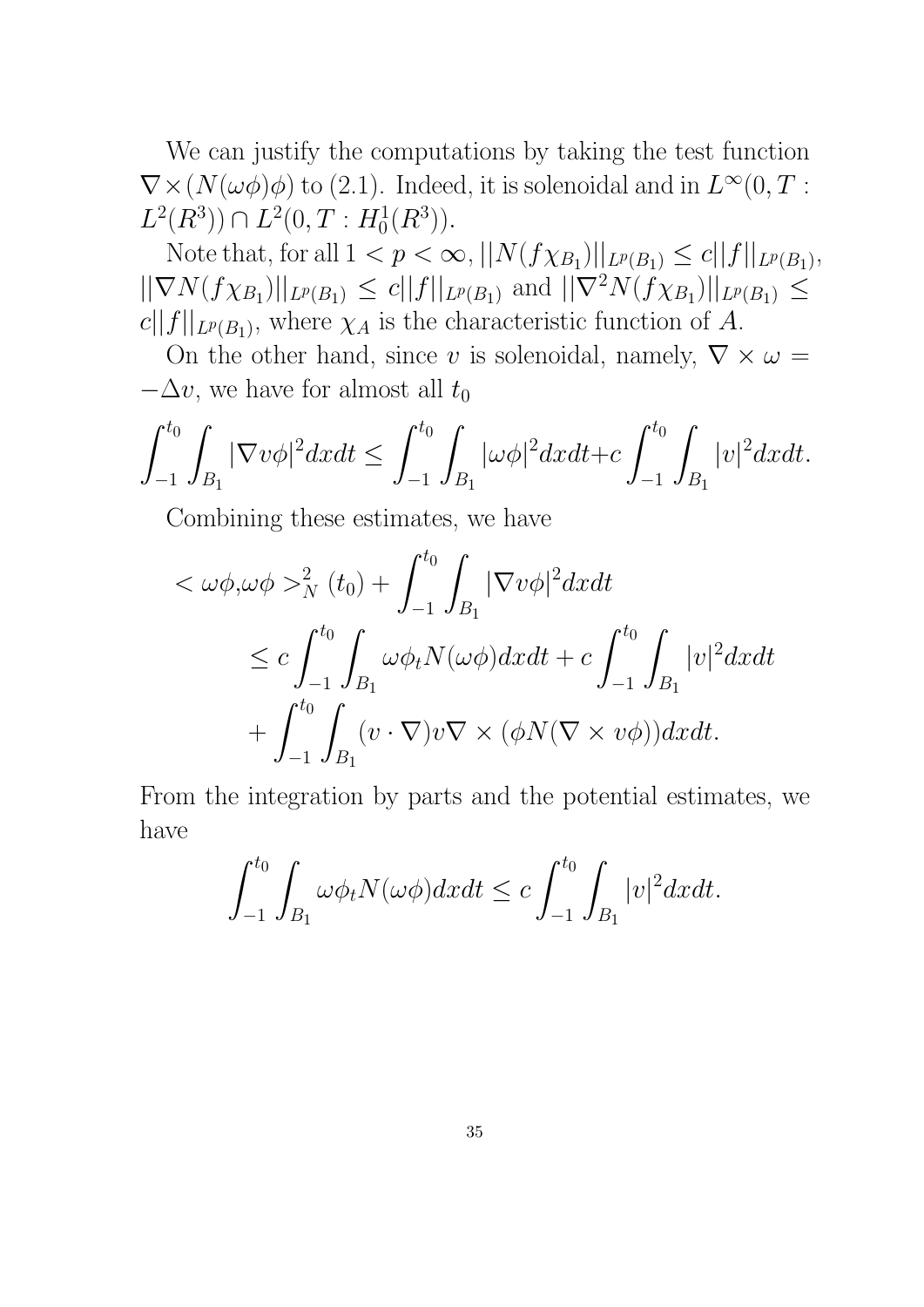In the potential expression, we have

$$
\nabla \times (\phi N(\nabla \times v\phi)) = \nabla \phi \times N(\nabla \times (v\phi)) - \nabla \phi \times N(\nabla \phi \times v)
$$

$$
+ \phi \nabla \times N(\nabla \times v\phi)
$$

and

$$
||\nabla(\nabla\phi\times N(\nabla\times(v\phi))-\nabla\phi\times N(\nabla\phi\times v))||_{L^3}\leq c||v||_{L^3}.
$$

The last term can be treated as

$$
\phi \nabla \times N(\nabla \times v\phi) = -\phi N(\nabla \phi \times (\nabla \times v)) - \phi N(\nabla \times (\nabla \times v)\phi)
$$

$$
= \phi N(\nabla \phi \times (\nabla \times v)) - \phi N(\nabla \times (\nabla \times v)\phi)
$$

and after integration by parts we have  $||\nabla(\phi N(\nabla\phi \times (\nabla \times$  $(v))$ )|| $|_{L^3} \le c||v||_{L^3}$ . Since div $v = 0$ , we have

$$
\nabla \times (\nabla \times v)\phi = -\Delta v\phi = -2\nabla \cdot (v\nabla \phi) + v\Delta \phi + \Delta(v\phi)
$$

and

$$
\phi N(\nabla \times (\nabla \times v)\phi) = -2\phi N(\nabla \cdot (v\nabla \phi)) + \phi N(v\Delta \phi) + v\phi^2.
$$
  
We also have 
$$
||\nabla(-2\phi N(\nabla \cdot (v\nabla \phi)) + \phi N(v\Delta \phi))||_{L^3} \le c||v||_{L^3(B_1)}.
$$
 Therefore we have

$$
\left| \int_{-1}^{t_0} \int_{B_1} (v \cdot \nabla) v \nabla \times (\phi N(\nabla \times v\phi)) dx dt \right|
$$
  

$$
\leq c \left| \int_{-1}^{t_0} \int_{B_1} v \otimes v : \nabla F dx dt \right| + c \int_{-1}^{t_0} \int_{B_1} |v|^3 dx dt
$$

for some F with  $||F||_{L^3} \le c||v||_{L^3(B_1)}$ . Applying Holder inequality on F with  $L^3$  norm, we obtain the localized energy estimate (2.3).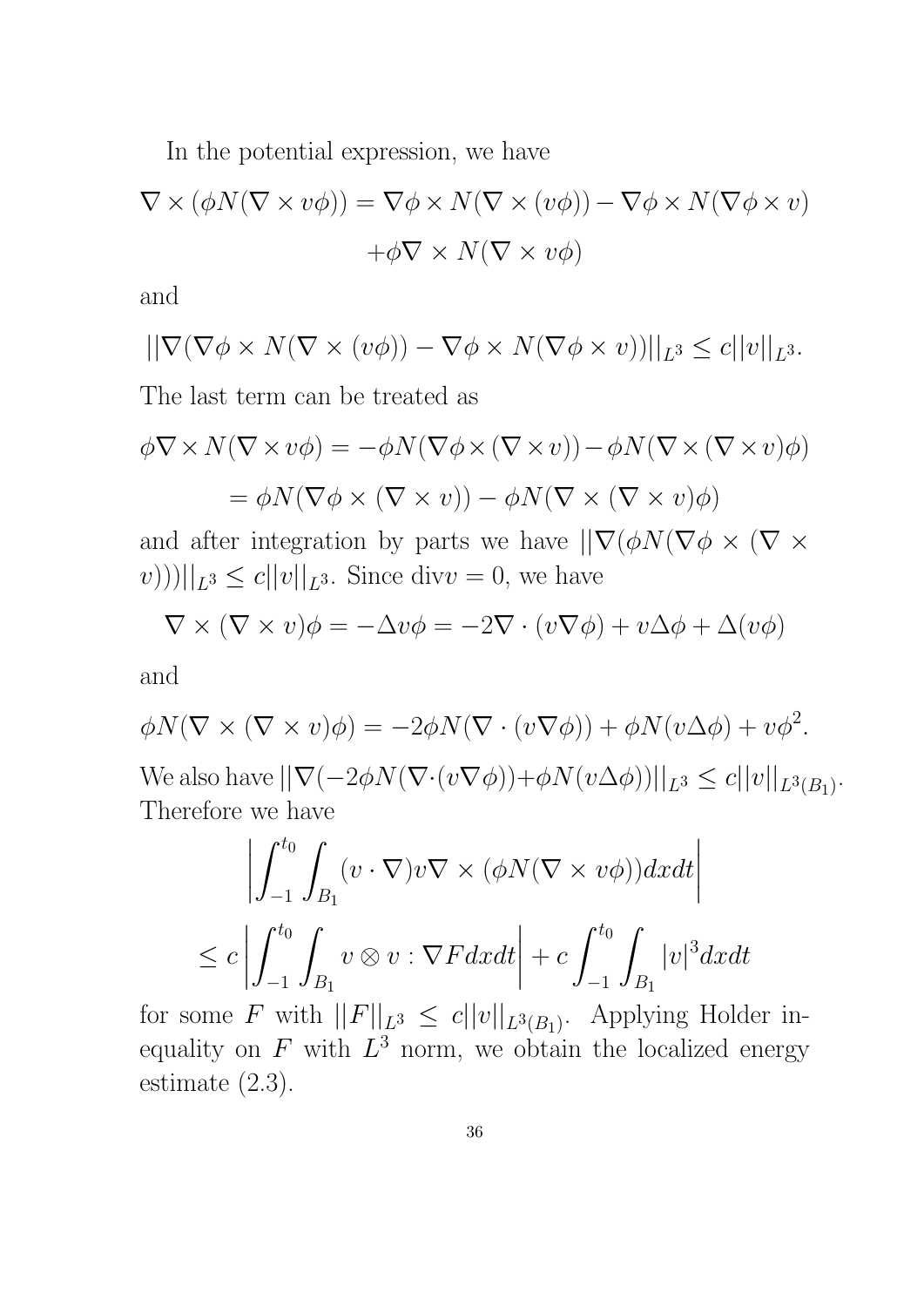From integration by parts, the previous potential estimate and the relation  $\omega \phi = \nabla \times (v\phi) - v \times \nabla \phi$ , we have

 $<\nabla \times (v\phi), \nabla \times (v\phi) >_N \leq 2 < \omega \phi, \omega \phi >_N + 2 < v \times \nabla \phi, v \times \nabla \phi >_N$ and, from vector calculus, we have that

$$
<\nabla \times (v\phi), \nabla \times (v\phi) >_{N} = <\text{div}(v\phi), \text{div}(v\phi) >_{N} + \int |v\phi|^{2} dx.
$$

This proves (2.4).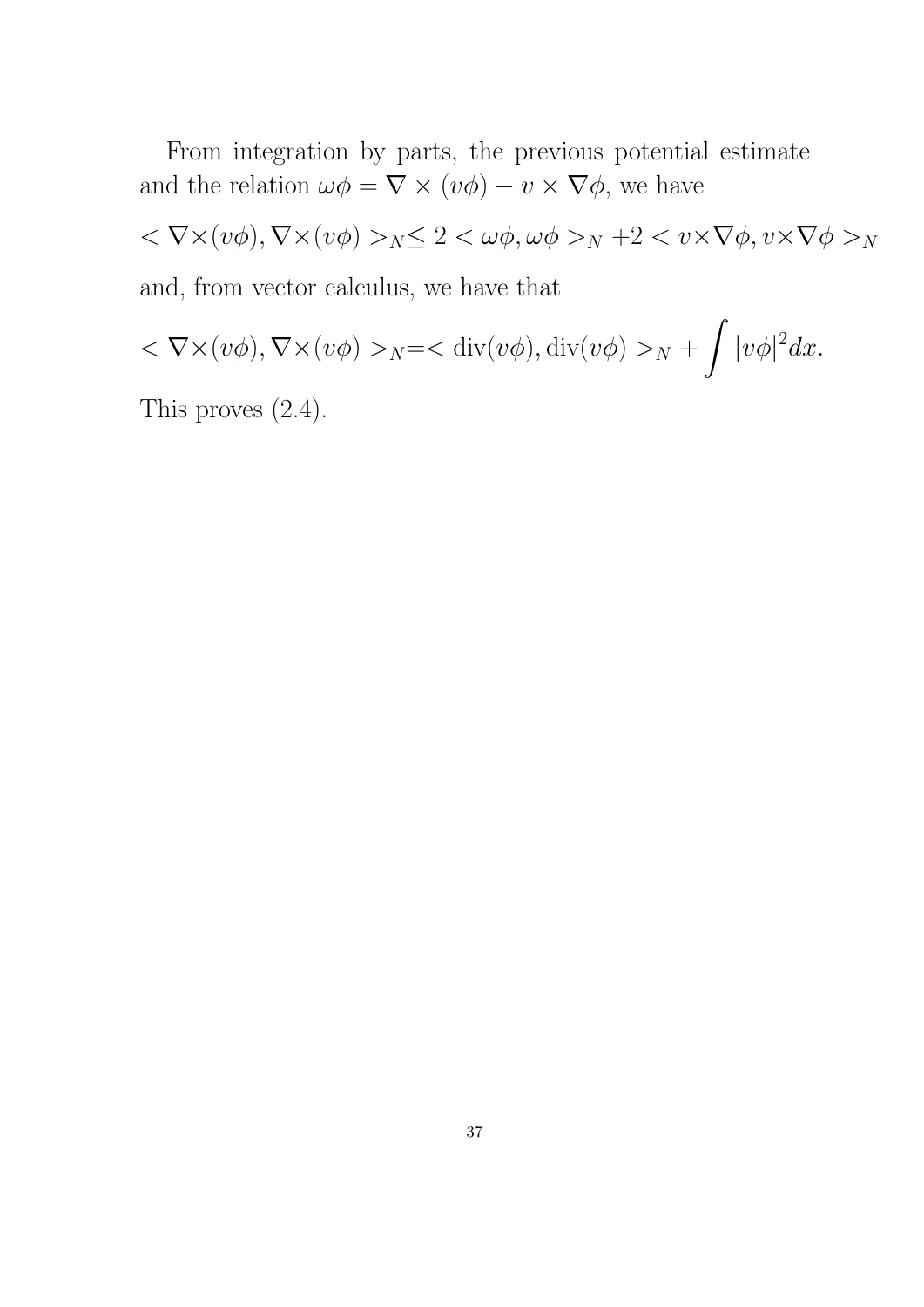Theorem 2.5. Suppose that v is a Leray-Hopf solution to  $(2.1)$  in  $Q_1$ . Then, there is a constant  $\epsilon$  such that

$$
\left(\sup_{t \in (-1,1)} ||v \chi_{B_1}||_N(t)\right)^3 + \int_{Q_1} |v|^3 dz \le \epsilon \qquad (2.7)
$$

implies

$$
||v||_{C^{\alpha}(Q_{\frac{1}{2}})}\leq c
$$

for  $\alpha \leq \frac{1}{3}$  $\frac{1}{3}$  and some c.

For the proof, since the pressure estimate is unnecessary, our argument is much simple. Define the averages in cylinder and ball by  $(v)_{Q_r} = \frac{1}{|Q|}$  $\frac{1}{|Q_r|} \int_{Q_r} v dz$  and  $(v)_{B_r}(t) = \frac{1}{|B_r|} \int_{B_r} v(x, t) dx$ .

Lemma 2.6. There is an  $\epsilon$  such that

$$
\sup_{t \in (-1,1)} ||v \chi_{B_1}||_N^3(t) + \int_{Q_1} |v|^3 dz \le \epsilon
$$

implies that for a constant  $r \in (0, \frac{1}{2})$  $\frac{1}{2}$ ),

$$
\sup_{t \in (-r,r)} \left( \frac{r^{1/2}}{|B_r|} ||(v - (v)_{B_r}(t)) \chi_{B_r}||_N(t) \right)^3 + \frac{1}{|Q_r|} \int_{Q_r} |v - (v)_{Q_r}|^3 dz
$$
\n
$$
\leq \frac{1}{2} \left( \sup_{t \in (-1,1)} ||v \chi_{B_1}||_N^3(t) + \int_{Q_1} |v|^3 dz \right).
$$
\n(2.8)

**Proof.** If the lemma is false, we would have a sequence of Leray-Hopf solution  $v_i$  with

$$
\epsilon_i = \sup_{t \in (-1,1)} ||v_i \chi_{B_1}||_N^3(t) + \int_{Q_1} |v_i|^3 dz \to 0
$$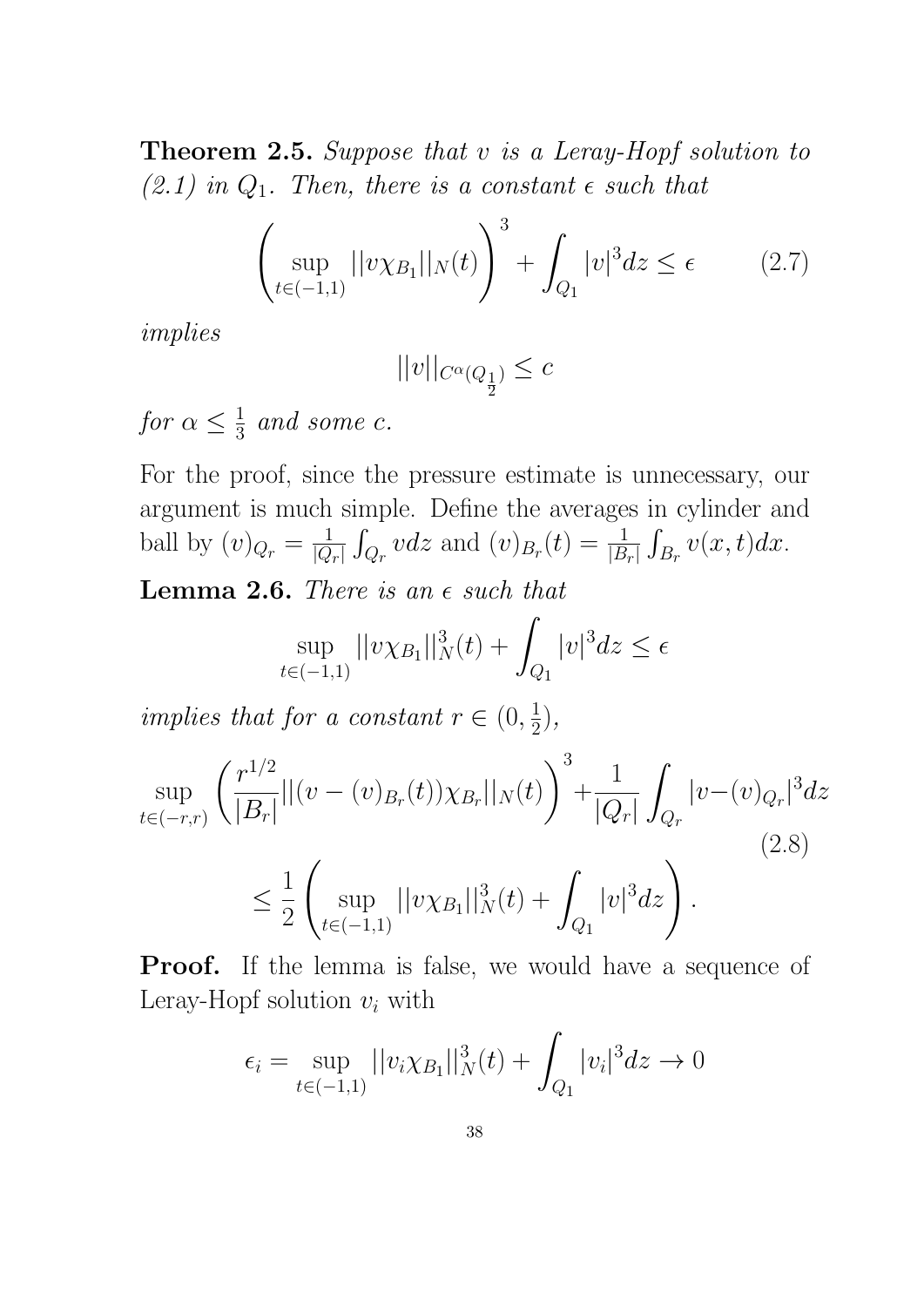but (2.8) is not valid. We let  $u_i = \frac{v_i}{c_1 l}$  $\frac{v_i}{\epsilon^{1/3}}$  and  $q_i = \frac{p_i}{\epsilon^{1/3}}$  $\frac{p_i}{\epsilon^{1/3}}$ , they satisfy

$$
\frac{\partial}{\partial t}u_i - \Delta u_i + \epsilon^{1/3}(u_i \cdot \nabla)u_i + q_i = 0.
$$

Then  $u_i$  is bounded in  $L^{\infty}(-1, 1 : L^2(B_1)) \cap L^2(-1, 1 : H^1(B_1))$ and a subsequence converges to w in  $L^3$  strongly. By lower semicontinuity of norms, we have

$$
\sup_{t \in (-1,1)} ||w \chi_{B_1}||_N^3(t) + \int_{Q_1} |w|^3 dz \le 1.
$$

Furthermore  $w$  is a solution to the Stokes equations in  $Q_1$  and satisfies

$$
\sup_{t \in (-\frac{1}{2},\frac{1}{2})} \frac{1}{|B_r|} \int_{B_r} \frac{|w(x,t) - (w)_{B_r}(t)|^2}{r^2} dx < c
$$

$$
\frac{1}{|Q_r|} \int_{Q_r} \frac{|w - (w)_{Q_r}|^3}{r} dz < c
$$

for all  $r \in (0, \frac{1}{2})$  $(\frac{1}{2})$  and a constant c. Therefore we have for all  $t \in \left(-\frac{1}{2}\right)$  $\frac{1}{2}, \frac{1}{2}$  $\frac{1}{2})$ 

$$
||(w - (w)_{B_r}(t))\chi_{B_r}||_N(t) \leq c r^{1/2}|B_r|.
$$

There is  $r_0$  such that for  $r < r_0$ 

$$
\sup_{t \in (-r,r)} \left( \frac{r^{1/2}}{|B_r|} ||(w - (w)_{B_r}(t)) \chi_{B_r}||_N(t) \right)^3
$$

$$
+ \frac{1}{|Q_r|} \int_{Q_r} |w - (w)_{Q_r}|^3 dz < r^{2/3}.
$$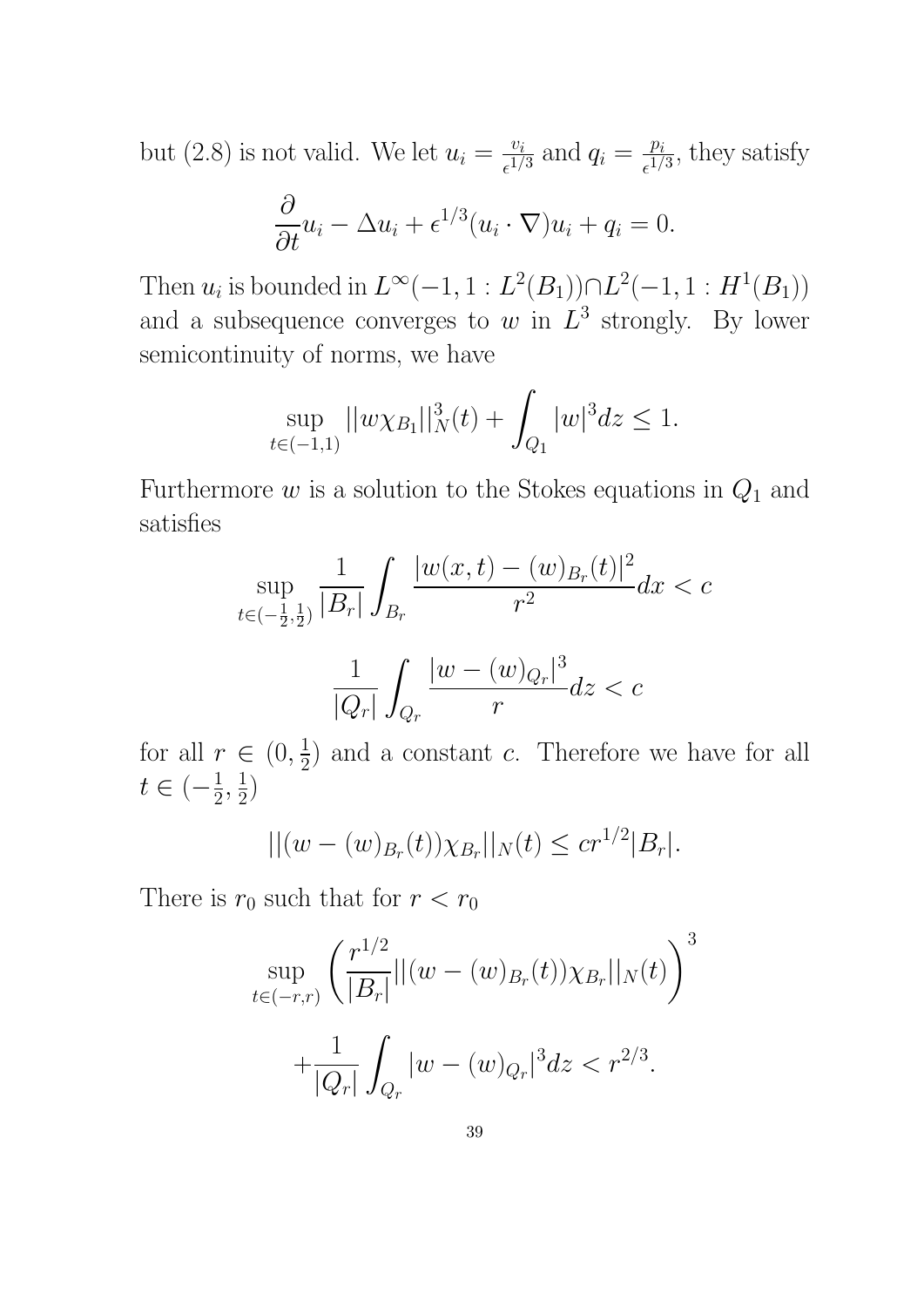Since  $u_i$ , after rearranging indices, converges to  $w$  strongly in  $L^3$ , we have for sufficiently large i

$$
\sup_{t \in (-r,r)} \left( \frac{r^{1/2}}{|B_r|} ||(u_i - (u_i)_{B_r}(t)) \chi_{B_r}||_N(t) \right)^3 + \frac{1}{|Q_r|} \int_{Q_r} |u_i - (u_i)_{Q_r}|^3 dz < r^{1/2}
$$

and this contradicts to our assumption.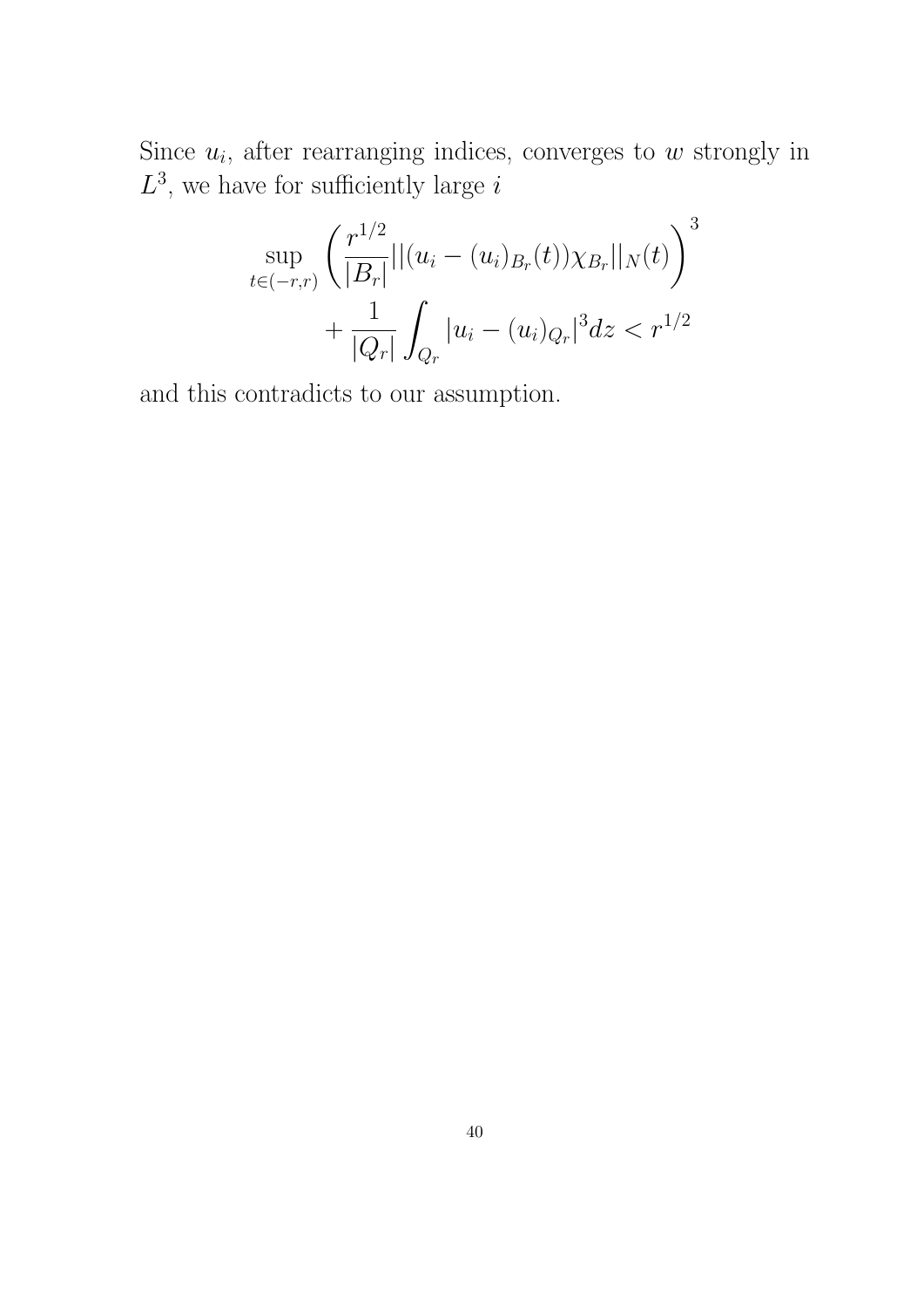We prove Theorem 2.2.

**Proof.** Suppose  $v$  is Leray-Hopf solution satisfying

$$
\sup_{t \in (-1,1)} ||v \chi_{B_1}||_N^3(t) + \int_{Q_1} |v|^3 dz \le \epsilon
$$

for  $\epsilon$  appearing in Lemma 2.3. We let

$$
v_1(x,t) = \frac{v - (v)_{Q_r}}{r^{1/6}}(rx, r^2t), \quad p_1(x,t) = r^{5/6}p(rx, r^2t)
$$

where  $r$  is the scale in Lemma 2.6. So  $v_1$  is a Leray-Hopf solution to  $(2.1)$  in  $Q_1$ . Moreover, from Lemma 2.6,  $v_1$  satisfies the energy estimate

$$
\sup_{t \in (-1,1)} ||v_1 \chi_{B_1}||_N^3(t) + \int_{Q_1} |v_1|^3 dz \le \frac{\epsilon}{2}.
$$

We follow the argument of Lemma 2.3 except the constant convection term

$$
\frac{\partial}{\partial t}v_1 - \Delta v_1 + (b \cdot \nabla)v_1 + p_1 = 0,
$$

 $b = \lim_i r(v_i)_{Q_r}$  is constant vector with  $|b| \leq 1$ .

Therefore, after iteration, we prove that for all  $Q_{\rho} \subset Q_{\frac{1}{2}}$ 

$$
\frac{1}{|Q_\rho|}\int_{Q_\rho}|v-(v)_{Q_\rho}|^3dz\leq c\rho
$$

for all  $\rho < \frac{1}{2}$  and  $v \in C^{1/3}(Q_{\frac{1}{2}})$ . This ends the proof.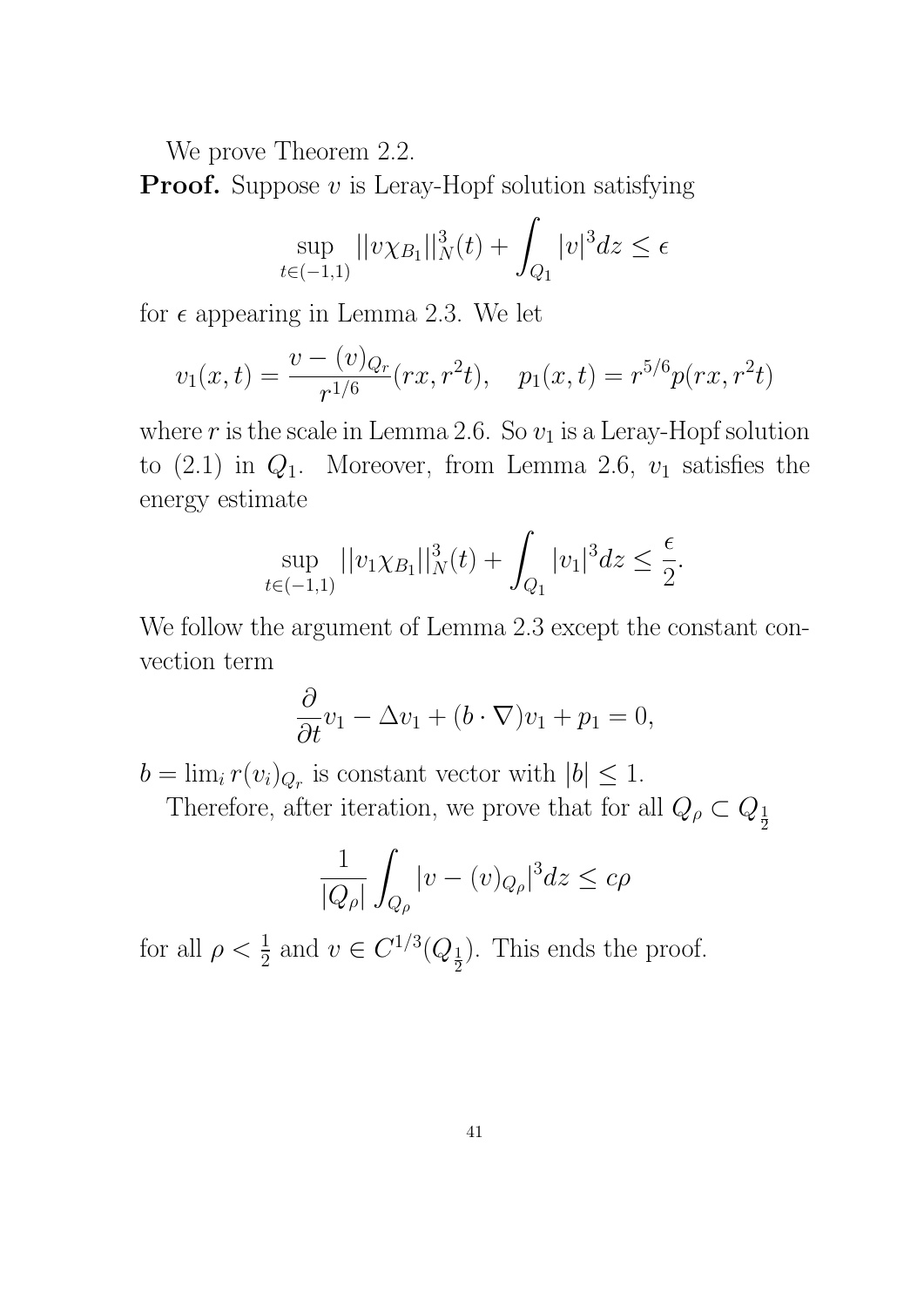First we note that  $||\omega \chi_{B_r}||_N^2(t) \le ||\omega \phi||_N^2(t)$  if  $\phi = 1$  in  $B_r$ . We define several scale invariant quantities:

$$
A_0(r) = \sup_{-r^2 \le t \le r^2} \frac{1}{r} ||\omega \chi_{B_r}||_N^2(t), \quad A_1(r) = \frac{1}{r} \int_{Q_r} |\nabla u|^2 dz,
$$
  

$$
A_2(r) = \sup_{-r^2 \le t \le r^2} \frac{1}{r} \int_{B_r} |u|^2 dx, \quad A_3(r) = \frac{1}{r^2} \int_{Q_r} |u|^3 dz.
$$

We have a lemma from Choe and Lewis [7].

**Lemma 2.7.** Suppose  $Q_{\rho} \subset \Omega_T$  and  $r < \rho$  and  $\frac{9}{5} \le b \le 2$ . we have that

$$
A_3(r) \le c(\rho/r)^2 A_1(\rho) A_2(\rho)^{1/2} + c \min\{(r/\rho)^3 A_2(\rho)^{3/2}, (r/\rho) A_3(\rho)\} A_3(r) \le c(\rho/r)^2 A_1(\rho)^{3/4} A_2(\rho)^{3/4} + c \min\{(r/\rho)^3 A_2(\rho)^{3/2}, (r/\rho) A_3(\rho)\} A_3(r) \le c r^{-2} \rho^{2b-3} A_2(\rho)^{(3-b)/2} \int_{Q_\rho} |\nabla u|^b dz + c \min\{(r/\rho)^3 A_2(\rho)^{3/2}, (r/\rho) A_3(\rho)\}.
$$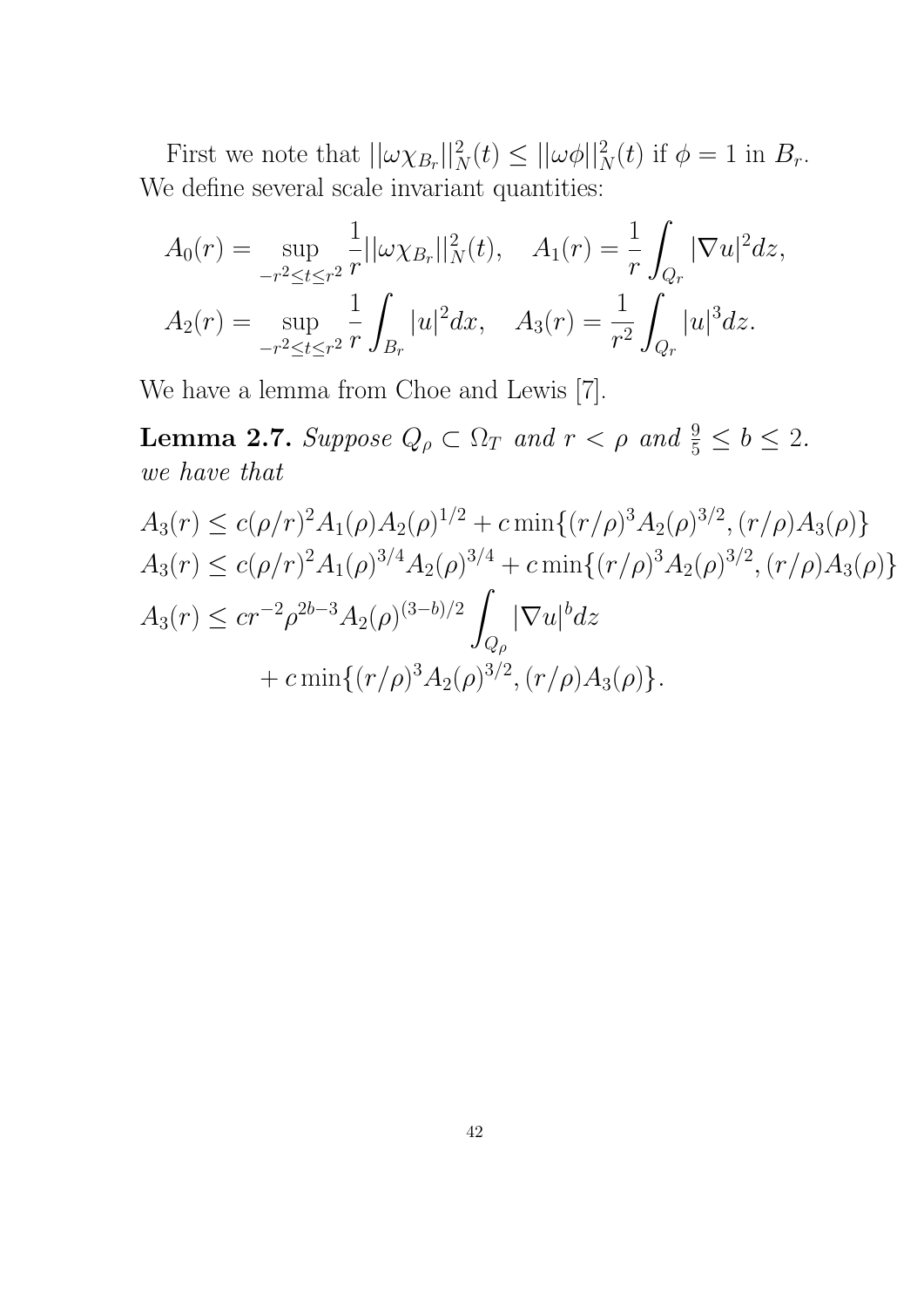**Theorem 2.8.** There is an absolute constant  $\epsilon_0$  such that

$$
\limsup_{r \to 0} \frac{1}{r} \int_{Q_r} |\nabla u|^2 dz \le \epsilon_0
$$

implies that for an  $r_0 > 0$ 

$$
\sup_{z \in Q_{r_0}} |u(z)| \leq \frac{c}{r_0}
$$

for an absolute constant c.

# Proof.

We note that

$$
\sup_{s \in (t - r^2, t + r^2)} \frac{1}{r^3} ||u \chi_{B_r}||_N^2(s) \le c A_2(r)
$$

and from Lemma 2.4, we have

$$
A_3(r) \le c \left[ \left( \frac{r}{\rho} \right)^3 A_2(\rho)^{3/2} + \left( \frac{\rho}{r} \right)^2 A_1(\rho)^{3/4} A_2(\rho)^{3/4} \right] \tag{2.9}
$$

for  $0 < r < \frac{\rho}{2}$ . From the localized energy inequality (2.3) and (2.4) with scaling, it follows that

$$
A_0(r) + A_1(r) \le c \left[ \frac{\rho}{r} A_3^{2/3}(\rho) + \left( \frac{\rho}{r} \right)^2 A_3(\rho) \right] \tag{2.10}
$$

for a c. Note that, for the cutoff function  $\phi$  supported in  $B_{\rho}$ ,

$$
u = \nabla \times N(\omega \phi) + \nabla \times N(u \times \nabla \phi) + \nabla N(u \cdot \nabla \phi)
$$

and thus

$$
\int_{B_r} |u|^2 dx \le 3 \int_{B_r} |\nabla \times N(\omega \phi)|^2 dx + 3 \int_{B_r} |\nabla \times N(u \times \nabla \phi)|^2 dx
$$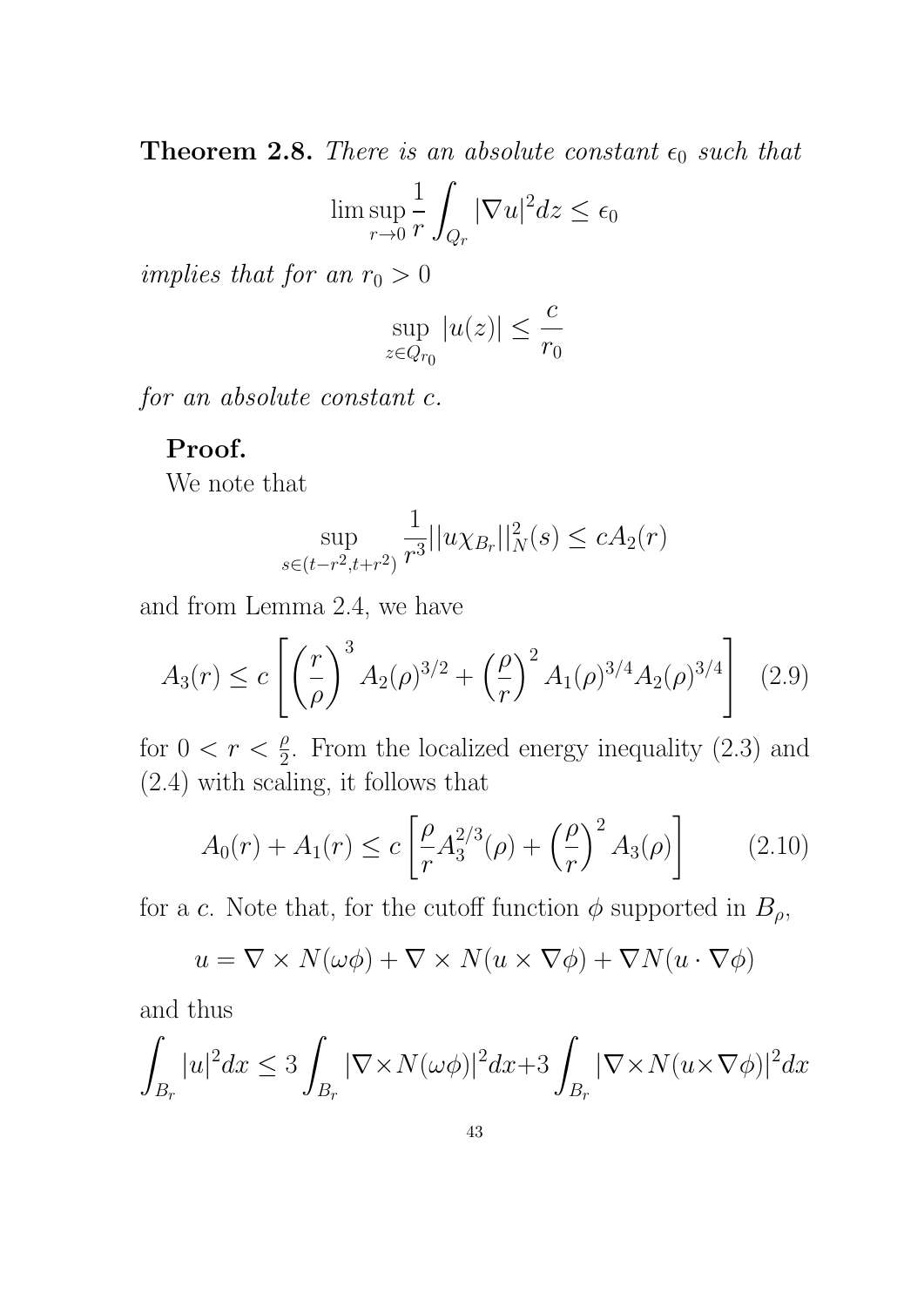$$
+ 3 \int_{B_r} |\nabla N(u\cdot \nabla \phi)|^2 dx.
$$

From the definition of bilinear form, we have for  $r \leq \frac{\rho}{4}$ 4

$$
\int_{B_r} |\nabla \times N(\omega \phi)|^2 dx \leq c ||\omega \chi_{B_\rho}||_N^2.
$$

On the other hand

$$
\int_{B_r} |\nabla \times N(u \times \nabla \phi)|^2 dx + \int_{B_r} |\nabla N(u \cdot \nabla \phi)|^2 dx
$$
  
\n
$$
\leq c \int_{B_r} \left( \frac{1}{\rho} \int_{B_\rho \setminus B_{\rho/2}} \frac{1}{|x - y|^2} |u(y)| dy \right)^2 dx
$$
  
\n
$$
\leq c \left( \frac{r}{\rho} \right)^3 ||u||_{B_\rho}^2.
$$

and for  $r \leq \frac{\rho}{4}$ 4

$$
A_2(r) \le c \frac{\rho}{r} A_0(\rho) + c \left(\frac{r}{\rho}\right)^2 A_2(\rho).
$$
 (2.11)

Combining  $(3.9)$ ,  $(2.10)$  and  $(2.11)$ , we find that there is a large integer  $n_0$  depending only on  $\epsilon$  such that

$$
A_0(r/n_0) + A_2(r/n_0) \le \frac{1}{2}(A_0(r) + A_2(r)) + \epsilon
$$

and after iteration with Theorem 2.2 under scaling we complete the proof.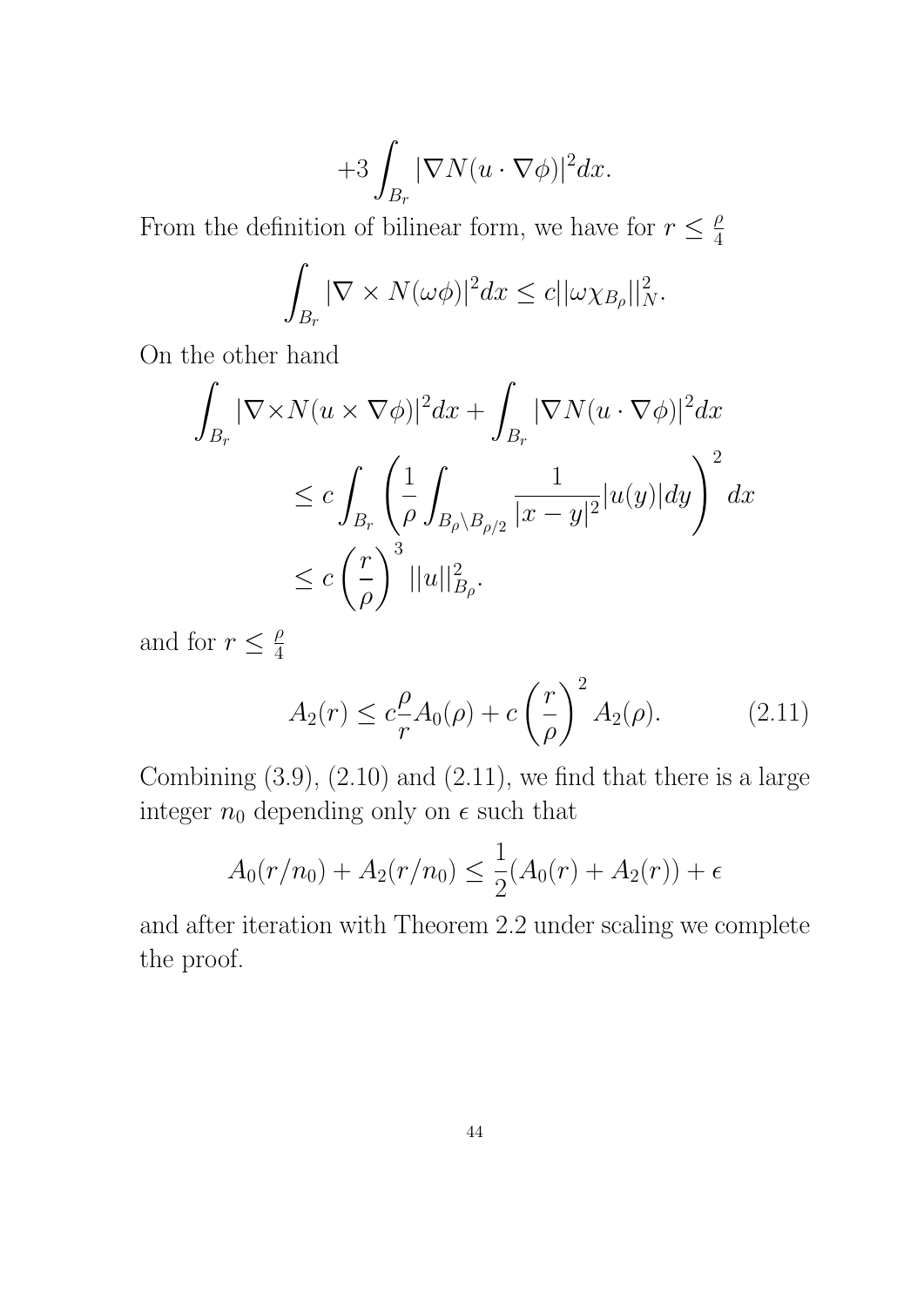#### §2..3 Logarithmic dimension of singular set

In this section, we improve one dimensional Hausdorff measure estimate of singular set by logarithmic factor. Choe and Lewis [7] proved the same theorem for the suitable weak solution and we follow a similar path to improve Hausdorff measure. Nonetheless, we do not need to consider the pressure and the argument becomes much simpler. We adopt the same definition of  $A_0(r; x, t)$ ,  $A_1(r; x, t)$ ,  $A_2(r; x, t)$  and  $A_3(r; x, t)$  of Lemma 2.7 and we define

$$
F_i(M) = \{ z \in \Omega_T : \limsup_{r \to 0} A_i(r; z) \le M \}, \quad i = 0, 1, 2, 3.
$$

To treat  $A_2$ , we need an intrinsic behavior of lim sup of functions(see  $(2.16)$  in [7]). If g is a real valued function on  $(0, r_0]$ which is bounded on any closed subinterval of  $(0, r_0]$  and if  $\limsup_{r\to 0} g(r) = \infty$ , then there is a decreasing sequence  $(s_k)$ converging to zero in  $(0, r_0]$  with

$$
g(s_k) \to \infty, \quad \text{as} \quad k \to \infty \tag{2.12}
$$
  

$$
2g(s_k) \ge \sup_{s \in [s_k, r_0]} g(s).
$$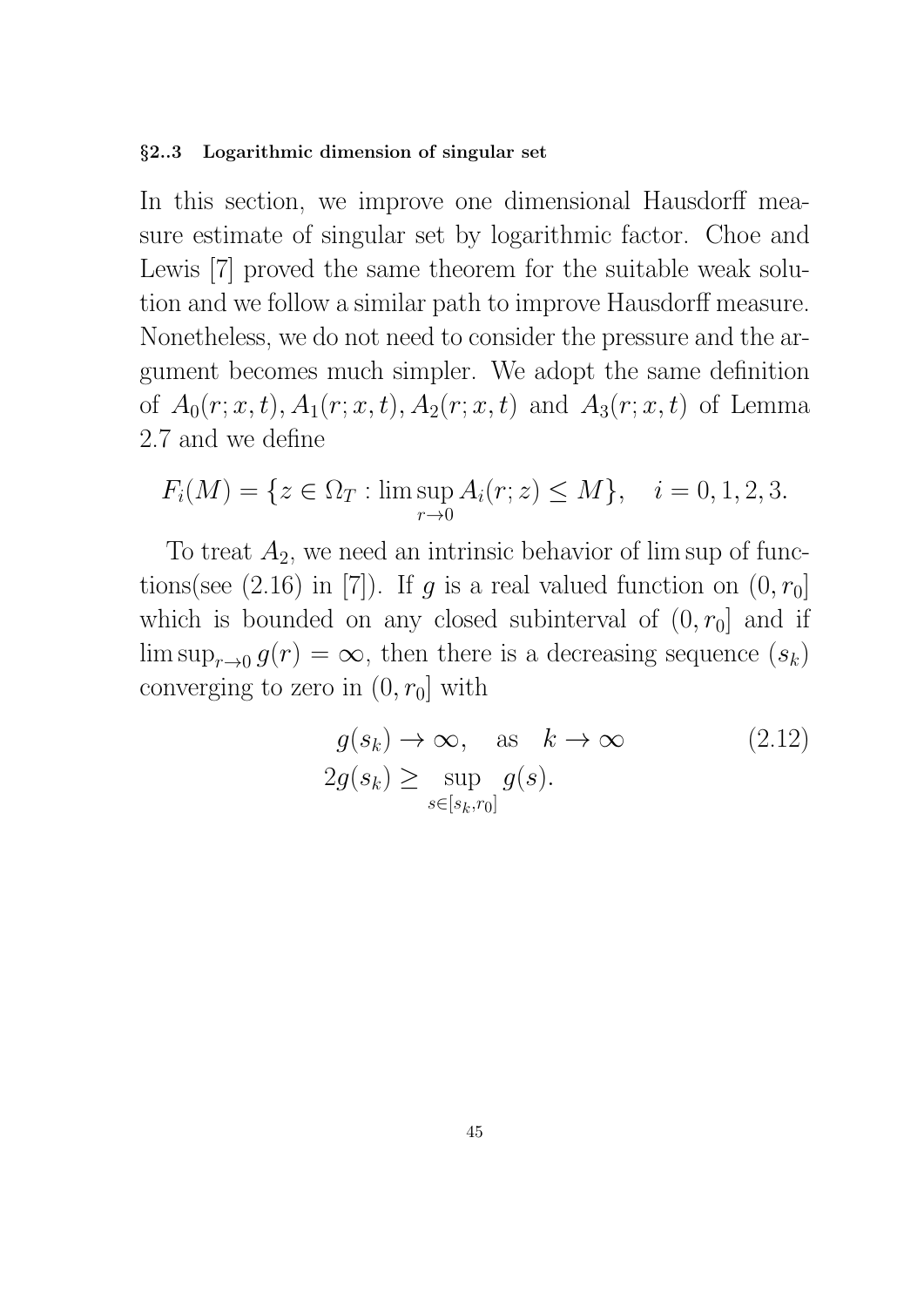Theorem 2.8 implies the following theorem:

Theorem 2.9. The Hausdorff dimension of the singular set S is less than or equal to one and

$$
\Lambda_1(S) = 0.
$$

We need an equivalence lemma for  $F_i(M)$ .

**Lemma 2.10.** Suppose  $z \in F_i(M)$  for  $i = 0, ..., 3$ , then there is an absolute constant c such that for all  $j = 0, ..., 3$ ,

$$
z \in F_j(c(M^3 + 1)).
$$

**Proof.** We start with  $i = 3$ . We assume  $M \geq 1$  and  $r_0$  so small that

$$
A_i(r) \le 2M
$$

for  $r \in (0, r_0)$ . From (2.10), we have that with  $\rho = kr < r_0$  for a large k

$$
A_0(r) + A_1(r) \le c \left[ A_3^{2/3}(kr) + A_3(kr) \right] \le c(M+1)
$$

whenever  $Q_{2r} \subset \Omega_T$  and this proves the cases  $i = 0, 1$ . Suppose lim sup  $A_2 = \infty$ . From (2.11) and (2.12), if k is sufficiently large, then

$$
A_2(s_n) \le ck(M+1) + \frac{1}{2}A_2(s_n)
$$

so that  $A_2(s_n) \leq 2ck(M + 1)$  and letting  $n \to \infty$  we get contradiction. Once  $\limsup A_2$  is bounded, it follows that

$$
\limsup_{r \to 0} A_2(r) \le c(M+1)
$$

and  $z \in F_2(c(M + 1))$ .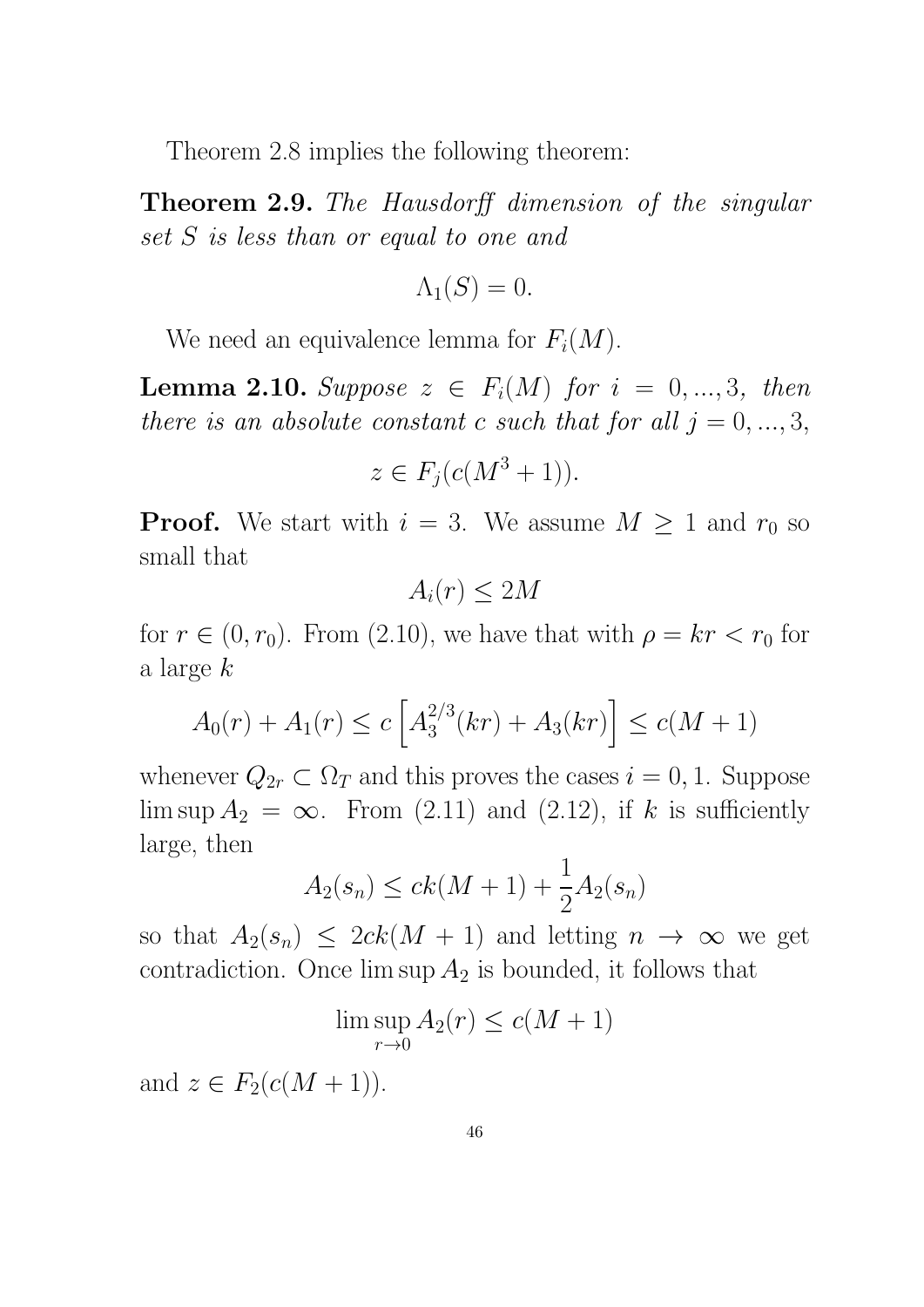Next we prove the case for  $i = 2$ . From  $(3.9)$ , we have for  $r < r_0$ 

$$
A_3(r) \le c \left[ M^{3/2} + A_1(2r)^{3/4} M^{3/4} \right]
$$

and (2.10) implies

$$
A_1(r) \le c \left[ M^{3/2} + A_1(2r)^{3/4} M^{3/4} \right].
$$

Then, as in the proof of the case  $i = 3$ , we have  $\limsup A_1(r)$ is bounded and

$$
\limsup A_1(r) \le cM^3
$$

and thus  $A_3$  estimate follows too. The estimate  $(2.10)$  implies

$$
\limsup A_0(r) \le cM^3.
$$

We consider the case  $i = 1$ . First we prove that

$$
\limsup_{r \to 0} A_2(r) < \infty.
$$

Let  $s_k$  be in (2.12) for  $g = A_2$  and from Sobolev embedding like  $(3.9)($ also see  $(2.6a)$  in [7]) we have that if  $\frac{r}{\rho}$  is small and  $s_k < r < \rho$ , then

$$
A_3(r) \le cMA_2^{1/2}(s_k) + \frac{1}{2}A_3(\rho).
$$

Iterating this inequality, for sufficiently large enough  $k$ , we have that for  $s_k < r$ 

$$
A_3(r) \le c M A_2^{1/2}(s_k)
$$

and (2.10) implies that  $s_k < r$ 

$$
A_0(r) \le c M A_2^{1/2}(s_k).
$$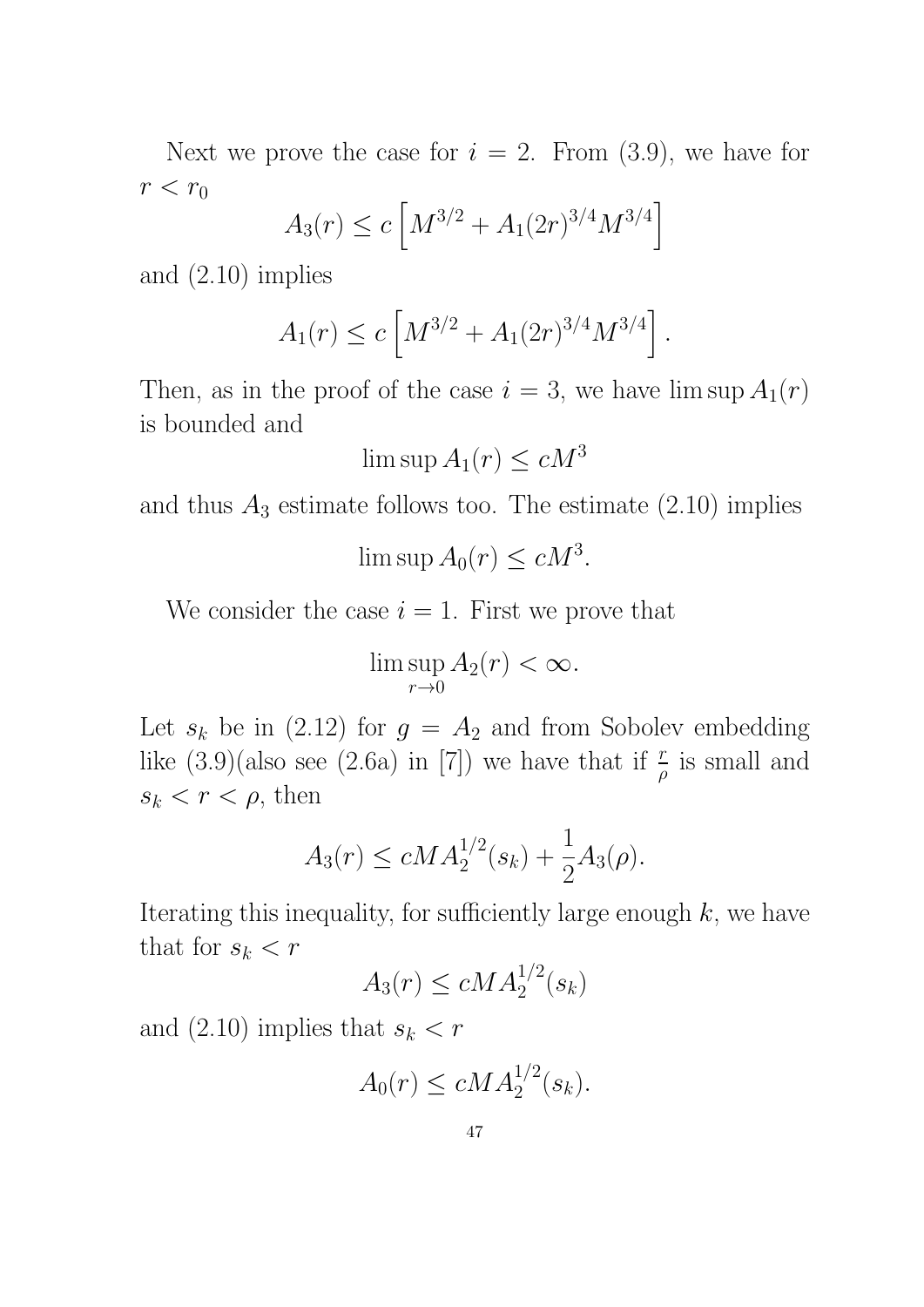From (2.11), it follows that for  $s_k < r < \rho$ 

$$
A_2(r) \le c \frac{\rho}{r} M A_2^{1/2}(s_k) + c \left(\frac{r}{\rho}\right)^2 A_2(\rho)
$$

and replacing  $r = 2s_k$  and  $\rho = 4cs_k$  and iterating we prove that

$$
A_2(2s_k) \le c M A_2^{1/2}(s_k)
$$

and this contradicts to (2.12). Therefore, setting  $\eta_i = \limsup_{r \to 0} A_i(r)$ , we have

$$
\eta_3 \le cM\eta_2^{1/2} + \frac{1}{2}\eta_3
$$
  

$$
\eta_2 \le c\eta_0 + \frac{1}{2}\eta_2
$$
  

$$
\eta_0 \le c\eta_3^{2/3} + c\eta_3
$$

and we find

$$
\eta_0, \eta_2, \eta_3 \le cM^3.
$$

Finally we assume that  $\limsup_{r\to 0} A_0(r) = M$ . Like the other cases, from  $(2.11)$  we can show that  $\limsup A_2$  is bounded and if  $\lim A_0(s_k) = M$  and  $\lim A_2(r_k) = \eta_2$ , then for  $4cr_n <$  $s_k <$  with

$$
A_2(r_n) \le 4c^2 A_0(4cr_n) + \frac{1}{2} A_2(4cr_n)
$$

and taking limit we have

$$
\eta_2 \leq cM
$$

and  $\eta_1$  and  $\eta_3$  are estimated in the same way. This ends proof.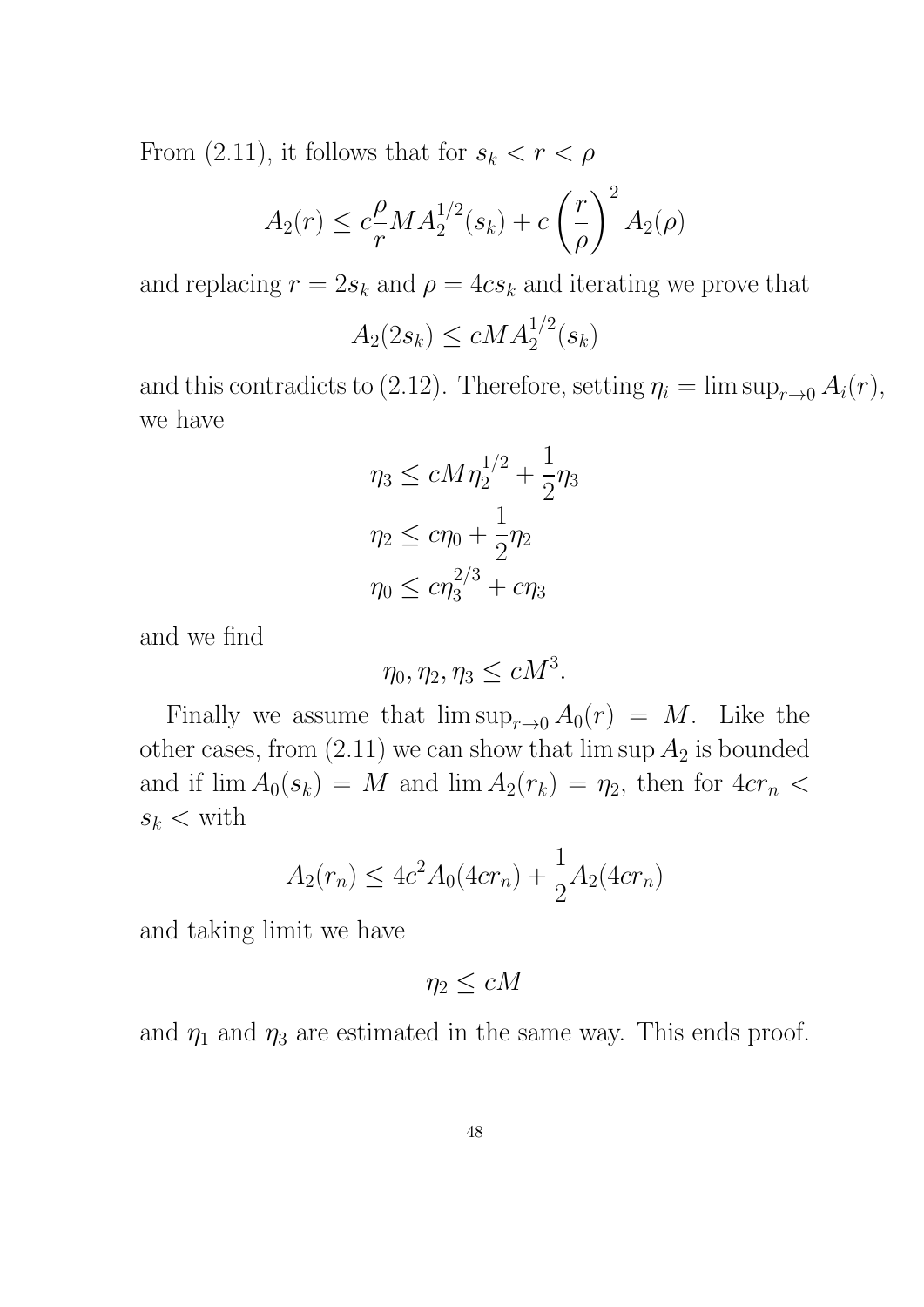For a given b satisfying  $\frac{9}{5} \le b < 2$ , we put a scale invariant quantity

$$
J_b(r) = J(r, z, b) = r^{2b-5} \int_{Q_r(z)} |\nabla u|^b dz.
$$

Lemma 2.11. Suppose that  $z \in F_i(M) \cap S, i = 1, 2, 3$ . Then there is  $\delta > 0$  depending on M such that

$$
\liminf_{r \to 0} J_b(r) \ge \delta.
$$

**Proof.** Let  $N = c(M^3+1)$  and assume all cylinders considered is contained in  $\Omega_T$ . We suppose that  $r_1$  so small that  $A_2(r) \leq$ 2N for  $r < r_1$  and Lemma 2.7 implies that for  $r < \rho < r_1$ 

$$
A_3(r) \le c(\rho/r)^2 J_b(\rho) + c \min\{(r/\rho)^3 A_2(\rho)^{3/2}, (r/\rho) A_3(\rho)\}.
$$

Hence if  $J_b(\rho) < \delta$  for a small  $\delta$ , then

$$
A_3(r) \le c \left(\frac{\rho}{r}\right)^2 \delta + c(r/\rho)^3 N^{3/2}
$$

and hence for given  $\epsilon_2 > 0$  there are  $\delta$  and  $r_1$  small enough so that for  $r < r_1$ 

 $A_3(r) \leq \epsilon_2.$ 

Indeed, we choose small r initially and then choose  $\delta$  to make  $c\left(\frac{\rho}{r}\right)$  $\left(\frac{\rho}{r}\right)^2 \delta$  small. Also from (2.10), for  $r < r_1$ 

$$
A_0(r) + A_1(r) \le c \left[ \frac{r_1}{r} \epsilon_2^{2/3} + \left(\frac{r_1}{r}\right)^2 \epsilon_2 \right]
$$

for a c and from (2.11), we have  $r \leq \frac{\rho}{4}$ 4

$$
A_2(r) \le c \frac{\rho}{r} A_0(\rho) + c \left(\frac{r}{\rho}\right)^2 A_2(\rho).
$$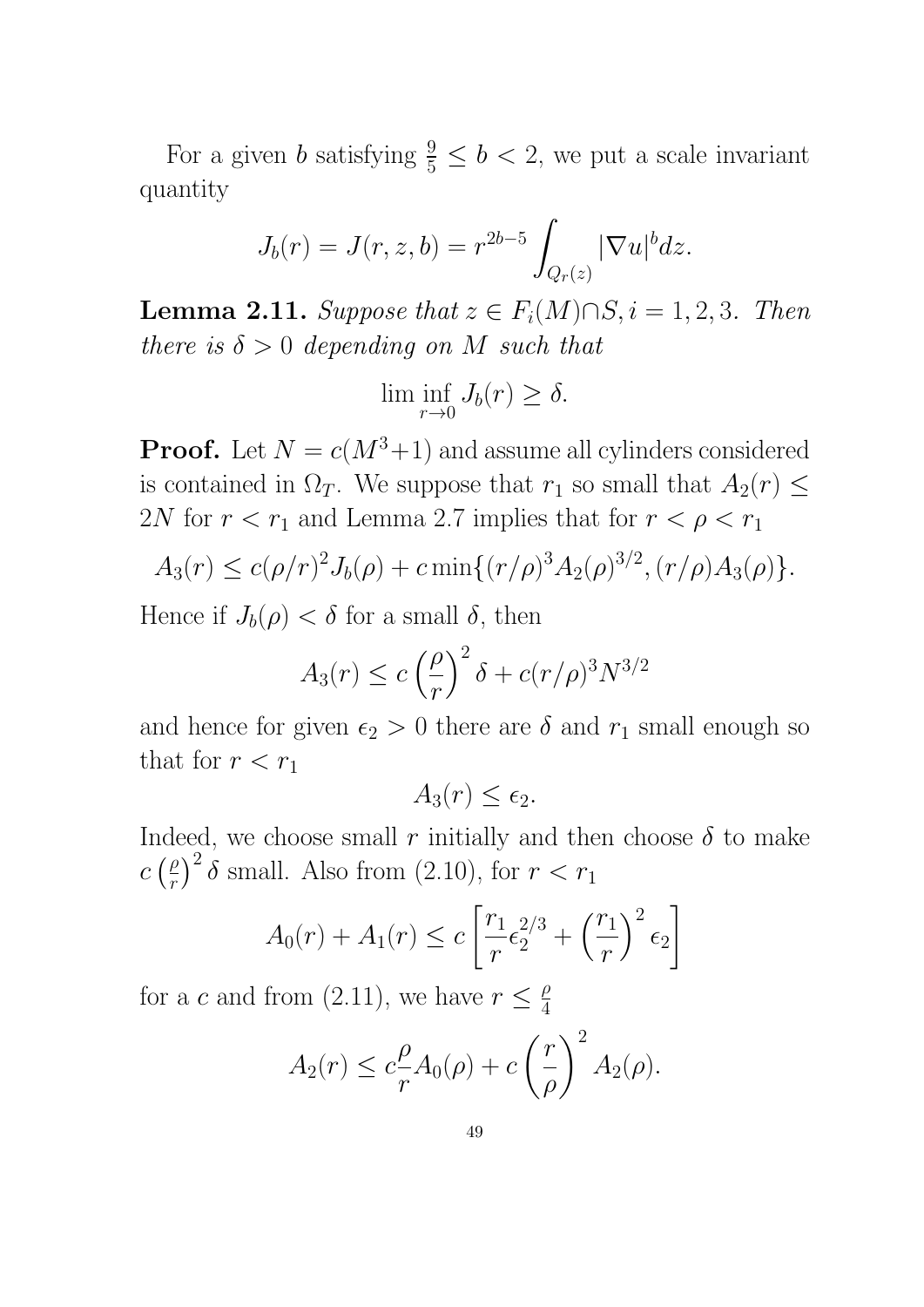Combining these two estimates, we find that there is a large integer  $n_0$  depending only on  $\epsilon$  such that

$$
A_0(r/n_0) + A_2(r/n_0) \le \frac{1}{2}(A_0(r) + A_2(r)) + c\epsilon_2^{2/3}
$$

and after iteration we have for sufficiently small  $r$ 

$$
\sup_{t} \frac{1}{r^3} < v \chi_{B_r}, v \chi_{B_r} >_{N} \leq c \epsilon_2^{2/3}.
$$

Therefore if  $\epsilon_2$  is small enough, then the condition of Theorem 2.2 is satisfied and z is regular point. This contradicts  $z \in S$  if  $\delta$  is small. This ends the proof.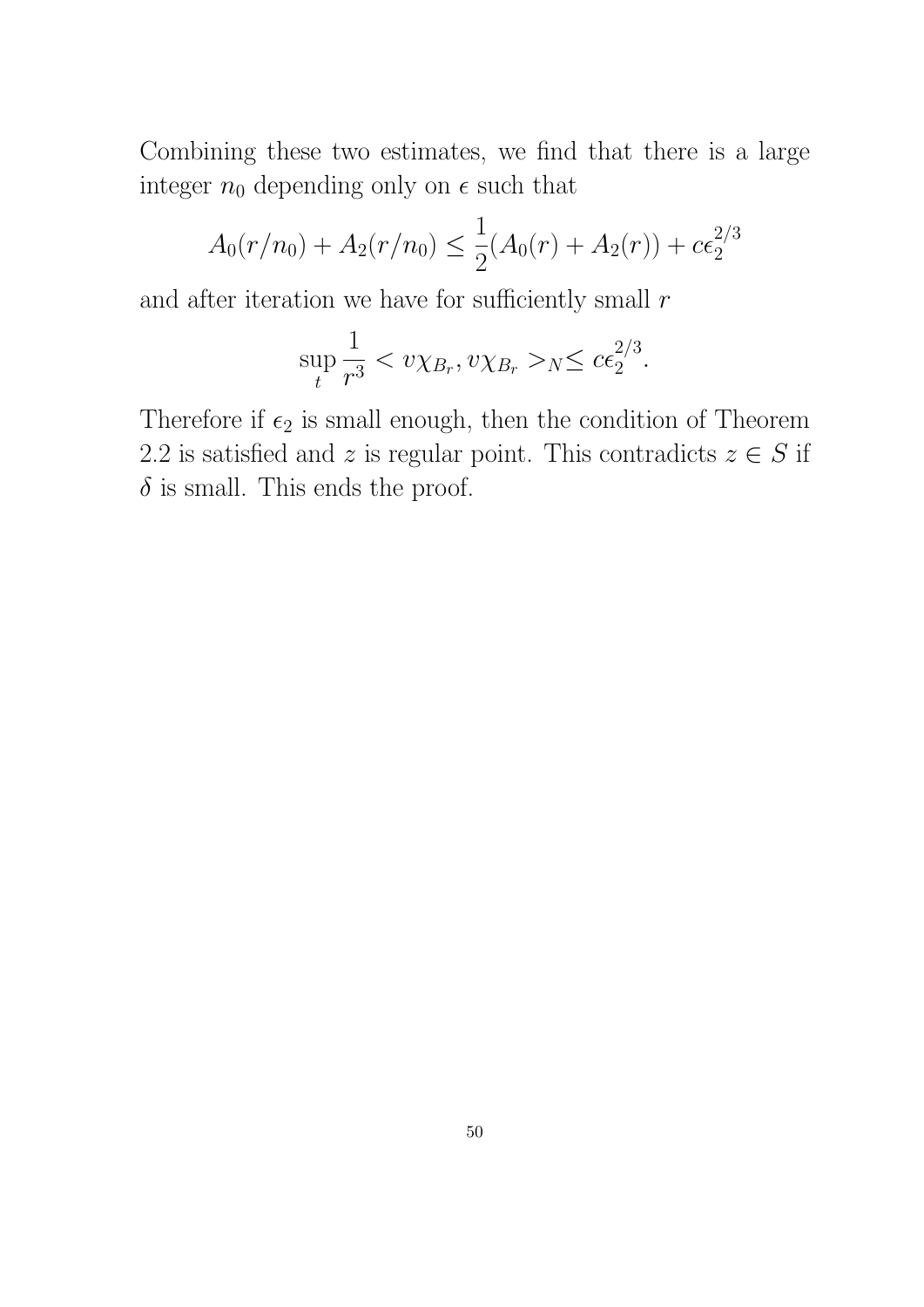Define the parabolic distance dist by

 $dist(z, A) = \inf\{|x - y| + \sqrt{|t - s|} : z = (x, t), (y, s) \in A\}$ and denote  $S_i(M) = F_i(M) \cap S$ .

**Proposition 2.12.** There is  $\alpha > 0$  depending only on M such that

$$
\int_{\Omega_T} dist(z, S_i(M))^{-\alpha} |\nabla u|^2 dz < \infty
$$

for  $i = 1, 2, 3$ .

**Proof.** For a fixed i, we let  $r(z)$  be the generic radius of z in  $S_i(M)$  such that for  $0 < r < r(z)$ 

$$
J_b(r) \ge \delta/2
$$
 and  $A_1(r) \le 2c(M^3 + 1)$  (2.13)

and since we can assume that  $S_i(M)$  is compact, we have a finite covering such that

$$
\cup_{z_k \in S_i(M)} Q_{r(z_k)}(z_k) \supset S_i(M).
$$

Hence we need only to prove the proposition in a neighborhood  $E(r_0) = \{z : dist(z, S_i(M)) < r_0\}$  with  $r_0 \le \min\{r(z_k)/100\}.$ Our condition (3.12) implies that if  $z \in S_i(M)$ , then

$$
A_1(r_1) \le 4N\delta^{-1}J_b(r_2)
$$
 for all  $r_1, r_2 < r_0$ .

We let  $\kappa = (3\delta/100)^{1/b}$  and

$$
K_1 = K_1(\rho, z) = \{ (y, s) \in Q_{\rho}(z) : |\nabla u(y, s)| \le \kappa \rho^{-2} \}
$$
  
\n
$$
K_2 = K_2(\rho, z) = Q_{\rho}(z) \setminus K_1,
$$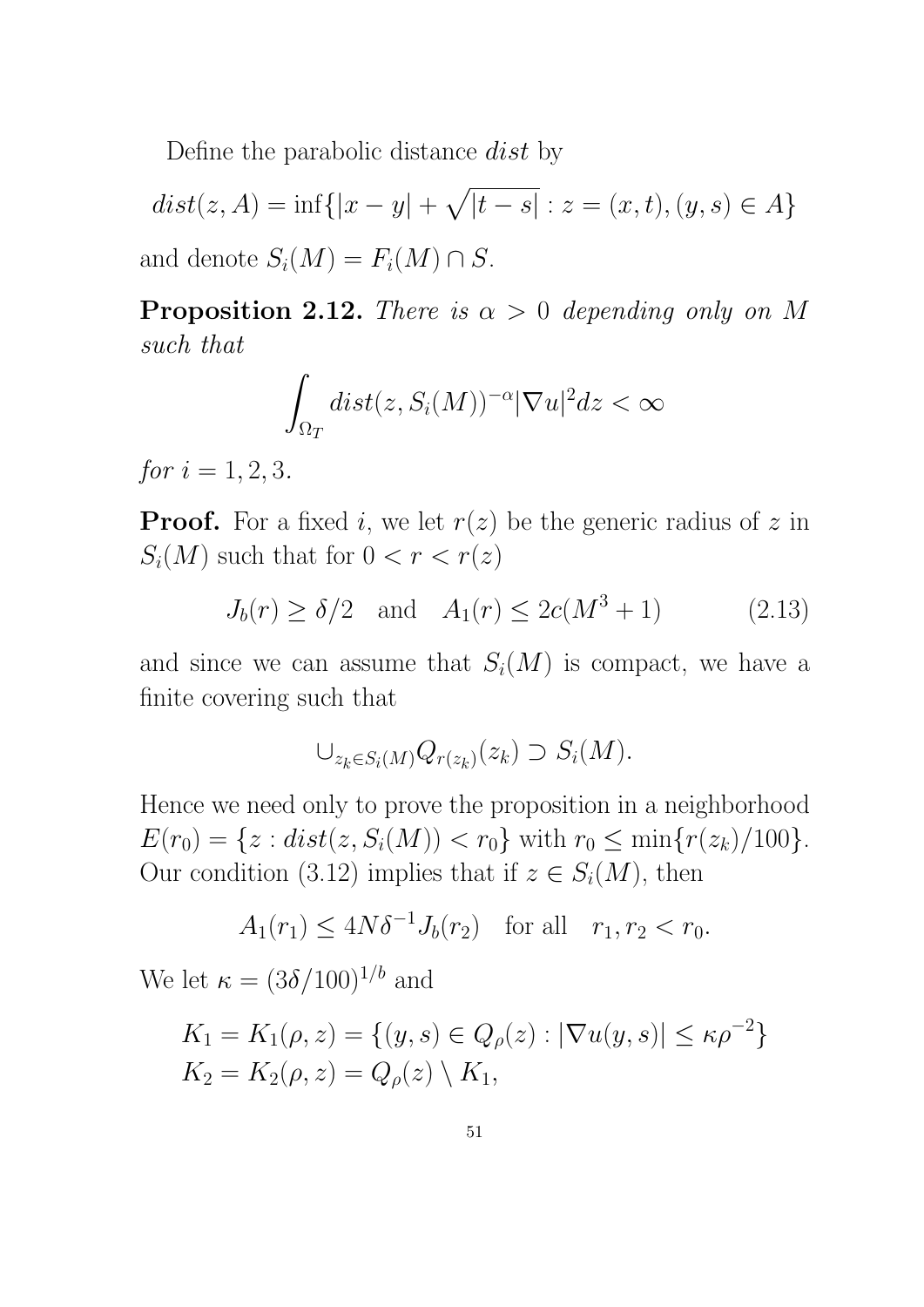then for  $\rho < r_0$ , we have

$$
\delta \rho^{5-2b} \le \int_{Q_{\rho}(z)} |\nabla u|^b dz = \int_{K_1} \cdots dz + \int_{K_2} \cdots dz
$$
  

$$
\le \delta \rho^{5-2b}/4 + \int_{K_2} \cdots dz.
$$

From Hölder inequality and  $(3.12)$  we have

$$
J_b(\rho) \le c A_1(\rho)^{b/2} \le cN^{b/2}
$$

and combining this with the previous two inequalities we see that  $\mathbf{r}$ 

$$
J_b(\rho) \le cN^{b/2}\delta^{-1}\rho^{2b-5} \int_{K_2} |\nabla u|^b dz.
$$

Given  $0 < r < r_0$  we have a covering  $\{Q_{5r}(z_i)\}\$  of  $E(r)$  such that

$$
z_i \in H_i(M)
$$
  
\n
$$
E(r) \subset \bigcup_i Q_{5r}(z_i)
$$
  
\n
$$
Q_r(z_i) \cap Q_r(z_j) = \emptyset \quad \text{if} \quad i \neq j.
$$

We define  $E_1(r) = \{z : |\nabla u(z)| > \kappa r^{-2}\} \cap E(r)$ , then

$$
\int_{E_r} |\nabla u|^2 dz \leq \sum_i \int_{Q_{5r}(z_i)} |\nabla u|^2 dz
$$
\n
$$
\leq cN\delta^{-1} r^{2b-4} \sum_i \int_{Q_r(z_i)} |\nabla u|^b dz
$$
\n
$$
\leq cN\delta^{-1} r^{2b-4} \sum_i \int_{K_2(r,z_i)} |\nabla u|^b dz
$$
\n
$$
\leq cN\delta^{-1} r^{2b-4} \int_{E_1(r)} |\nabla u|^b dz.
$$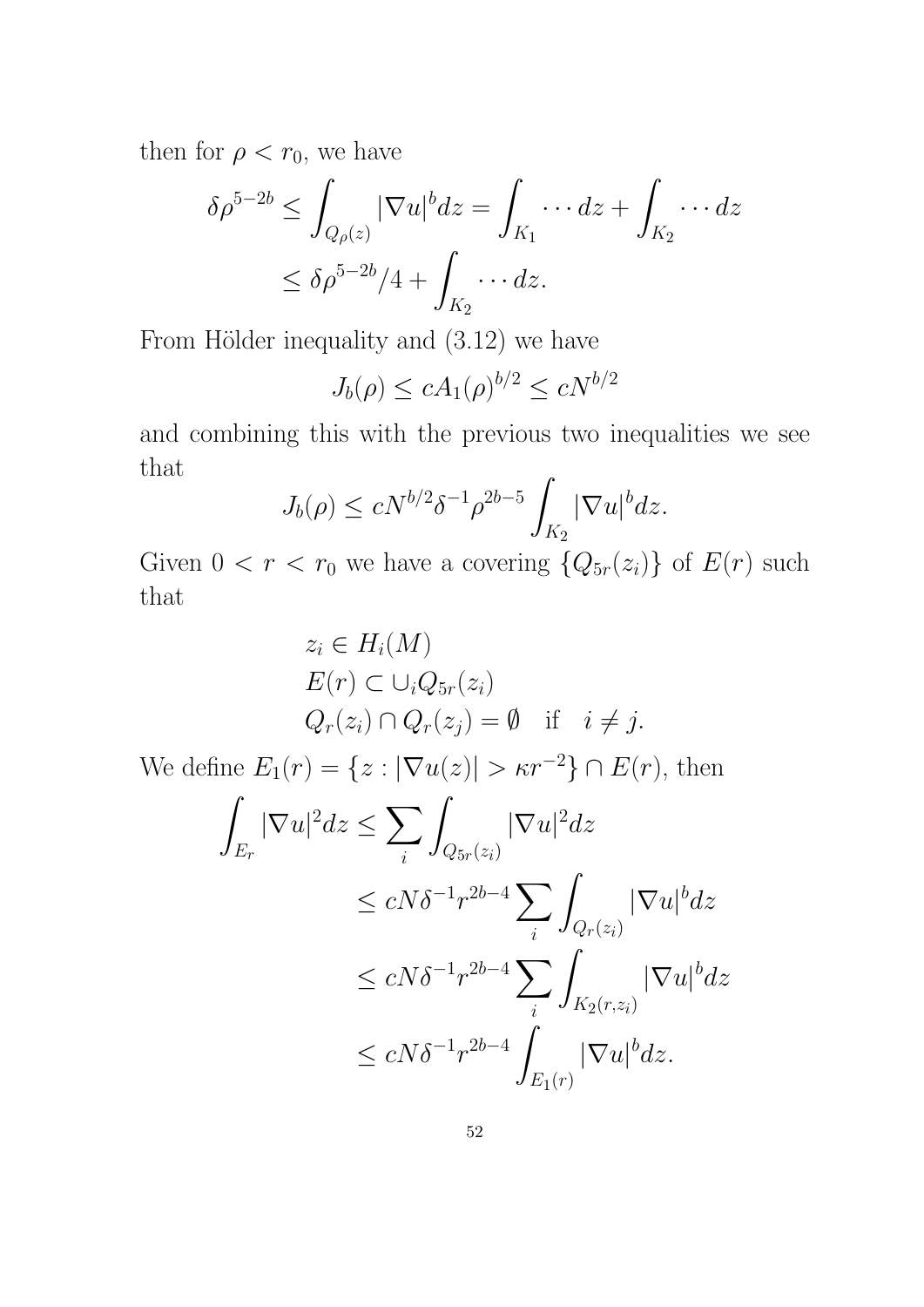Let  $\alpha$  be a positive constant specified later and denote  $d_n(z) =$  $\min\{dist(z,S_i(M)), \frac{1}{n}\}$  $\frac{1}{n}$ . For a large *n* with  $\frac{1}{n} < r_0$ , we have that, after changing the order of integration,

$$
\int_{\frac{1}{n}}^{r_0} r^{-1-\alpha} \left( \int_{E(r)} |\nabla u|^2 dz \right) dr \qquad (2.14)
$$
\n
$$
= \int_{E(r_0)} \frac{1}{\alpha} (d_n(z)^{-\alpha} - r_0^{-\alpha}) |\nabla u|^2 dz
$$
\n
$$
\leq c N^{(2+b)/2} \delta^{-2} \int_{\frac{1}{n}}^{r_0} r^{-1-\alpha} \left( \int_{E_1(r)} |\nabla u|^b dz \right) dr
$$
\n
$$
\leq c N^{(2+b)/2} \delta^{-2} \frac{1}{4+\alpha-2b} \int_{E(r_0)} \min\{d_n(z)^{-2}, |\nabla u|/\kappa\} |\nabla u|^b dz
$$

and clearly

 $\min\{d_n(z)^{-2},|\nabla u|/\kappa\}|\nabla u|^b\leq d_n^{-\alpha}$  $\int_{n}^{-\alpha} \lvert \nabla u \rvert^2$ 

and hence if we choose

$$
\alpha = \frac{\kappa^{2-b} (4-b) \delta^2}{c N^{(2+b)/2}},
$$

the righthand side of (2.14) can be absorbed into the lefthand side and

$$
\int_{E(r_0)} d_n(z)^{-\alpha} |\nabla u|^2 dz \leq c r_0^{-\alpha} \int_{E(r_0)} |\nabla u|^2 dz.
$$

Sending  $n$  to infinity, we prove the proposition.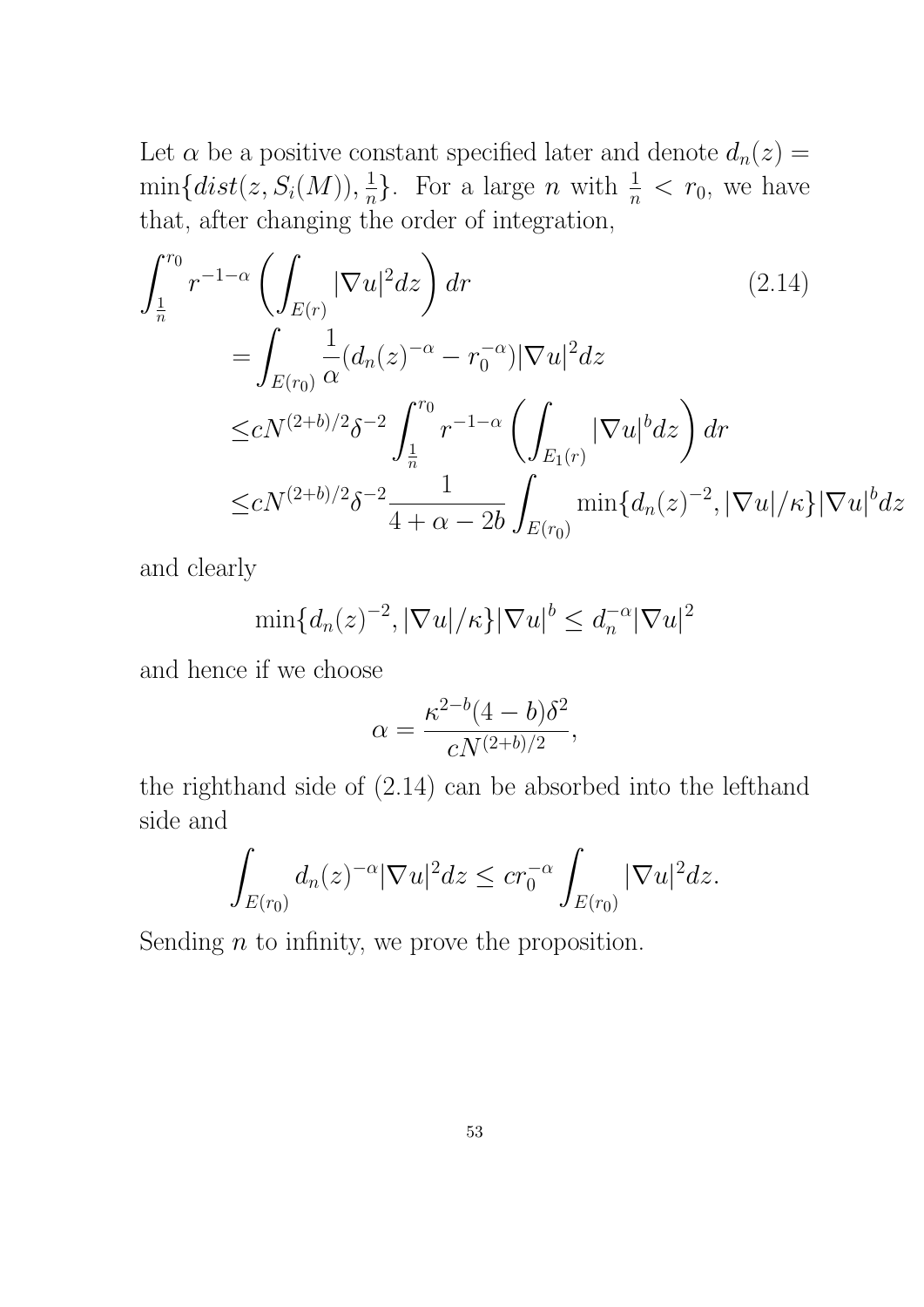Setting  $h(t) = t^{1-\alpha}$  in (2.2) and reminding the singularity condition in (3.12) with  $b = 2$ , we have

$$
\Psi_{5r}(S_i(M)) \leq \frac{c}{\delta} \sum_i r^{-\alpha} \int_{Q_r(z_i)} |\nabla u|^2 dz
$$
  

$$
\leq \frac{c}{\delta} \sum_i \int_{E(r_0)} dist^{-\alpha} |\nabla u|^2 dz.
$$

Letting r goes to zero, we have  $\Lambda_{1-\alpha}(F_i(M) \cap S) = 0$ .

Corollary 2.13. We fix M. For  $b=\frac{9}{5}$  $\frac{9}{5}$  and  $\kappa = (3\delta/100)^{1/b}$ , we have

 $\Lambda_{1-\alpha}(F_i(M) \cap S) = 0$ , for  $i = 1, 2, 3$ 

where

$$
\alpha = \frac{\kappa^{2-b} (4-b) \delta^2}{c(M^3+1)^{(2+b)/2}}.
$$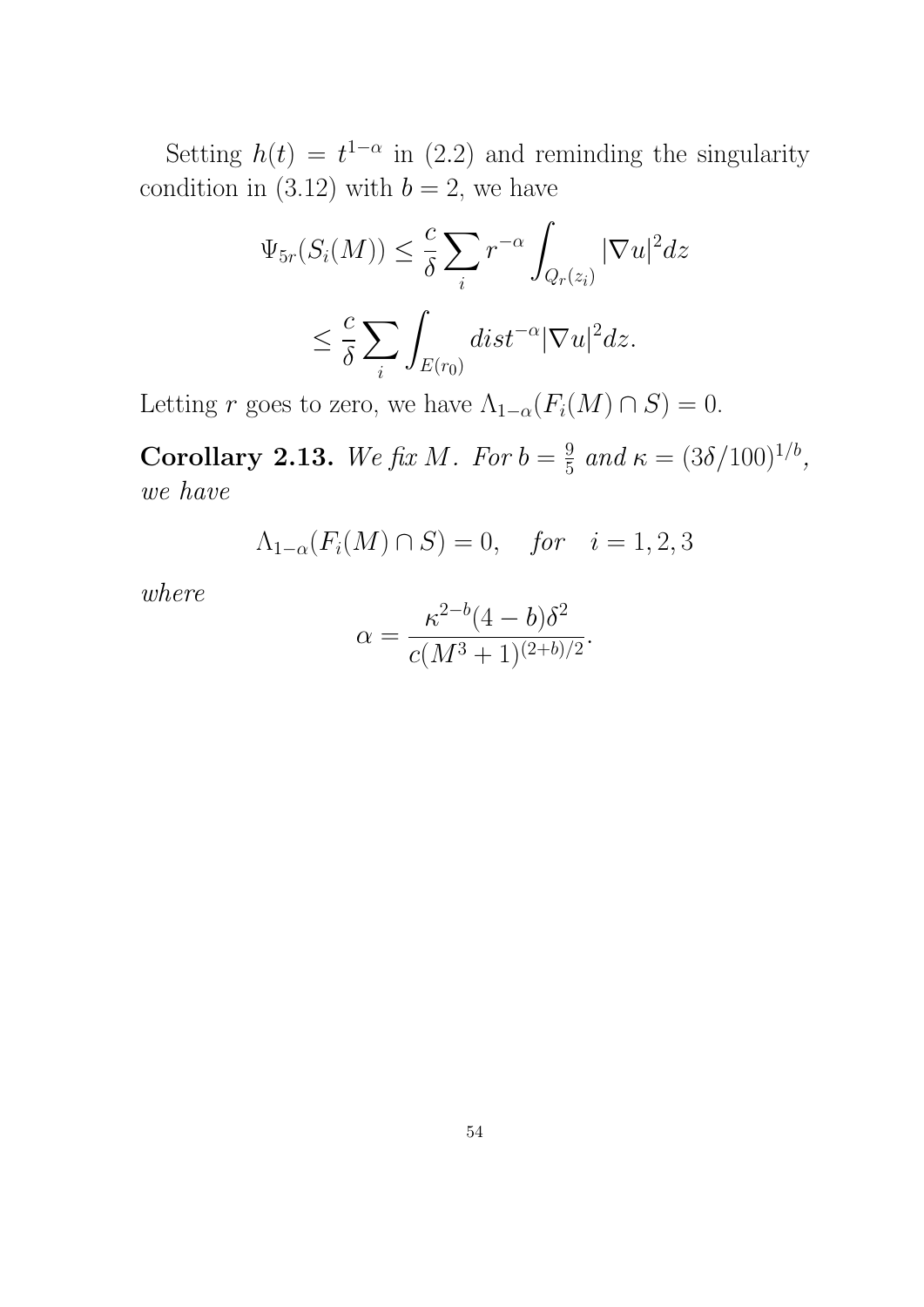We start to improve Hausdorff dimension by log factor.

We let  $m : (0,1) \rightarrow R^+$  be positive monotone decreasing function such that

$$
\lim_{r \to 0^+} m(r) = \infty
$$

and set

$$
F(m) = \{ z : \limsup_{r \to 0} \frac{A_1(r)}{m(r)} \le 1 \}.
$$

In fact, we need only

$$
m(r) = \log(1/r).
$$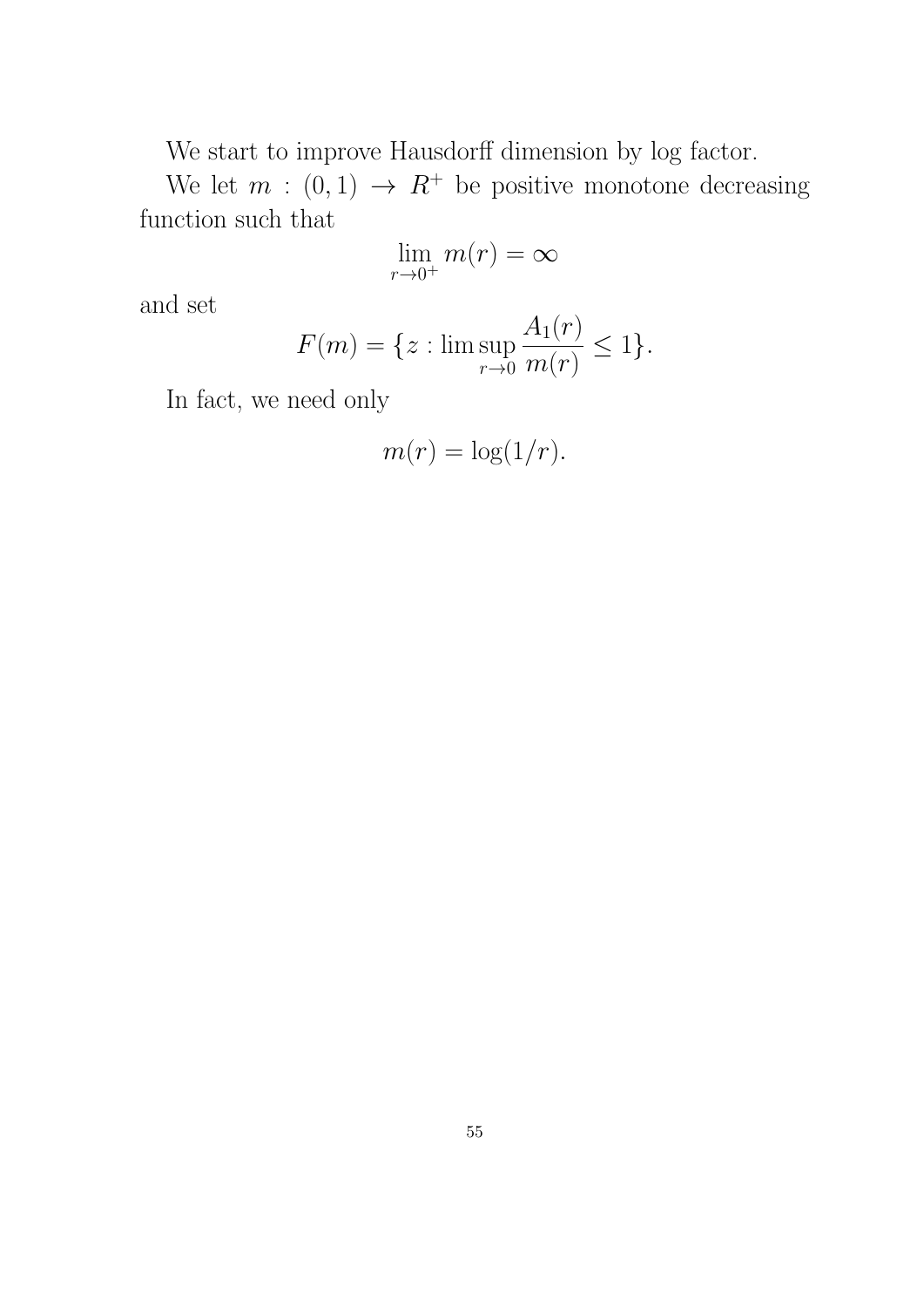**Lemma 2.14.** If  $z \in F(m)$ , then there is c such that

$$
\limsup_{r \to 0} \frac{A_2(r)}{m^2(r)} \le c.
$$

**Proof.** We prove by contradiction. We let  $A_1(r_0) \leq 2m(r_0)$ . Set  $g(r) = \frac{A_2(r)}{m^2(r)}$  and assume that  $\lim g(r) = \infty$ . Then there is a sequence  $r_n$  in (2.12) such that  $2g(r_n) \ge \sup_{r \in [r_n,1]} g(r)$  and  $r_n \to 0$ . If  $0 < r < \rho$  and  $r/\rho = \lambda$  is small enough, then from the first inequality of Lemma 2.7 we deduce

$$
A_3(r) \le cm(r_n)A_2^{1/2}(r_n) + \frac{1}{2}A_3(\rho).
$$

Iterating this inequality we deduce that for large  $n$  and  $0 <$  $r_n \leq r < r_0$ 

$$
A_3(r) \le cm(r_n)A_2^{1/2}(r_n)
$$

and from  $(2.12)$ 

$$
A_0(r) \le c A_3^{2/3}(2r) + c A_3(2r) \le c m(r_n) A_2^{1/2}(r_n).
$$

From (2.11), we have for  $r_n \leq r \leq \frac{\rho}{4\rho}$  $4c$ 

$$
A_2(r) \le cm(r_n)A_2^{1/2}(r_n) + \frac{1}{2}A_2(\rho)
$$

and iterating again we have for sufficiently large  $n$ 

$$
A_2(r_n) \le cm(r_n) A_2^{1/2}(r_n).
$$

This implies that

$$
\frac{A_2(r_n)}{m^2(r_n)} \le c
$$

and we conclude the proof.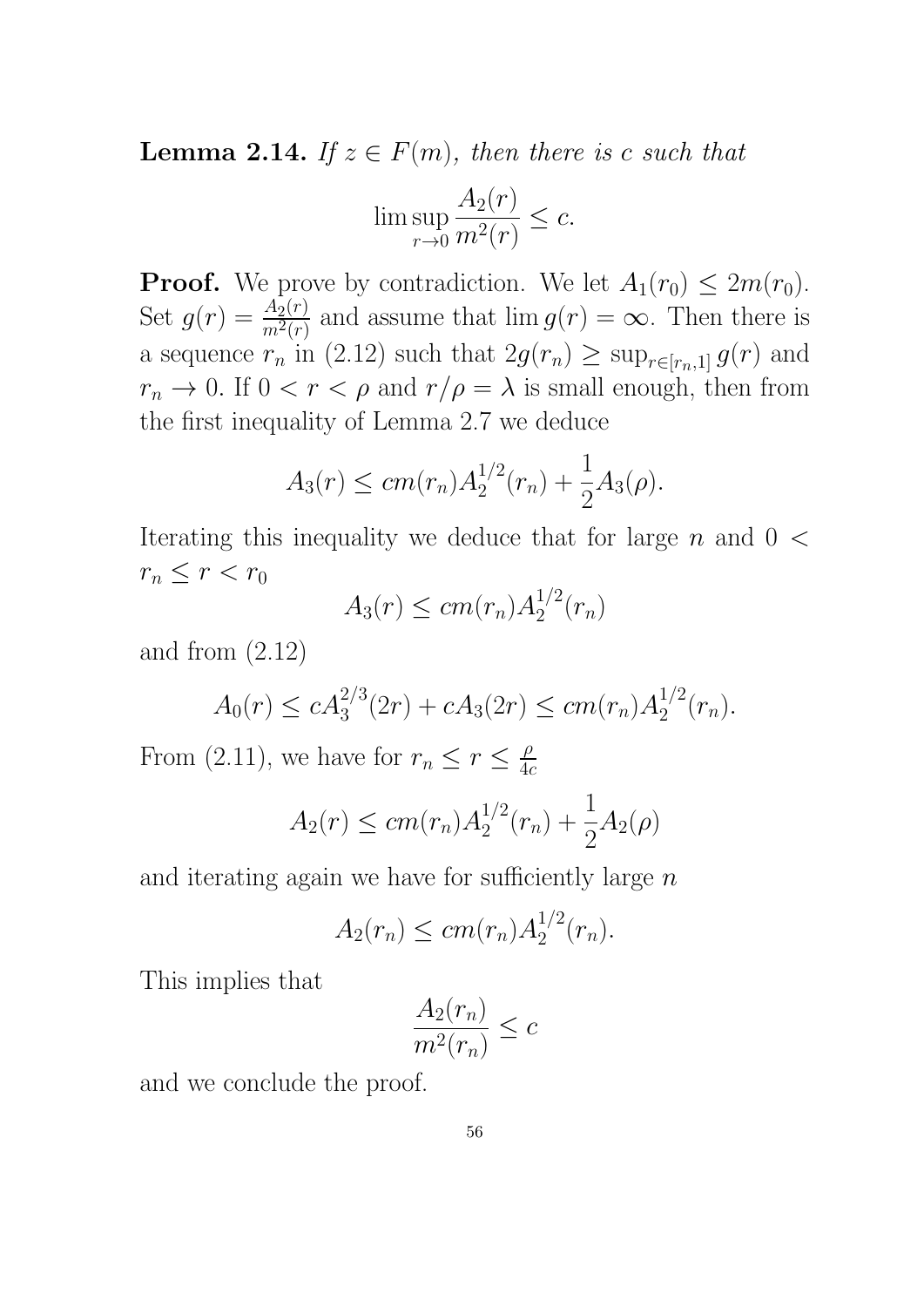**Lemma 2.15.** Suppose  $9/5 \le b < 2$ . There is c such that  $for z \in F(m) \cap S$ 

$$
\liminf J_b(r)m(r)^{3-b}\geq c
$$

**Proof.** There is  $r_1$  such that  $A_1(r) \le cm(r)$  and  $A_2(r) \le$  $cm<sup>2</sup>(r)$  for  $0 < r < r<sub>1</sub>$ . From the third inequality in Lemma 2.7,

$$
A_3(r) \le c(\rho/r)^2 A_2(\rho)^{(3-b)/2} J_b(\rho) + c \min\{(r/\rho)^3 A_2(\rho)^{3/2}, (r/\rho) A_3(\rho)\}
$$

and for  $r < r_1$  we have

$$
A_3(r) \le c(r_1/r)^2 m(r_1)^{3-b} J_b(r_1) + c(r/r_1)^3 m(r_1)^3.
$$

As in the proof of local estimate of localized energy estimate

$$
A_2(r) \le c \frac{r_1}{r} A_0(r_1) + c \left(\frac{r}{r_1}\right)^2 m(r_1)^2
$$

and by Theorem 2.5 and the assumption that  $z \in S$ 

$$
\epsilon \le A_2(r)^{3/2} + A_3(r) \le c(r_1/r)^2 m(r_1)^{3-b} J_b(r_1) + c(r/r_1)^3 m(r_1)^3.
$$

After choosing r so small that  $c(r/r_1)^3 m(r_1)^3 < \frac{\epsilon}{2}$  $\frac{\epsilon}{2}$ , we have

$$
\frac{\epsilon}{2} \le c (r_1/r)^2 m(r_1)^{3-b} J_b(r_1).
$$

and since  $r_1$  can be arbitrarily small and  $\epsilon$  is an absolute constant, we conclude that

$$
\liminf J_b(r)m(r)^{3-b}\geq c.
$$

This ends the proof.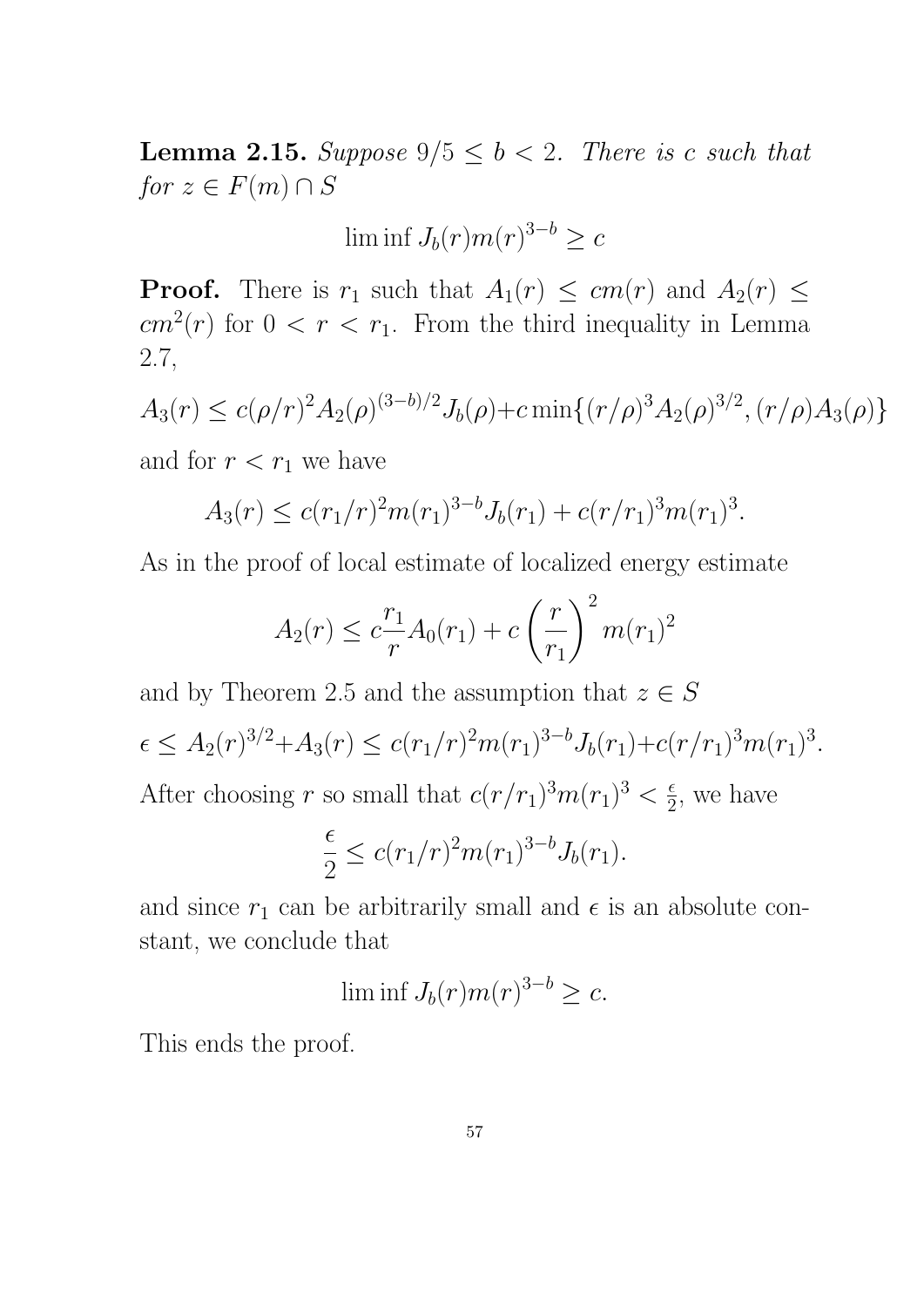Now we are ready to prove Theorem 2.3.

**Proof of Theorem 2.3** We let  $m(t) = \log(1/t)^{\sigma}$  where  $\sigma$ will be specified later. We follow the proof of Proposition 3.4. Let  $G_k, k = 1, 2, \ldots$ , the set of all  $z \in F(m) \cap S$  such that for  $0 < r < \frac{1}{k}$ 

$$
c \le m(r)^{3-b} J_b(r)
$$
 and  $A_1(r) \le 2m(r)$  (2.15)

and then  $F(m) \cap S = \cup G_k$ . Let  $\hat{d}(x,t) = \inf\{|x-y|+|t-s|^{1/2}$ :  $(y, s) \in G_k$  and we define  $\hat{E}(r) = \{z : \hat{d}(z) < r\}$ . Since Hausdorff measure is countably subadditive, we fix  $r_0 = \frac{1}{k}$  $\frac{1}{k}$  and for  $z \in \hat{E}(r_0)$ ,

$$
A_1(r_1) \le cm(r_1)m(r_2)^{3-b}J_b(r_2) \text{ for } 0 < r_1, r_2 \le r_0.
$$

Also if  $c_1$  is large enough and

$$
K_1 = K_1(\rho, z, b) = \{z_1 \in Q_{\rho}(z) : |\nabla u(z_1)| \le m(\rho)^{(b-3)/b} \frac{1}{c_1 \rho^2}\}
$$
  

$$
K_2 = Q_{\rho}(z) \setminus K_1,
$$

then for  $\rho \leq r_0$  we get

$$
\rho^{5-2b}m(\rho)^{b-3} \le c \int_{Q_{\rho}} |\nabla u|^b dz \qquad (2.16)
$$

$$
= c \int_{K_1} \cdots dz + c \int_{K_2} \cdots dz
$$

$$
\le \frac{1}{2} \rho^{5-2b}m(\rho)^{b-3} + c \int_{K_2} \cdots dz.
$$

From Hölder inequality, we have

$$
J_b(\rho) \le c A_1(\rho)^{b/2} \le cm(\rho)^{b/2}.
$$
 (2.17)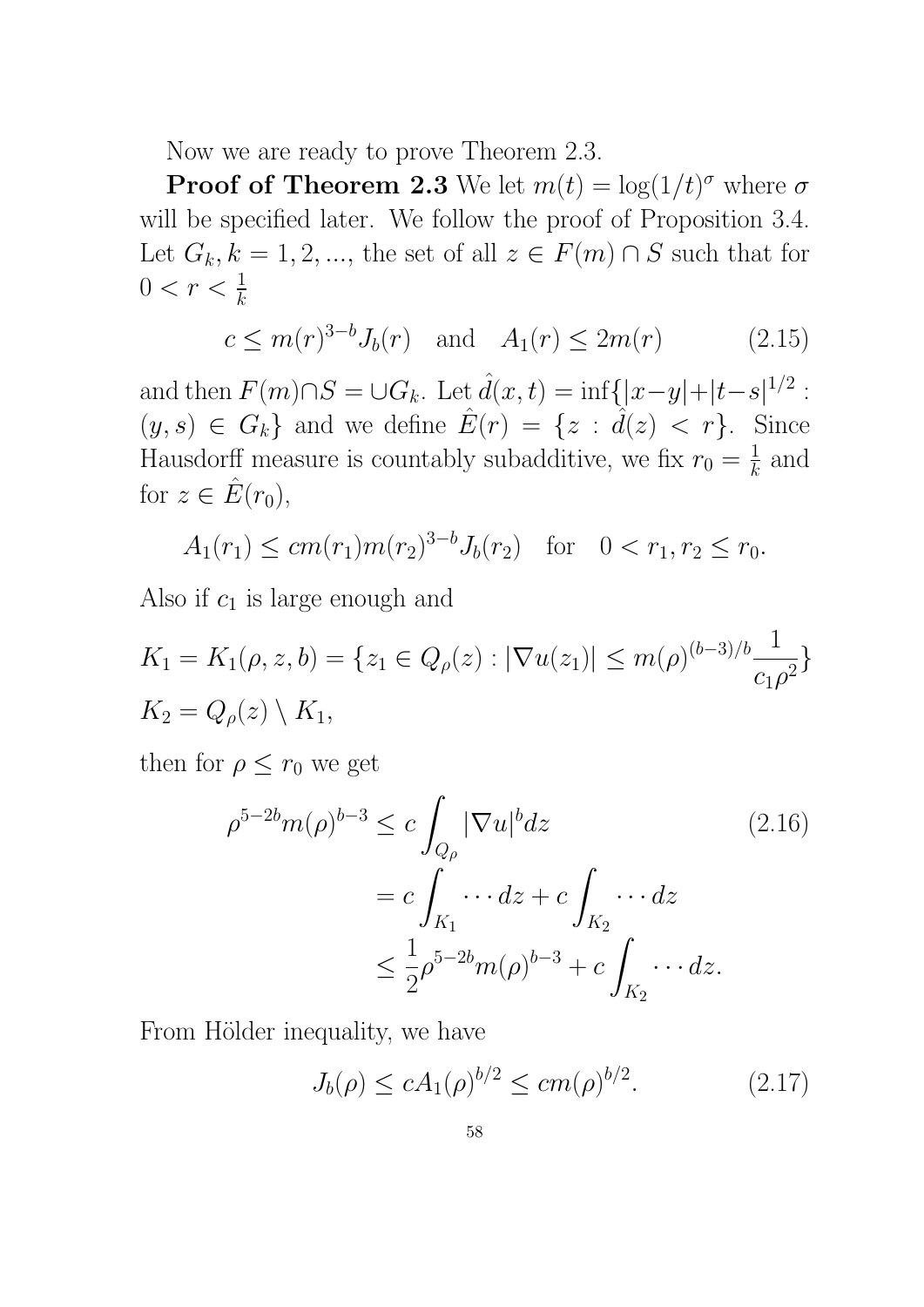Combining (3.15) and (3.16), we obtain that

$$
J_b(\rho) \le c\rho^{2b-5}m(\rho)^{3-b/2}\int_{K_2}|\nabla u|^b dz.
$$

Choose the covering  $\{Q_{5r}(z_i)\}\$  of  $\hat{E}(r)$  satisfying the conditions of Proposition 3.4 with  $H_k$ ,  $d$ ,  $E$  replaced by  $G_k$ ,  $\hat{d}$ ,  $\hat{E}$ . If we set

$$
\hat{E}_1(r) = \{ z : cm(r)^{(b-3)/b} r^{-2} < |\nabla u(z)| \} \cap \hat{E}(r)
$$

then

$$
\int_{\hat{E}_1(r)} |\nabla u|^2 dz \le \sum_i \int_{Q_{5r}(z_i)} |\nabla u|^2 dz \qquad (2.18)
$$
\n
$$
\le c r^{2b-4} m(r)^{4-b} \sum_i \int_{Q_r(z_i)} |\nabla u|^b dz
$$
\n
$$
\le c r^{2b-4} m(r)^{(14-3b)/2} \sum_i \int_{K_2(r,z_i,b)} |\nabla u|^b dz
$$
\n
$$
\le c r^{2b-4} m(r)^{(14-3b)/2} \int_{\hat{E}_1(r)} |\nabla u|^b dz.
$$

As in [7] we multiply (3.17) by  $\frac{1}{r}$  and integrate from  $n^{-1}$  to  $r_0$ , and if we set  $\hat{d}_n = \max{\{\hat{d}, n^{-1}\}}$ , we have

$$
\int_{n^{-1}}^{r_0} \frac{1}{r} \left( \int_{\hat{E}(r)} |\nabla u|^2 dz \right) dr = \int_{\hat{E}(r_0)} \log(r_0/\hat{d}_n) |\nabla u|^2 dz
$$
\n
$$
\leq c \int_{n^{-1}}^{r_0} r^{2b-5} m(r)^{(14-3b)/2} \left( \int_{\hat{E}_1(r)} |\nabla u|^b dz \right) dr
$$
\n
$$
\leq c \int_{\hat{E}(r_0)} \min \left\{ |\nabla u|^{2-b} m(|\nabla u|)^{(14-3b)/2 + (3-b)/b}, \right\}
$$
\n(2.19)

$$
\left\{\begin{array}{l}d_{n}^{(1)}\widetilde{d}_{n}^{(2b-4)}(14-3b)/2\end{array}\right\}\left|\nabla u\right|^{b}dz.
$$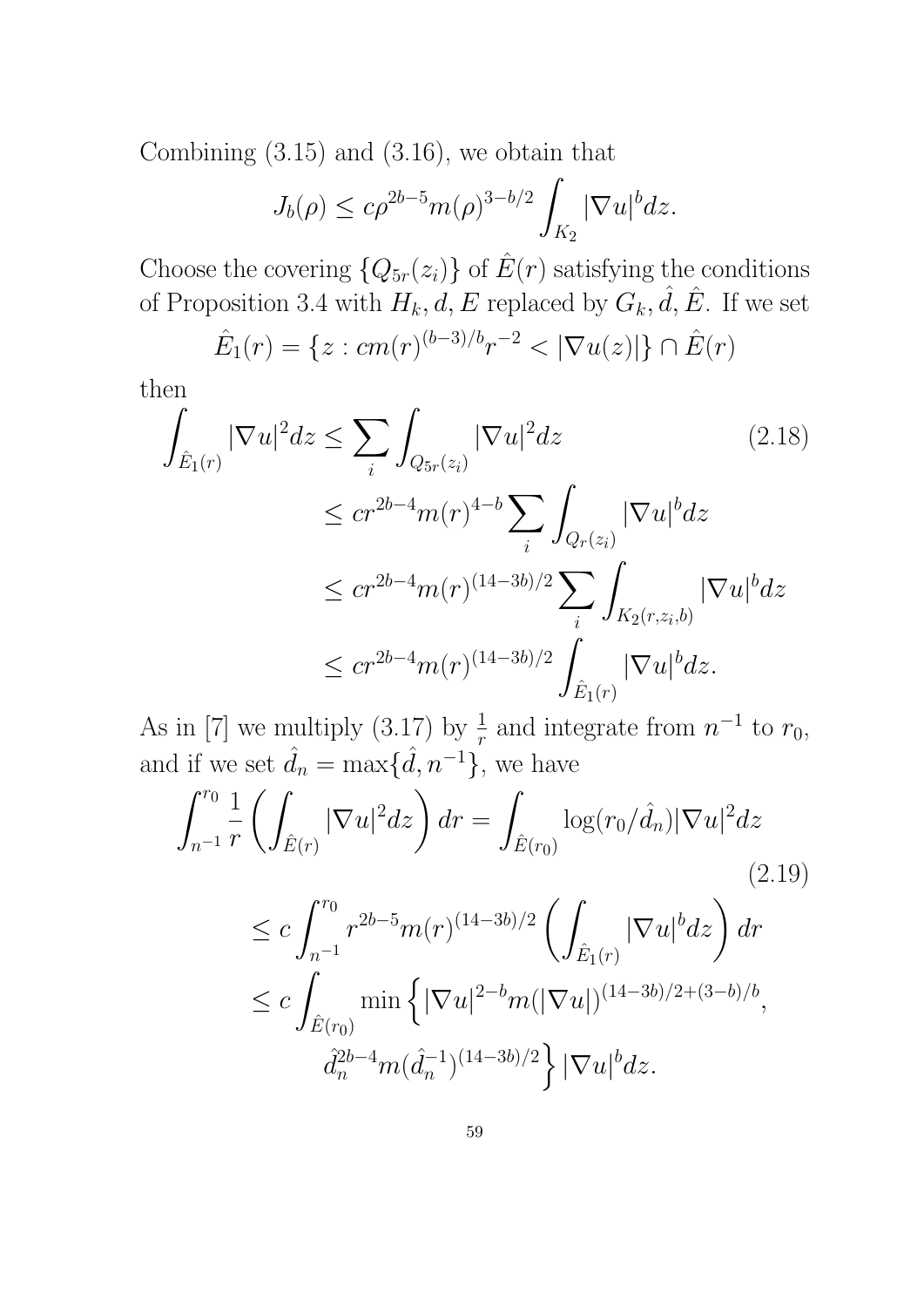We take  $\sigma$  so small that

$$
\sigma ((14-3b)/2 + (3-b)/b) < 1,
$$

then

$$
\min \left\{ |\nabla u|^{2-b} m (|\nabla u|)^{(14-3b)/2 + (3-b)/b}, \hat{d}_n^{2b-4} m (\hat{d}_n^{-1})^{(14-3b)/2} \right\} |\nabla u|^b
$$
  

$$
\leq c \log \left( \frac{1}{\hat{d}_n} \right)^{\sigma (14-3b)/2} |\nabla u|^2.
$$

The righthand side of (3.18) can be absorbed by the lefthand side and we have

$$
\int_{\hat{E}(r_0)} \log(1/\hat{d}_n) |\nabla u|^2 dz \le c(\sigma, b, r_0)
$$

and letting  $n \to \infty$  with monotone convergence theorem

$$
\int_{\hat{E}(r_0)} \log(1/\hat{d}) |\nabla u|^2 dz \le \infty.
$$
 (2.20)

Letting  $b = 2$  in (3.14), we have

$$
\Psi_{5r}(G_k,tm(t)) \leq c \log(1/r) \sum_i \int_{Q_r(z_i)} |\nabla u|^2 dz
$$
  

$$
\leq c \int_{E(r_0)} \log(1/\hat{d}) |\nabla u|^2 dz
$$

and letting  $r \to 0$  we have  $\Lambda(G_k, tm(t)) = 0$  for all k. Arguing like [7], we also have  $\Lambda(S \setminus F(m), tm(t)) = 0$ . This ends the proof.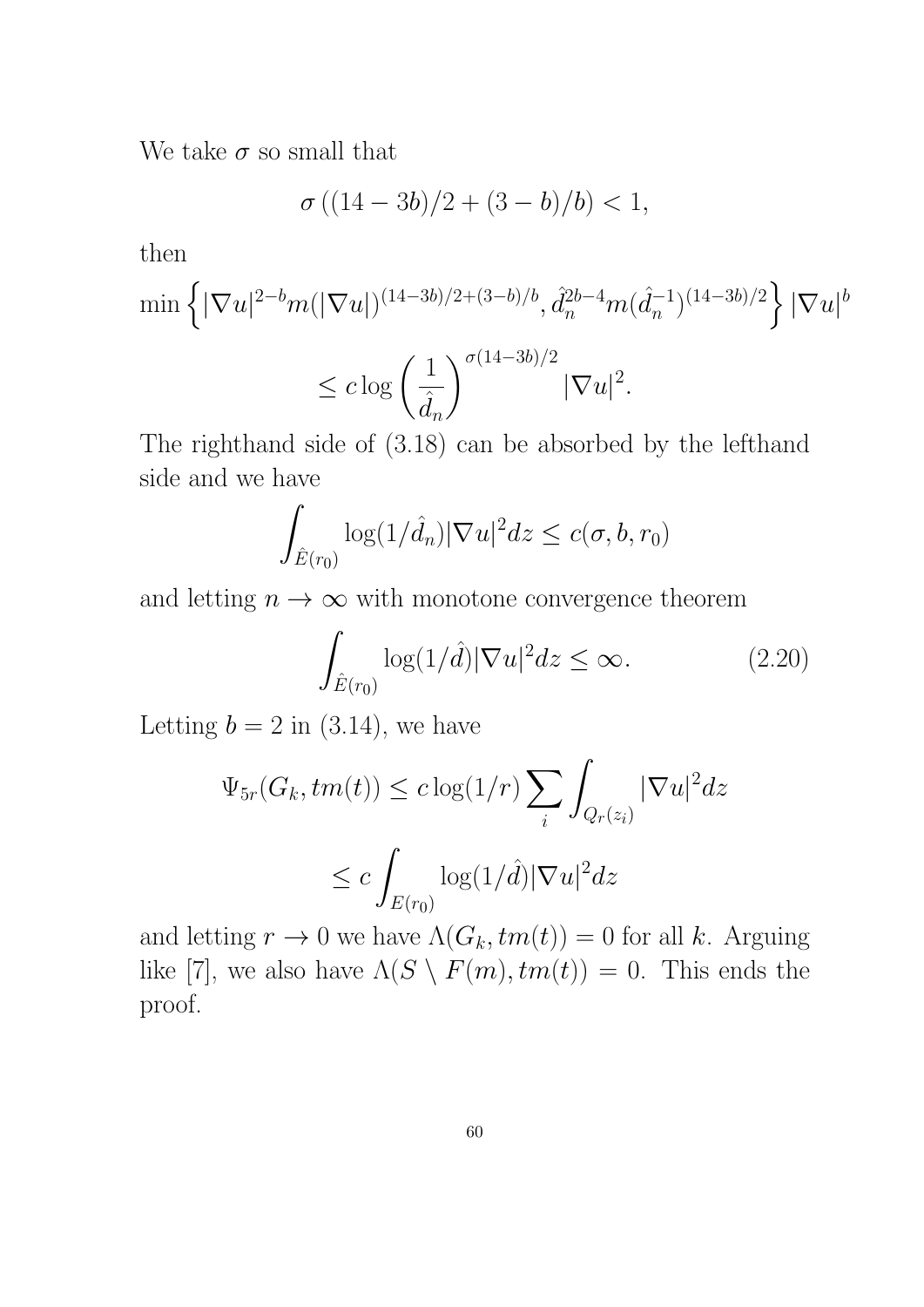Is there an isolated singular point

 $z \in F(M)$ ?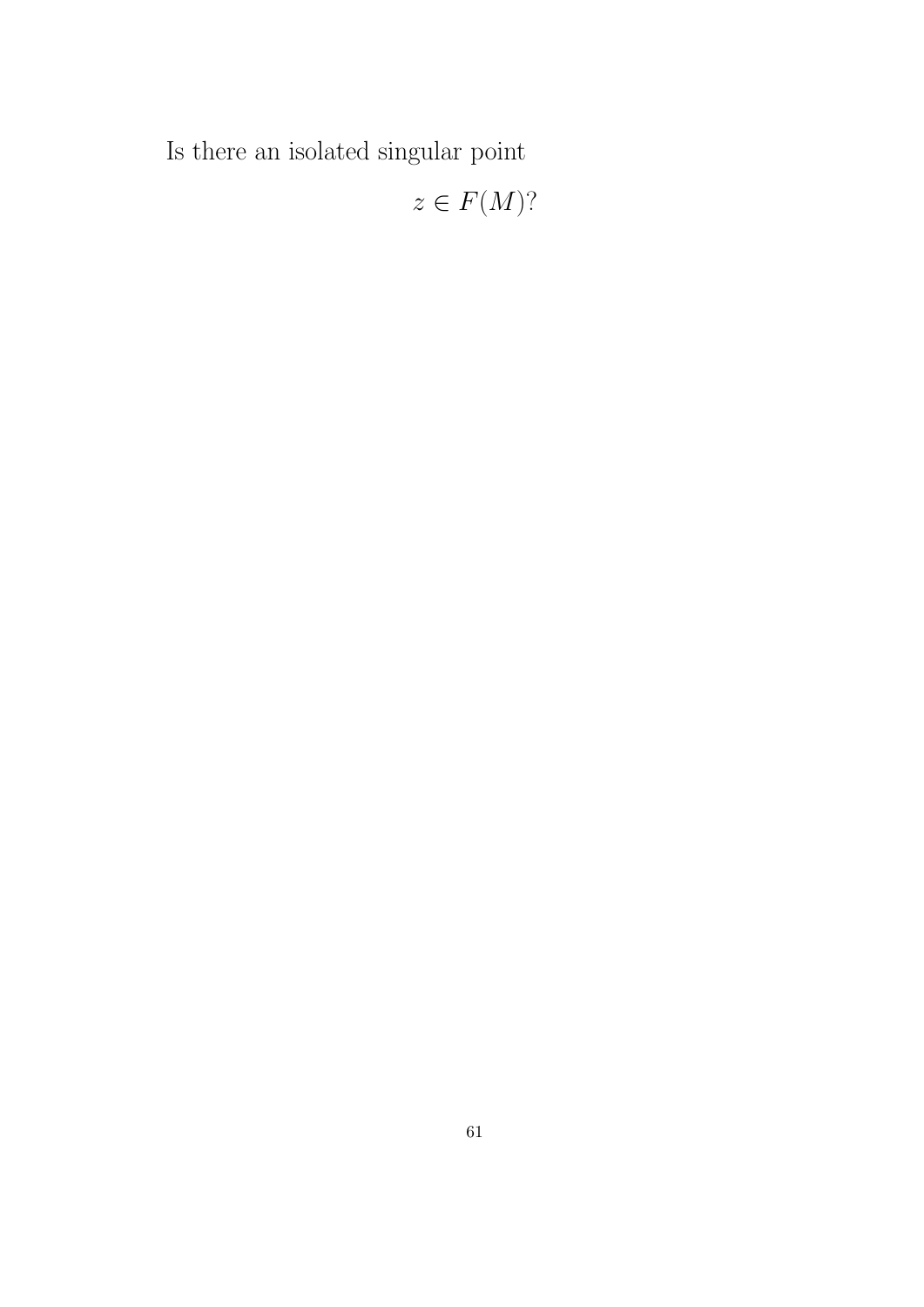# §3. Boundary regularity for the suitable solutions

## §3..1 Introduction

In this section, we prove boundary partial regularity of Navier-Stokes equations for the suitable weak solution. After Scheffer [36] considered the boundary partial regularity of the suitable weak solution, Seregin [37] established a criterion of  $\epsilon$  regularity similar to [3] on the boundary.

All the previous results rely on the boundary localized energy inequality and higher integrability of pressure like  $L^{3/2}$  of the suitable weak solutions. From the definition of the suitable weak solution, the pressure satisfies Poisson equation and is represented by Newtonian potential with density made of velocity. Therefore, we need complicated estimates of pressure in various forms. However, we obtain boundary localized estimates of velocity and pressure from the representation of solution by Green potential for the inhomogeneous Stokes equations due to Solonnikov [40].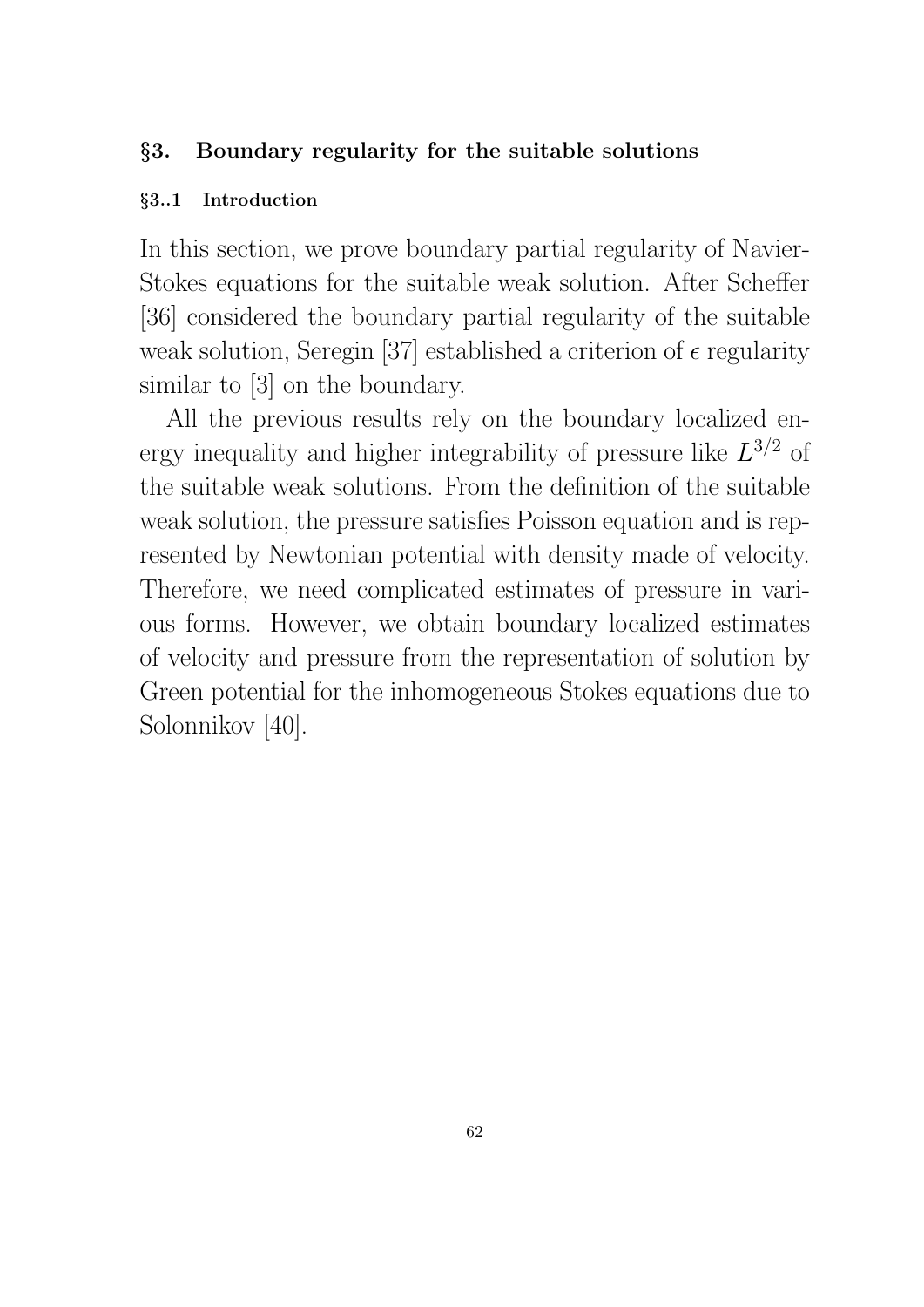Following [3] we introduce the suitable weak solution. Although general boundary geometric conditions are important, we consider merely an initial boundary value problem in the half space  $\Omega_T = (0, T) \times R^3_+$  of Navier-Stokes equations:

$$
\frac{\partial}{\partial t}u - \Delta u + \text{div}(u \otimes u) + \nabla p = 0,
$$
\n(3.1)\n
$$
\text{div}u = 0
$$

in  $(0, T) \times R^3_+$  with an initial data

$$
u(x,0) = u_0(x),
$$

where the velocity fields u and  $u_0$  are three dimension solenoidal vector fields and the pressure  $p$  is a scalar field.

The terminal time  $T$  is not important in our argument. Due to viscosity, u satisfies no slip condition

$$
u(x', 0, t) = 0
$$
 for  $x' = (x^1, x^2) \in R^2, t > 0.$  (3.2)

Denote  $z = (x, t)$  and  $V(\Omega_T) = L^{\infty}(0, T : L^2(R_+^3)) \cap$  $L^2(0,T: H_0^1(R_+^3)).$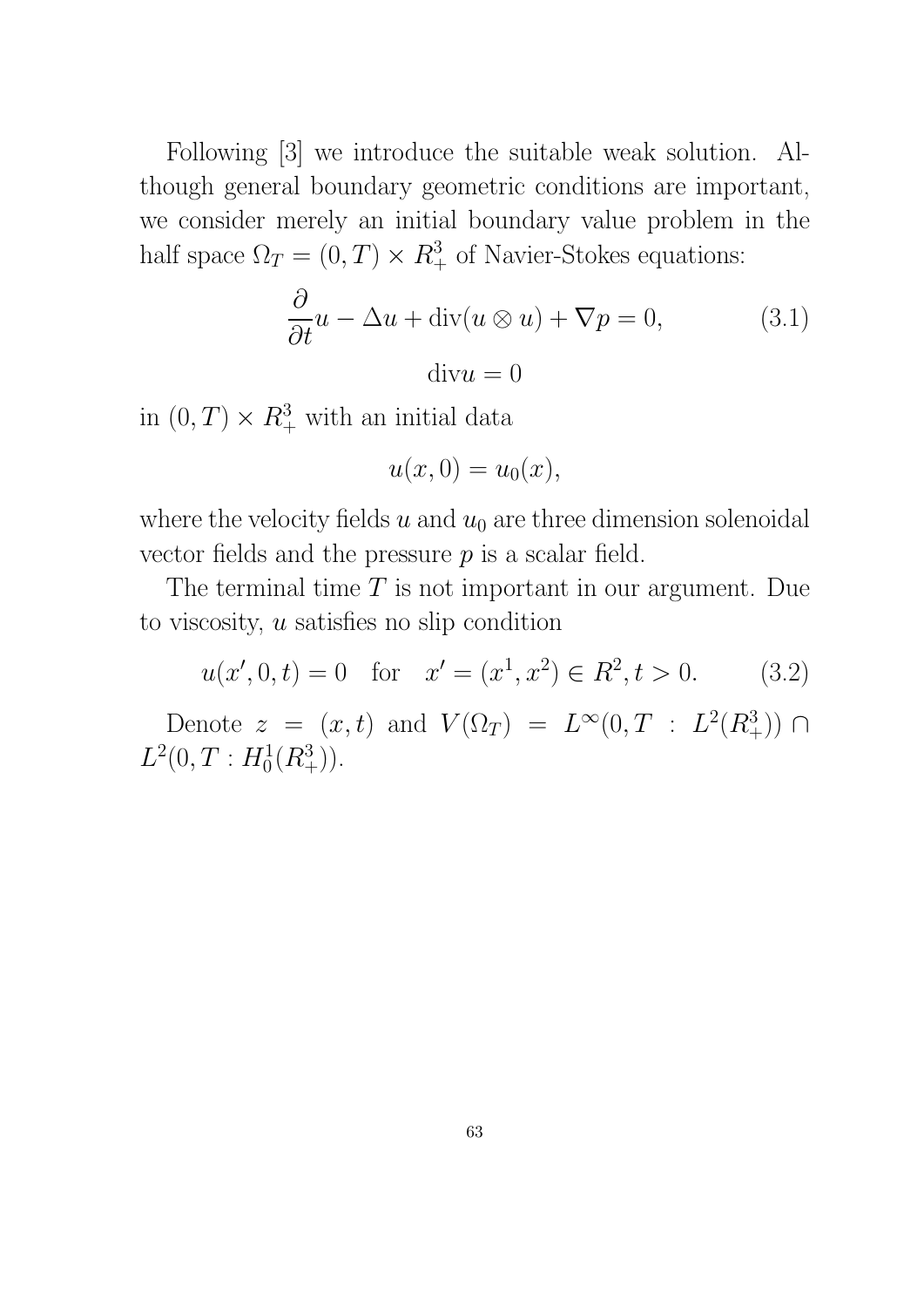We say  $(u, p) \in V \times L^{3/2}(\Omega_T)$  is suitable weak solution to the initial boundary value problem if for all  $\phi \in C_0^{\infty}$ 0

$$
\int u \cdot \phi_t dz + \int \nabla u : \nabla \phi dz + \int u \otimes u : \nabla \phi dz - \int p \text{div} \phi dz = 0
$$
\n(3.3)

and  $u$  is weakly divergence free for almost all time, satisfies the localized energy inequality for almost all  $t$ 

$$
\int |u(x,t)|^2 \phi dx + 2 \int_0^t \int |\nabla u|^2 \phi dx ds \qquad (3.4)
$$
  

$$
\leq \int_0^t \int |u|^2 (\phi_t + \Delta \phi) dx ds + \int_0^t \int (|u|^2 + 2p) u \cdot \phi dx ds
$$

for all nonnegative  $\phi \in C_0^{\infty}$  $C_0^{\infty}(R^3 \times R_+)$  and

$$
\int |u(x,t) - u_0(x)|^2 dx \to 0 \quad as \quad t \to 0,
$$

where the initial data  $u_0$  is weakly divergence free in  $L^2(R_+^3)$ .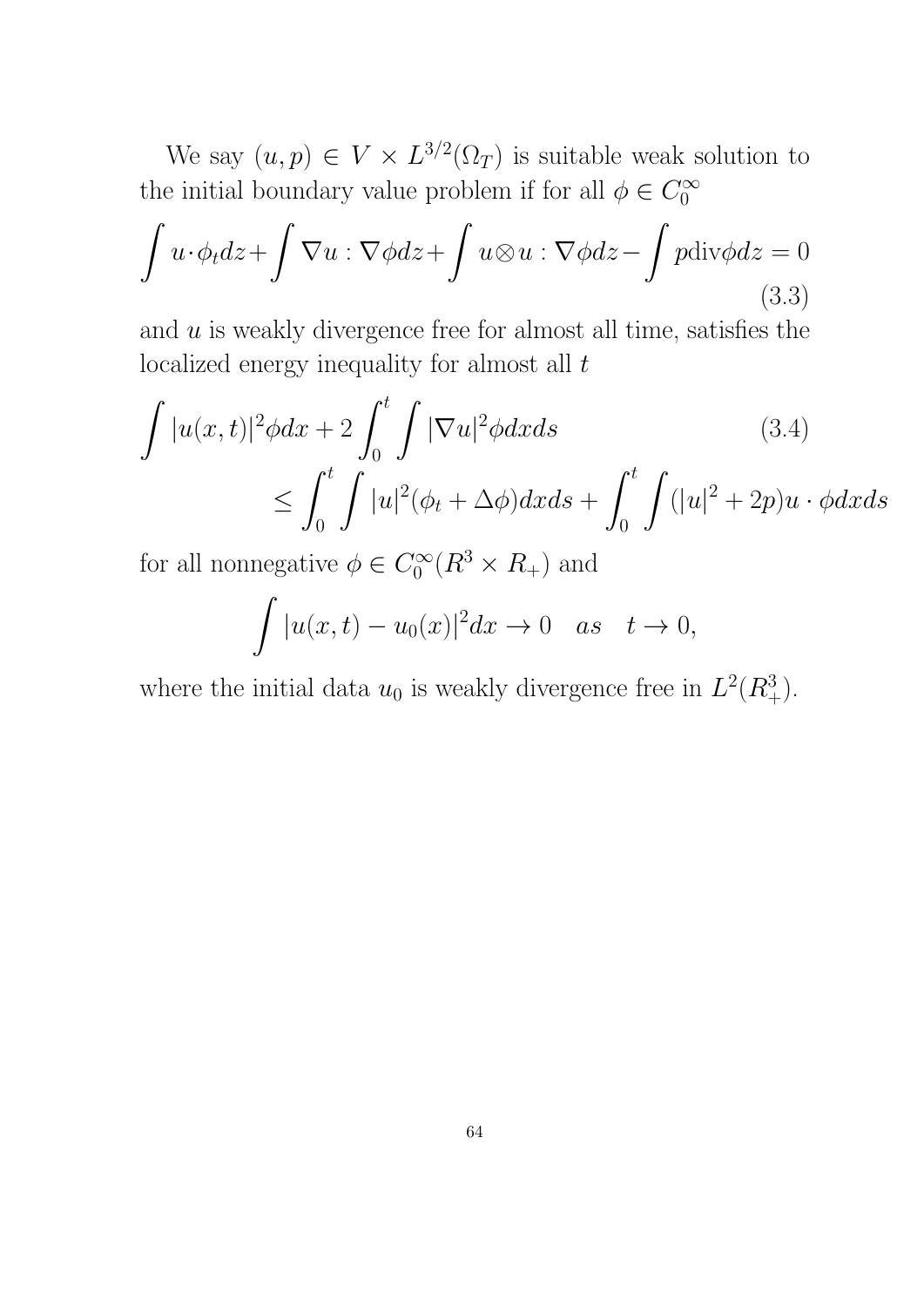For a boundary point  $x_0 = (x_0')$  $(0,0)$  we define a half ball  $B_r^+(x_0) = \{x : |x - x_0| < r, x^3 > 0\}$  and a half parabolic cylinder  $Q_r^+(x_0, t_0) = B_r^+(x_0) \times (t_0 - r^2, t_0 + r_0^2)$  $\binom{2}{0}$ .

The following boundary  $\epsilon$  regularity theorem is due to Seregin(see Theorem 2.3 in [37]):

**Theorem 3.1.** There is an absolute constant  $\epsilon_0$  such that

$$
\limsup_{r \to 0} \frac{1}{r} \int_{Q_r^+} |\nabla u|^2 dz \le \epsilon_0
$$

implies that for an  $r_0$ 

$$
\sup_{z \in Q_{r_0}^+} |u(z)| \le \frac{c}{r_0}
$$

for an absolute constant c.

The boundary singular set S is the set of point z in  $\{x_3 =$  $0\} \times (0, T)$  such that u is unbounded in any neighborhood of z. Here, from the countably subadditivity of Hausdorff measure we consider the case when time is greater than a positive constant  $\tau > 0$  to avoid initial boundary which is 2 dimensional set.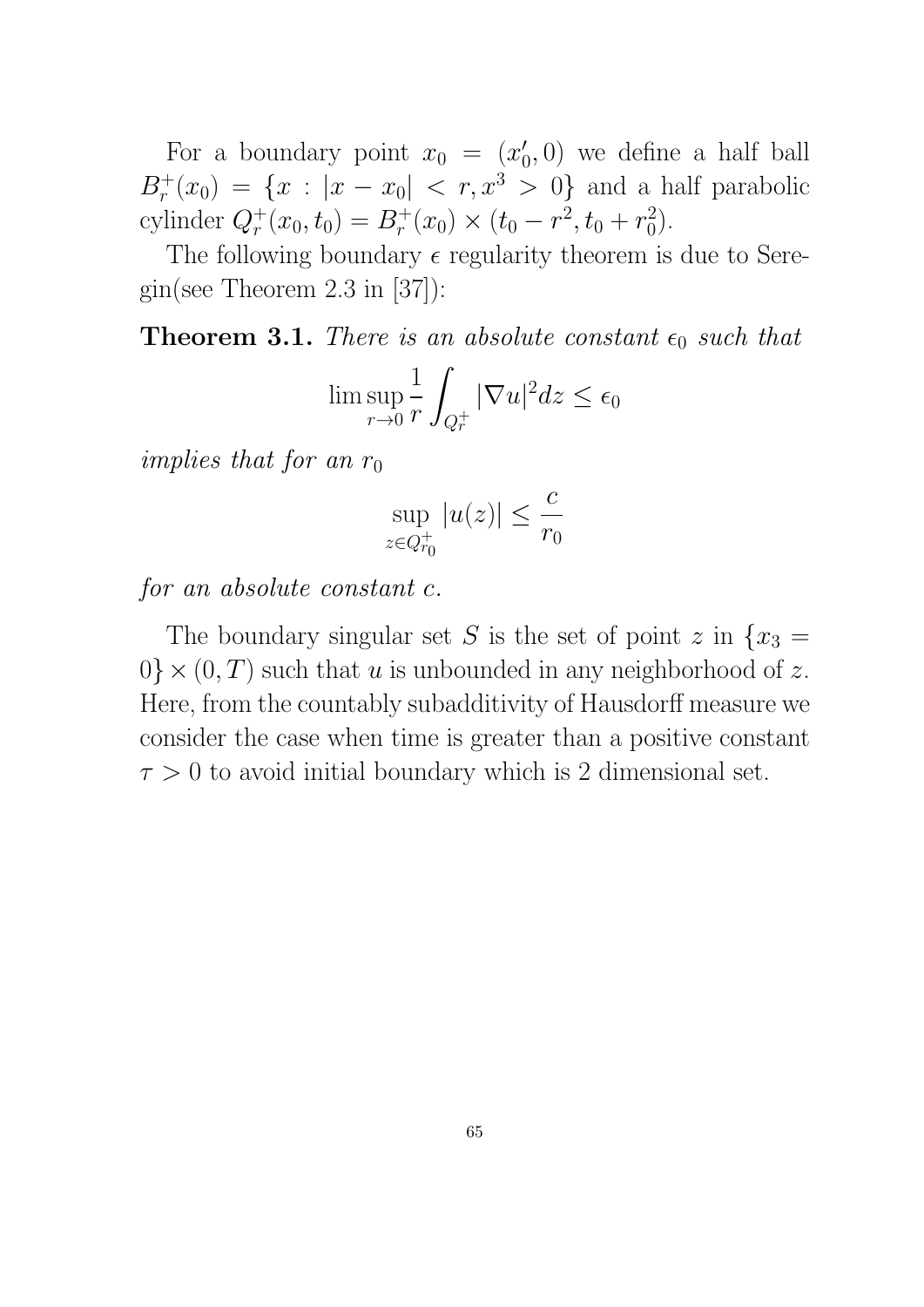**Theorem 3.2.** For each  $\tau > 0$ , define  $d(z) = \inf\{|x - y| +$  $\sqrt{|t-s|}$ :  $(y, s) \in S, s > \tau$  and  $\tilde{d} = \min\{d, 1\}$ . Then, there is c depending only on  $\tau$  such that

$$
\int \log(e/\tilde{d})|\nabla u|^2dz
$$

and the boundary singular set S satisfies

$$
\Lambda(S, t \log(e/t)) = 0.
$$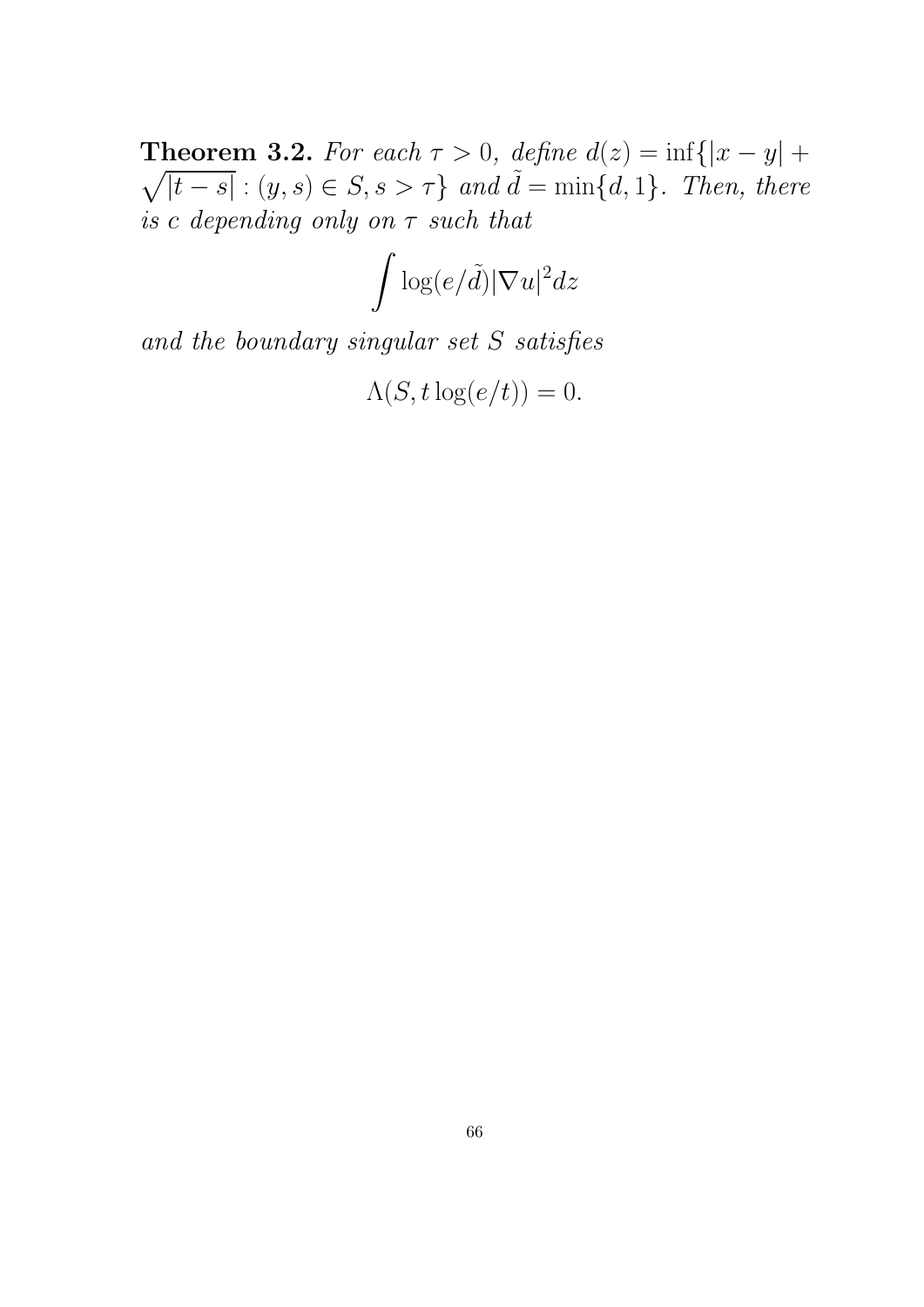### §3..2 Hausdorff measure of boundary singular set

In this section we assume the center of cylinder  $z_0$  is origin, and delete  $z_0$  if obvious. We define several scale invariant quantities:

$$
A_1(r) = \frac{1}{r} \int_{Q_r^+} |\nabla u|^2 dz, \quad A_2(r) = \sup_{-r^2 \le t \le r^2} \frac{1}{r} \int_{B_r^+} |u|^2 dx,
$$
  

$$
A_3(r) = \frac{1}{r^2} \int_{Q_r^+} |u|^3 dz, \quad A_4(r) = \frac{1}{r^2} \int_{Q_r^+} |p - (p)_r(s)|^{3/2} dz,
$$

where  $(p)_r(s) = \frac{1}{|B_r^+|}$  $\int_{B_r^+} p(x, s) dx$ .

The localized energy inequality is written by the scale invariant terms.

**Lemma 3.3.** Suppose  $Q_{\rho}^+ \in \Omega_T$ , then there is an absolute constant c such that for  $0 < r < \rho$ 

$$
A_1(r) + A_2(r) \le c \frac{\rho}{r} \left( A_3^{2/3}(\rho) + A_3(\rho) + A_3^{1/3}(\rho) A_4^{2/3}(\rho) \right). \tag{3.5}
$$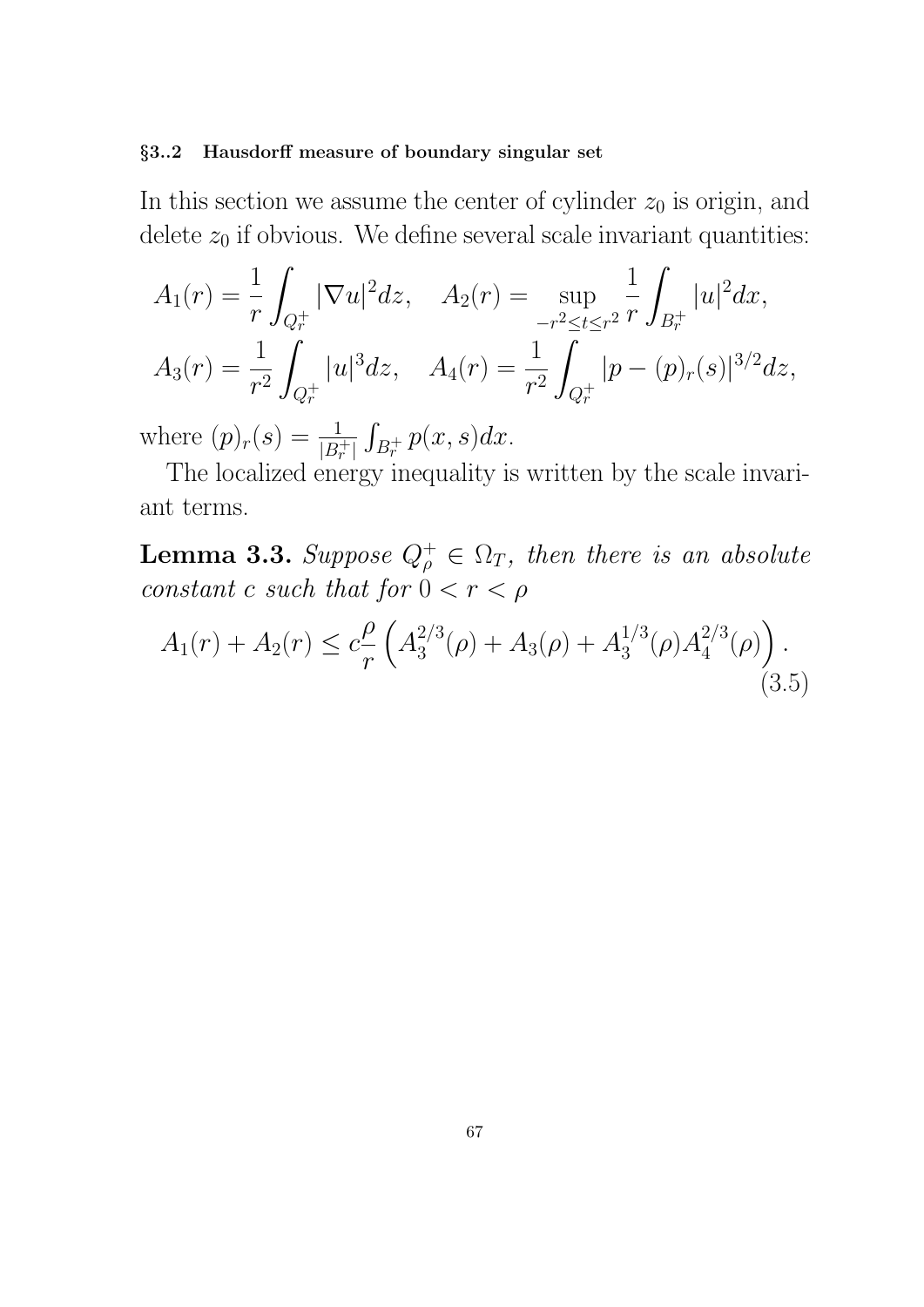For the estimate of pressure near the boundary, we follows essentially the theory for the inhomogeneous Stokes equations established by Solonnikov [40]. We consider a cutoff function  $\phi$  in  $Q_1$  and write the localized Navier-Stokes equations as an inhomogeneous Stokes equations

$$
(u\phi)_t - \Delta(u\phi) + \nabla(p\phi) = f + g,
$$

where  $f$  and  $g$  are defined as

$$
f = u\phi_t - u\Delta\phi + 2\nabla(u\nabla\phi) + p\text{div}\phi + u\otimes u : \nabla\phi
$$

$$
g = -\nabla \cdot (u \otimes u\phi)
$$

and if we let  $\phi = 1$  in  $Q_{3/4}$ ,  $f = 0$  in  $Q_{3/4}^+$  $\frac{+}{3/4}$ .

Thus if  $(u_1, p_1)$  is a solution to the inhomogeneous Stokes equations in  $Q_1^+$ 1

$$
(u_1)_t - \Delta u_1 + \nabla p_1 = f
$$

with zero initial boundary condition, the corresponding pressure  $p_1$  expressed by the Green potential in the half space satisfies for  $r < \frac{1}{2}$ 

$$
\int_{Q_r^+} |p_1 - (p_1)_r(t)|^{3/2} \le cr^5 \left( \int_{Q_1^+} |u|^3 dz \right)^{1/2}
$$
\n
$$
+ cr^5 \int_{Q_1^+} |u|^3 dz + cr^5 \int_{Q_1^+} |p - (p)_1(t)|^{3/2} dz
$$
\n(3.6)

and  $(u_2, p_2) = (u - u_1, p - p_1)$  satisfies the inhomogeneous Stokes equations in  $Q_1^+$ 1

$$
(u_2)_t - \Delta u_2 + \nabla p_2 = \nabla \cdot (u \otimes u\phi)
$$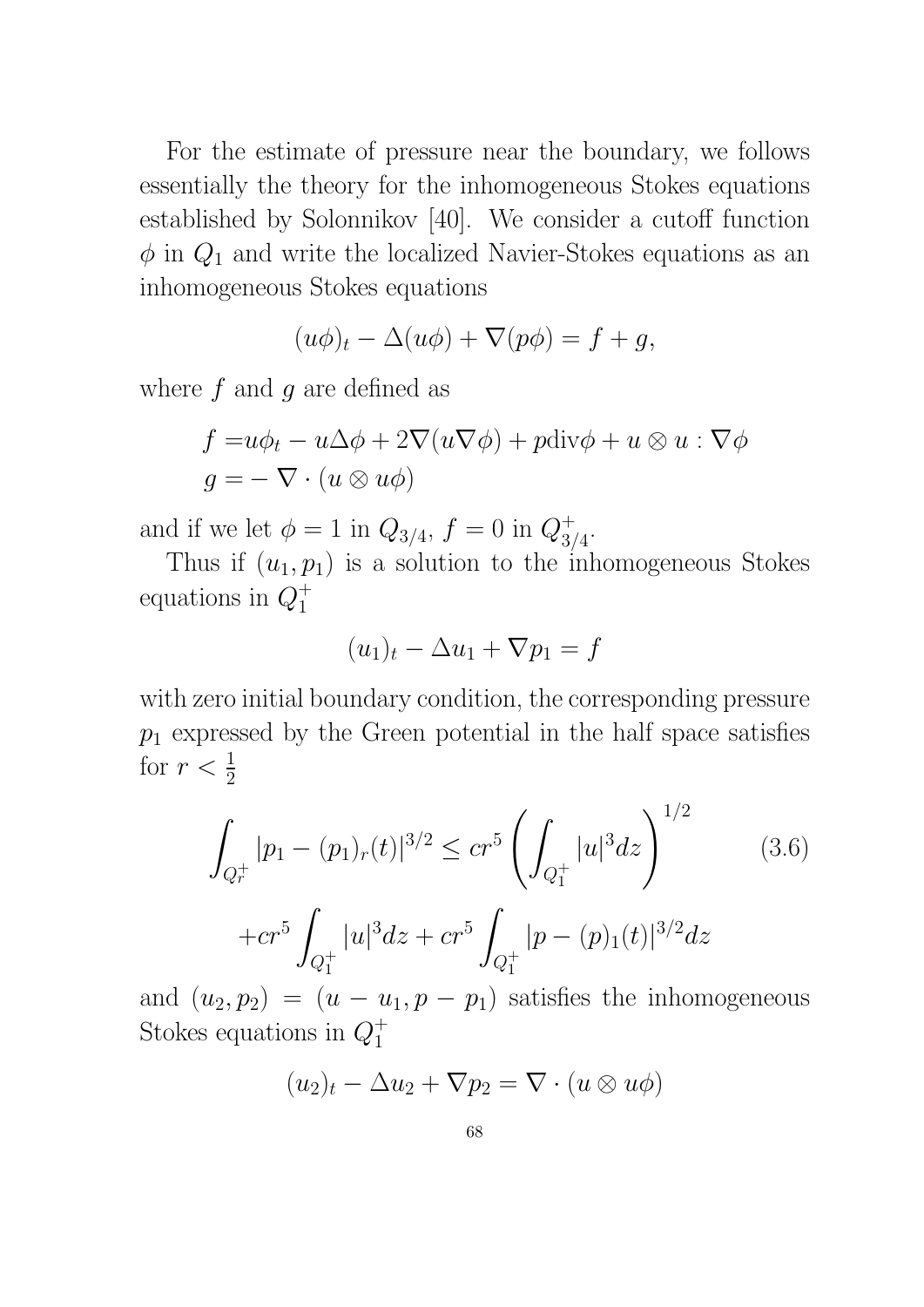with zero initial boundary condition and  $u \otimes u\phi \in L^{3/2}(Q_1^+$  $\begin{pmatrix} + \\ 1 \end{pmatrix}$ . Hence, by Calderon-Zygmund type Stokes estimate of the Green potential in half space(see [40]), we also have

$$
\int_{Q_1^+} |p_2 - (p_2)_1(t)|^{3/2} dz \le c \int_{Q_1^+} |u|^3 dz. \tag{3.7}
$$

Therefore from (3.6) and (3.7), we have for  $r < \frac{1}{2}$ 

$$
\int_{Q_r^+} |p - (p)(t)|^{3/2} \le cr^5 \left( \int_{Q_1^+} |u|^3 dz \right)^{1/2} + cr^5 \int_{Q_1^+} |p - (p)_1(t)|^{3/2} dz + c \int_{Q_1^+} |u|^3 dz
$$

and after scaling a localized pressure estimate follows:

**Lemma 3.4.** Suppose that  $Q_{\rho}^+ \in \Omega_T$  and  $0 < r < \rho$ . Then there is an absolute constant c such that

$$
A_4(r) \le c \left(\frac{r}{\rho}\right)^3 A_3^{1/2}(\rho) + c \left(\frac{r}{\rho}\right)^3 A_4(\rho) + c A_3(\rho) \tag{3.8}
$$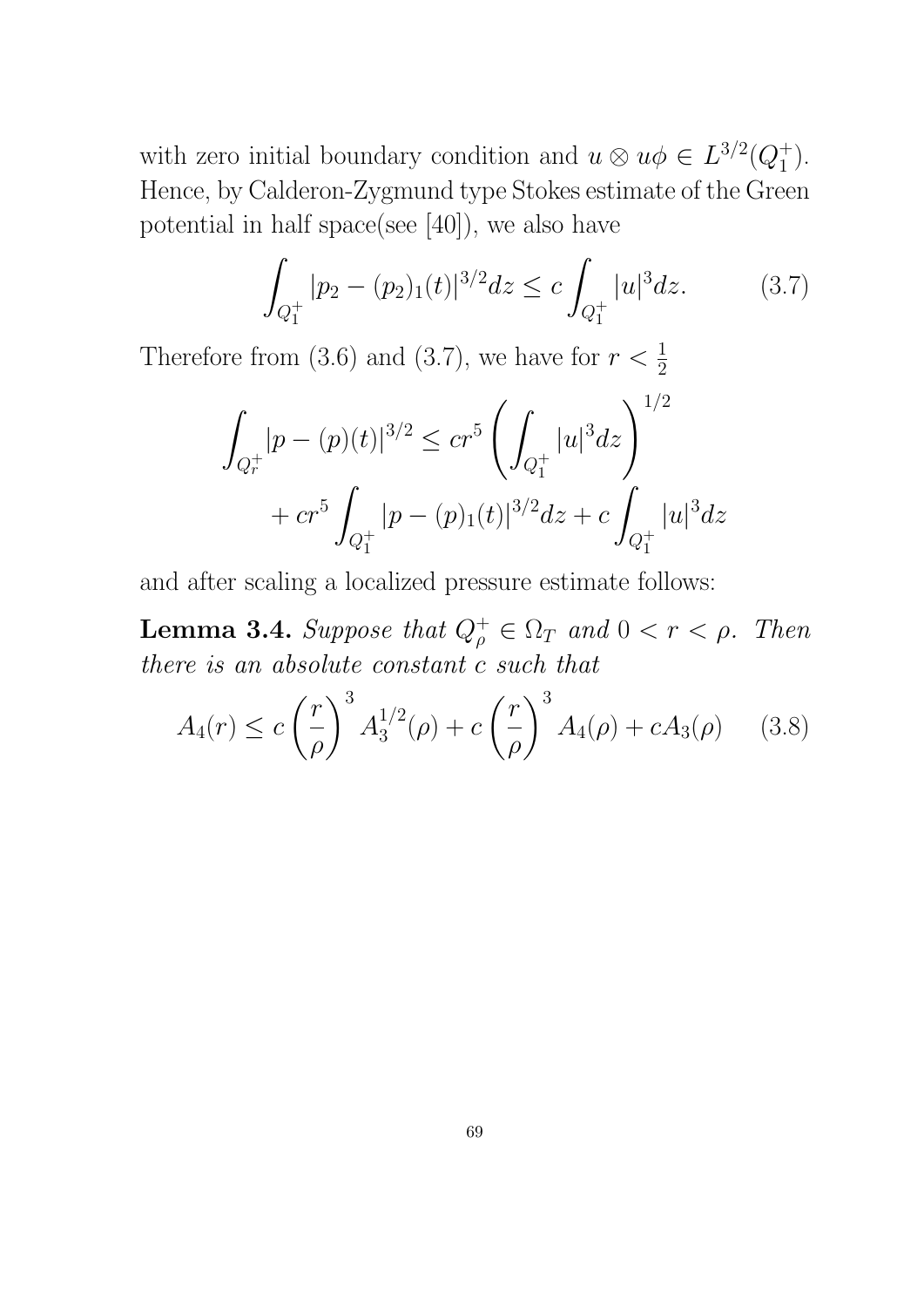We have a proposition for the regularity criterion (see Proposition 2.4 in [37]).

**Proposition 3.5.** There is an absolute constant  $\epsilon_0$  such that if

$$
A_3(r) + A_4(r) \le \epsilon_0,
$$

then there is a constant c such that

$$
ess \sup_{Q_{r/2}^+} |u| \leq \frac{c}{r}.
$$

We have an interpolation lemma for  $A_3$  from Choe-Lewis [7]. Since the cylinder touches the boundary and  $u = 0$  on the boundary, we do not need to worry of the average of  $u$  and we have even simpler inequalities. Compare with  $(2.6)$  in [7].

**Lemma 3.6.** Suppose  $Q_{\rho}^+ \subset \Omega_T$  and  $r < \rho$  and  $\frac{9}{5} \le b \le 2$ . we have that

$$
A_3(r) \le c(\rho/r)^2 A_1(\rho) A_2(\rho)^{1/2}
$$
(3.9)  
\n
$$
A_3(r) \le c(\rho/r)^2 A_1(\rho)^{3/4} A_2(\rho)^{3/4}
$$
  
\n
$$
A_3(r) \le c r^{-2} \rho^{2b-3} A_2(\rho)^{(3-b)/2} \int_{Q_\rho^+} |\nabla u|^b dz.
$$

We improve one dimensional Hausdorff measure estimate of boundary singular set by logarithmic factor. Choe-Lewis [7] proved the interior theorem and we follow a similar path to improve Hausdorff measure. We define the intermediate sets by

$$
F_i(M) = \{ z \in \partial \Omega_T \cap \{ x_3 = 0 \} : \limsup_{r \to 0} A_i(r; z) \le M \}, \quad i = 1, 2, 3.
$$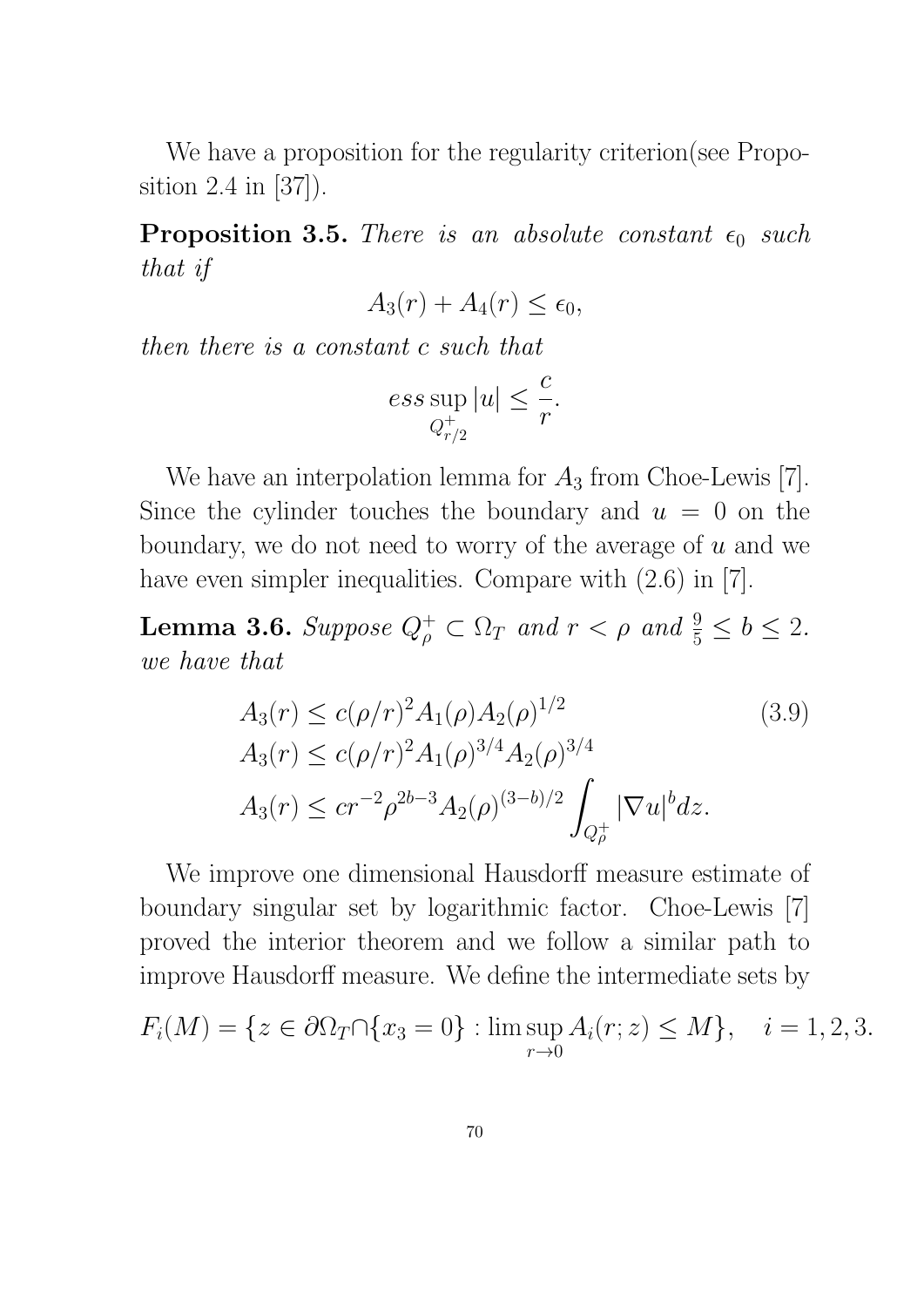To treat  $A_2$ , we need an intrinsic behavior of lim sup of functions(see (2.16) in [7]). If g is a real valued function on  $(0, r_0]$ which is bounded on any closed subinterval of  $(0, r_0]$  and if  $\limsup_{r\to 0} g(r) = \infty$ , then there is a decreasing sequence  $(s_k)$ converging to zero in  $(0, r_0]$  with

$$
g(s_k) \to \infty, \quad \text{as} \quad k \to \infty \tag{3.10}
$$
  

$$
2g(s_k) \ge \sup_{s \in [s_k, r_0]} g(s).
$$

Theorem 1.2 implies the following theorem:

Theorem 3.7. The Hausdorff dimension of the boundary singular set S is less than or equal to one and

 $\Lambda_1(S) = 0.$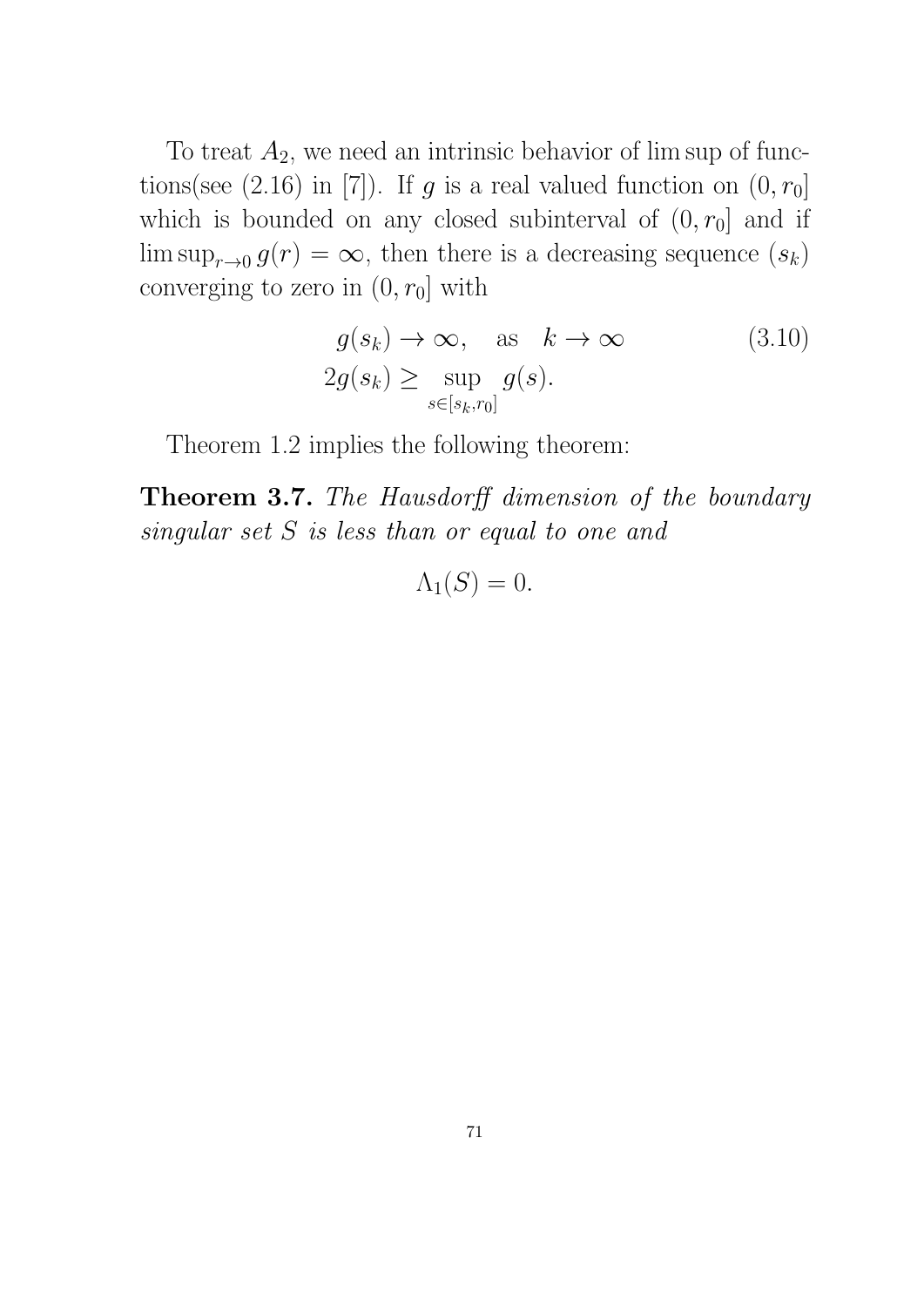We need an equivalence lemma among  $F_i(M)$ 's.

**Lemma 3.8.** Suppose  $z \in F_i(M)$  for  $i = 1, 2, 3$ , then there is an absolute constant c such that for all  $j = 1, 2, 3$ ,

$$
z \in F_j(c(M^3 + 1)).
$$

**Proof.** We start with  $i = 3$ . We assume  $M \geq 1$  and  $r_0$  so small that

$$
A_3(r) \le 2M
$$

for  $r \in (0, r_0)$ . From (3.8), we have that with  $0 < r < \rho < r_0$ 

$$
A_4(r) \le c \left(\frac{r}{\rho}\right)^3 A_3^{1/2}(\rho) + c \left(\frac{r}{\rho}\right)^3 A_4(\rho) + c A_3(\rho)
$$

and we can argue like  $[7]$  to get the boundedness of  $A_4$ . Then, after choosing  $r$  small, we get

$$
\limsup A_4 \le cM.
$$

If we take  $\rho = 2r$ , then (3.5) implies that for all r

$$
A_1(r) + A_2(r) \le c \left( A_3^{2/3}(2r) + A_3(2r) + A_3^{1/3}(2r) A_4^{2/3}(2r) \right)
$$
  
and with the estimate of  $A_4$ 

 $\limsup A_1 + \limsup A_2 \leq cM$ .

Next we prove the case for  $i = 2$ . From  $(3.9)$ , we have for  $r < r_0$ 

$$
A_3(r) \le c A_1 (2r)^{3/4} M^{3/4}.
$$
 (3.11)

If  $A_4$  is not bounded, then from  $(2.12)$  and  $(3.8)$  there is a sequence  $s_k \to 0$  and

$$
A_4(s_k) \le c(1 + A_3(\rho))
$$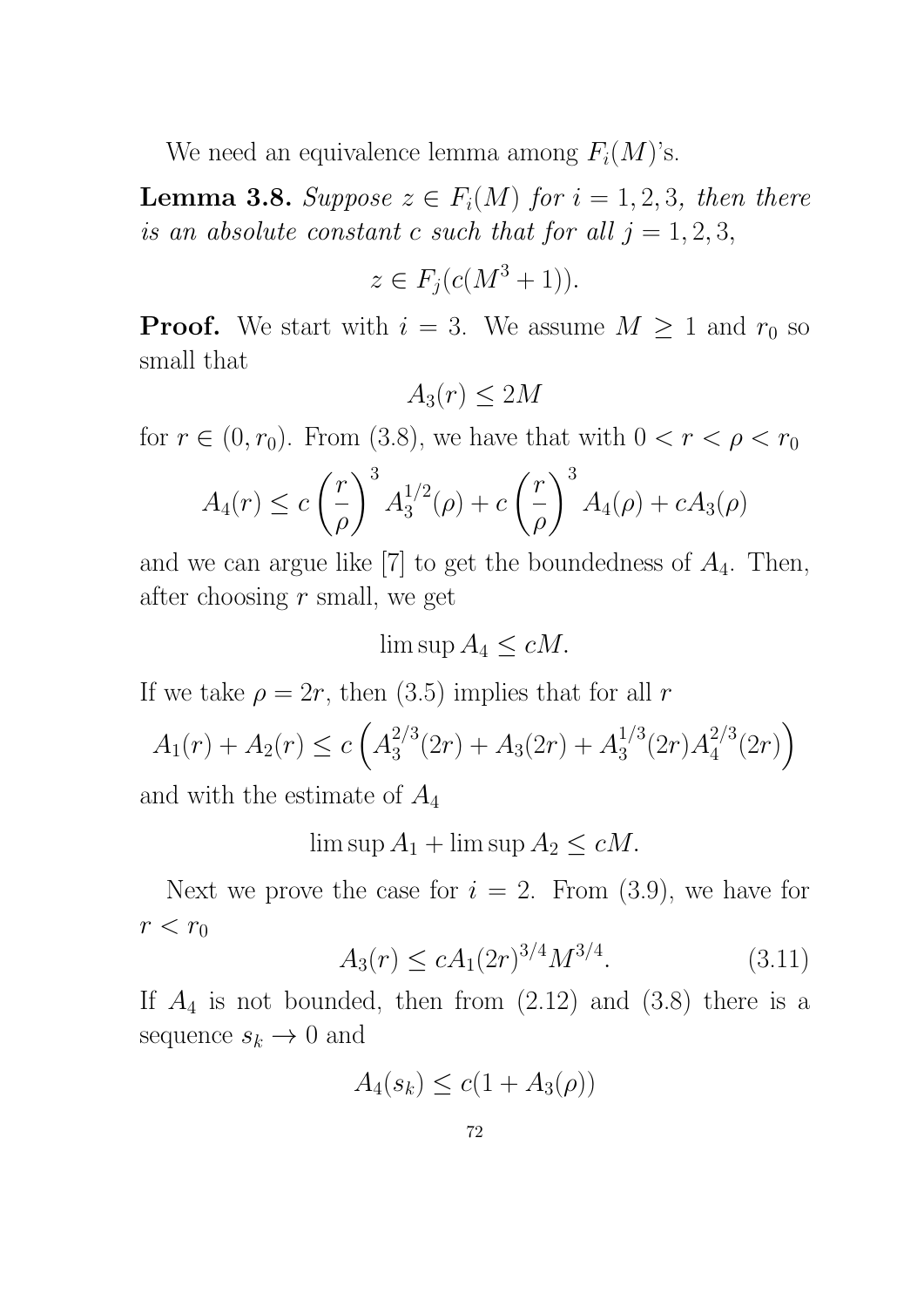and this contradicts to the unboundedness of  $A_4$ . Hence  $A_4$  is bounded and again (3.8) implies for all  $\rho < r_0$ 

 $\limsup A_4(r) \leq c A_3(\rho).$ 

If  $A_3$  is not bounded, we have a sequence  $\{s_k\}$  satisfying  $(2.12)$ for  $g = A_3$ . From the localized energy inequality (3.5) in Lemma 2.1, we have

$$
A_1(\frac{s_k}{2}) + A_2(\frac{s_k}{2}) \le c \left(1 + A_3(s_k)\right)
$$

and (3.11) implies

$$
A_3(s_k) \le c A_3^{3/4}(s_k) M^{3/4}.
$$

This contradicts to the unboundedness of  $A_3$ . If  $A_3$  is bounded, we let  $\{r_k\}$  be

> lim k  $A_3(r_k) = \limsup A_3$

and we assume  $\limsup A_3 > 1$ . Then, again, the localized energy inequality implies that

$$
A_1(\frac{r}{2}) + A_2(\frac{r}{2}) \le c \left(1 + A_3(r)\right) \le c \left(1 + \limsup A_3\right)
$$

for all sufficiently small  $r$  and  $(3.11)$  implies that

 $A_3(r_k) \le c M^3$ 

and considering small  $r$  in  $(3.5)$  we conclude that

 $\limsup A_1 + \limsup A_2 \leq cM^3$ .

Finally, we consider the case  $i = 1$ . If  $A_4$  is not bounded, then from (2.12) and (3.8) there is a sequence  $s_k \to 0$  for  $g = A_4$ such that

$$
A_4(s_k) \le c(1 + A_3(\rho))
$$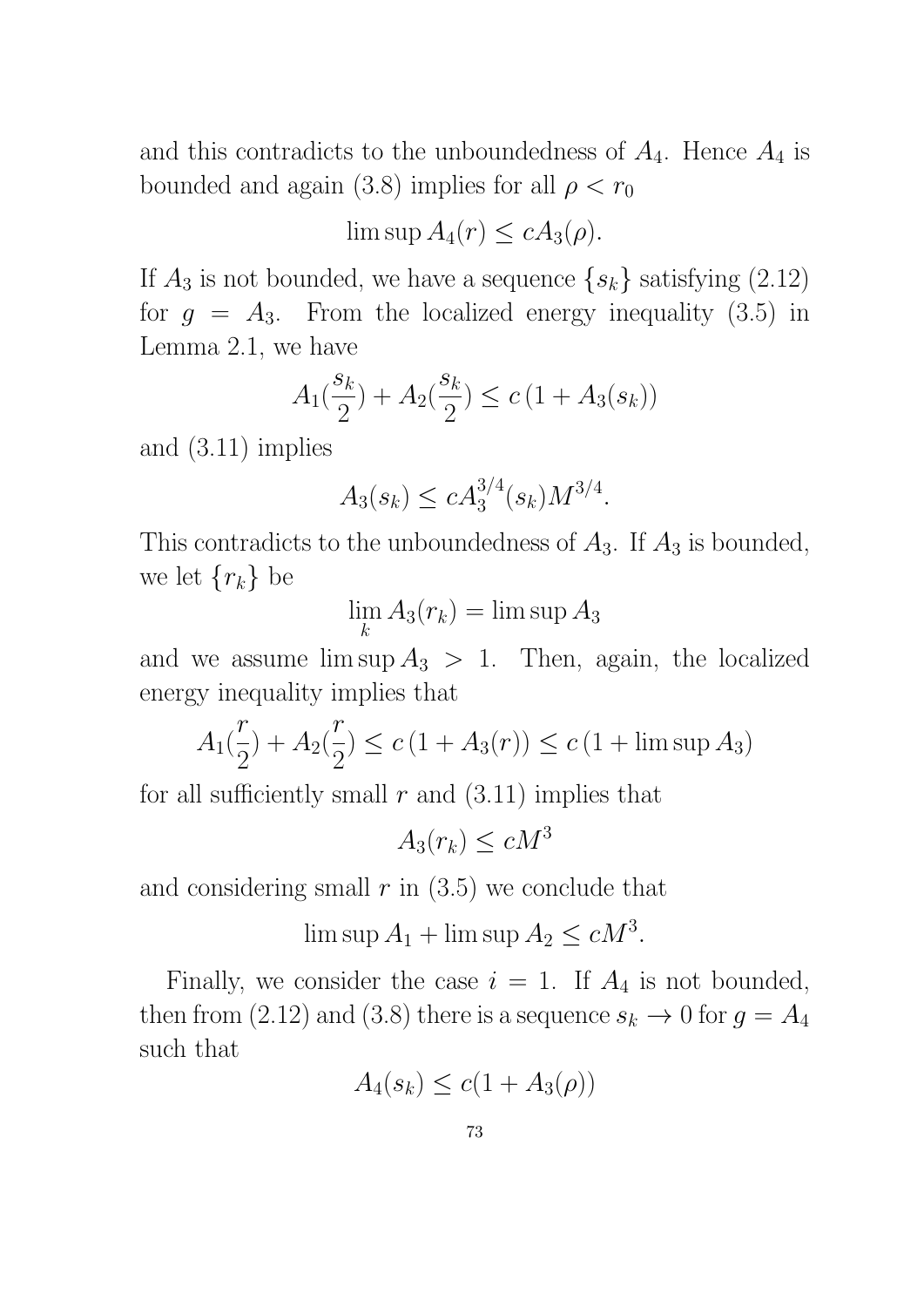and this contradicts to the unboundedness of  $A_4$ . Hence  $A_4$  is bounded and again (3.8) implies for all  $\rho < r_0$ 

$$
\limsup A_4 \le c A_3(\rho).
$$

Now we prove that

$$
\limsup_{r \to 0} A_2(r) < \infty.
$$

We let  $\{s_k\}$  be the sequence in (2.12) for  $g = A_2$ . By Lemma 2.4, we have that for  $r < r_0$ 

$$
A_3(r) \le c M A_2^{1/2}(2r).
$$

From  $(3.5)$  and the estimate for lim sup  $A_4$  by  $A_3$ , it follows that for  $s_k \leq r < \rho$ 

$$
A_2(r) \le c \frac{\rho}{r} \left( 1 + MA_2^{1/2}(s_k) \right)
$$

and replacing  $r = s_k$  and  $\rho = cs_k$  and iterating we prove that

$$
A_2(s_k) \le c M A_2^{1/2}(s_k)
$$

and this implies that  $\limsup A_2$  is bounded. Hence  $\limsup A_2$ and lim sup  $A_4$  are bounded and again (3.8) implies for all  $\rho$  <  $r_0$ 

 $\limsup A_4(r) \leq c A_3(\rho).$ 

we have

$$
\limsup A_2 \le cM^2.
$$

With these estimates and Lemma 2.4, we have

 $\limsup A_3 \leq cM^3$ .

This ends the proof.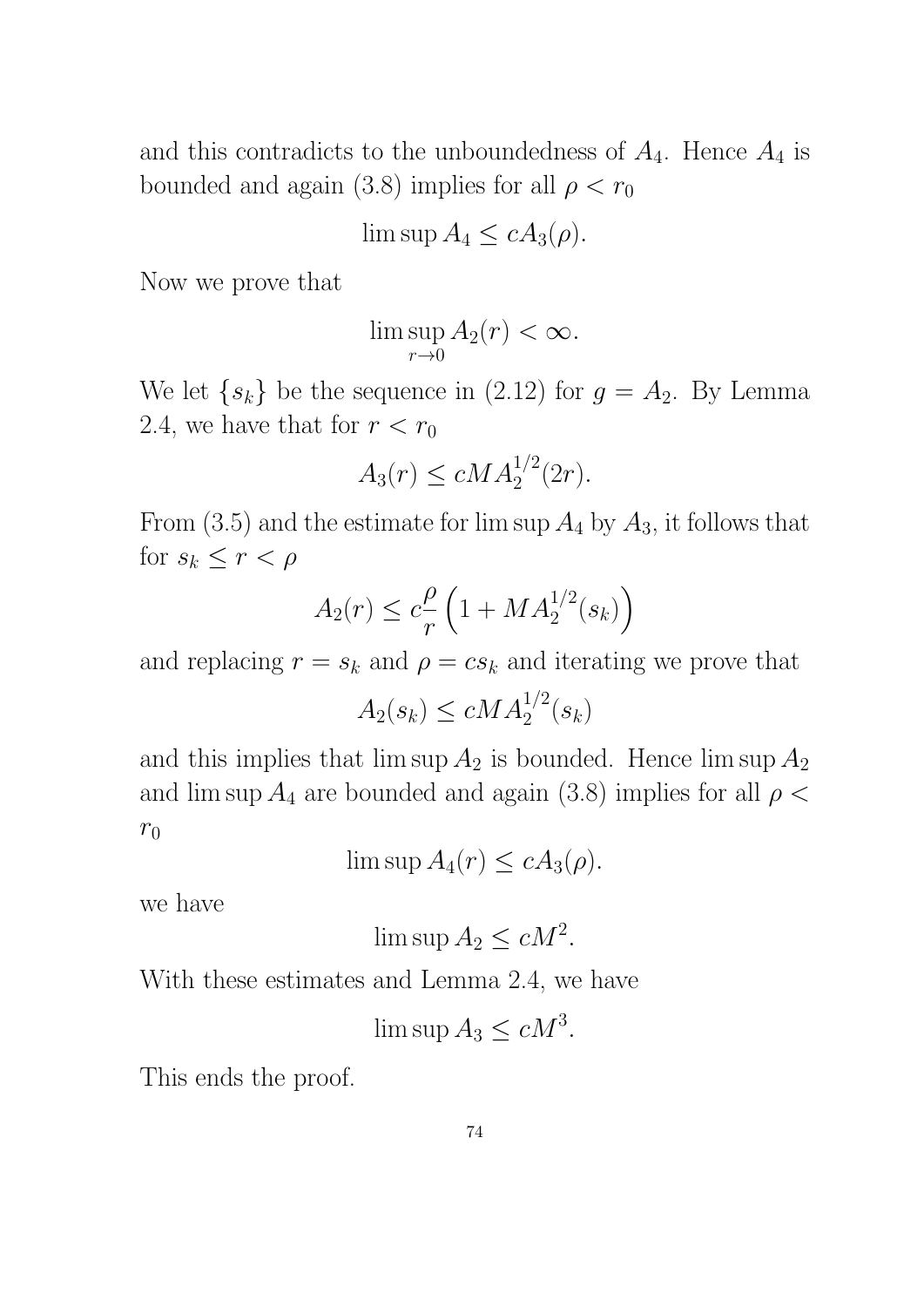For a given b satisfying  $\frac{9}{5} \le b < 2$ , we put a scale invariant quantity

$$
J_b(r)=J(r,z,b)=r^{2b-5}\int_{Q_r^+(z)}|\nabla u|^b dz.
$$

Set  $S_{\tau} = S \cap \{z \in \partial \Omega_T : t > \tau\}.$ 

**Lemma 3.9.** Suppose that  $\tau_0 > 0$  and  $z \in F_i(M) \cap S_{\tau_0}$ ,  $i =$ 1, 2, 3. Then there is  $\delta > 0$  depending on M such that

$$
\liminf_{r \to 0} J_b(r) \ge \delta.
$$

**Proof.** Let  $N = c(M^3 + 1)$  and assume all cylinders  $Q_r^+$ considered is contained in  $\Omega_T$ . As in the proof of Lemma 2.6, we have

 $\limsup A_4 \leq N$ .

We suppose that  $r_1$  so small that  $A_2(r) \leq 2N$  for  $r < r_1$ and Lemma 2.4 implies that for  $r < \rho < r_1$ 

$$
A_3(r) \le c(\rho/r)^2 J_b(\rho).
$$

Hence if  $J_b(\rho) < \delta$  for a small  $\delta$ , then

$$
A_3(r) \le c \left(\frac{\rho}{r}\right)^2 \delta
$$

and hence for given  $\epsilon_1 > 0$  there are  $\delta$  and  $r_2$  small enough so that

$$
A_3(r_2) \le \epsilon_1.
$$

Indeed, we choose small  $r_2$  initially and then choose  $\delta$  to make  $c\left(\frac{\rho}{r_c}\right)$  $r<sub>2</sub>$  $\setminus^2$  $\delta$  smaller than  $\epsilon_1$ . From (3.8), we have that with 0 <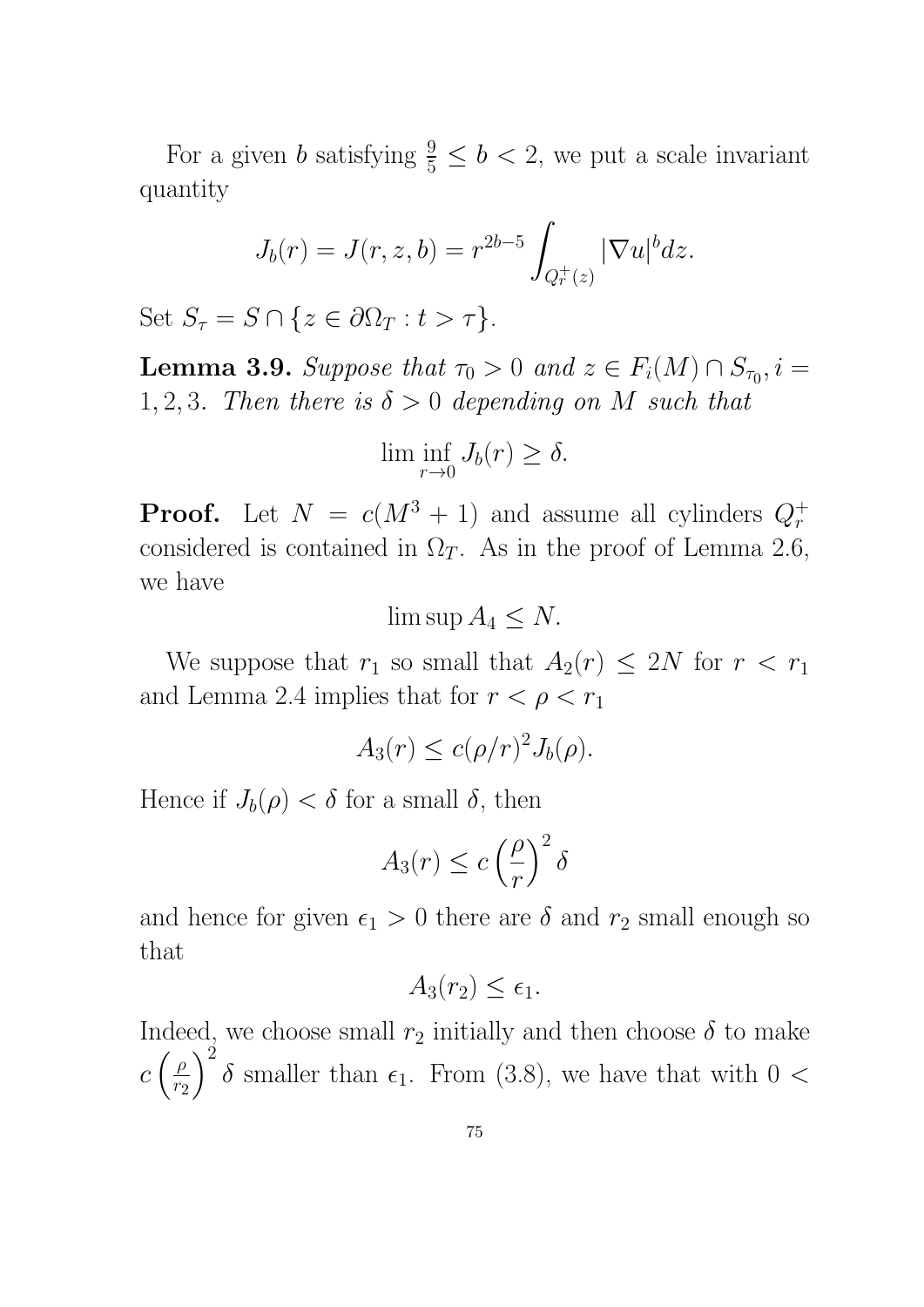$r < r_2$ 

$$
A_4(r) \le c \left(\frac{r}{r_2}\right)^3 \epsilon_1^{1/2} + c \left(\frac{r}{r_2}\right)^3 N + c\epsilon_1
$$

and if  $r_3$  is small enough, then

$$
A_4(r_3) \leq c\epsilon_1.
$$

Finally, from the definition of  $A_3$ ,

$$
A_3(r_3) \le \left(\frac{r_1}{r_3}\right)^2 A_3(r_1) \le \left(\frac{r_1}{r_3}\right)^2 \epsilon_1
$$

and we have

$$
A_3(r_3) + A_4(r_3) \leq c\epsilon_1 + \left(\frac{r_1}{r_3}\right)^2 \epsilon_1.
$$

Therefore if  $\epsilon_1$  is so small that

$$
c\epsilon_1 + \left(\frac{r_1}{r_3}\right)^2 \epsilon_1 \le \epsilon_0,
$$

then  $z$  is regular point from Proposition 2.3 and we obtain contradiction.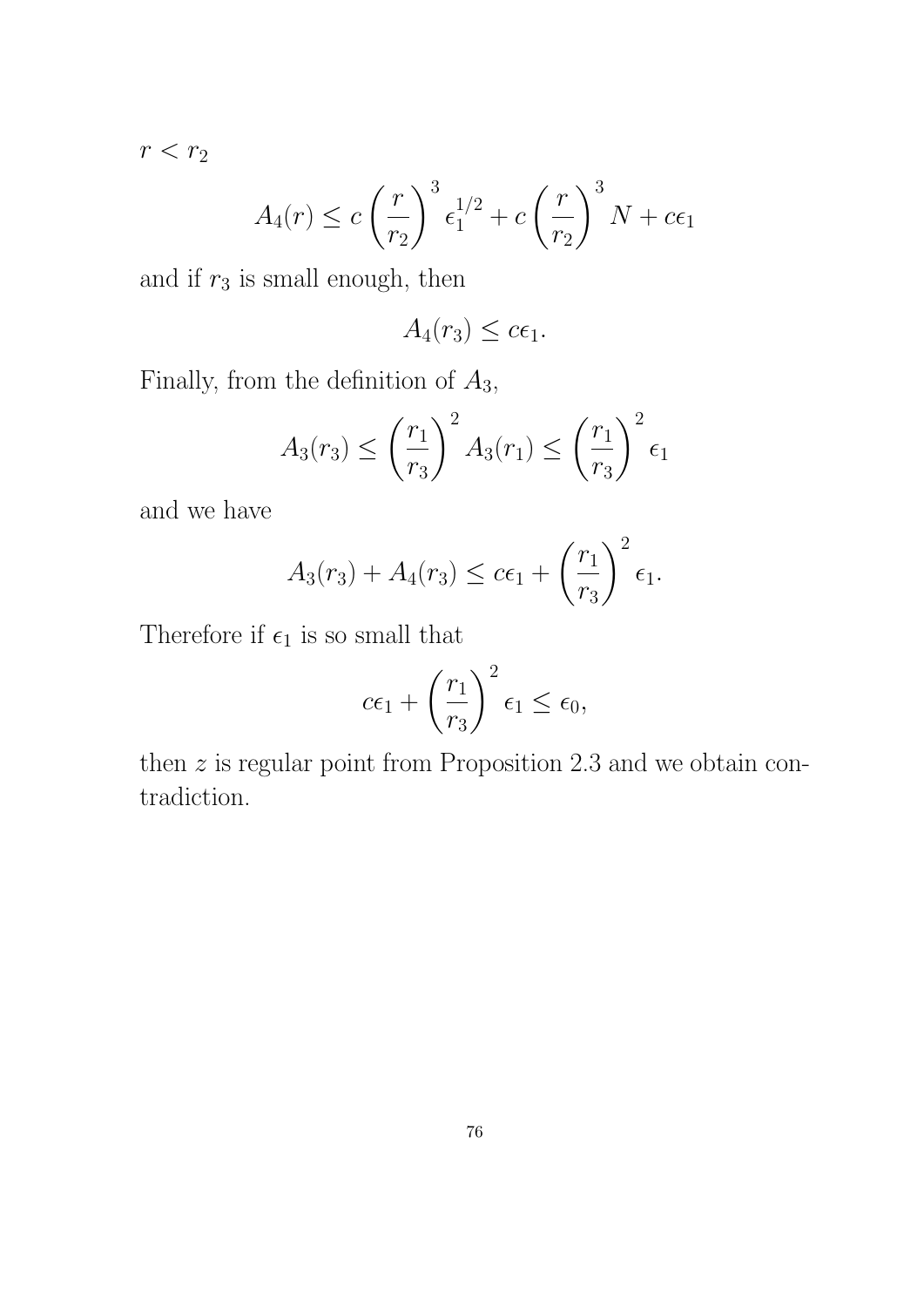Define the parabolic distance dist by

 $dist(z, A) = \inf\{|x - y| + \sqrt{|t - s}| : z = (x, t), (y, s) \in A\}$ and denote  $S_i(M) = F_i(M) \cap S_{\tau_0}$  for  $\tau_0 > 0$ . Since the Hausdorff measure is countably subadditive, we need only to consider the case  $\tau_0 > 0$  and the appearing cylinders have radii smaller than  $\sqrt{\tau_0}$ . We follow the argument of [7].

**Proposition 3.10.** There is  $\alpha > 0$  depending only on M such that

$$
\int_{\Omega_T} dist(z, S_i(M))^{-\alpha} |\nabla u|^2 dz < \infty
$$

for  $i = 1, 2, 3$ .

**Proof.** For a fixed i, we let  $r(z)$  be the generic radius of z in  $S_i(M)$  such that for  $0 < r < r(z)$ 

$$
J_b(r) \ge \delta/2 \quad \text{and} \quad A_1(r) \le 2N \tag{3.12}
$$

and since we can assume that  $S_i(M)$  is compact, we have a finite covering such that

$$
\cup_{z_k \in S_i(M)} Q_{r(z_k)}(z_k) \supset S_i(M).
$$

Hence we need only to prove the proposition in a neighborhood  $E(r_0) = \{z = (x', 0, t) : dist(z, S_i(M)) < r_0, t > r_0 > 0\}$  with  $r_0 \leq \min\{r(z_k)/100\}$ . We extend the boundary set  $E(r_0)$  to interior by

$$
D(r_0) = \{(x', x^3, t) : (x', 0, t) \in E(r_0), 0 < x^3 < r_0, \tau_0 < t < T\}
$$
\nOur condition (3.12) implies that if  $z \in S_i(M)$ , then

$$
A_1(r_1) \le 4N\delta^{-1}J_b(r_2)
$$
 for all  $r_1, r_2 < r_0$ .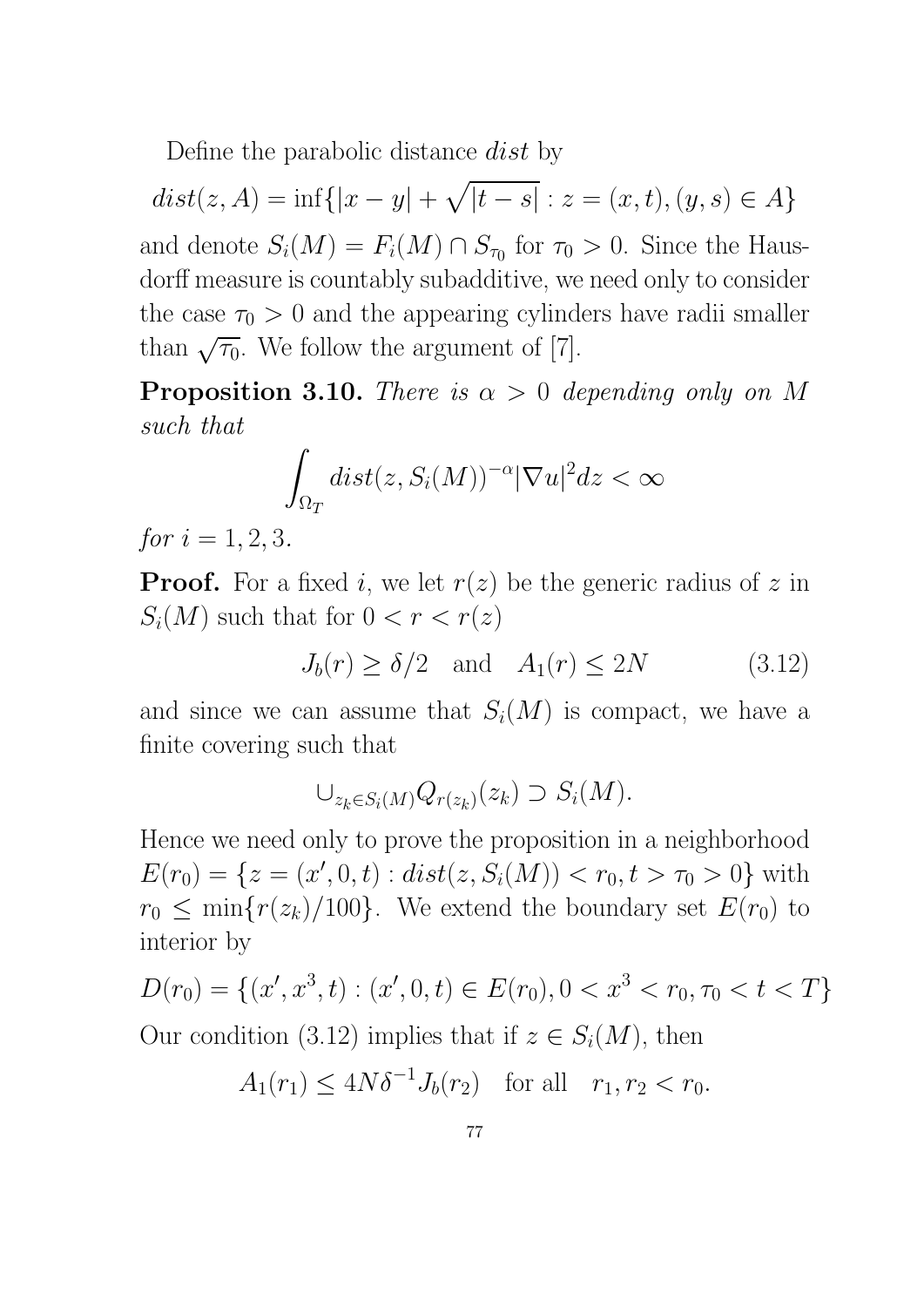We let  $\kappa = (3\delta/100)^{1/b}$  and

$$
K_1 = K_1(\rho, z) = \{ (y, s) \in Q_{\rho}^+(z) : |\nabla u(y, s)| \le \kappa \rho^{-2} \}
$$
  

$$
K_2 = K_2(\rho, z) = Q_{\rho}^+(z) \setminus K_1,
$$

then for  $\rho < r_0$ , we have

$$
\delta \rho^{5-2b} \le \int_{Q^+_{\rho}(z)} |\nabla u|^b dz = \int_{K_1} \cdots dz + \int_{K_2} \cdots dz
$$
  

$$
\le \delta \rho^{5-2b}/4 + \int_{K_2} \cdots dz.
$$

From Hölder inequality and  $(3.12)$  we have

$$
J_b(\rho) \le c A_1(\rho)^{b/2} \le cN^{b/2}
$$

and combining this with the previous two inequalities we see that

$$
J_b(\rho) \le cN^{b/2}\delta^{-1}\rho^{2b-5} \int_{K_2} |\nabla u|^b dz.
$$

Given  $0 < r < r_0$  we have a covering  $\{Q_{5r}(z_i)\}\$  of  $E(r)$  such that

$$
z_i \in S_k(M), k = 1, 2, 3
$$
  
\n
$$
E(r) \subset \bigcup_i Q_{5r}(z_i)
$$
  
\n
$$
Q_r(z_i) \cap Q_r(z_j) = \emptyset \quad \text{if} \quad i \neq j.
$$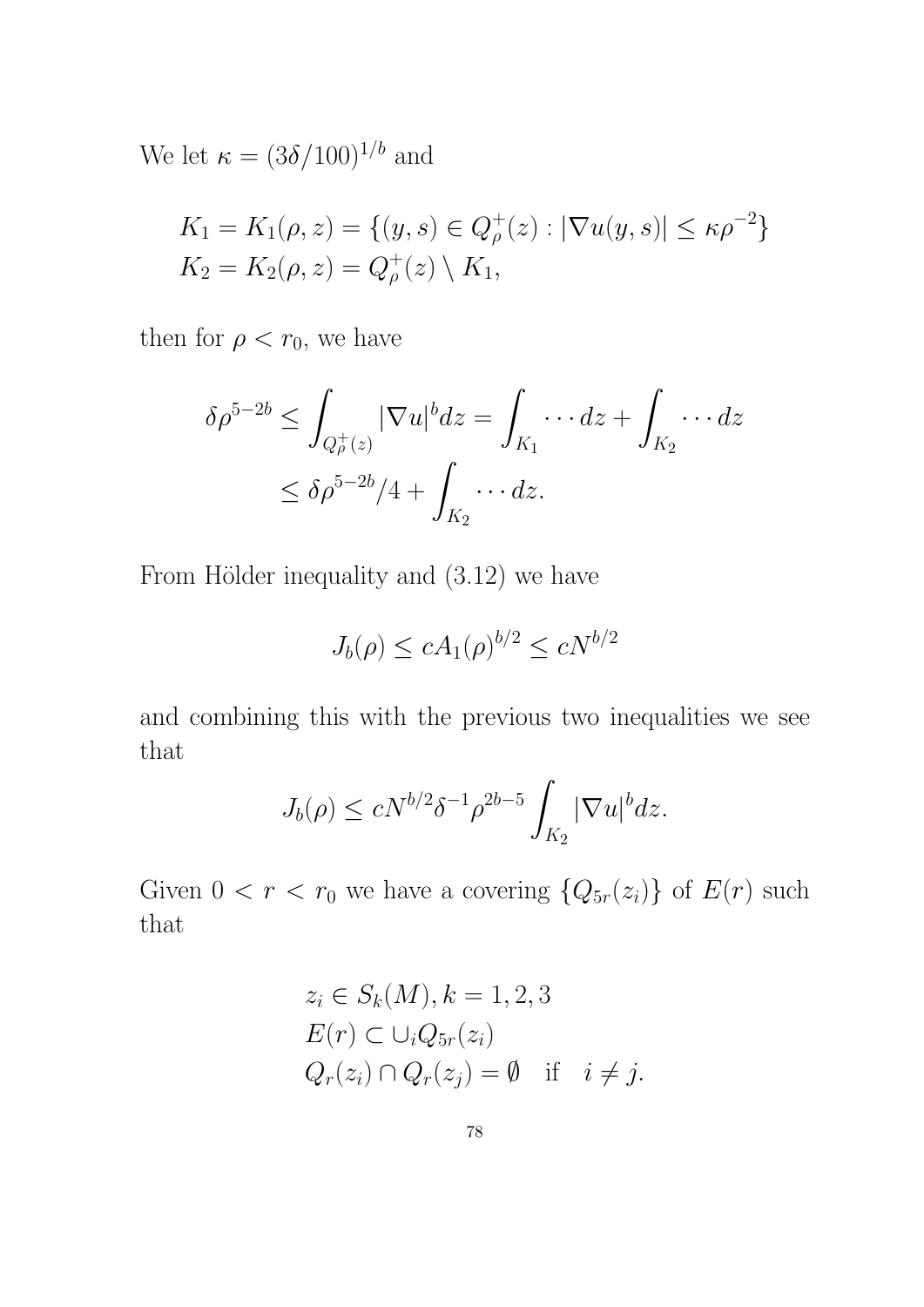We define 
$$
D_1(r) = \{z : |\nabla u(z)| > \kappa r^{-2}\} \cap D(r)
$$
, then  
\n
$$
\int_{D_r} |\nabla u|^2 dz \le \sum_i \int_{Q_{5r}^+(z_i)} |\nabla u|^2 dz
$$
\n
$$
\le cN\delta^{-1}r^{2b-4} \sum_i \int_{Q_r^+(z_i)} |\nabla u|^b dz
$$
\n
$$
\le cN\delta^{-1}r^{2b-4} \sum_i \int_{K_2(r,z_i)} |\nabla u|^b dz
$$
\n
$$
\le cN\delta^{-1}r^{2b-4} \int_{D_1(r)} |\nabla u|^b dz.
$$

Let  $\alpha$  be a positive constant specified later and denote  $d_n(z) =$  $\min\{dist(z,S_i(M)), \frac{1}{n}\}$  $\frac{1}{n}$ . For a large *n* with  $\frac{1}{n} < r_0$ , we have that, after changing the order of integration,

$$
\int_{\frac{1}{n}}^{r_0} r^{-1-\alpha} \left( \int_{D(r)} |\nabla u|^2 dz \right) dr \qquad (3.13)
$$
  
\n
$$
= \int_{D(r_0)} \frac{1}{\alpha} (d_n(z)^{-\alpha} - r_0^{-\alpha}) |\nabla u|^2 dz
$$
  
\n
$$
\leq c N^{(2+b)/2} \delta^{-2} \int_{\frac{1}{n}}^{r_0} r^{-1-\alpha} \left( \int_{D_1(r)} |\nabla u|^b dz \right) dr
$$
  
\n
$$
\leq c N^{(2+b)/2} \delta^{-2} \frac{1}{4+\alpha-2b} \int_{D(r_0)} \min\{d_n(z)^{-2}, |\nabla u|/\kappa\} |\nabla u|^b dz
$$

and clearly

$$
\min\{d_n(z)^{-2}, |\nabla u|/\kappa\}|\nabla u|^b \leq d_n^{-\alpha}|\nabla u|^2
$$

and hence if we choose

$$
\alpha = \frac{\kappa^{2-b} (4-b) \delta^2}{c N^{(2+b)/2}},
$$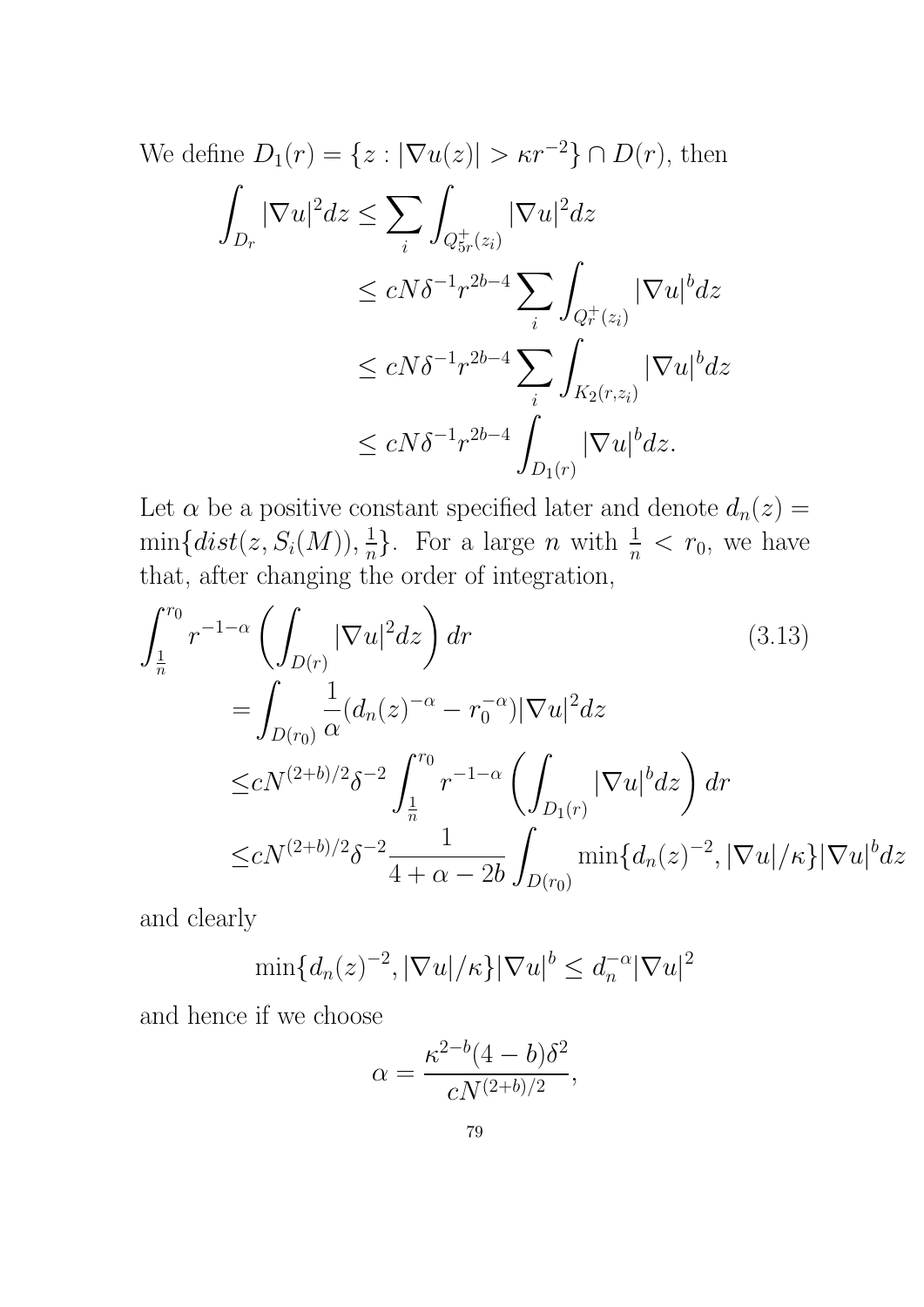the righthand side of (2.14) can be absorbed into the lefthand side and

$$
\int_{D(r_0)} d_n(z)^{-\alpha} |\nabla u|^2 dz \le c r_0^{-\alpha} \int_{D(r_0)} |\nabla u|^2 dz.
$$

Sending  $n$  to infinity, we prove the proposition.

Setting  $h(t) = t^{1-\alpha}$  in (2.2) and reminding the singularity condition in (3.12) with  $b = 2$ , we have

$$
\Psi_{5r}(S_i(M)) \leq \frac{c}{\delta} \sum_i r^{-\alpha} \int_{Q_r^+(z_i)} |\nabla u|^2 dz
$$
  

$$
\leq \frac{c}{\delta} \sum_i \int_{D(r_0)} dist^{-\alpha} |\nabla u|^2 dz.
$$

Letting r goes to zero, we have  $\Lambda_{1-\alpha}(S_i(M)) = 0$ .

Corollary 3.11. We fix M. For  $b=\frac{9}{5}$  $\frac{9}{5}$  and  $\kappa = (3\delta/100)^{1/b}$ , we have for all  $\tau_0 > 0$ 

$$
\Lambda_{1-\alpha}(F_i(M) \cap S_{\tau_0}) = 0
$$
, for  $i = 1, 2, 3$ 

where

$$
\alpha = \frac{\kappa^{2-b} (4-b) \delta^2}{c(M^3+1)^{(2+b)/2}}.
$$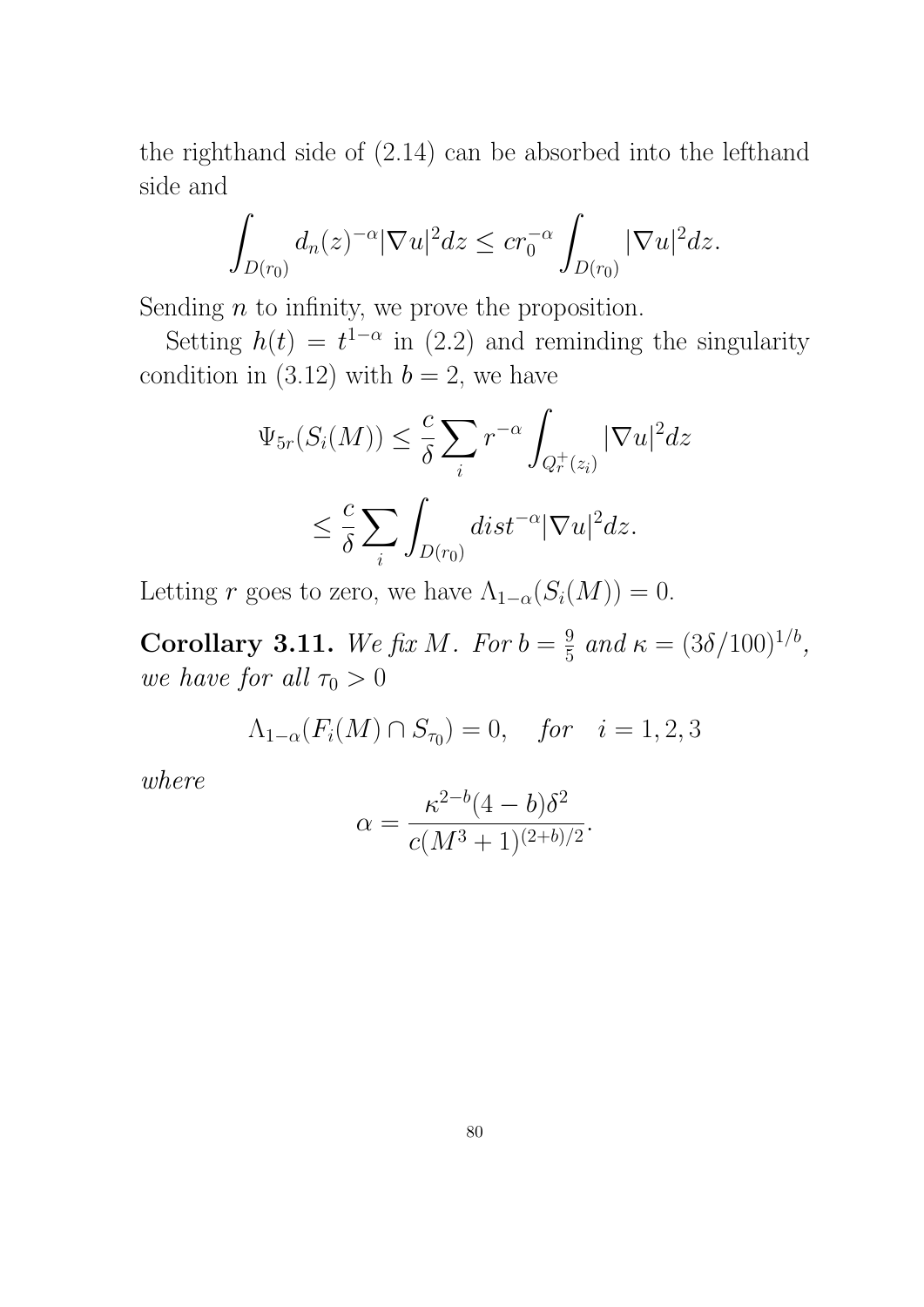We let  $m : (0,1) \rightarrow R^+$  be positive monotone decreasing function such that

$$
\lim_{r \to 0^+} m(r) = \infty
$$

and set

$$
F(m) = \{ z : \limsup_{r \to 0} \frac{A_1(r)}{m(r)} \le 1 \}.
$$

**Lemma 3.12.** If  $z \in F(m)$ , then there is c such that

$$
\limsup_{r \to 0} \frac{A_2(r)}{m^2(r)} \le c.
$$

**Proof.** We prove by contradiction. We let  $A_1(r_0) \leq 2m(r_0)$ . Set  $g(r) = \frac{A_2(r)}{m^2(r)}$  and assume that  $\lim g(r) = \infty$ . Then there is a sequence  $r_n$  in (2.12) such that  $2g(r_n) \ge \sup_{r \in [r_n,1]} g(r)$  and  $r_n \to 0$ . We deduce with the first inequality in Lemma 2.4 that for large *n* and  $0 < r_n \le r < r_0$ 

$$
A_3(r) \le cm(r_n)A_2^{1/2}(r_n)
$$

and from Lemma 2.2

$$
A_4(r) \le c \left(\frac{r}{\rho}\right)^3 A_3^{1/2}(\rho) + c \left(\frac{r}{\rho}\right)^3 A_4(\rho) + c A_3(\rho)
$$

From our assumption  $m(r_n)A_2^{1/2}$  $2^{1/2}(r_n)$  goes to infinity and thus for sufficiently large  $n$ 

$$
A_4(r) \leq c m(r_n) A_2^{1/2}(r_n).
$$

From the localized energy inequality (3.5), we have for  $r_n \leq$  $r \leq \frac{\rho}{4\epsilon}$  $4c$ 

$$
A_2(r) \le cm(r_n)A_2^{1/2}(r_n)
$$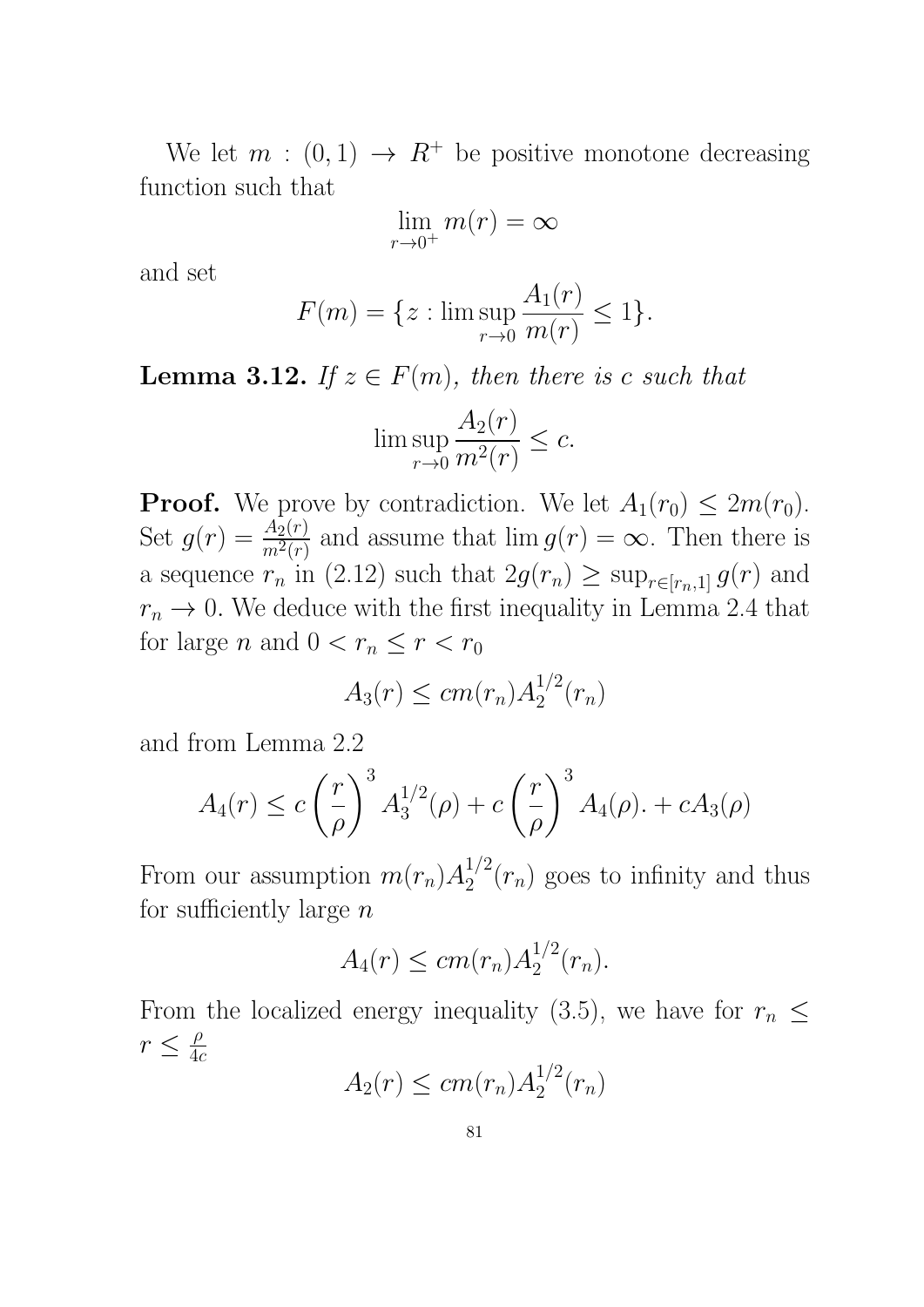and this implies that

$$
\frac{A_2(r_n)}{m^2(r_n)} \leq c
$$

and we conclude the proof.

**Lemma 3.13.** Suppose  $9/5 \leq b < 2$ . There is c such that for  $z \in F(m) \cap S_{\tau_0}$ 

$$
\liminf J_b(r)m(r)^{3-b}\geq c
$$

**Proof.** From Lemma 2.10, there is  $r_1$  such that  $A_1(r) \leq cm(r)$ and  $A_2(r) \leq cm^2(r)$  for  $0 < r < r_1$ . From the third inequality in Lemma 2.4,

$$
A_3(r) \le c(\rho/r)^2 A_2(\rho)^{(3-b)/2} J_b(\rho)
$$

and for  $r < r_1$  we have

$$
A_3(r) \le c(r_1/r)^2 m(r_1)^{3-b} J_b(r_1).
$$

From Lemma 2.2, for sufficiently small  $r < r_1$  we have

$$
A_4(r) \le A_3(r_1).
$$

From Proposition 2.3 and the assumption that  $z \in S$ 

$$
\epsilon_0 \le A_3(r) + A_4(r) \le c(r_1/r)^2 m(r_1)^{3-b} J_b(r_1).
$$

After choosing r so small that  $c(r/r_1)^3 m(r_1)^3 < \frac{\epsilon_0}{2}$  $\frac{\epsilon_0}{2}$ , we have

$$
\frac{\epsilon_0}{2} \le c (r_1/r)^2 m(r_1)^{3-b} J_b(r_1).
$$

and since  $r_1$  can be arbitrarily small and  $\epsilon_0$  is an absolute constant, we conclude that

 $\liminf J_b(r)m(r)^{3-b}\geq c.$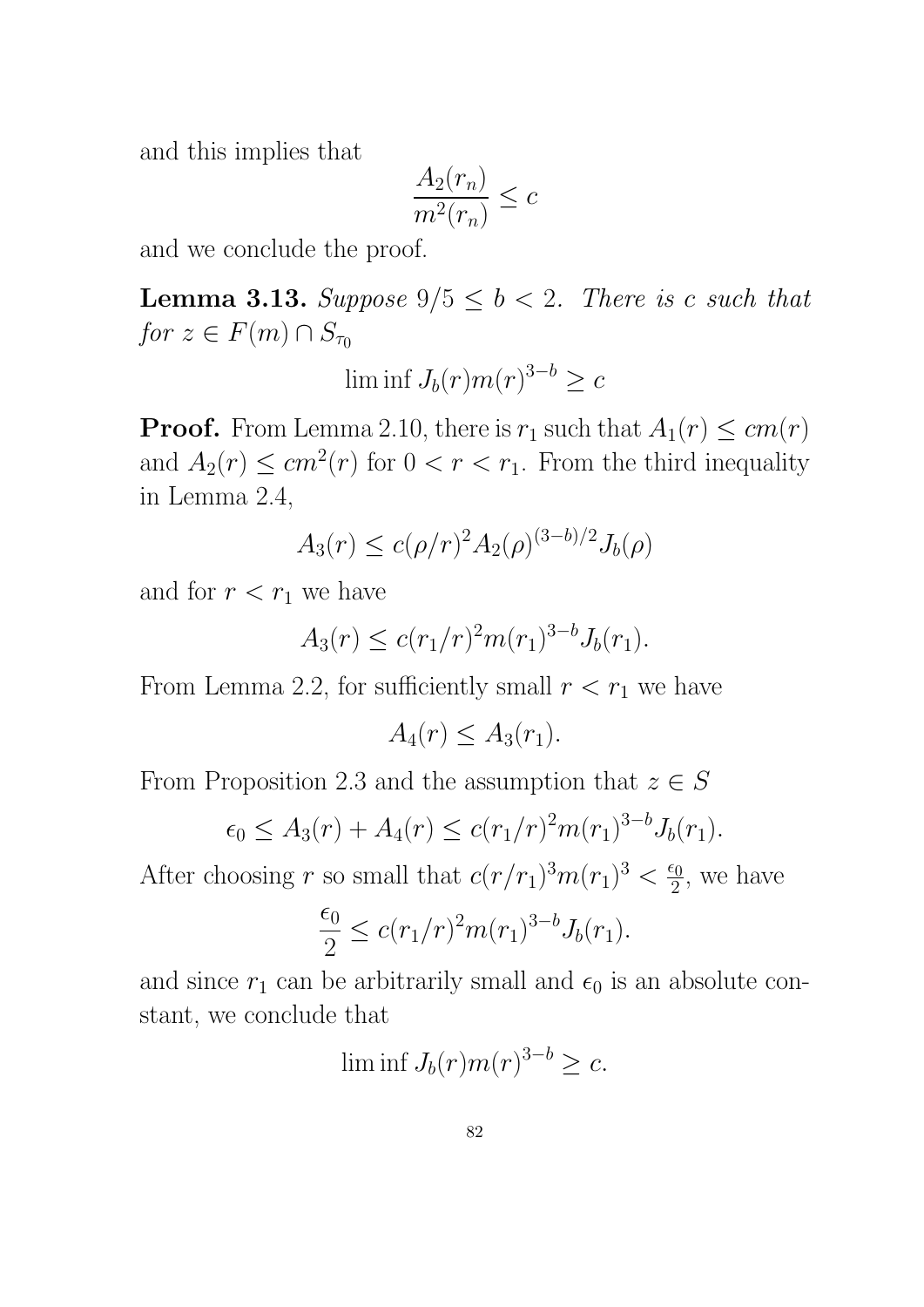**Proof of Theorem 3.3.** We let  $m(t) = \log(1/t)^{\sigma}$  where  $\sigma$  will be specified later. We follow a similar path to the proof of Proposition 2.8. Let  $G_k, k = 1, 2, \dots$ , the set of all  $z \in$  $F(m) \cap S_{\tau_0}$  such that for  $0 < r < \frac{1}{k}$ 

$$
c \le m(r)^{3-b} J_b(r)
$$
 and  $A_1(r) \le 2m(r)$  (3.14)

and then  $F(m) \cap S_{\tau_0} = \bigcup G_k$ . We need only to consider a sufficiently large k. Let  $\hat{d}(x,t) = \inf\{|x-y| + |t-s|^{1/2}$ :  $(y, s) \in G_k$  and we define  $\hat{E}(r) = \{z : \hat{d}(z) < r\}$ . Since Hausdorff measure is countably subadditive, we fix  $r_0 = \frac{1}{k}$  $\frac{1}{k}$  and for  $z \in \hat{E}(r_0)$ ,

$$
A_1(r_1) \le cm(r_1)m(r_2)^{3-b}J_b(r_2)
$$
 for  $0 < r_1, r_2 \le r_0$ .

Also if  $c_1$  is large enough and

$$
K_1 = K_1(\rho, z, b) = \{z_1 \in Q_{\rho}^+(z) : |\nabla u(z_1)| \le m(\rho)^{(b-3)/b} \frac{1}{c_1 \rho^2}\}
$$
  

$$
K_2 = Q_{\rho}^+(z) \setminus K_1,
$$

then for  $\rho \leq r_0$  we get

$$
\rho^{5-2b} m(\rho)^{b-3} \le c \int_{Q_{\rho}^{+}} |\nabla u|^{b} dz
$$
\n
$$
= c \int_{K_{1}} \cdots dz + c \int_{K_{2}} \cdots dz
$$
\n
$$
\le \frac{1}{2} \rho^{5-2b} m(\rho)^{b-3} + c \int_{K_{2}} \cdots dz.
$$
\n(3.15)

From Hölder inequality, we have

$$
J_b(\rho) \le c A_1(\rho)^{b/2} \le cm(\rho)^{b/2}.
$$
 (3.16)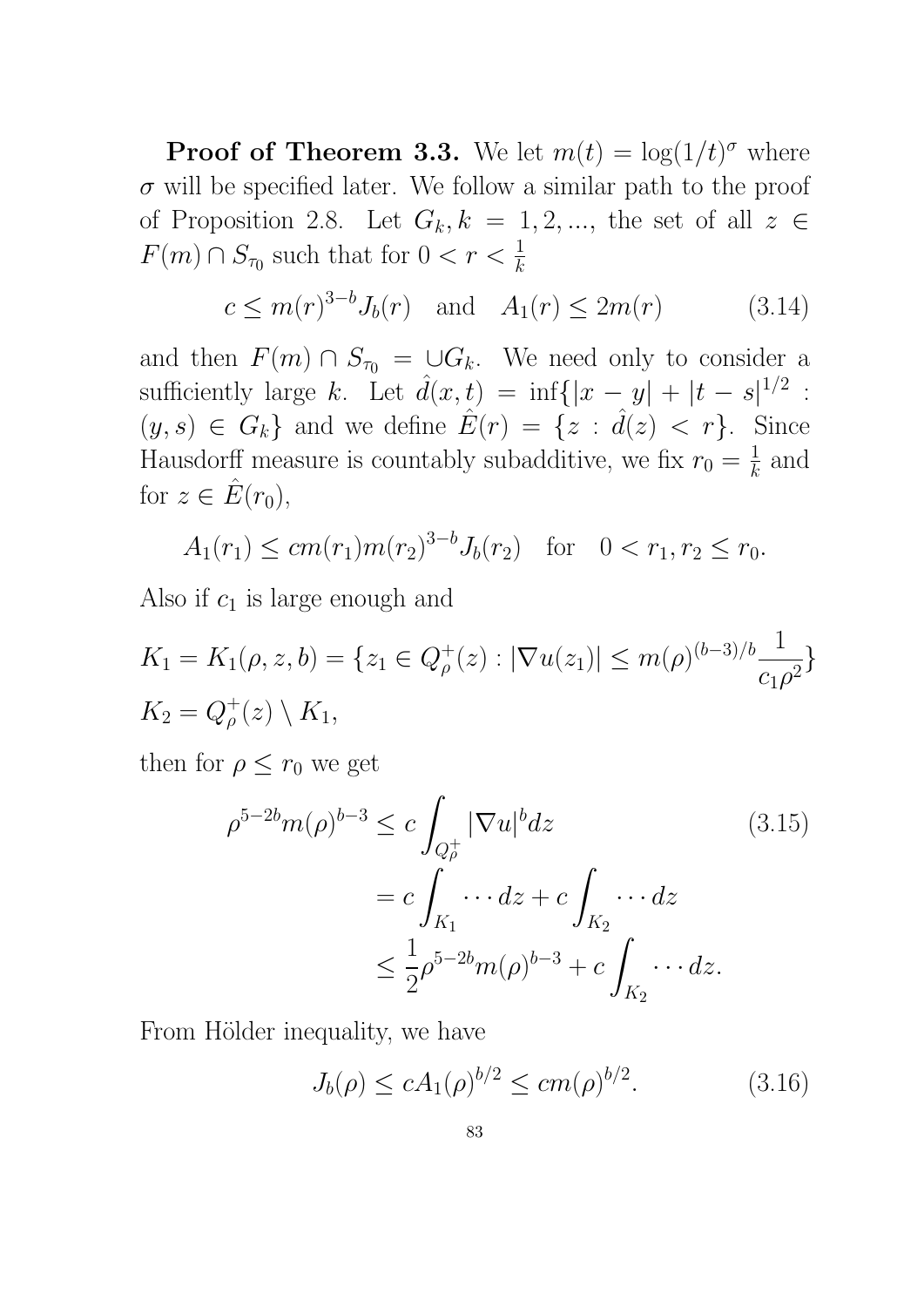Combining (3.15) and (3.16), we obtain that

$$
J_b(\rho) \le c\rho^{2b-5}m(\rho)^{3-b/2}\int_{K_2}|\nabla u|^b dz.
$$

Choose the covering  $\{Q_{5i}^+\}$  $\hat{f}_{5r}(z_i)$  of  $\hat{E}(r)$  satisfying the conditions of Proposition 2.8 with  $\tilde{d}$ ,  $\tilde{E}$  replaced by  $\hat{d}$ ,  $\hat{E}$ . If we set

$$
\hat{E}_1(r) = \{ z : cm(r)^{(b-3)/b}r^{-2} < |\nabla u(z)| \} \cap \hat{E}(r)
$$

then

$$
\int_{\hat{E}_1(r)} |\nabla u|^2 dz \le \sum_i \int_{Q_{5r}^+(z_i)} |\nabla u|^2 dz \qquad (3.17)
$$
\n
$$
\le c r^{2b-4} m(r)^{4-b} \sum_i \int_{Q_r^+(z_i)} |\nabla u|^b dz
$$
\n
$$
\le c r^{2b-4} m(r)^{(14-3b)/2} \sum_i \int_{K_2(r,z_i,b)} |\nabla u|^b dz
$$
\n
$$
\le c r^{2b-4} m(r)^{(14-3b)/2} \int_{\hat{E}_1(r)} |\nabla u|^b dz.
$$

As in [7] we multiply (3.17) by  $\frac{1}{r}$  and integrate from  $n^{-1}$  to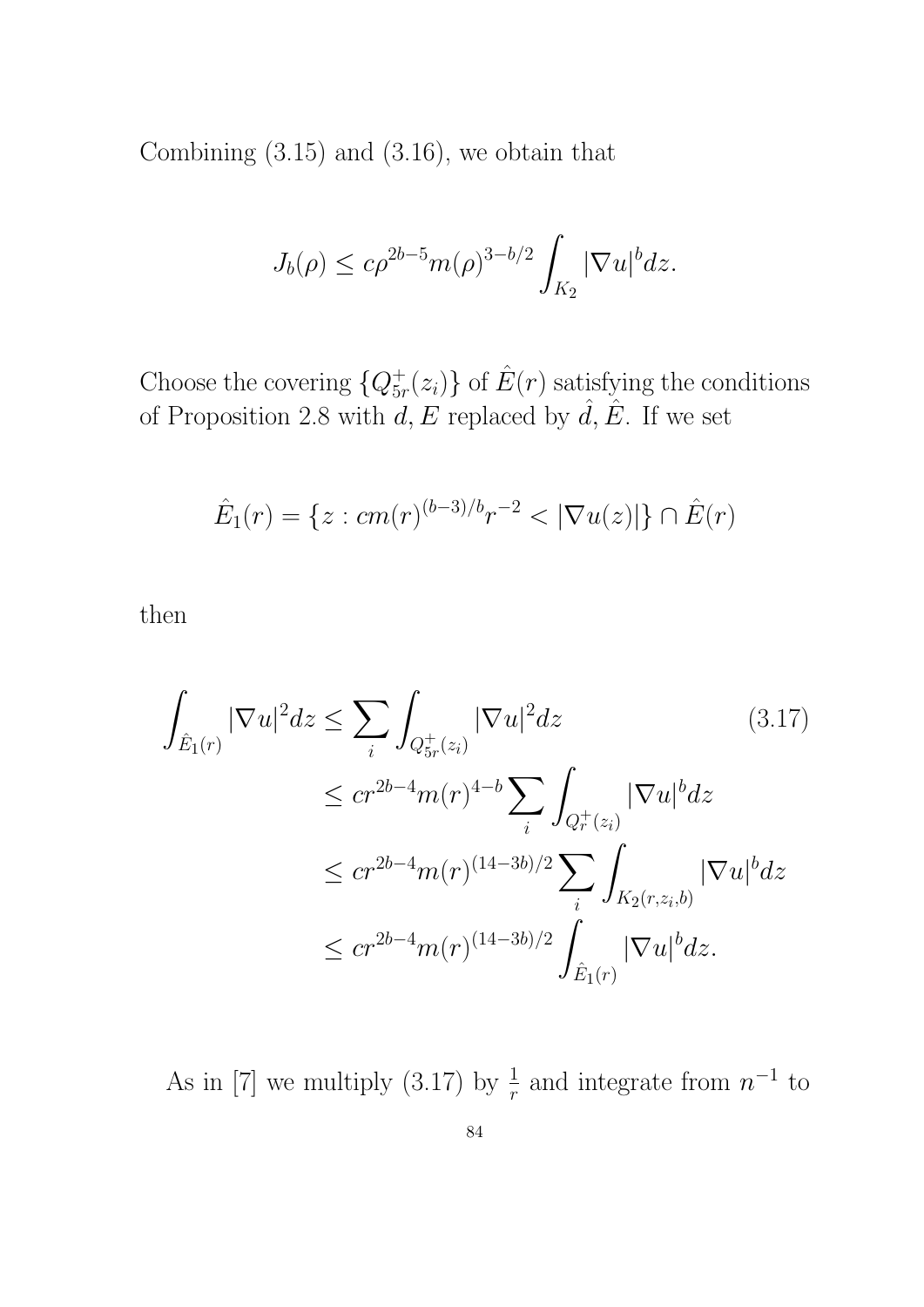$r_0$ , and if we set  $\hat{d}_n = \max{\{\hat{d}, n^{-1}\}}$ , we have

$$
\int_{n^{-1}}^{r_0} \frac{1}{r} \left( \int_{\hat{E}(r)} |\nabla u|^2 dz \right) dr = \int_{\hat{E}(r_0)} \log(r_0/\hat{d}_n) |\nabla u|^2 dz
$$
\n(3.18)\n
$$
\leq c \int_{n^{-1}}^{r_0} r^{2b-5} m(r)^{(14-3b)/2} \left( \int_{\hat{E}_1(r)} |\nabla u|^b dz \right) dr
$$
\n
$$
\leq c \int_{\hat{E}(r_0)} \min\{ |\nabla u|^{2-b} m(|\nabla u|)^{(14-3b)/2+(3-b)/b},
$$
\n(3.19)\n
$$
\hat{d}_n^{2b-4} m(\hat{d}_n^{-1})^{(14-3b)/2} \} |\nabla u|^b dz.
$$

We take  $\sigma$  so small that

$$
\sigma ((14-3b)/2 + (3-b)/b) < 1,
$$

then

$$
\min \left\{ |\nabla u|^{2-b} m (|\nabla u|)^{(14-3b)/2 + (3-b)/b}, \hat{d}_n^{2b-4} m (\hat{d}_n^{-1})^{(14-3b)/2} \right\} |\nabla u|^b
$$
  

$$
\leq c \log \left( \frac{1}{\hat{d}_n} \right)^{\sigma (14-3b)/2} |\nabla u|^2.
$$

The righthand side of (3.18) can be absorbed by the lefthand side and we have

$$
\int_{\hat{E}(r_0)} \log(1/\hat{d}_n) |\nabla u|^2 dz \le c(\sigma, b, r_0)
$$

and letting  $n\to\infty$  with monotone convergence theorem

$$
\int_{\hat{E}(r_0)} \log(1/\hat{d}) |\nabla u|^2 dz \le \infty.
$$
 (3.20)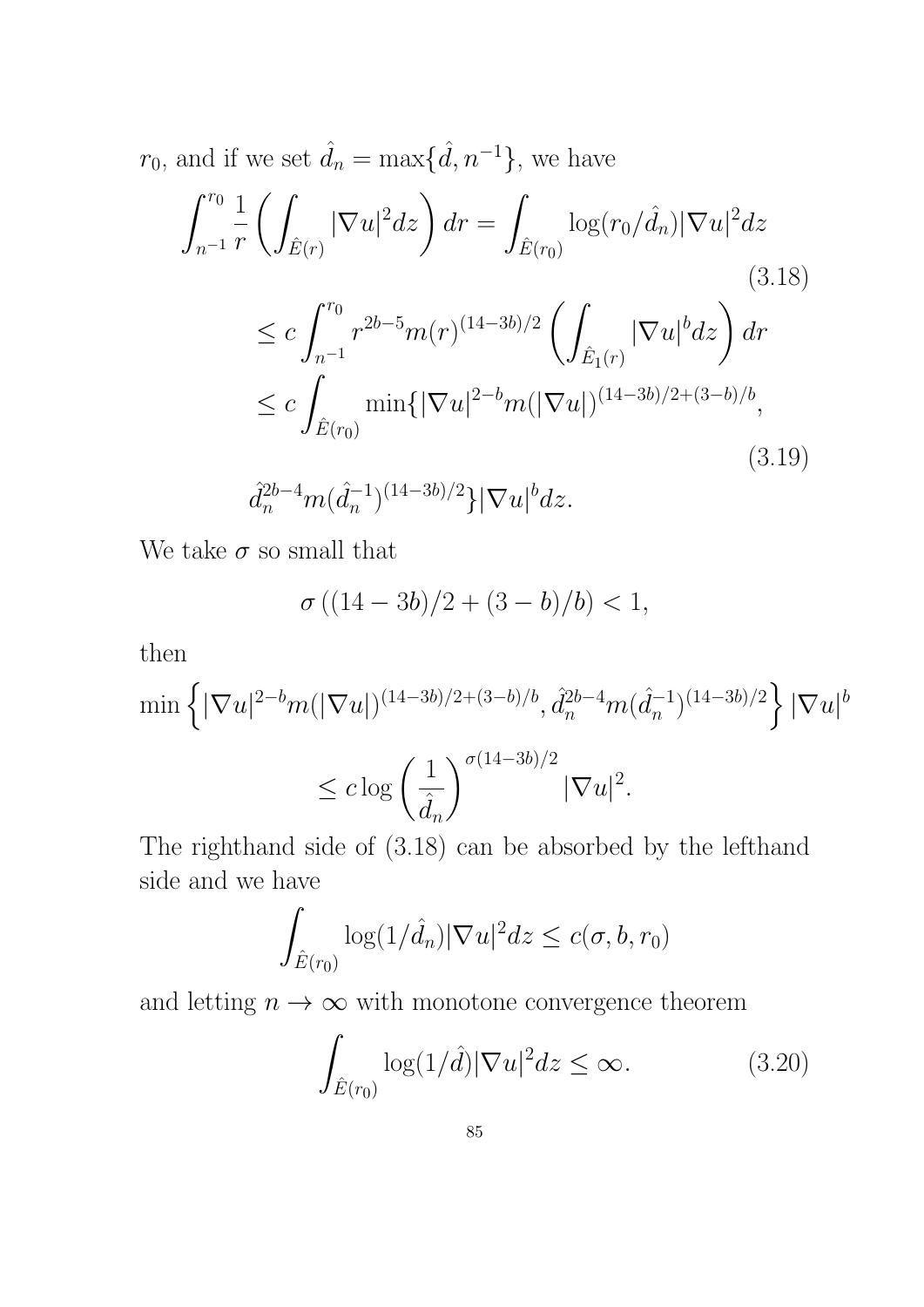Reminding the definition of  $\Psi$ , we have

$$
\Psi_{5r}(G_k, t \log(e/t)) \le c \log(1/r) \sum_i \int_{Q_r^+(z_i)} |\nabla u|^2 dz
$$
  

$$
\le c \int_{E(r_0)} \log(1/\hat{d}) |\nabla u|^2 dz
$$

and letting  $r \to 0$  we have  $\Lambda(G_k, t \log(e/t)) = 0$  for all k. Arguing like [7], we also have  $\Lambda(S, t \log(e/t)) = 0$ .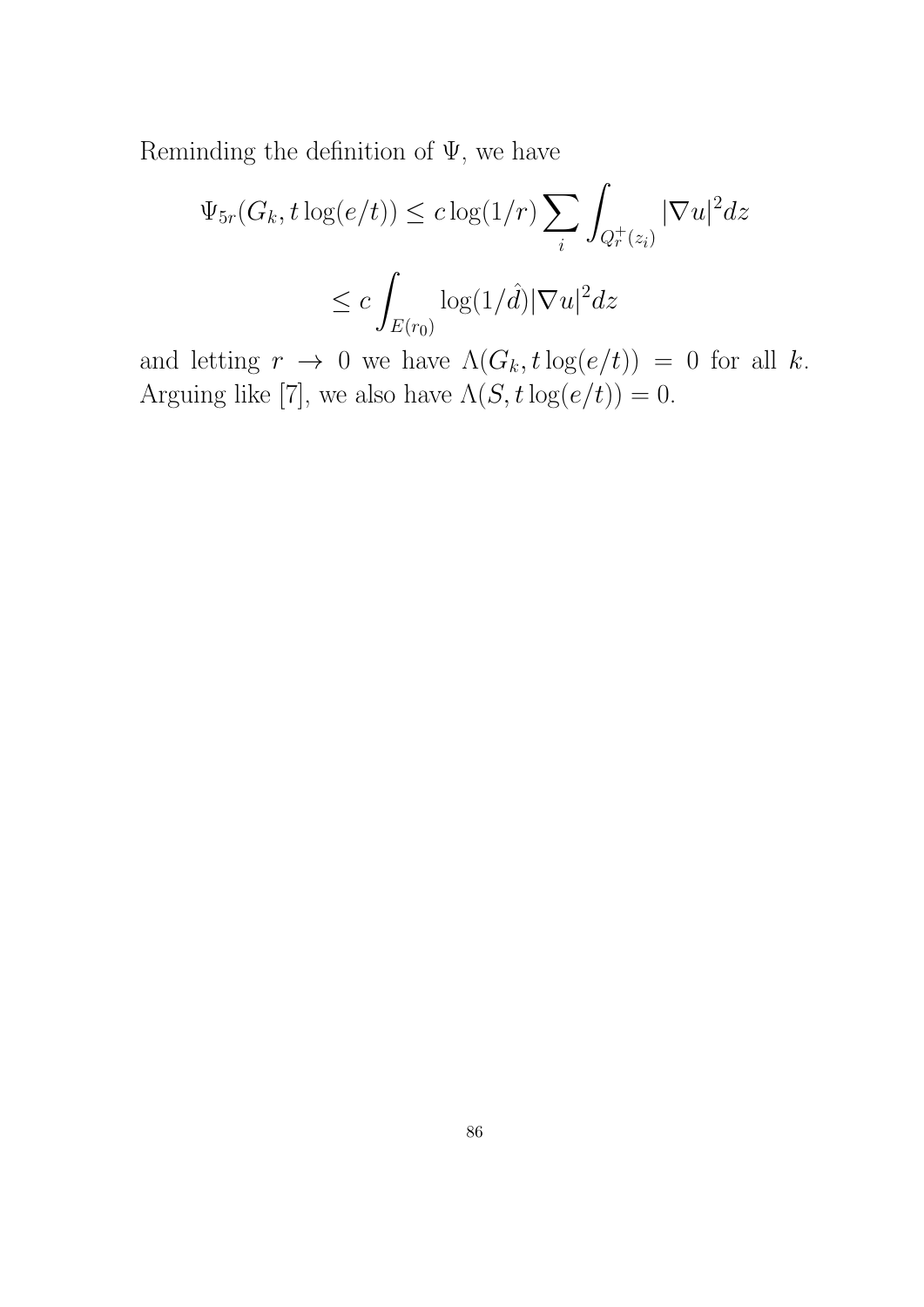## References

- [1] R. Adams, Sobolev Spaces, Pure Appl. Math., Academic Press(1975).
- [2] R. Brown, The method of layer potentials for the heat equation in Lipschitz cylinders, Amer. J. Math., Vol. 111, 339-379(1989).
- [3] L. Caffarelli, R. Kohn and L. Nirenberg, Partial regularity of suitable weak solutions of the Navier-Stokes equations, Comm. Pure Appl. Math. 35(1982), 771-831.
- [4] H. J. Choe, On the regularity of parabolic equations and obstacle problems with quadratic growth nonlinearities, J. Differential Equations 102(1993), 101-118.
- [5] H. Choe and H. Kozono, The Stokes problem for Lipschitz domains, Indiana Univ. Math. J. 51, no. 5, 12351260(2002).
- [6] R. Coifman, A. McIntoshi and Y. Meyer,  $L'Int\acute{e}grale$  de Cauchy définit un opérateur borné sur  $L^2$  pour les courbes lipschitziennes, Ann. of Math., Vol. 116, 361- 387(1982).
- [7] H. J. Choe and J. Lewis, On the singular set in the Navier-Stokes equations, J. Functional Analysis 175(2000), 348- 369.
- [8] 4.P. CONSTANTIN, W. E, and E. S. TITI, Onsager's conjecture on the energy conservation for solutions of Euler's equation, Comm. Math. Phys. 165 (1994), 207?209.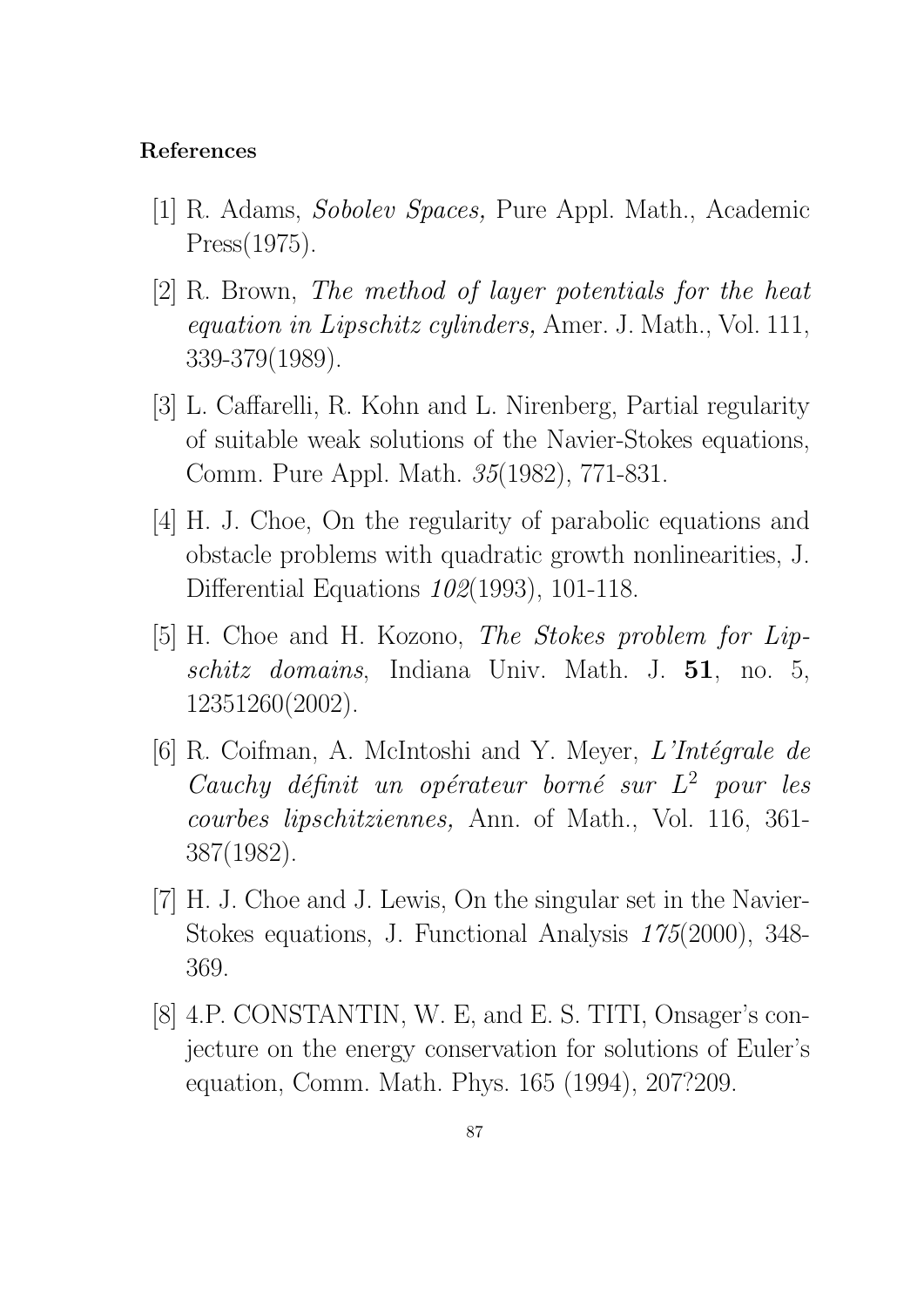- [9] B. Dahlberg and C. Kenig, Hardy spaces and the Neumann problem in  $L^p$  for Laplace's equation in Lipschitz domain, Ann. of Math. (2), Vol.125, 437-465(1987).
- [10] B. Dahlberg and C. Kenig,  $L^p$  estimates for the threedimensional system of elastostatics on Lipschitz domain, Lecture Notes in Pure and Applied Math. Vol. 122, Dekker, New York 1990.
- [11] B. Dahlberg, C. Kenig, J. Pipher and G. Verchota, Area integral estimates for higher order elliptic equations and systems, Ann. Inst. Fourier(Grenoble), Vol 47, 1425- 1461(1997).
- [12] B. Dahlberg, C. Kenig and G. Verchota, Boundary value problems for the systems of elastostatics in Lipschitz domains, Duke Math. J., Vol. 57, 795-818(1988).
- [13] De Lellis, Camillo; Szekelyhidi, Laszlo, Jr. The Euler equations as a differential inclusion. Ann. of Math. (2) 170 (2009), no. 3, 1417?1436.
- [14] P. Deuring and W. von Wahl, *Strong solutions of the* Navier-Stokes system in Lipschitz boundary, Math. Nachr., Vol. 171, 111-148(1995).
- [15] E. Fabes, Layer potential methods for boundary value problems on Lipschitz domain, Lecture Notes in Math., Vol. 1344, Springer-Verlag, New York, 1987, pp. 55-80.
- [16] E. Fabes, C. Kenig and G. Verchota, The Dirichlet problem for the Stokes system on Lipschitz domains, Duke Math. J., Vol. 57, 769-793(1988).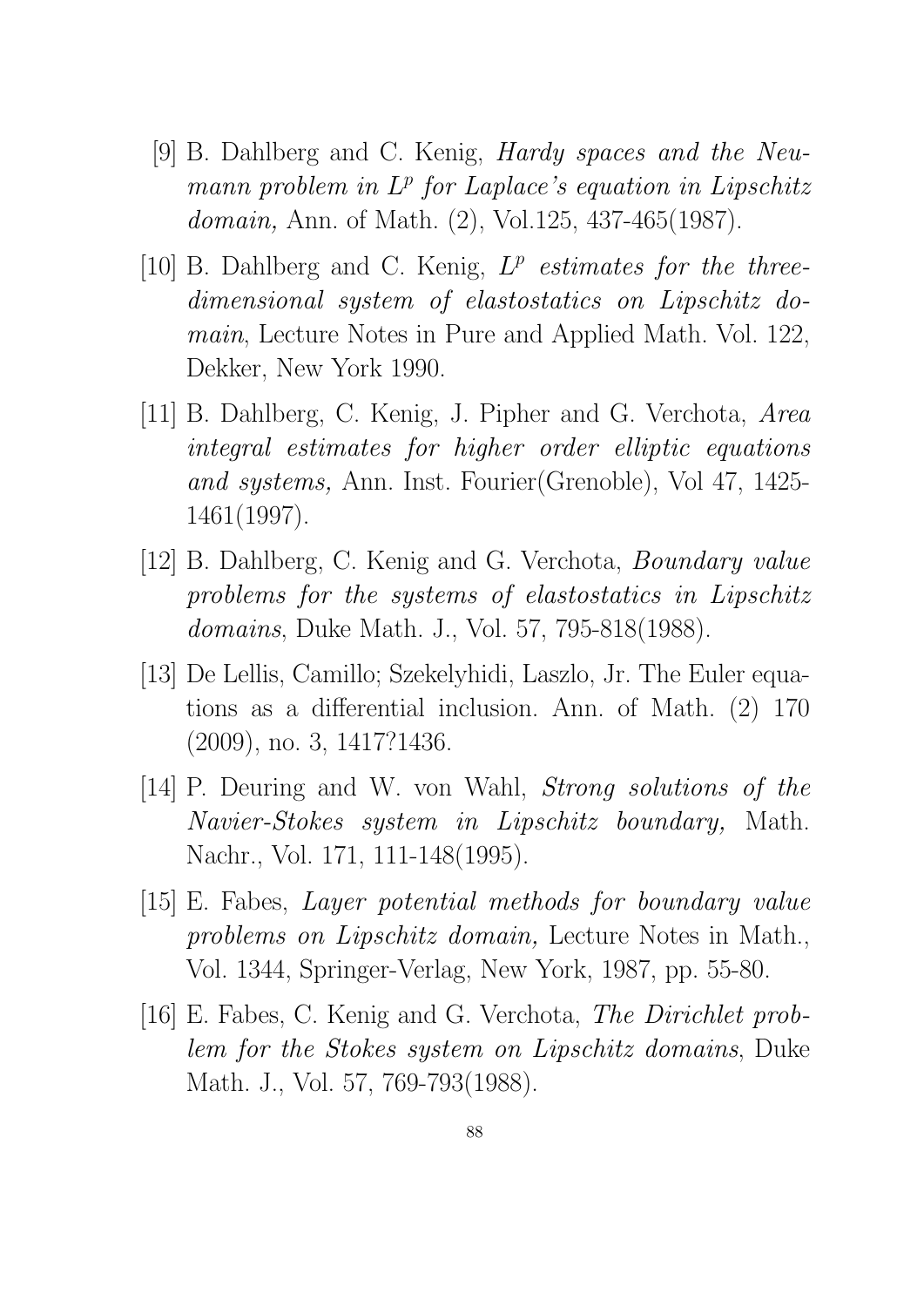- [17] E. Fabes, J. Lewis and N. Riviere, Boundary value problems for the Navier-Stokes equations, Amer. J. Math., Vol. 99, 626-668(1977).
- [18] Fabes, Eugene; Mendez, Osvaldo; Mitrea, Marius, Boundary layers on Sobolev-Besov spaces and Poisson's equation for the Laplacian in Lipschitz domains. J. Funct. Anal. 159 (1998), no. 2, 323?368.
- [19] E. Fabes and N. Riviére, *Dirichlet and Neumann prob*lems for the heat equation in  $C^1$ -cylinders, Proceedings Symp. Pure Math., Vol. 35 part 2, AMS(1979).
- [20] E. Fabes and S. Salsa, Estimates of caloric measure and the initial-Dirichlet problem for the heat equation in Lipschitz cylinders, Trans. AMS, Vol. 279, No. 2, 635- 650(1983)
- [21] G. Galdi, An Introduction to the Mathematical Theory of the Navier-Stokes Equations, Vol I, Springer Tracts in Natural Philosophy, 38(1994).
- [22] M. Giaquinta and G. Modica, Nonlinear systems of the type of the stationary Navier-Stokes system, J. reine Angew. Math., Vol. 330, 173-214(1982).
- [23] Guermond, J.-L. Finite-element-based Faedo-Galerkin weak solutions to the Navier-Stokes equations in the threedimensional torus are suitable. J. Math. Pures Appl. (9) 85 (2006), no. 3, 451?464.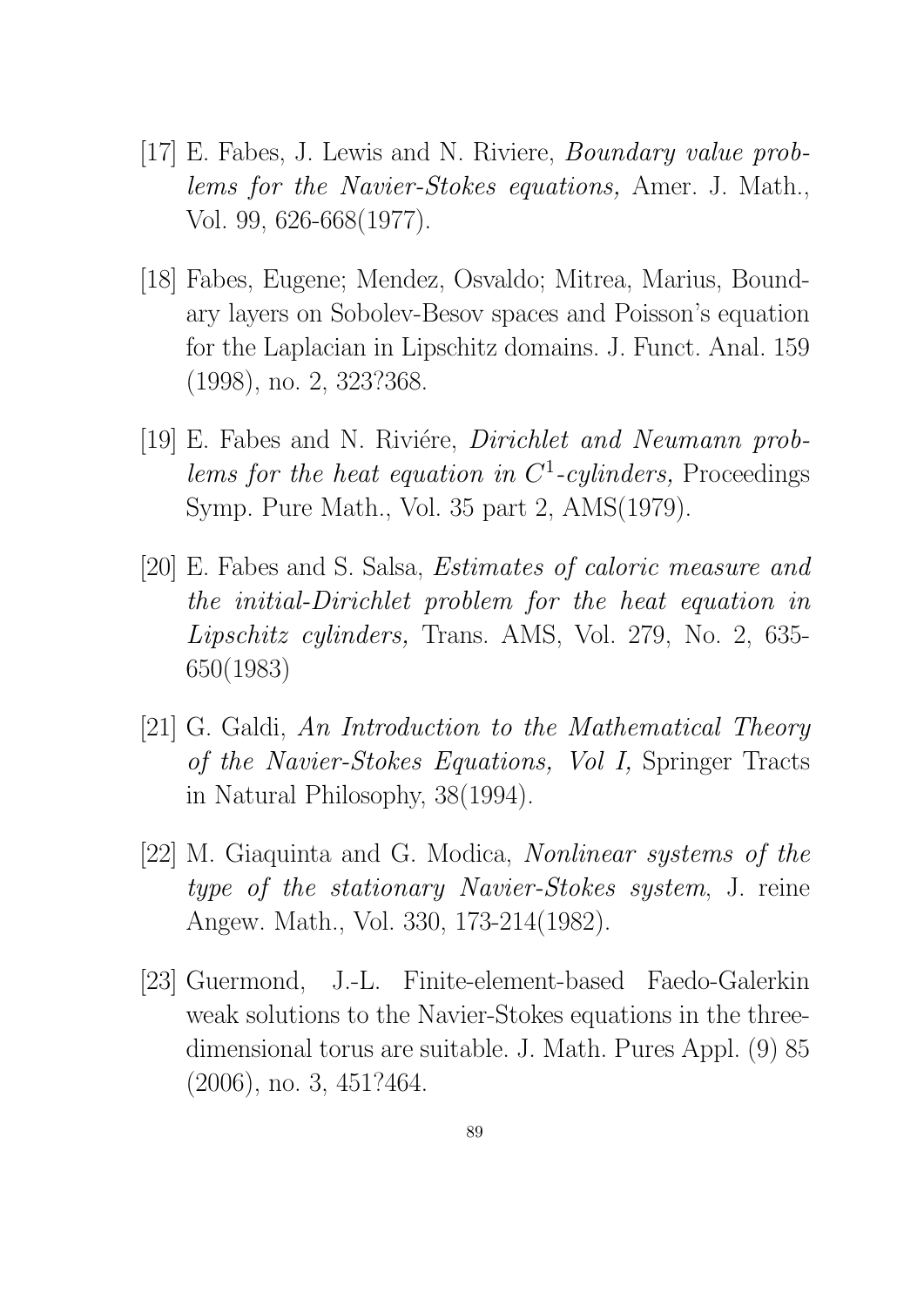- [24] E. Hopf, Über die Anfangswertaufgabe für die hydrodynamischen Grundgleichungen, Math. Nachr. 4(1951), 213- 231.
- [25] Jerison, David; Kenig, Carlos E. The inhomogeneous Dirichlet problem in Lipschitz domains. J. Funct. Anal. 130 (1995), no. 1, 161?219.
- [26] B. Jin, Caccioppoli inequality for Stokes equations, personal communications.
- [27] K. Kang, On boundary regularity of the Navier-Stokes equations, Comm. Partial. Differential Equations, 29, no 7-8, 955-987(2004).
- [28] C. Kenig, Elliptic boundary value problems on Lipschitz domains, Beijing Lecture in Harmonic Analysis, Ann. of Math. Study 112, Princeton Press, 131-183(1984).
- [29] J. Kinnunen and J. Lewis, Higher integrability for parabolic systems of p-Laplacian type, Duke Math. J. 102(2000), 253- 271.
- [30] W. Kratz, The maximum modulus theorem for the Stokes system in a ball' Math. Z. 226, no. 3, 389- 403(1997).
- [31] J. Leray, Sur le mouvement d'un liquide visqueux emplissant l'espace, Acta. Math. 63(1934) 193-248.
- [32] F. Lin, A new proof of the Caffarelli, Kohn and Nirenberg theorem, Comm. Pure Appl. Math. 51(1998), 241-257.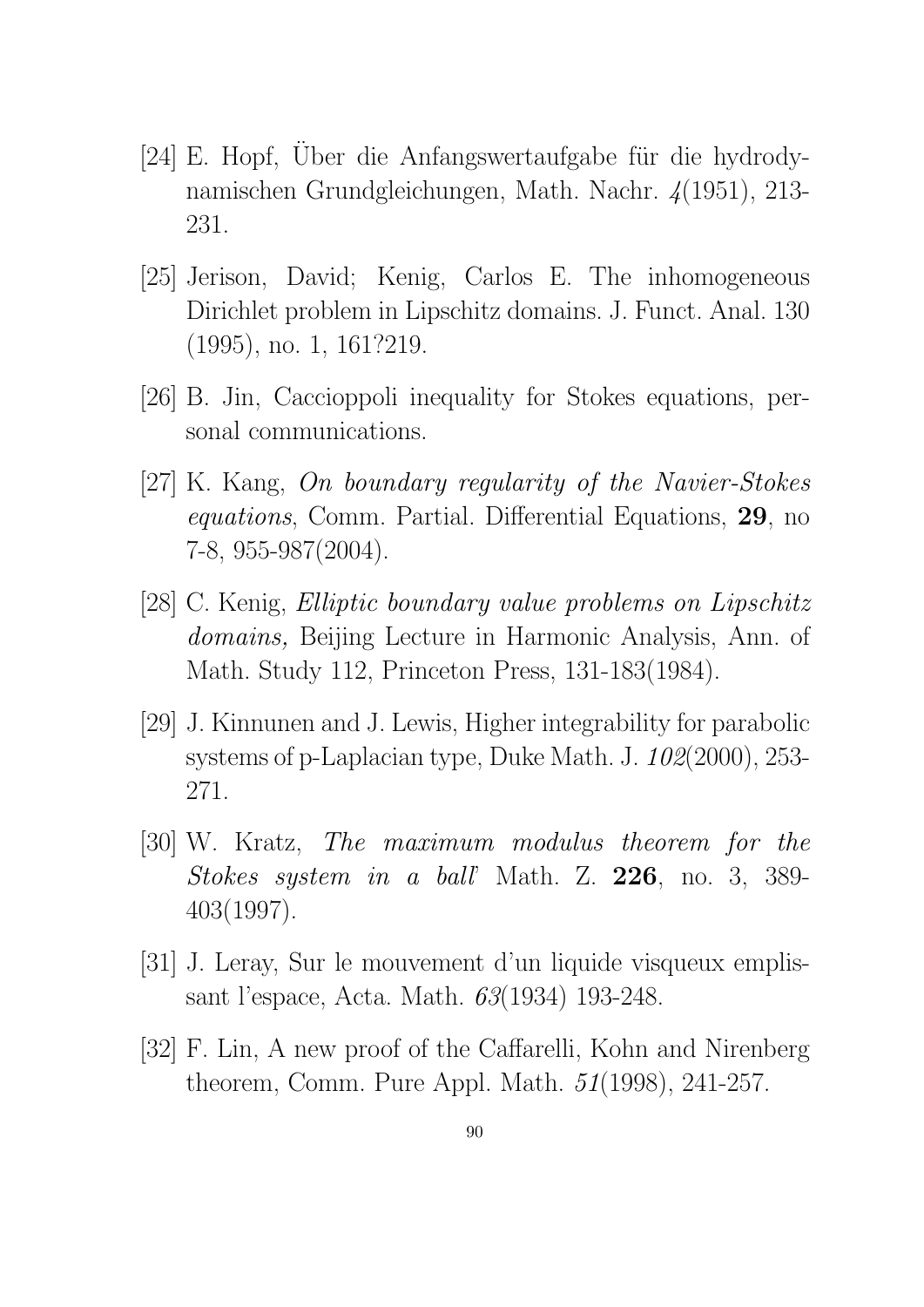- [33] P. Maremonti and R. Russo, On the maximum modulus theorem for the Stokes system, Ann. Scuola Norm. Sup. Pisa Cl. Sci. (4), 21, no. 4, 629643(1994).
- [34] V. Mazya and J. Rossmann, A maximum modulus estimate for solutions of the Navier-Stokes system in domains of polyhedral type, Math. Nachr. 282, no. 3, 459- 469(2009).
- [35] J. Pipher and G. Verchota, The Dirichlet problem in  $L^p$ for biharmonic functions on Lipschitz domains, Amer. J. Math., Vol. 114, 923-972(1992).
- [36] V. Scheffer, Hausdorff measure and the Navier-Stokes equations, Comm. Math. Phys. 55(1977), 97-112
- [37] G. A. Seregin, Local regularity of suitable weak solutions to the Navier-Stokes equations near the boundary, J. Math. Fluid Mech. 4 (2002), no. 1, 1-29.
- [38] Z. Shen, *Boundary value problems for parabolic Lamé* systems and a nonstationary linearized system of Navier-Stokes equations in Lipschitz domains, Amer. J. Math., Vol. 113, 293-373(1991).
- [39] Z. Shen, A note on the Dirichlet problem for the Stokes system in Lipschitz domains, Proceedings AMS, Vol. 123, No. 3, 801-811(1995).
- [40] Solonnikov, V. A, Estimates of the solutions of the nonstationary Navier-Stokes system. (Russian) Boundary value problems of mathematical physics and related